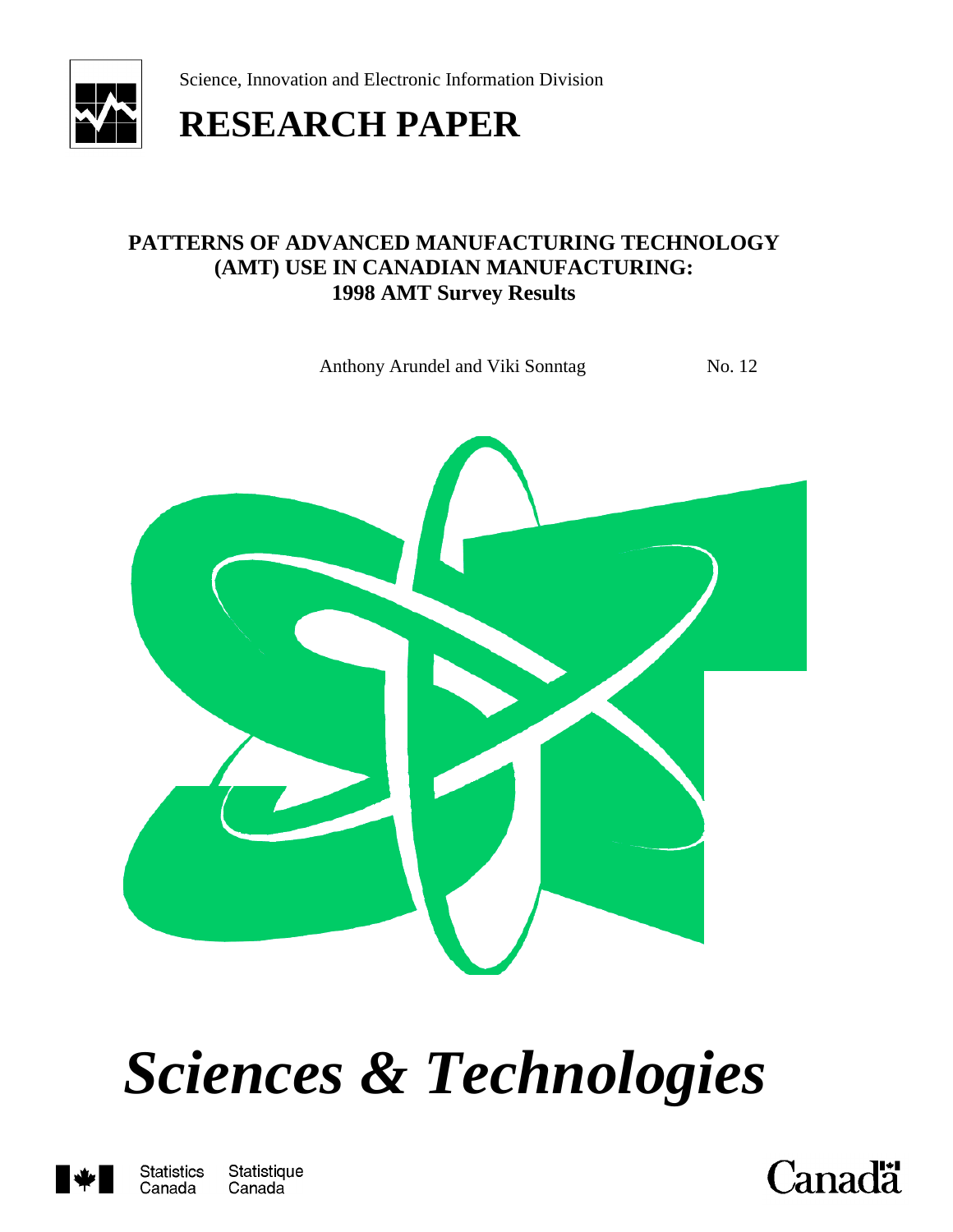## **Patterns of Advanced Manufacturing Technology** (AMT) Use in Canadian Manufacturing: **1998 AMT Survey Results**

## **Final Report**

December 1999

**Anthony Arundel Viki Sonntag** 

**MERIT** 

88F0017MIE No. 12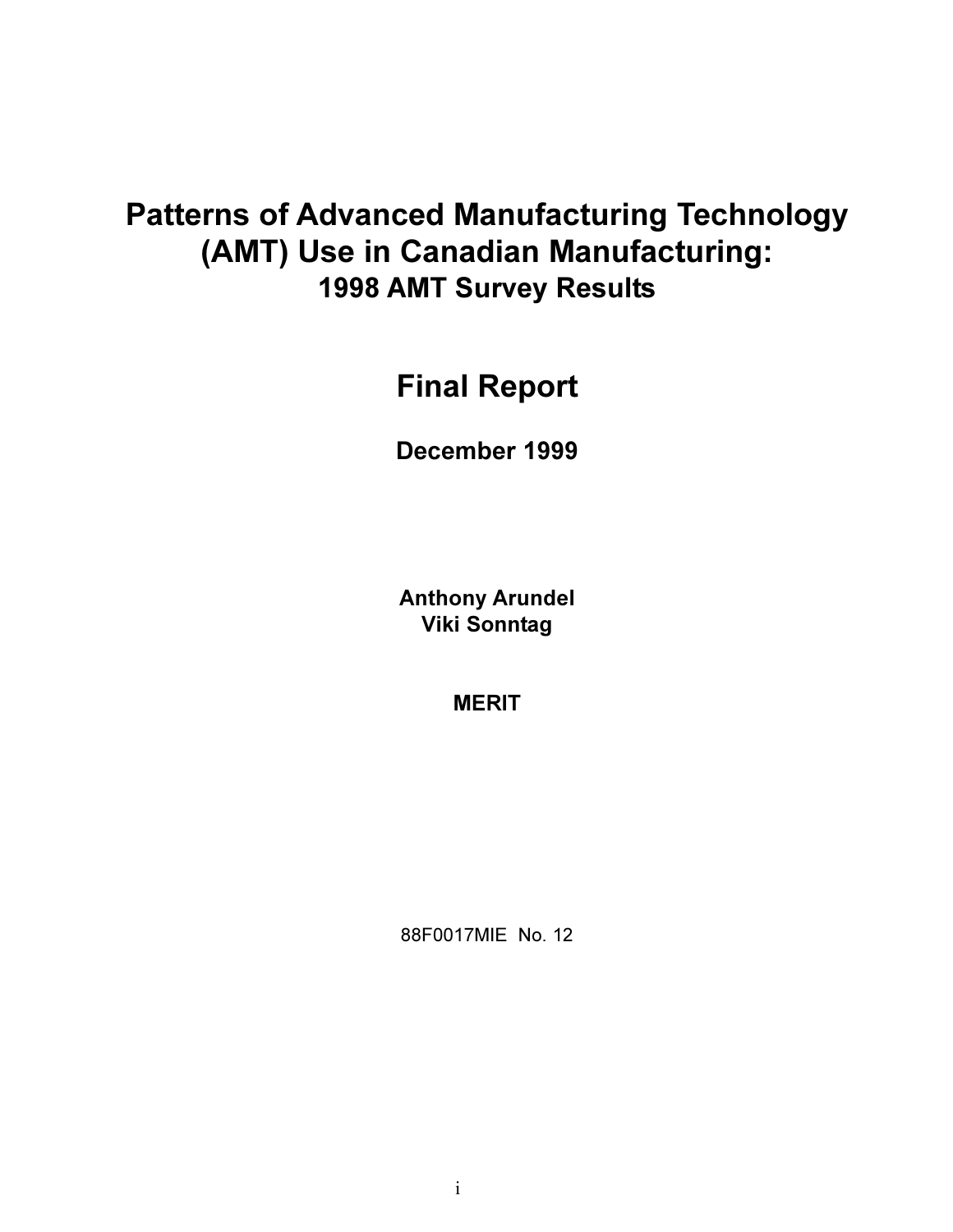#### The Science and Innovation Information Program

The purpose of this program is to develop **useful indicators of science and technology activity** in Canada based on a framework that ties them together into a coherent picture. To achieve the purpose, statistical indicators are being developed in five key entities:

- Actors: are persons and institutions engaged in S&T activities. Measures include distinguishing  $R\&D$  performers, identifying universities that license their technologies, and determining the field of study of graduates.
- Activities: include the creation, transmission or use of S&T knowledge including research and development, innovation, and use of technologies.
- **Linkages:** are the means by which S&T knowledge is transferred among actors. Meas- $\mathbf{u}$ ures include the flow of graduates to industries, the licensing of a university's technology to a company, co-authorship of scientific papers, the source of ideas for innovation in industry.
- $\blacksquare$ **Outcomes:** are the medium-term consequences of activities. An outcome of an innovation in a firm may be more highly skilled jobs. An outcome of a firm adopting a new technology may be a greater market share for that firm.
- **Impacts:** are the longer-term consequences of activities, linkages and outcomes. Wire- $\blacksquare$ less telephony is the result of many activities, linkages and outcomes. It has wide-ranging economic and social impacts such as increased connectedness.

The development of these indicators and their further elaboration is being done at Statistics Canada, in collaboration with other government departments and agencies, and a network of contractors. Prior to the start of this work, the ongoing measurements of S&T activities were limited to the investment of money and human resources in research and development (R&D). For governments, there were also measures of related scientific activity (RSA) such as surveys and routine testing. These measures presented a limited picture of science and technology in Canada. More measures were needed to improve the picture.

Innovation makes firms competitive and we are continuing with our efforts to understand the characteristics of innovative and non-innovative firms, especially in the service sector that dominates the Canadian Economy. The capacity to innovate resides in people and measures are being developed of the characteristics of people in those industries that lead science and technology activity. In these same industries, measures are being made of the creation and the loss of jobs as part of understanding the impact of technological change.

The federal government is a principal player in science and technology in which it invests over five billion dollars each year. In the past, it has been possible to say only *how much* the federal government spends and where it spends it. Our report Federal Scientific Activities, 1998 (Cat. No. 88-204) first published socio-economic objectives indicators to show *what* the S&T money is spent on. As well as offering a basis for a public debate on the priorities of government spending, all of this information has been used to provide a context for performance reports of individual departments and agencies.

As of April 1999, the Program has been established as a part of Statistics Canada's Science, Innovation and Electronic Information Division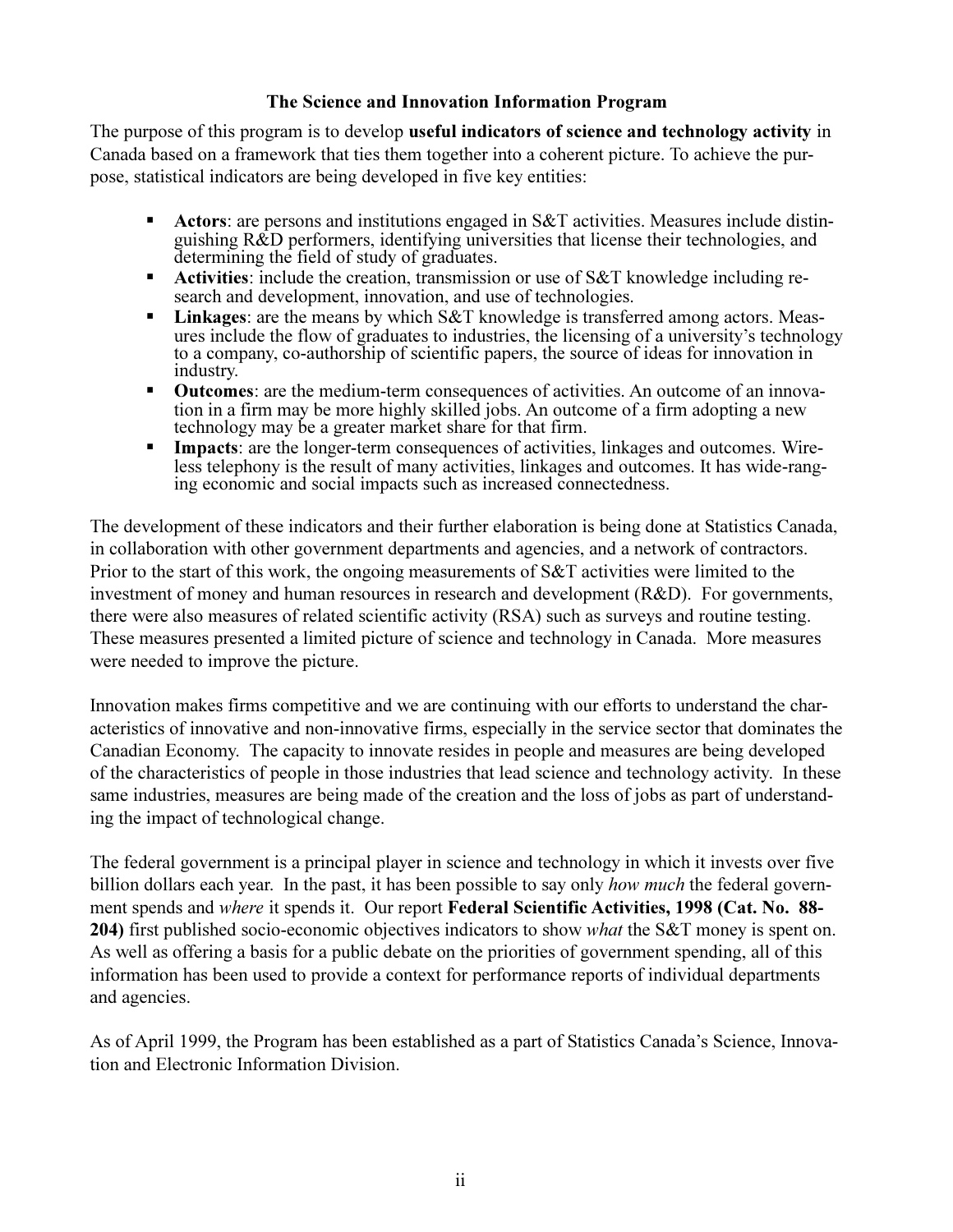The final version of the framework that guides the future elaboration of indicators was published in December, 1998 (Science and Technology Activities and Impacts: A Framework for a Statistical Information System, Cat. No. 88-522). The framework has given rise to A Five-Year Strategic Plan for the Development of an Information System for Science and Technology (Cat. No. 88- $523$ ).

It is now possible to report on the Canadian system on science and technology and show the role of the federal government in that system.

Our working papers and research papers are available at no cost on the Statistics Canada Internet site at http://www.statcan.ca/cgi-bin/downpub/research.cgi?subject=193.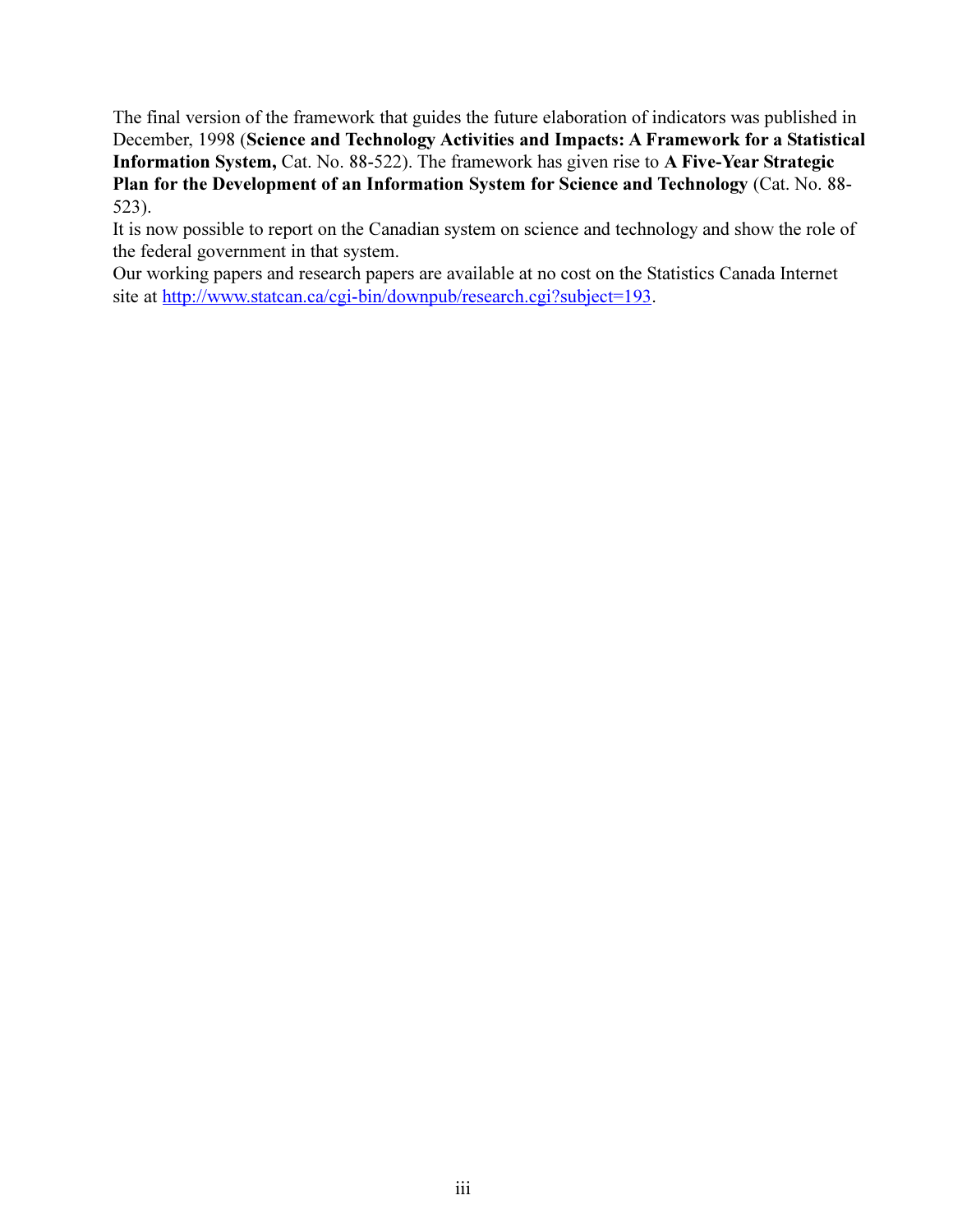#### **CONTACTS FOR MORE INFORMATION**

#### **Science, Innovation and Electronic Information Division**

| Director Dr. F.D. Gault                                | $(613-951-2198)$                                         |
|--------------------------------------------------------|----------------------------------------------------------|
| <b>Assistant Director</b><br><b>Assistant Director</b> | Brian Nemes (613-951-2530)<br>Paul McPhie (613-951-9038) |

#### The Science and Innovation Information Program

| Chief, Indicators Development |                  |
|-------------------------------|------------------|
| Dr. Frances Anderson          | $(613-951-6307)$ |
| Chief, Knowledge Indicators   |                  |
| Michael Bordt                 | $(613-951-8585)$ |
| Chief, Innovation             |                  |
| Daood Hamdani                 | $(613-951-3490)$ |
| Chief, Life Science Unit      |                  |
| Antoine Rose                  | $(613-951-9919)$ |

#### **Science and Innovation Surveys Section**

| Chief      |                  |
|------------|------------------|
| Bert Plaus | $(613-951-6347)$ |

#### FAX: (613-951-9920)

#### **Research Papers**

The Research Papers publish research related to science and technology issues. All papers are subject to internal review. The views expressed in the articles are those of the authors and do not necessarily reflect the views of Statistics Canada.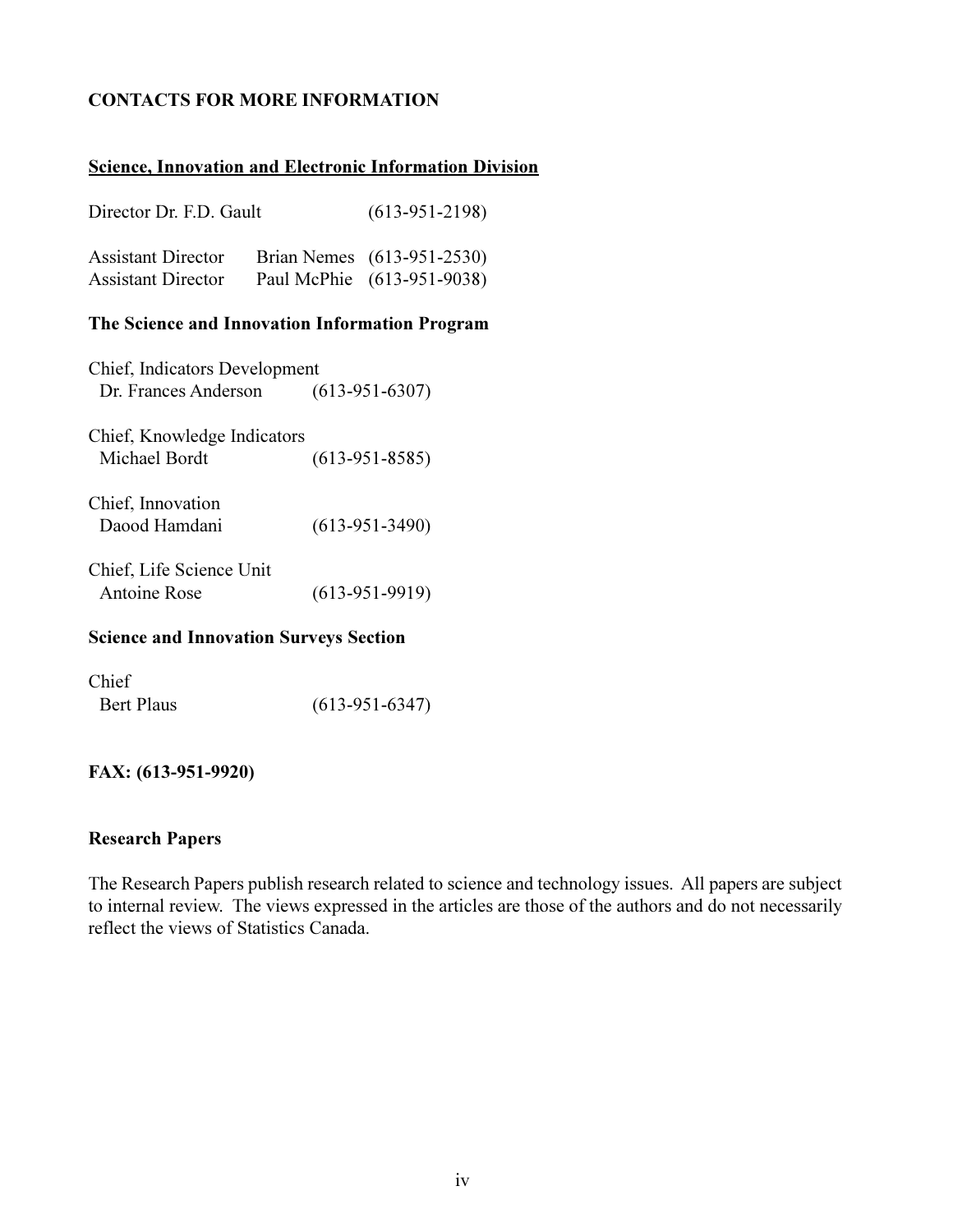### **Executive Summary**

The 1998 AMT Survey of Advanced Technologies in Canadian Manufacturing, conducted by Statistics Canada, covers the use and planned use of 26 Advanced Manufacturing Technologies (AMT) at the establishment level. Additional information was obtained on a wide range of factors that could influence AMT use. The questionnaires were sent to a sample of 3,757 manufacturing plants with more than 10 employees. Responses were obtained from 3,702 plants for a response rate of 99.5%. The results given below are weighted to represent the distribution of manufacturing plants across Canada.

76% of manufacturing plants used at least one AMT in 1998, compared to a third in 1993. The percentage of plants that use five or more AMTs has increased from 14% in 1989 to 46%.

Most of the expected growth in AMT use over the next two years is due to the adoption of new types of AMTs by plants that currently use AMTs. Very little growth in AMT use is expected from the adoption of AMTs by plants that currently do not use any AMTs.

The average number of different AMTs in use increases with plant employment from 3.8 AMTs for plants with 10 to 49 employees to 12.8 AMTs for plants with over 250 employees. The percentage of plants that plan to adopt a new type of AMT within two years also increases with plant size, from 69% of current AMT users with 10-49 employees to 81% of current users with over 250 employees.

The type of production system used by the plant has a significant influence on the number of AMTs in use and the results of AMT use. AMT use rates are highest among plants in the high value-added discrete parts engineering sectors, such as machinery and transport equipment.

Of the 26 AMTs covered in the survey, 9 are 'mature'. These AMTs have above average adoption rates and applications in most manufacturing sectors. They are also relatively simple to implement. Of note, 17% of the plants only use mature AMTs.

Foreign-owned plants use an average of 7.9 AMTs compared to 4.9 AMTs in Canadian-owned plants. However, part of the higher use rates among foreign plants is due to the fact that they are larger and more likely to be part of a multi-plant firm than domestically-owned plants. There is a significant and positive correlation between the number of information sources cited and AMT use, suggesting that a diversity of information sources plays an important role in adoption. The use of information sources varies by plant size, but small plants do not use different information sources – they are simply less likely to cite each one of them.

The internal capabilities of a plant are an important factor in its patterns of AMT use. AMT adoption rates increase with the R&D capabilities of the controlling firm. Firms that only perform product R&D adopt fewer AMTs than firms with process R&D capability. Similarly, the methods that plants use to introduce AMTs have a strong effect on the rate of AMT adoption. AMT adoption rates are lower among plants that can only purchase AMTs off-the-shelf or license AMTs than plants that are capable of customizing or developing AMTs. Almost three times as many plants that only obtain AMTs off-the-shelf or via licensing only use mature AMTs.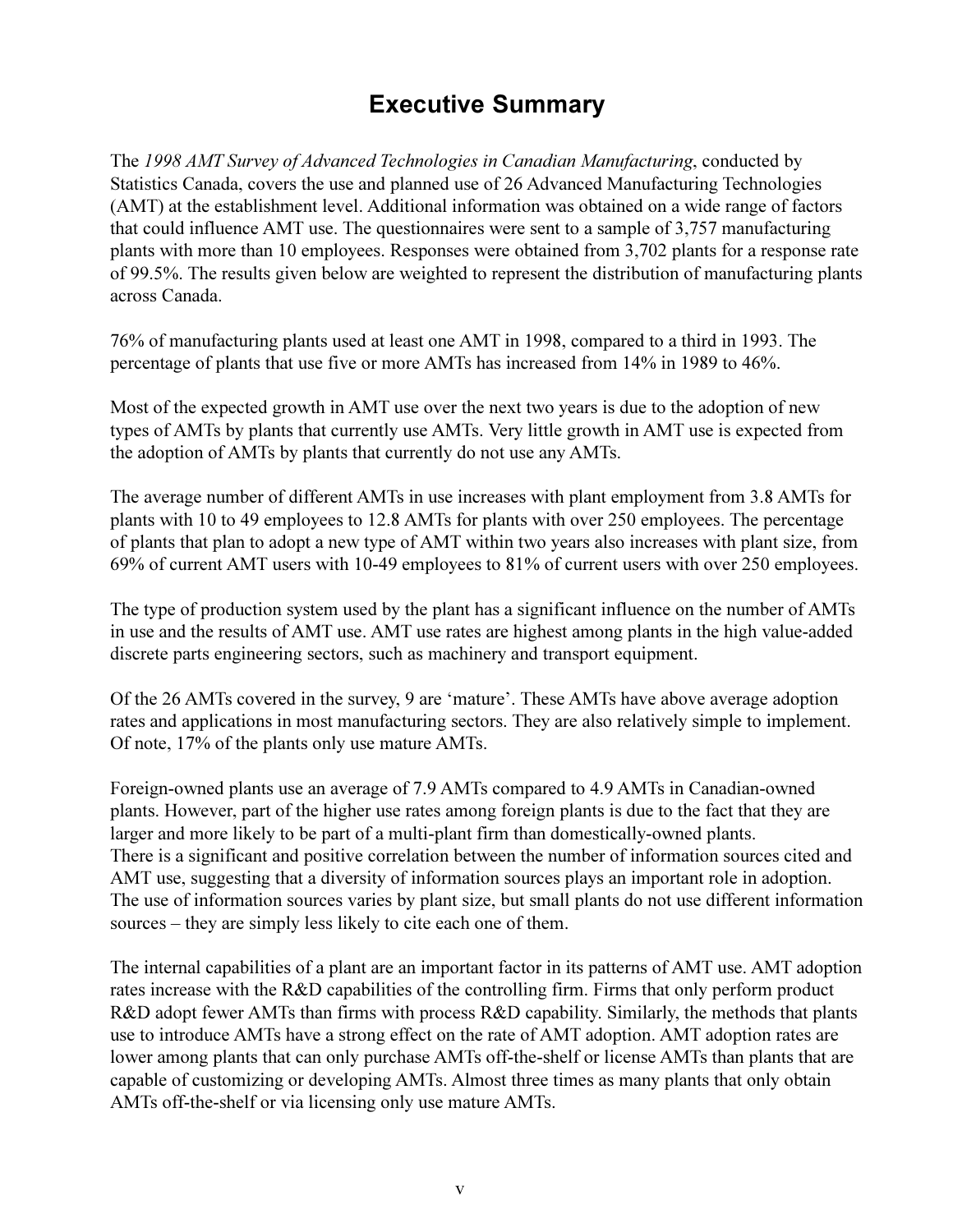More small plants than large plants report that small markets, high equipment costs, and skills shortages are obstacles to AMT use.

Two measures of AMT use were analysed using multivariate regression: the percentage of total investment in machinery and equipment in the previous three years that was spent on AMTs (the investment share) and plans to adopt one or more new types of AMTs within the next two years. These regressions provide an evaluation of the determinants of AMT use. The main results are as follows.

- Investment in the previous three years has the most pronounced influence of all variables on planned use by current AMT users. Plants with high levels of investment are over five times more likely to adopt another AMT than plants that have zero investment in AMTs. This result indicates the importance of learning-by-using and learning-by-doing in developing internal capabilities to adopt, implement, and manage AMTs.
- Compared to firms with no R&D capabilities, in-house R&D capabilities at the level of the firm decreases AMT investment shares while the use of contract or occasional R&D increases investment shares. Similarly, for small plants, in-house development capabilities at the plant level decrease investment shares. One explanation is that in-house capabilities reduce costs, thereby decreasing the share of investment in AMTs.
- Skill shortages increase AMT investment shares and the probability of adopting a new type of AMT. This suggests that skill shortages increase costs, but they do not prevent plants from acquiring new AMTs. A lack of technical support from vendors decreases the probability that a plant will adopt a new AMT and it also increases investment shares. These results indicate that a lack of technical support is a more serious obstacle than skill shortages.
- The regression analyses for planned adoption of a new type of AMT show that several factors that correlate with both the incidence and intensity of AMT use are also determinants of future AMT adoption. These factors include plant size, production system, and foreign ownership.
- Indicators of internal capabilities, such as past investment, R&D performance at the firm level, and the ability at the plant level to develop AMTs, all increase the probability of adoption.
- $\bullet$ The role of competition is complex. Competition, measured by the number of competitors, consistently increases AMT investment shares, but too much competition decreases the probability of future adoption for current users of AMTs, although it increases the probability that non-users will adopt.
- There is very little difference between small plants and all plants in the factors that affect the  $\bullet$ probability of adopting a new AMT.

Environmental factors such as several obstacles to AMT use, shortages of skilled labour, and the number of competitors, appear to play less of a role in AMT adoption than internal capabilities within the plant or firm. As AMT adoption becomes more prevalent, the plant's internal capabilities could play an increasingly pivotal role in the successful use of AMTs.

The past decade has seen a major technological transition in Canadian manufacturing, from conventional production to computer- and microelectronics-based manufacturing. This study has found that many of the factors correlated with AMTs are similar to those reported in other studies.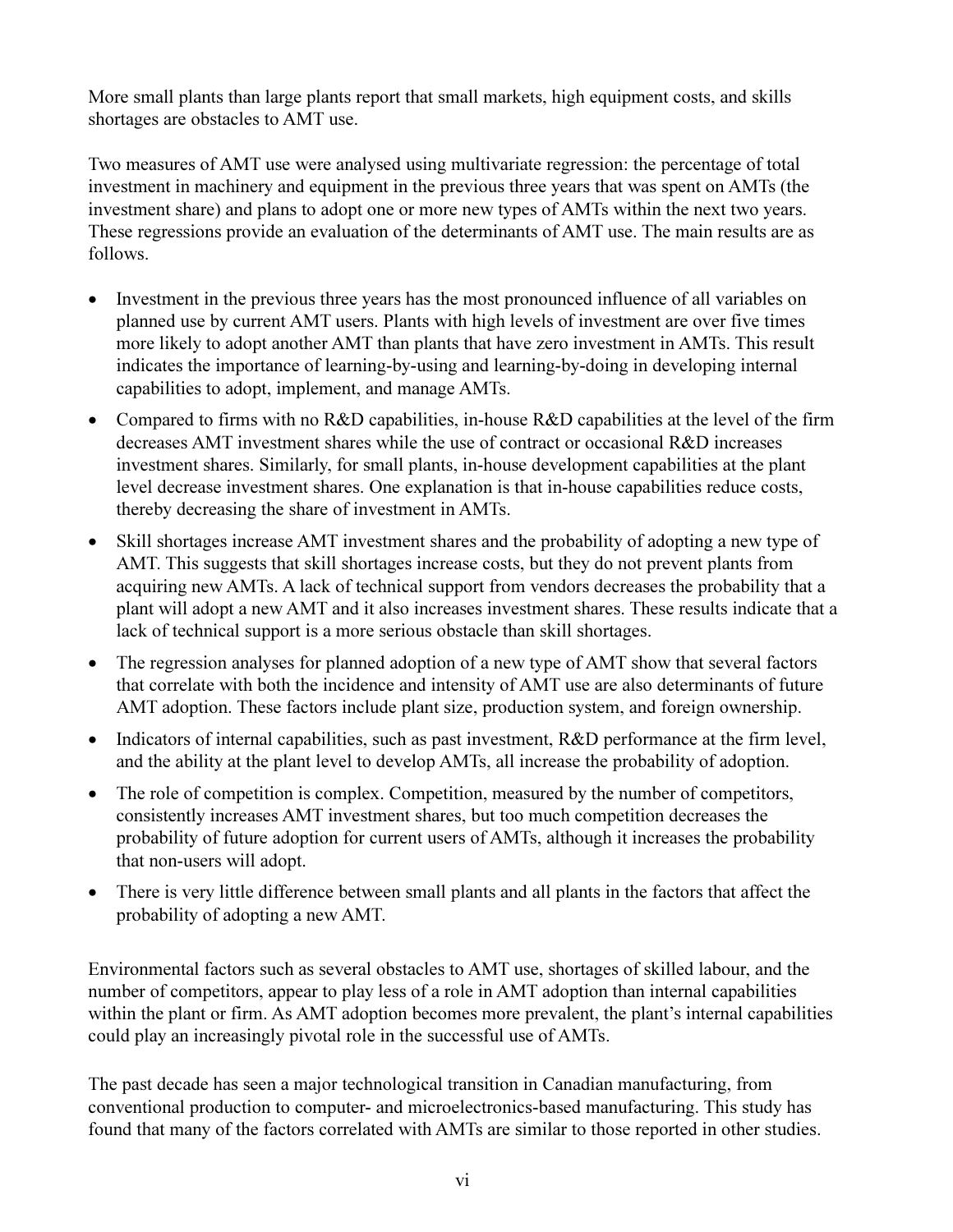Yet, some of the results suggest that the relative importance of some factors could be changing over time. As AMT adoption becomes more prevalent, plant size could be a less important determinant of use. Skills shortages also seem to figure less prominently than in earlier surveys. On the other hand, the plant's internal capabilities could be playing an increasingly pivotal role as the use of multiple AMTs becomes more prevalent.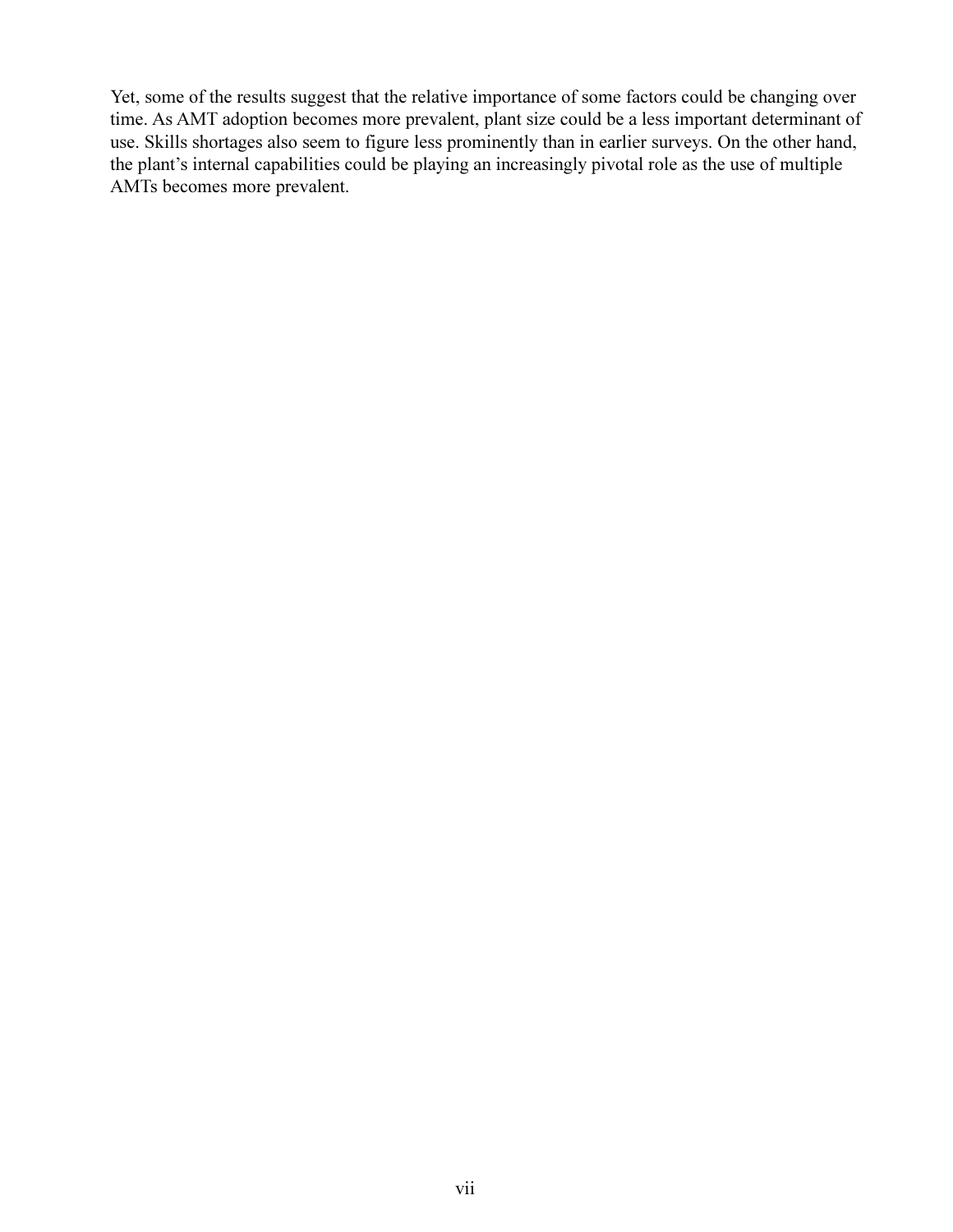## **Table of Contents**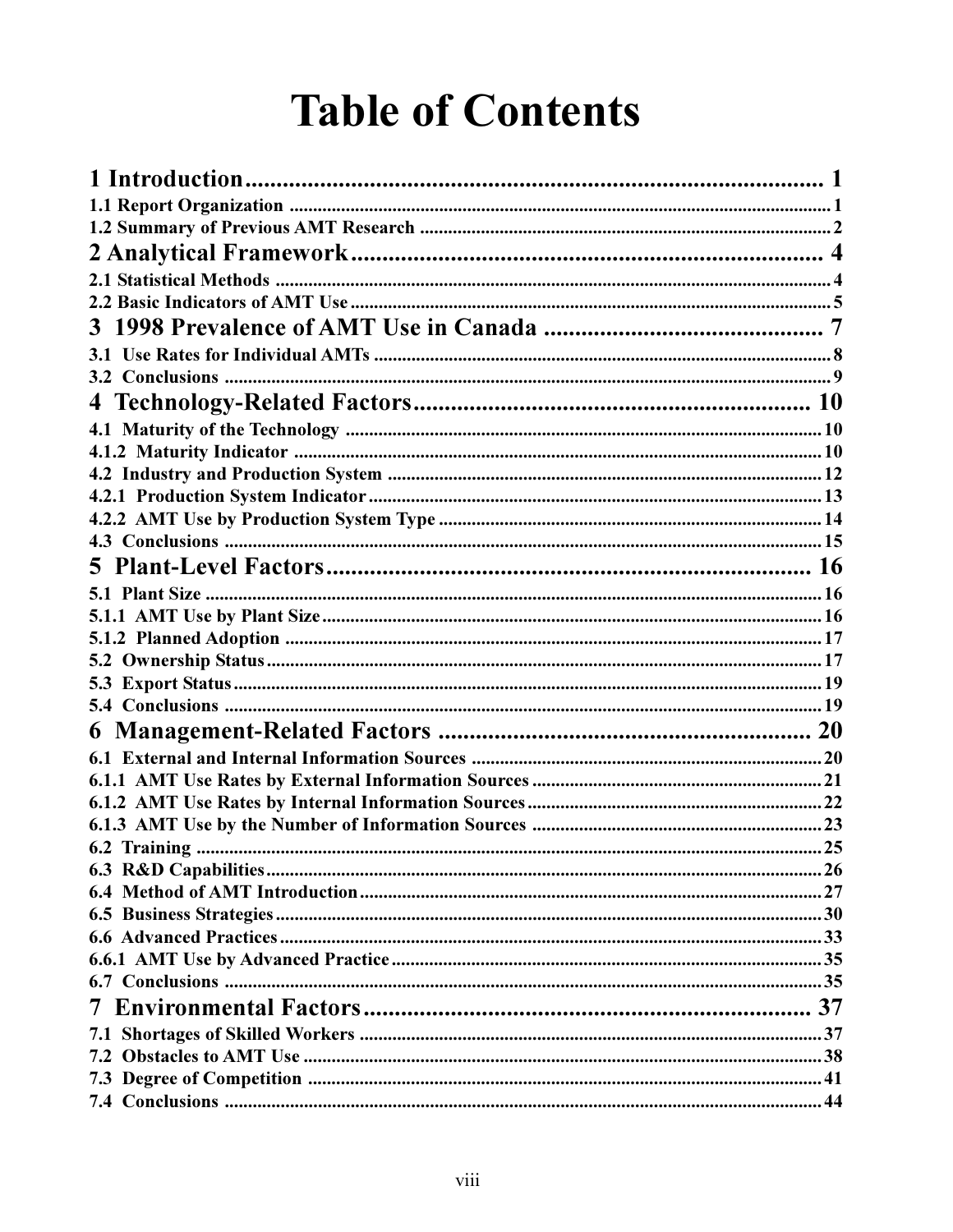| 64 |
|----|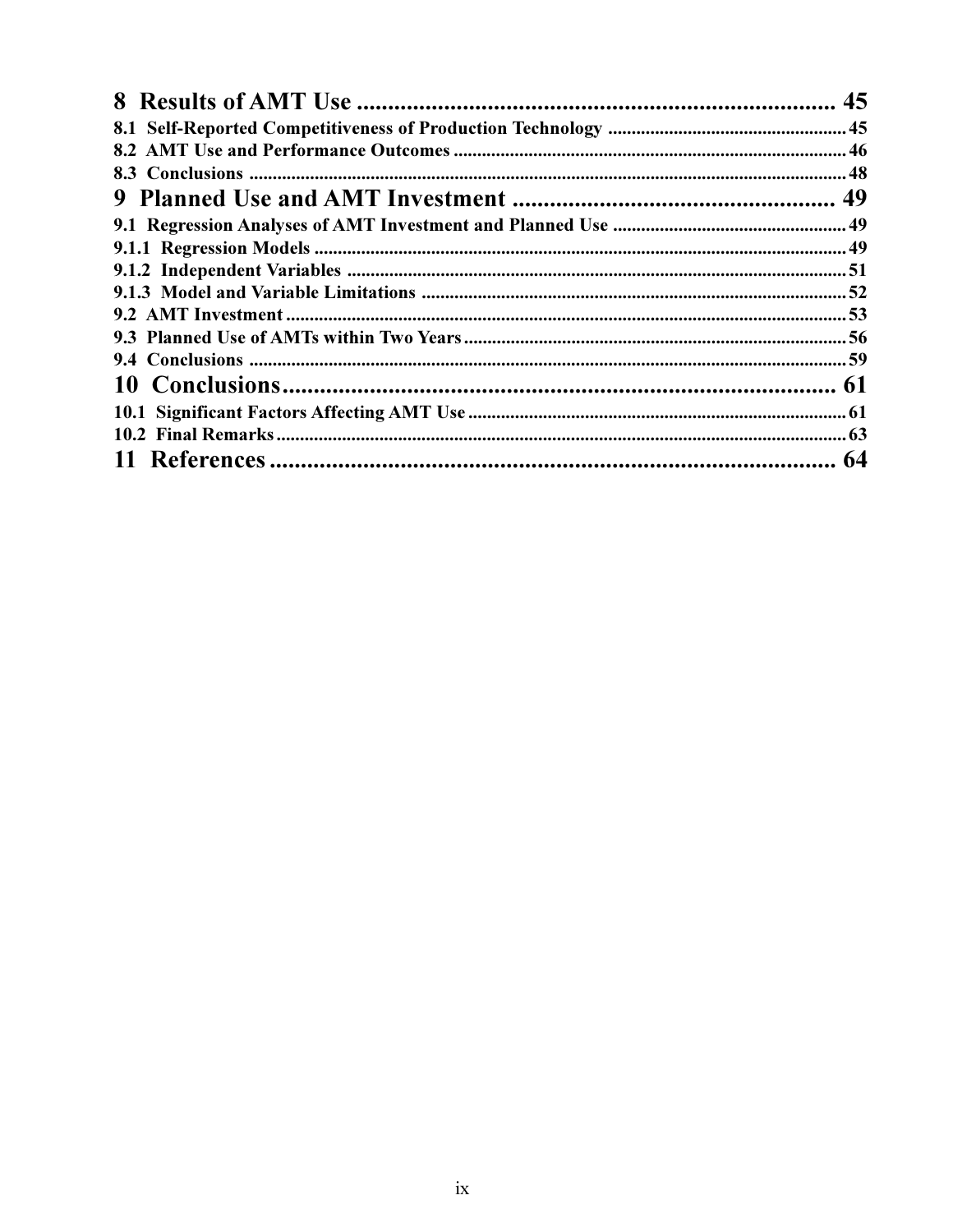## **Acronyms**

| AI:           | Artificial intelligence                  |
|---------------|------------------------------------------|
| AGV:          | Automatically guided vehicle             |
| $AS/RS$ :     | Automated storage and retrieval systems  |
| ATC:          | Automatic tool changer                   |
| CAD:          | Computer-aided design                    |
| CAE:          | Computer-aided engineering               |
| CAM:          | Computer-aided manufacturing             |
| CAPP:         | Computer-aided process planning          |
| CM:           | Cellular manufacturing                   |
| CMM:          | Coordinate measurement machine           |
| CNC:          | Computerized numerical control           |
| DfMA:         | Design for Manufacturing and Assembly    |
| DRP:          | Distribution resource planning           |
| EDI:          | Electronic data interchange              |
| EDM:          | Electrical discharge machining           |
| EIS:          | Executive information system             |
| EOQ:          | Economic order quality                   |
| ERP:          | Enterprise resource planning             |
| FEA:          | Finite element analysis                  |
| FMC:          | Flexible manufacturing cells             |
| FMS:          | Flexible manufacturing system            |
| HSM:          | High speed machining                     |
| ISO:          | International Standards Organization     |
| JIT:          | Just-in-time                             |
| KBS:          | Knowledge-based systems                  |
| MES:          | Manufacturing execution system           |
| MHS:          | Material handling system                 |
| MRP I:        | Materials requirements planning          |
| MRP II:       | Manufacturing resources planning         |
| NC:           | Numerical control                        |
| PDM:          | Product data management                  |
| QFD:          | Quality function deployment              |
| RPS:          | Rapid prototyping system                 |
| <b>SCADA:</b> | Supervisory control and data acquisition |
| SPC:          | Statistical process control              |
| SQC:          | Statistical quality control              |
| TOC:          | Theory of constraints                    |
| VP:           | Virtual prototyping                      |
| WIP:          | Work in progress                         |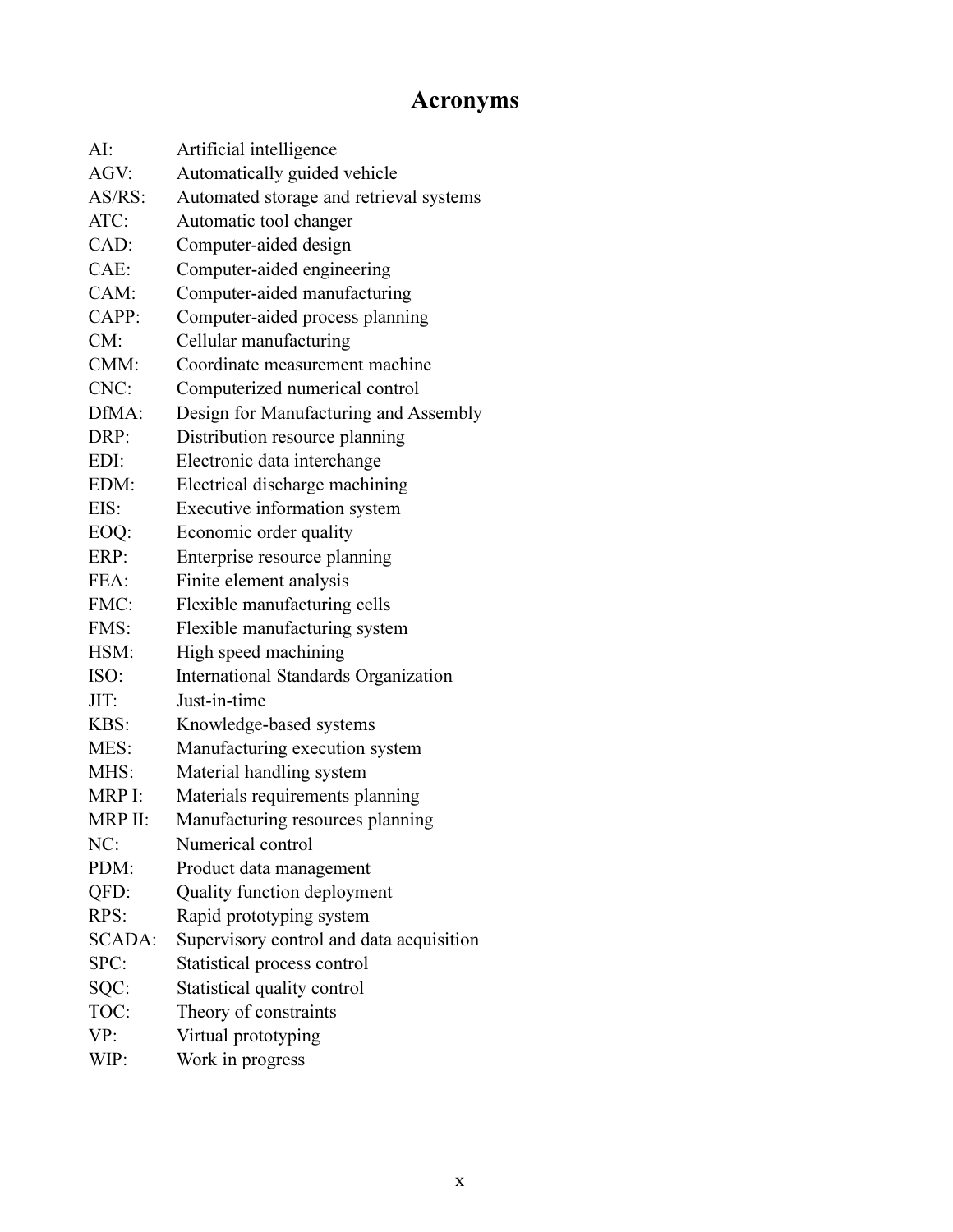## <span id="page-11-0"></span>**1** Introduction

The use of advanced manufacturing technology has become a critical measure of technological capability in modern industrial economies. By increasing manufacturing productivity and opening new market opportunities, the diffusion of advanced manufacturing technologies (AMTs) generates economy-wide benefits. Knowledge of what influences AMT use can thus help to build a stronger economy.

This report presents the results of an analysis of the 1998 AMT Survey of Advanced Technologies in Canadian Manufacturing, conducted by Statistics Canada. The survey covers the use and planned use of 26 AMTs at the establishment level. Additional information was obtained on skill requirements, technology development and implementation practices, the results of technology adoption, barriers to adoption, and the firm's R&D activities.

The analysis focuses on identifying the patterns of technology use by manufacturing plants. It builds on previous AMT research in Canada<sup>1</sup> and abroad. Research on the factors correlated with technology use serves to improve the effectiveness of economic development and industrial modernization programs by providing an understanding of why plants vary in their technology use. Firm managers can also benefit from learning more about the factors contributing to successful AMT adoption and implementation.

The 1998 AMT Survey follows similar surveys conducted in 1989 and 1993 by Statistics Canada. Since the first 1989 survey, Canadian manufacturing has made the transition from conventional machinery to computer and microelectronics-based manufacturing technologies. This means that Canadian manufacturers face different challenges today than they did ten years ago, when the majority of Canadian plants had not yet adopted their first AMT. The 1998 AMT Survey results point to the growing importance of the development of internal capabilities for adopting, implementing and managing AMTs as a critical success factor.

#### 1.1 Report Organization

This report analyses the factors correlated with technology use and compares the results to the findings from previous research. The report's organization reflects the categorization of these factors into five categories as follows:

- Technology-related factors, such as technological maturity and the type of production system.
- *Plant-level factors*, such as plant size and ownership.  $\bullet$
- Management-related factors, such as business strategies and R&D capabilities, that reflect management policy and practices.
- Environmental factors, that is, influences external to the plant, such as the availability of skilled workers.

Each of these categories is discussed in a separate chapter, (Chapters 4 through 7). Chapter 9 examines the effects of selected factors in relation to AMT invest over the previous three years and

See Baldwin and Diverty, 1995; Baldwin, Diverty and Sabourin, 1995; Baldwin and Sabourin, 1995; Baldwin, Sabourin, and Rafiquzzaman, 1996; Baldwin and Sabourin, 1999; Baldwin and Lin, 1999; Baldwin, Rama and Sabourin, 1999.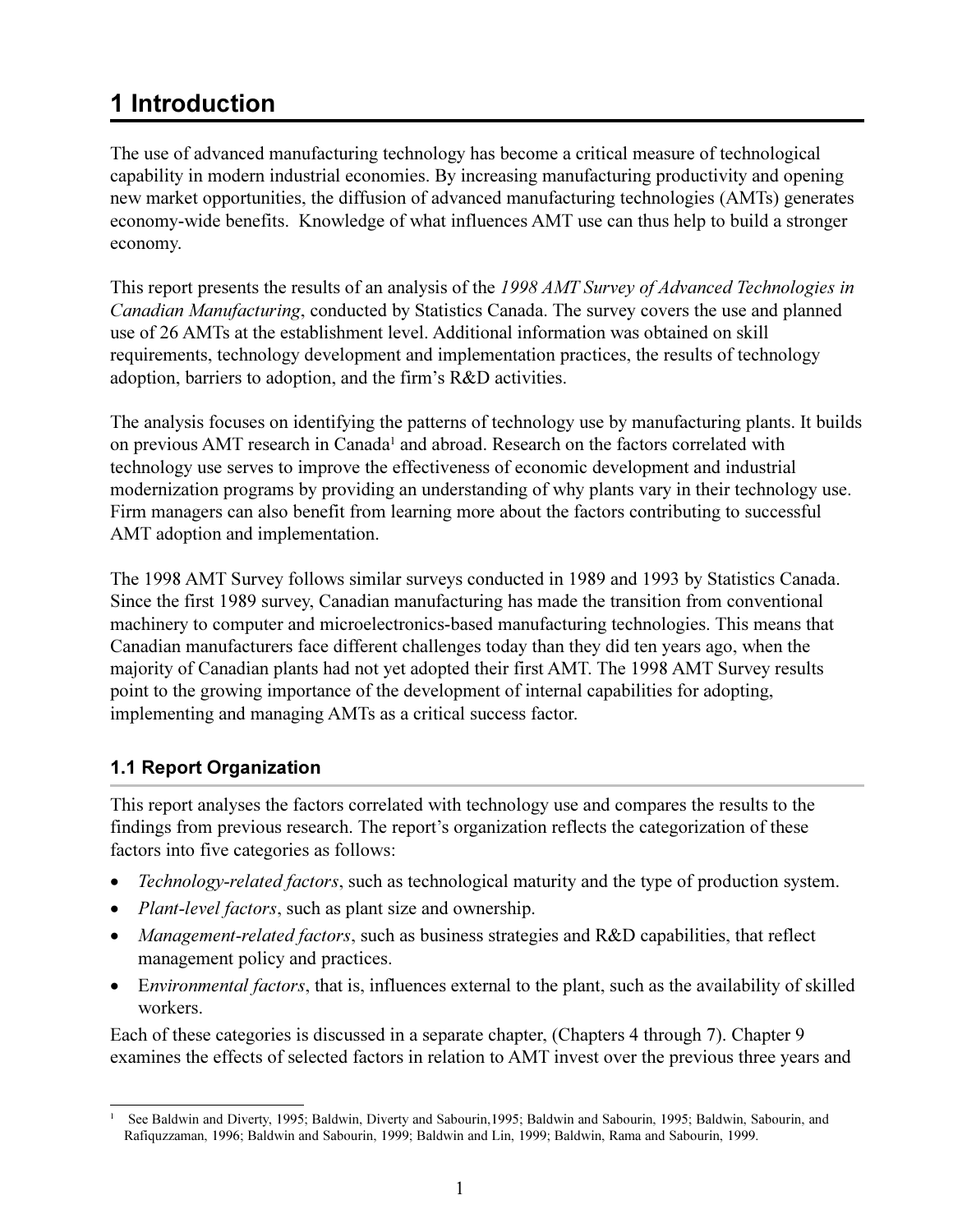<span id="page-12-0"></span>plans for AMT adoption in the coming two years. Other chapters discuss the analysis methodology, the basic indicators of AMT use, and the reported benefits of AMT use.

#### **1.2 Summary of Previous AMT Research**

Complex social, economic and structural conditions shape the decision to adopt new manufacturing technologies. Table 1.1 summarizes the literature on the effects of several factors that have been found to influence AMT use.

| Factor                          | <b>Description of Effect</b>                                                                                                              |
|---------------------------------|-------------------------------------------------------------------------------------------------------------------------------------------|
| <b>Plant Size</b>               | Smaller plants are slower to adopt and use fewer AMTs than larger<br>plants.                                                              |
| <b>Multi-Plant Status</b>       | Plants in multi-plant firms are more likely to use AMTs than stand-<br>alone plants.                                                      |
| <b>Ownership Location</b>       | Foreign-owned plants have higher AMT use rates than domestic plants.                                                                      |
| <b>Export Status</b>            | Plants that export use more AMTs than plants selling to domestic<br>markets.                                                              |
| Industry                        | The rate of AMT use varies by industry.                                                                                                   |
| Prior AMT Experience            | Prior AMT use increases the likelihood of further adoptions.                                                                              |
| <b>Internal Expertise</b>       | Production-related expertise facilitates the adoption of AMTs.                                                                            |
| <b>Organizational Practices</b> | Advanced organizational practices are important complements to AMT<br>use.                                                                |
| <b>External Network</b>         | Linkages with external technical resources increase the rate of<br>adoption.                                                              |
| <b>Urban Proximity</b>          | Urban plants have a higher propensity to adopt than rural plants.                                                                         |
| Maturity of Technology          | After an initial slow diffusion stage, the adoption rates for individual<br>AMTs first accelerate, then slow as markets reach saturation. |
| Cost of AMTs                    | The high cost of AMT equipment is a significant barrier to adoption.                                                                      |

| Table 1.1 Summary of Previous Research on Factors Linked to AMT Use |  |  |  |  |  |  |  |
|---------------------------------------------------------------------|--|--|--|--|--|--|--|
|---------------------------------------------------------------------|--|--|--|--|--|--|--|

In all previous empirical studies, plant size is the dominant variable in predicting technology adoption<sup>2</sup> Smaller firms, hampered by a lack of both technical and financial resources, lag behind larger firms in the adoption of AMTs. The influence of industry and market structure is reflected in several other plant characteristics besides plan size. Exports, branch plant status, foreign ownership, and urban proximity also increase AMT use, although plant size appears to moderate the influence of these variables. AMT use also varies by a plant's sector of activity but there is no widely accepted explanation for the pattern of variation.

Researchers have evaluated a wide range of barriers to technology adoption.<sup>3</sup> Survey respondents cite the lack of skilled workers and AMT expertise as principle obstacles, though in recent North American studies, the availability of skilled workers is becoming less of an issue, while the need for

<sup>&</sup>lt;sup>2</sup> See Fortier et al., 1993; Northcott and Vickery, Shapira and Rephann, 1996; Kelley and Helper, 1997; Baldwin and Sabourin, 1999.

<sup>&</sup>lt;sup>3</sup> See Northcott and Vickery, 1993; Baldwin et al., 1996; OECD, 1997; McGranahan, 1998; Millen and Sohal, 1998; Baldwin and Lin, 1999.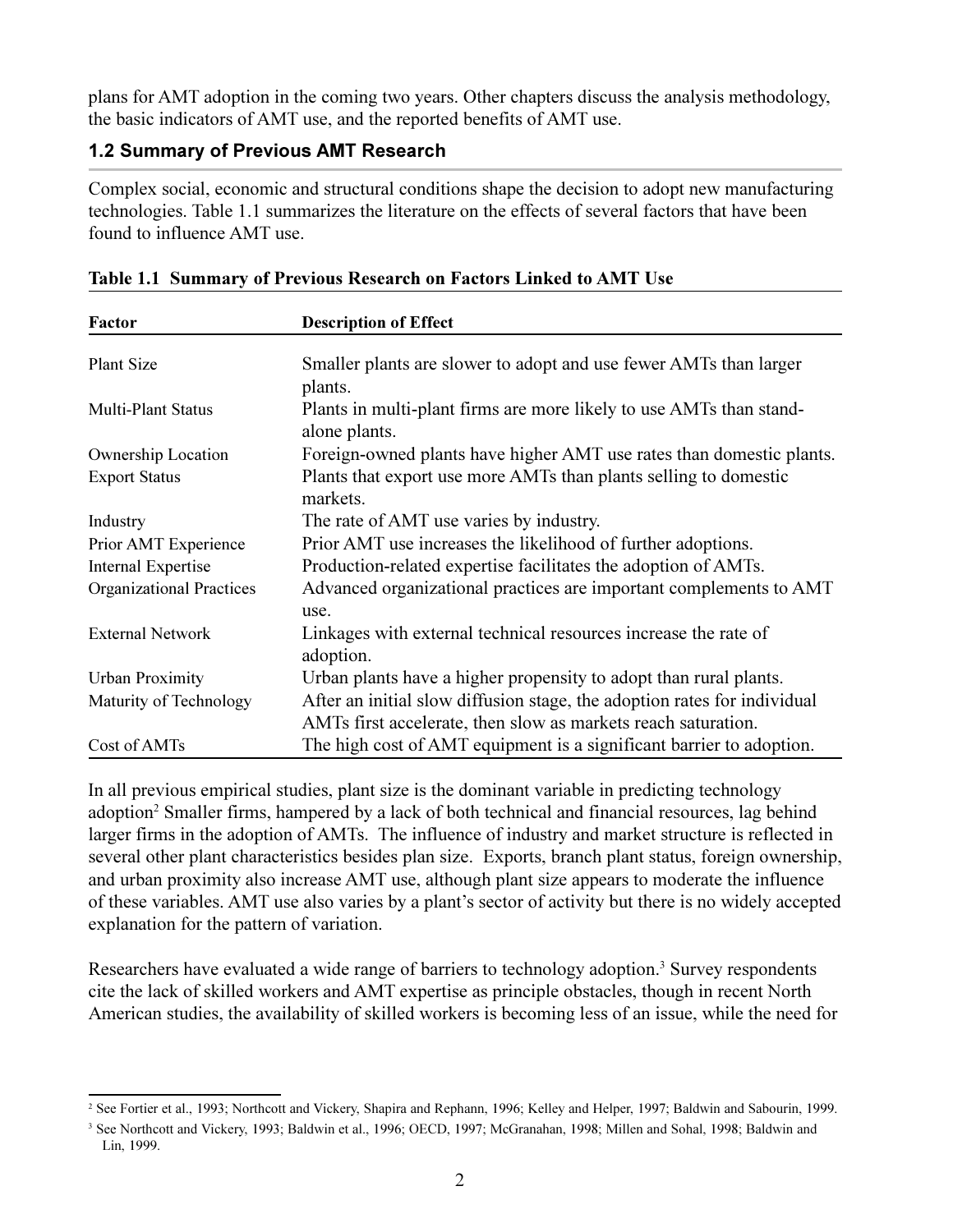AMT-related production experience, especially during the project implementation phase, is becoming more significant. Furthermore, as the growth in AMT use is principally among firms that have already adopted at least one AMT, AMT implementation issues are receiving more attention from researchers and are now viewed as critical factors in the intensity of AMT use. Another barrier is the cost of AMTs, including the costs to evaluate and integrate the new technology. High AMT costs have been found to slow adoption.

Other resource-related factors can influence AMT use. The organization of internal technical resources can hinder or promote the use of AMTs. Practices that promote integration of different organizational functions, such as concurrent engineering and cross-functional teams, complement AMT use. Likewise, the development of linkages to external resources and sources of information favours AMT adoption.

The maturity of AMTs also influence their adoption. This is implicitly recognized in the construction of survey questionnaires, which include emerging AMTs and drop older, widely-used AMTs.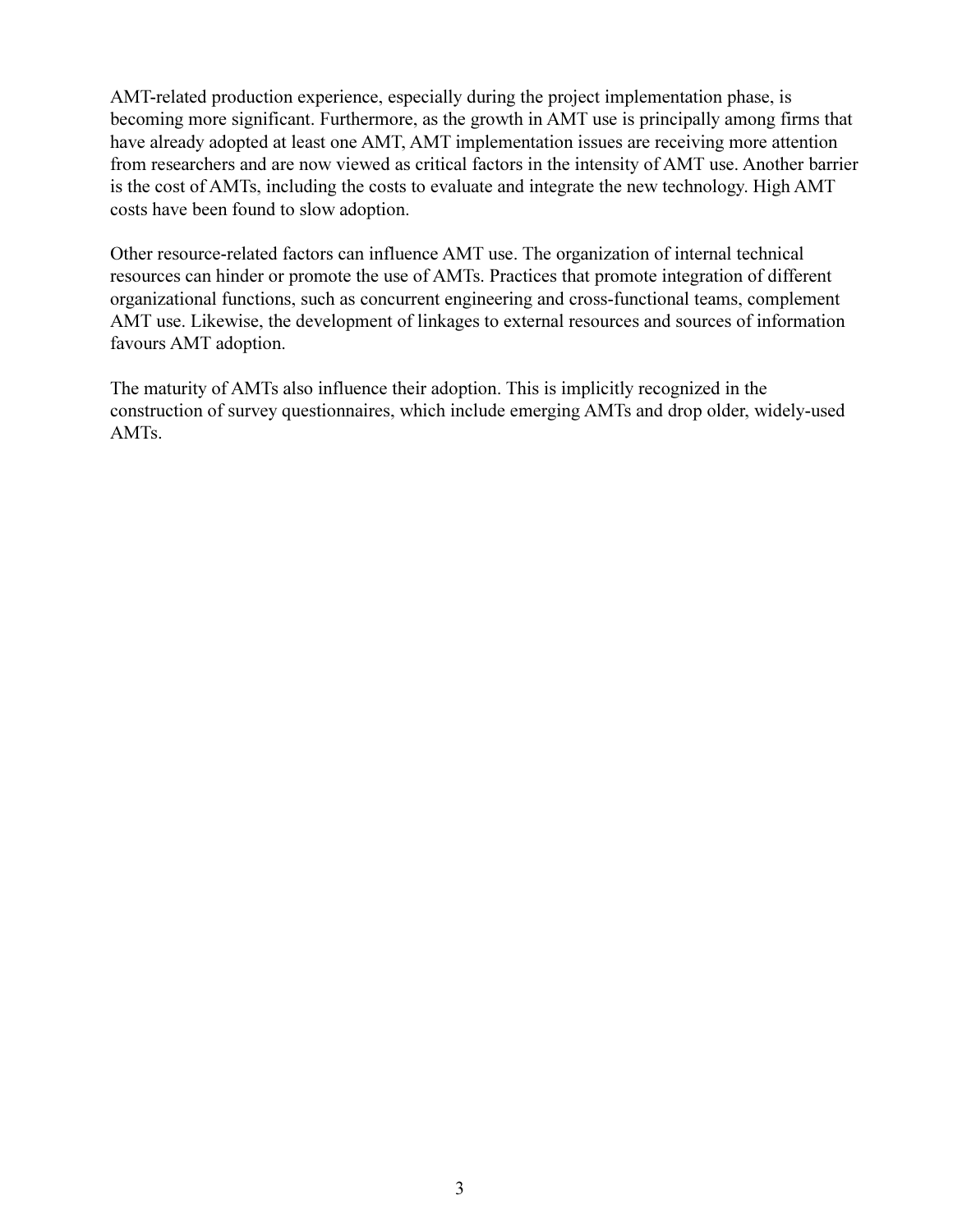## <span id="page-14-0"></span>**2 Analytical Framework**

The 1998 AMT Survey questionnaires were sent to a random sample of 3,757 manufacturing plants with more than 10 employees. Responses were obtained from 3,702 plants for a response rate of 99.5%.<sup>4</sup> The results provide cross-sectional data on AMT use and plant characteristics in 1998 or over a three-year period before 1998.

This report presents both descriptive and multivariate regression results. All results are weighted by the inverse of the sampling fractions to estimate conditions among all manufacturing plants in Canada with more than 10 employees. Statistical differences in AMT use rates are calculated after normalizing the weighted results to the original sample size.

#### **2.1 Statistical Methods**

The 1998 AMT questionnaire uses two main response categories: a nominal 'yes' or 'no' response and an ordinal importance scale ranging from 1 (low importance) to 5 (high importance). Ordinal categories are used in three main question groups: business strategies, the results (or outcomes) of adopting AMTs, and obstacles to adoption.

There are two options for determining the frequency of responses to ordinal questions. One is to calculate the extreme score, or the percentage of respondents that give a score of 4 or 5, where '5' represents the highest importance level. The other option is to present the 'most important' frequencies. This gives the percentage of respondents that gave their highest score to a specific subquestion. Both methods can be biased by two problems.

First, smaller plants tend to give lower average scores to all sub-questions. This problem can be avoided by using the 'most important' score. Second, some respondents give the same score to every sub-question in a question group. Some of these will be valid, but an unknown percentage will be due to a lack of interest in carefully evaluating each sub-question. Unfortunately, the latter responses can seriously distort the results of both the extreme scores and the most important scores.

Preliminary analyses showed that the least biased results were obtained from the extreme scores to the questions on the results and obstacles to AMT adoption and the most important scores for business strategies. Where relevant, an indicator of the robustness of the results is provided. We assume that the results are robust if they are statistically significant and follow the same direction in four analyses: the most important score both including and excluding same-score respondents, and the extreme scores both including and excluding same-score respondents.

Previous studies of AMT use in Canada used logistic models to evaluate the factors that are correlated with the use of one or more AMTs.<sup>5</sup> These analyses are not repeated in this report because the majority of plants in 1998 use at least one AMT. The widespread adoption of at least one AMT reduces the policy interest in the factors linked to this measure of AMT use.

<sup>4</sup> Sabourin and Beckstead (1999) provide further details on the survey methodology and a summary of the descriptive statistics.

<sup>&</sup>lt;sup>5</sup> See Baldwin and Sabourin, 1999.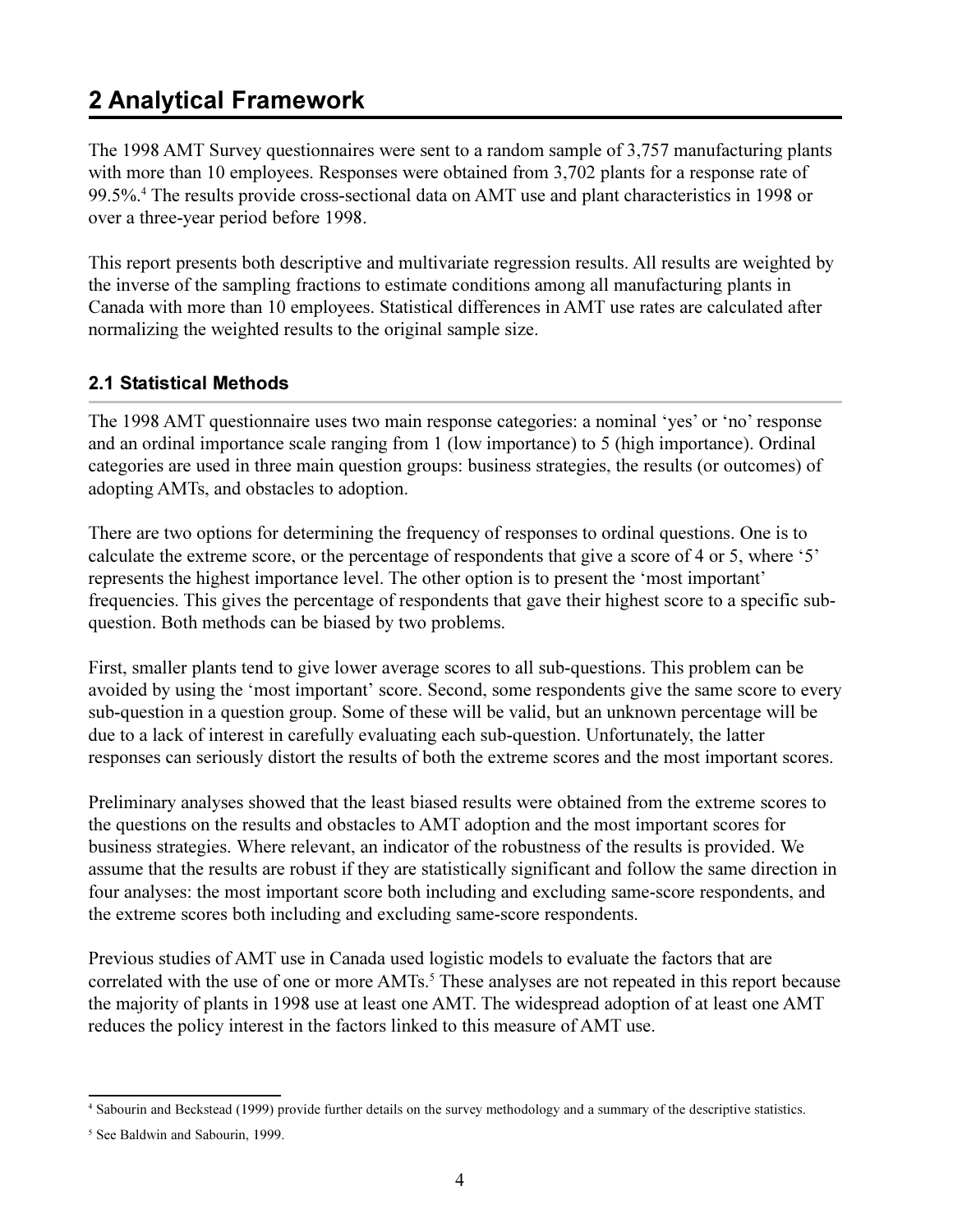<span id="page-15-0"></span>Alternatively, multivariate techniques might be used to explore the effect of several factors on the number of AMTs in use. However, the interpretation of these models is severely constrained by the fact that the 1998 AMT survey does not collect data on when the AMT was introduced - it could have occurred three months or ten years before the survey. This means that conditions in the plant, such as ownership status or the number of employees, could have changed substantially after adoption. Therefore, we do not know if a factor such as current plant size could have influenced the number of AMTs in use.

The 1998 AMT survey includes two questions that present fewer problems for multivariate regression, although both have their limitations. The first concerns the percentage of the plant's investment in machinery and equipment that was spent on advanced equipment, while the second concerns planned adoption within two years. In all regressions, independent variables based on ordinal questions are coded as 1 when the respondent gives the variable a rating of 4 or 5 on a fivepoint importance scale and zero otherwise.

#### 2.2 Basic Indicators of AMT Use

The five basic indicators of AMT used in this study are shown in Table 2.1. The indicators were chosen to facilitate comparisons with previous work and to expand the interpretation of AMT use patterns.

The indicator for the percentage of plants that only use mature AMTs (described in Chapter 4) has not been used in previous studies. A mature AMT is one which has achieved a relatively high level of penetration across most industrial sectors. A lower level of technological capability is likely required of firms only using mature AMTs.

| Indicator of plant use                                              | <b>Previous use</b>                                                                   |
|---------------------------------------------------------------------|---------------------------------------------------------------------------------------|
| Percent using one or more AMTs <sup>1</sup>                         | Most widely used indicator.                                                           |
| Percent using 5 or more AMTs                                        | Widely used as an indicator of more intensive AMT<br>use.                             |
| Percent only using mature AMTs <sup>2</sup>                         | <b>New</b>                                                                            |
| Percent with AMT investment greater than 25%<br>in previous 3 years | Similar to intensity measure used in 1993 survey<br>(Baldwin and Sabourin, 1995).     |
| Mean number of AMTs in Use                                          | Widely used. Results depend on the number and type<br>of AMTs included in the survey. |

|  | Table 2.1 Basic Indicators of AMT Use |  |
|--|---------------------------------------|--|
|  |                                       |  |

1. Includes 26 AMTs listed in the 1998 AMT Survey. See Appendix A for survey definitions.

2. Includes 9 of 26 AMTs: CAD/CAE, CAD/CAM, electronic exchange of CAD files, PLCs, LANs, WANs, intercompany computer networks, computers used for control on the factory floor, and use of inspection data in manufacturing control.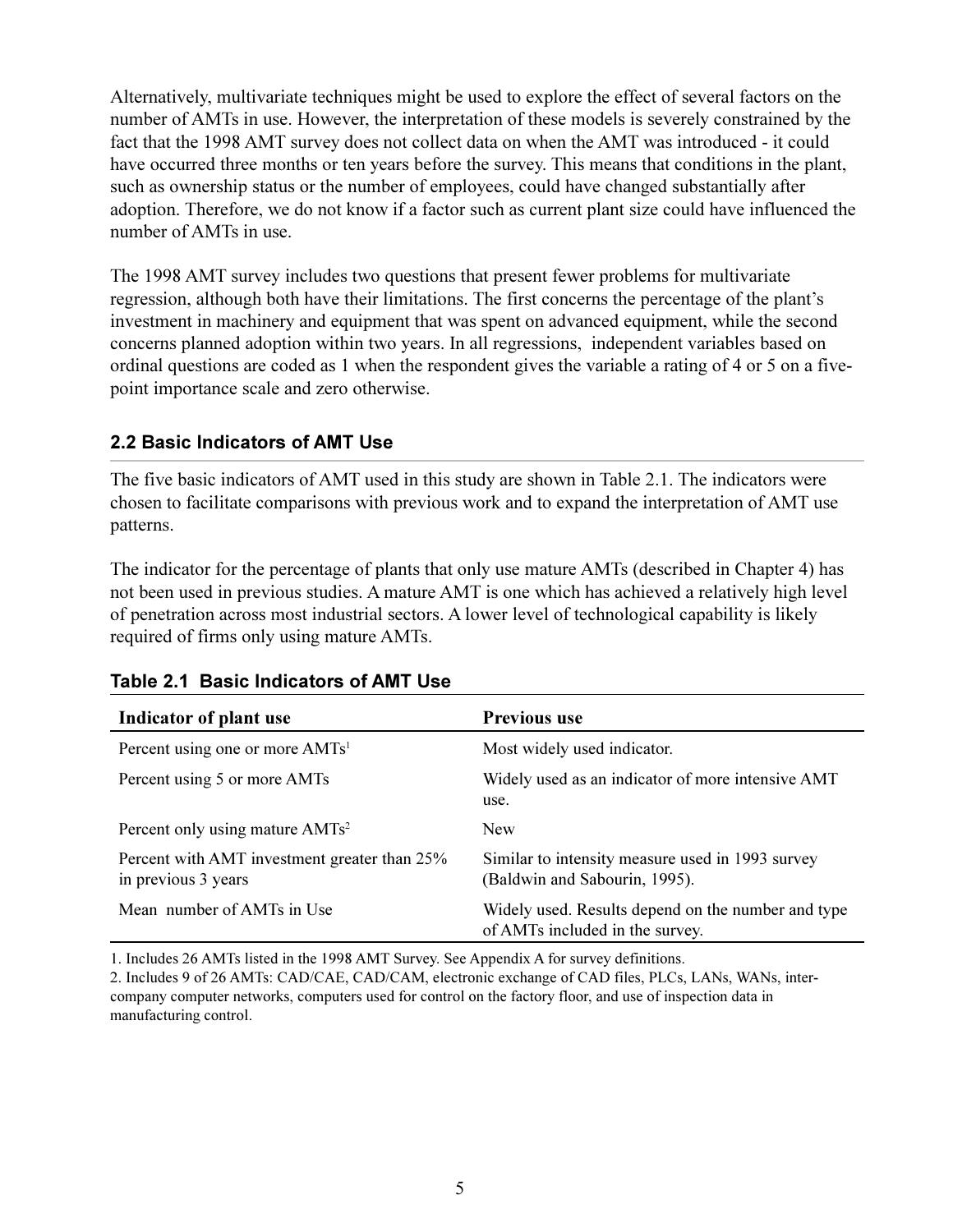There are several limitations with the basic AMT use indicators:

- $\bullet$ They do not tell us about the extent or intensity of use. We do not know how frequently each AMT is used or whether a plant has only one unit or multiple units of the same AMT.
- They measure penetration as opposed to diffusion rates (Fortier et al., 1993). Penetration rates  $\bullet$ do not account for the applicability of the technologies across the survey population, whereas diffusion rates indicate the number of users only in relation to those companies where the technology has potential applications.
- The indicators do not account for one type of AMT replacing another over time or substituting  $\bullet$ for each other.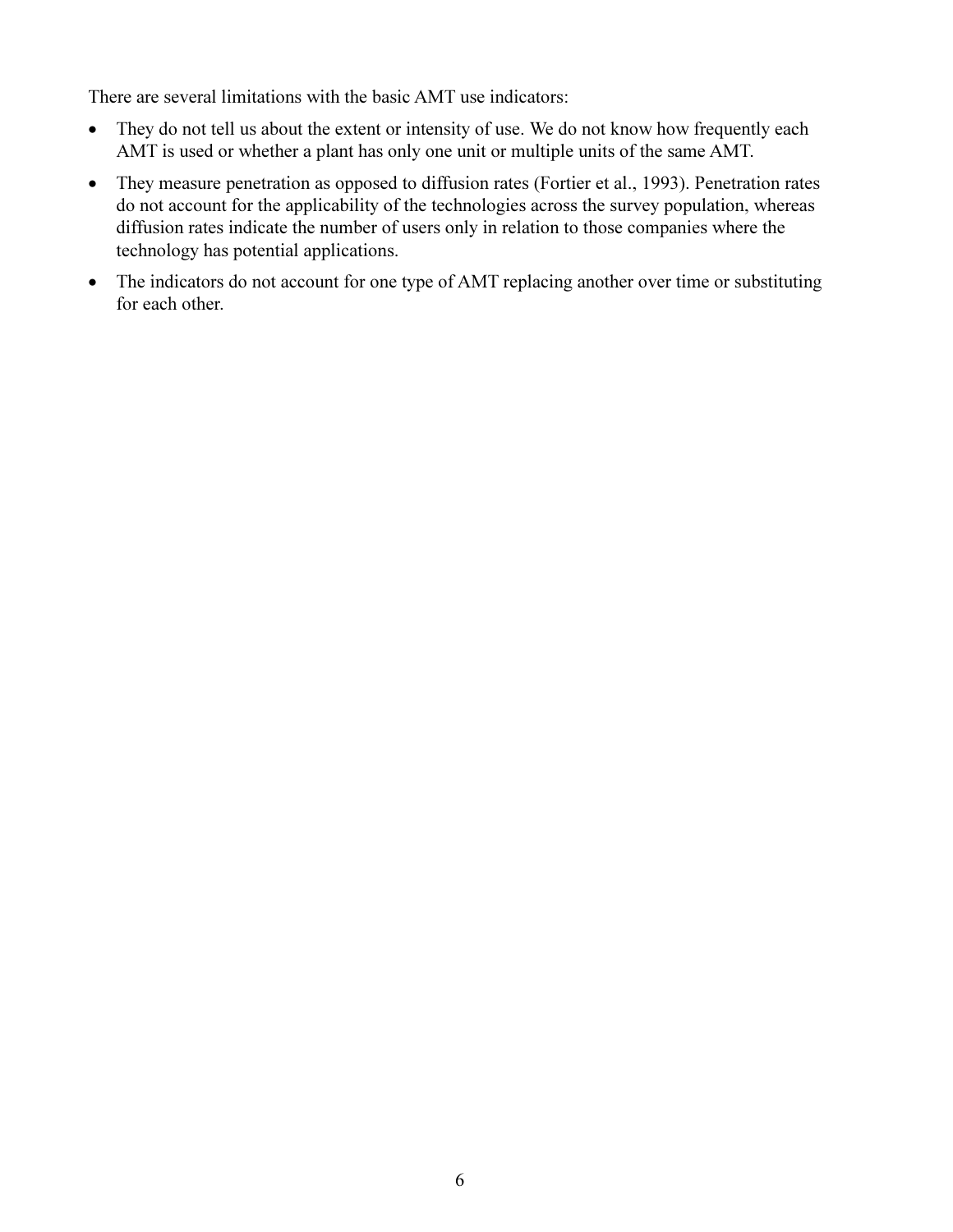## <span id="page-17-0"></span>3 1998 Prevalence of AMT Use in Canada

Table 3.1 gives the prevalence of AMT use for the entire population of Canadian manufacturing plants in 1998. In addition, the table gives estimates weighted by 1995 manufacturing value-added, employment, and shipments.<sup>6</sup>

| <b>AMT</b> Use indicator             | <b>Plants</b> | Mnfg.<br>Employment <sup>2</sup> | Mnfg.<br>Value-added <sup>2</sup> | Mnfg.<br>Shipments <sup>2</sup> |
|--------------------------------------|---------------|----------------------------------|-----------------------------------|---------------------------------|
| Use any AMT                          | 76%           | 92%                              | 96%                               | 97%                             |
| Use 5 or more AMTs                   | 46%           | 76%                              | 87%                               | 88%                             |
| Only use mature AMTs                 | 17%           | 10%                              | 7%                                | 6%                              |
| AMT investment $> 25\%$ <sup>1</sup> | 27%           | 33%                              | 31%                               | 33%                             |
| Mean number of AMTs in use           | 5.2           |                                  |                                   |                                 |

#### Table 3.1 Prevalence of AMT Use for All Manufacturing Plants in 1998

1: Over 25% of total investment in machinery and equipment in the previous 3 years is for AMTs.

2: Based on 1995 data for 2,950 plants.<sup>7</sup> The results maintain establishment weighting and are calculated as the share, for example, of total employment for all plants that use at least one AMT over total employment for all plants.

76% of the plants used at least one AMT in 1998, compared to one-third in 1993 (Baldwin and Sabourin, 1995). The percentage of plants that use five or more technologies has increased from 14% in 1989 to the current use rate of 46%. Of note, 17% of the plants only use mature AMTs.

Plants that use at least one AMT account for over 90% of manufacturing employment, value-added, and shipments. The difference between the percentage of plants that use AMTs and the percentage of employment, value-added, and shipments from these plants can be explained by the size distribution of manufacturing plants in Canada and the positive correlation between plant size and AMT use. An estimated 68% of manufacturing plants have between 10 and 49 employees. These small plants have the lowest use rate for AMTs and contribute to a much smaller fraction of valueadded and shipments than larger manufacturing plants.

Two major conclusions can be drawn from Table 3.1. First, plant-based estimates of AMT use underestimate the actual role of AMTs in production. This creates problems for comparisons of AMT use between countries or regions with different plant size distributions. These should either use employment-weighting or evaluate differences within specific size classes. The second conclusion is that the use of at least one AMT is reaching saturation. This means that the focus of analysis must shift from the determinants of any AMT use to an analysis of the intensity of AMT use —or what factors influence plants to use multiple AMTs.

<sup>&</sup>lt;sup>6</sup> Manufacturing shipments is the total shipment price of all goods produced by the plant in 1995. Value-added is equal to the difference between shipment prices minus the cost of all inputs other than labour costs and is a measure of the extra value added by the plant. More recent data on employment, value-added and shipments were not available at the time of this study. Since manufacturing employment has grown between 1995 and 1998, this will create errors in these estimates.

<sup>&</sup>lt;sup>7</sup> AMT use is slightly lower among the 2,950 plants for which data is available.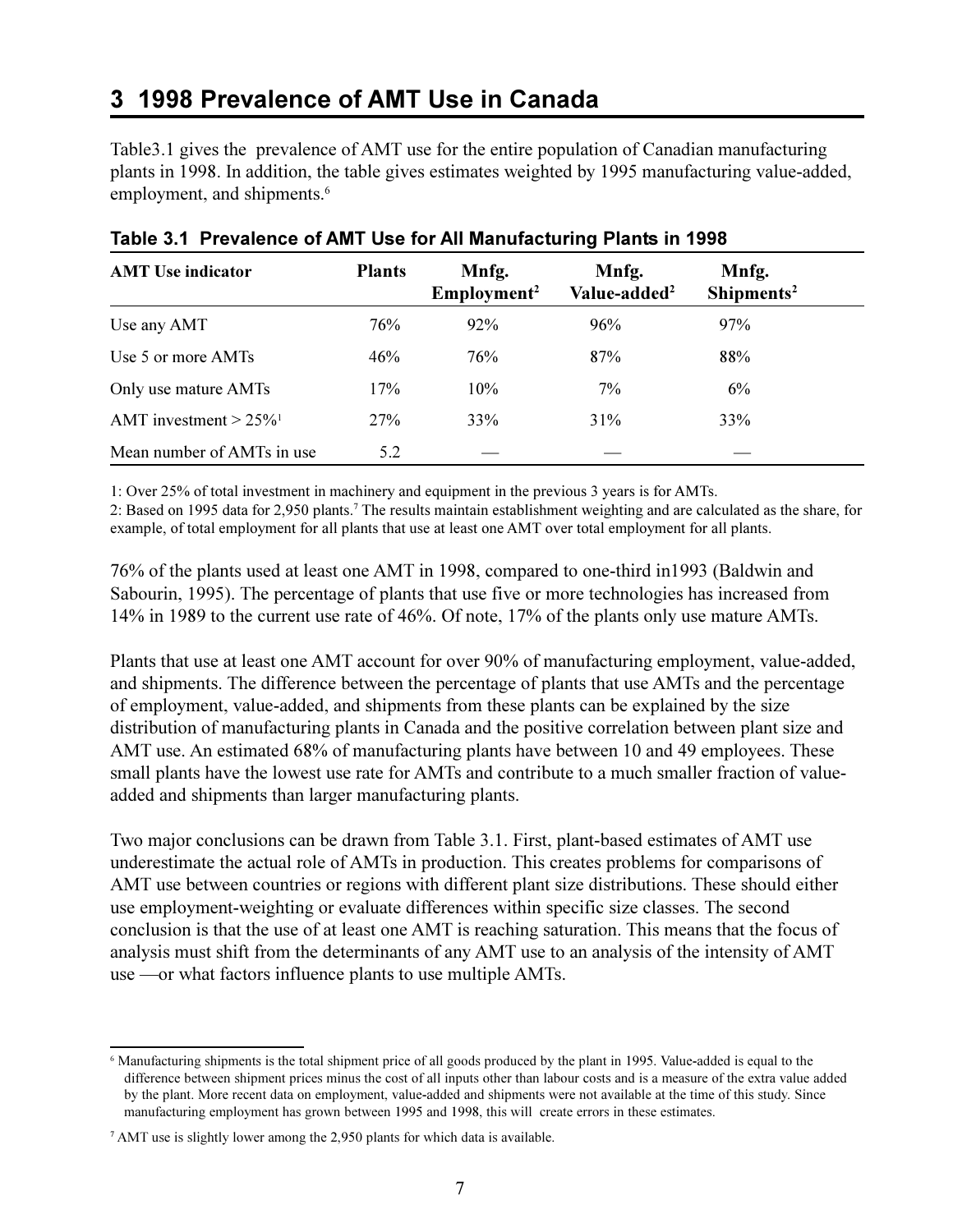#### <span id="page-18-0"></span>3.1 Use Rates for Individual AMTs

Table 3.2 gives the use rates for each of the 26 AMTs and the percentage of plants planning to adopt each AMT within the next two years. The 26 AMTs are ranked in descending order by their percentage of users.

| Rank           | <b>AMT</b>                                               | In Use | Plan<br>to Use | In Use or<br><b>Plan to Use</b> |
|----------------|----------------------------------------------------------|--------|----------------|---------------------------------|
| $\mathbf{1}$   | Computer-aided Design/Engineering (CAD/CAE)              | 44     | 10             | 54                              |
| $\overline{2}$ | Programmable Logic Controllers (PLCs)                    | 37     | 9              | 46                              |
| 3              | Computer-aided Design/Manufacturing (CAD/CAM)            | 36     | 14             | 50                              |
| 4              | Local Area Networks (LANs)                               | 36     | 13             | 49                              |
| 5              | Company-wide computer networks (including Intranet       |        |                |                                 |
|                | and Wide Area Networks (WANs))                           | 35     | 19             | 54                              |
| 6              | Electronic exchange of CAD files                         | 34     | 13             | 47                              |
| 7              | Computers used for control on the factory floor          | 31     | 21             | 51                              |
| 8              | Inter-company computer networks (including Extranet      |        |                |                                 |
|                | and Electronic Data Interchange (EDI))                   | 29     | 21             | 50                              |
| 9              | Use of inspection data in manufacturing control          | 26     | 16             | 42                              |
| 10             | Manufacturing Resource Planning II (MRP II) or           |        |                |                                 |
|                | Enterprise Resource Planning (ERP)                       | 21     | 19             | 40                              |
| 11             | Automated parts identification devices (e.g. bar coding) | 18     | 21             | 39                              |
| 12             | Knowledge-based software                                 | 18     | 15             | 33                              |
| 13             | Computer Integrated Manufacturing (CIM)                  | 18     | 15             | 33                              |
| 14             | Modeling or simulation technologies                      | 17     | 13             | 30                              |
| 15             | High speed machining                                     | 17     | 12             | 29                              |
| 16             | Supervisory Control and Data Acquisition (SCADA)         | 16     | 16             | 32                              |
| 17             | Flexible Manufacturing Cells or Systems (FMC/FMS)        | 15     | 11             | 26                              |
| 18             | Other automated sensor-based inspection/testing systems  | 13     | 8              | 21                              |
| 19             | Automated vision-based inspection/testing systems        | 11     | 8              | 19                              |
| 20             | Lasers used in materials processing                      | 9      | 8              | 17                              |
| 21             | Robots with sensing capabilities                         | 8      | 7              | 15                              |
| 22             | Near net shape technologies                              | 7      | 6              | 13                              |
| 23             | Robots without sensing capabilities                      | 7      | 5              | 12                              |
| 24             | Automated Storage and Retrieval Systems (AS/RS)          | 5      | 9              | 14                              |
| 25             | Distributed Control Systems (DCS) (Digital, remote       |        |                |                                 |
|                | controlled process plant control, e.g. fieldbuses)       | 5      | 8              | 13                              |
| 26             | Rapid Prototyping Systems (RPS)                          | 5      | $\tau$         | 12                              |

Table 3.2 Percent of Plants That Currently Use or Plan to Use Each AMT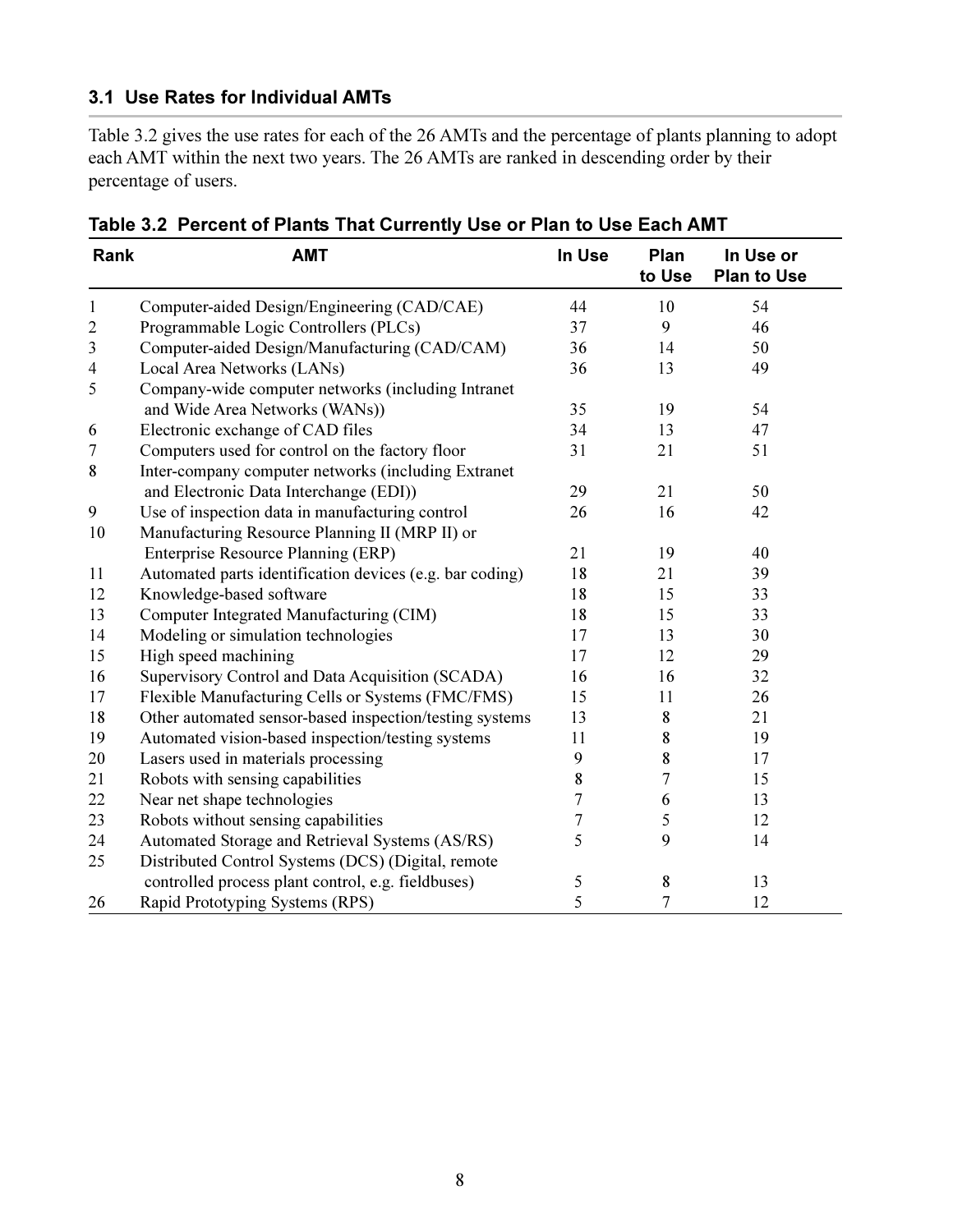<span id="page-19-0"></span>The five most commonly used technologies in 1998 were CAD/CAE, PLCs, CAD/CAM, LANs, and company-wide computer networks with use rates ranging from 44% to 35%. LANs and company-wide computer networks are communications infrastructure technologies, PLCs and CAD/ CAM are principally used in manufacturing process control, and CAD/CAE is used in design. In comparison, the highest use rate for an AMT in Canada in 1993 was 21%, for CAD/CAE (Baldwin et al., 1996).

The first nine technologies in Table 3.2 are mature AMTs. (See section 5.1 for a definition of mature AMTs.) All nine have current use rates that exceed planned use.

The top three AMTs that Canadian plants plan to acquire within the next two years are automated parts identification devices, computers used for control on the factory floor, and inter-company computer networks. Planned use exceeds current use for four AMTs: data collection devices, AS/RS, DCS, and RPS. The latter three technologies are the least used AMTs, but electronic parts identification devices currently rank eleventh.

#### **3.2 Conclusions**

The principal findings on the prevalence of AMT use by Canadian manufacturing plants in 1998 are as follows:

- 76% of manufacturing plants used at least one AMT. These plants account for over 90% of  $\bullet$ manufacturing employment and value-added.
- On average, plants use approximately five different types of AMTs. Plants that use five or more AMTs account for 76% of manufacturing employment and 87% of value-added.
- Mature AMTs with applications across all manufacturing sectors and with above average penetration rates account for the nine most widely used AMTs. 17% of plants only use mature AMT<sub>s</sub>.
- The top three technologies that Canadian plants plan to acquire within the next two years are automated parts identification devices, computers used for control on the factory floor, and intercompany computer networks.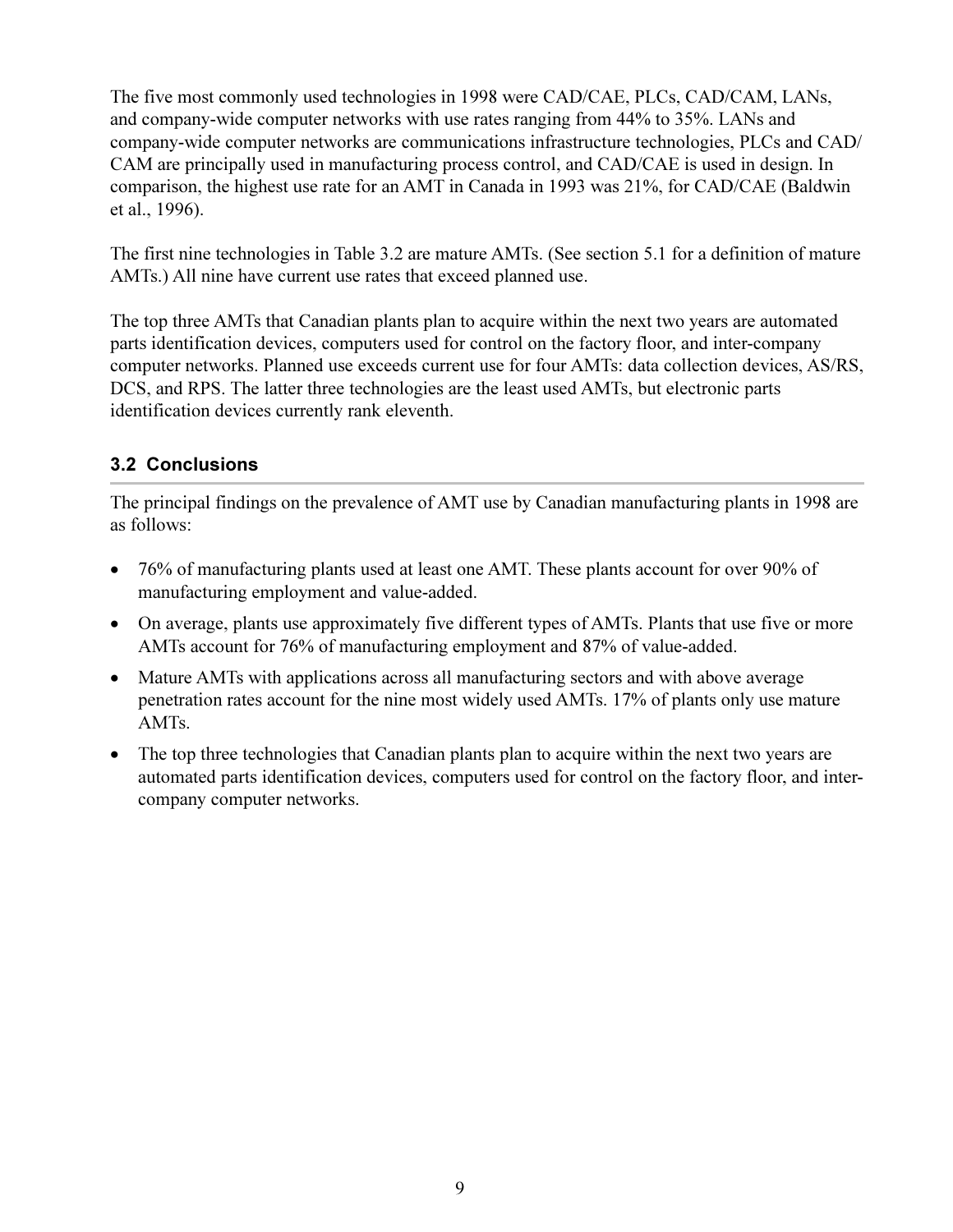## <span id="page-20-0"></span>4 Technology-Related Factors

The 1998 AMT survey includes a variety of AMTs that differ by their function in the manufacturing process and in their applicability to different sectors. In this chapter, we develop two indicators to address this diversity. The first indicator, the percentage of firms that only use mature AMTs, is used throughout the report as a basic indicator of AMT use. The second indicator is an alternative to classifying plants by their industrial sector. It is based on the dominant type of production system found in an industry.

#### 4.1 Maturity of the Technology

The maturity of each AMT is linked to the diffusion process. The characteristic s-shaped diffusion curve applies to the adoption of AMTs (Edquist and Jacobsson, 1988; Northcott and Vickery, 1993). At the start of the diffusion process, few potential users are aware of a new technology and there are few applications for it. At this stage, the technological capabilities required to successfully adopt the technology could be considerable. As the technology matures, more potential users hear of it and the number of proven applications increases. Also, performance improves through accumulated experience, both during its manufacture and its use (Rosenberg, 1982; Sahal, 1985). These conditions tend to accelerate adoption. In the final stage of diffusion, the number of users far exceeds the number of potential users, the range of potential new applications narrows, and the rate of adoption declines.

#### 4.1.2 Maturity Indicator

This study develops an index for AMT maturity. The index is based on the penetration rate (the percentage of all plants in the survey sample that have adopted a specific technology) and an index for the applicability of the technology across all manufacturing sectors.

The applicability index is equal to the mean adoption rate divided by the standard deviation for the mean adoption rate across all sectors. This indicates how generic or cross-cutting the AMT is. A high applicability index shows that there is little difference in the adoption rate across sectors. This can occur when the average percentage of firms that have adopted the AMT is either very high or very low. Conversely, a low applicability index shows that there are large differences in the penetration rate by sector.

Figure 1 graphs the applicability index by mean penetration rate for each of the 26 AMTs. The median applicability index is 1.94, while the median penetration rate is 17.5%. These two medians divide the graph into four quadrants:

- Quadrant 1 (upper left corner) includes AMTs with below average penetration rates but above  $\bullet$ average applicability rates.
- Quadrant 2 (upper right corner) includes AMTs with a high applicability index and a high penetration rate.
- Quadrant 3 (lower left corner) includes AMTs with a low applicability index and a low penetration rate.
- Quadrant 4 (lower right corner) includes AMTs with a low applicability index but a high penetration rate.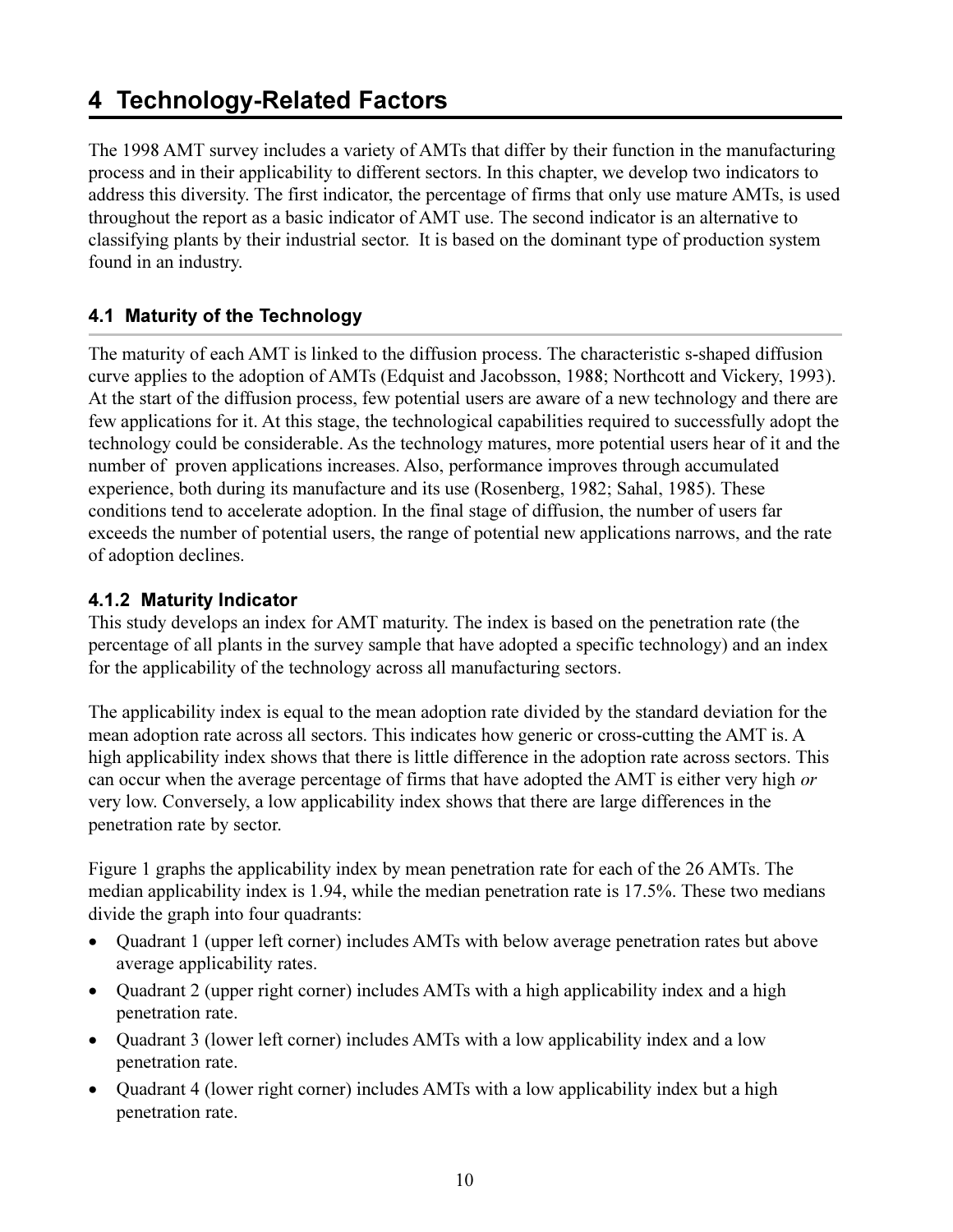

#### **FIGURE 1. AMT Applicability by Mean Adoption rate in 21 Manufacturing Sectors**

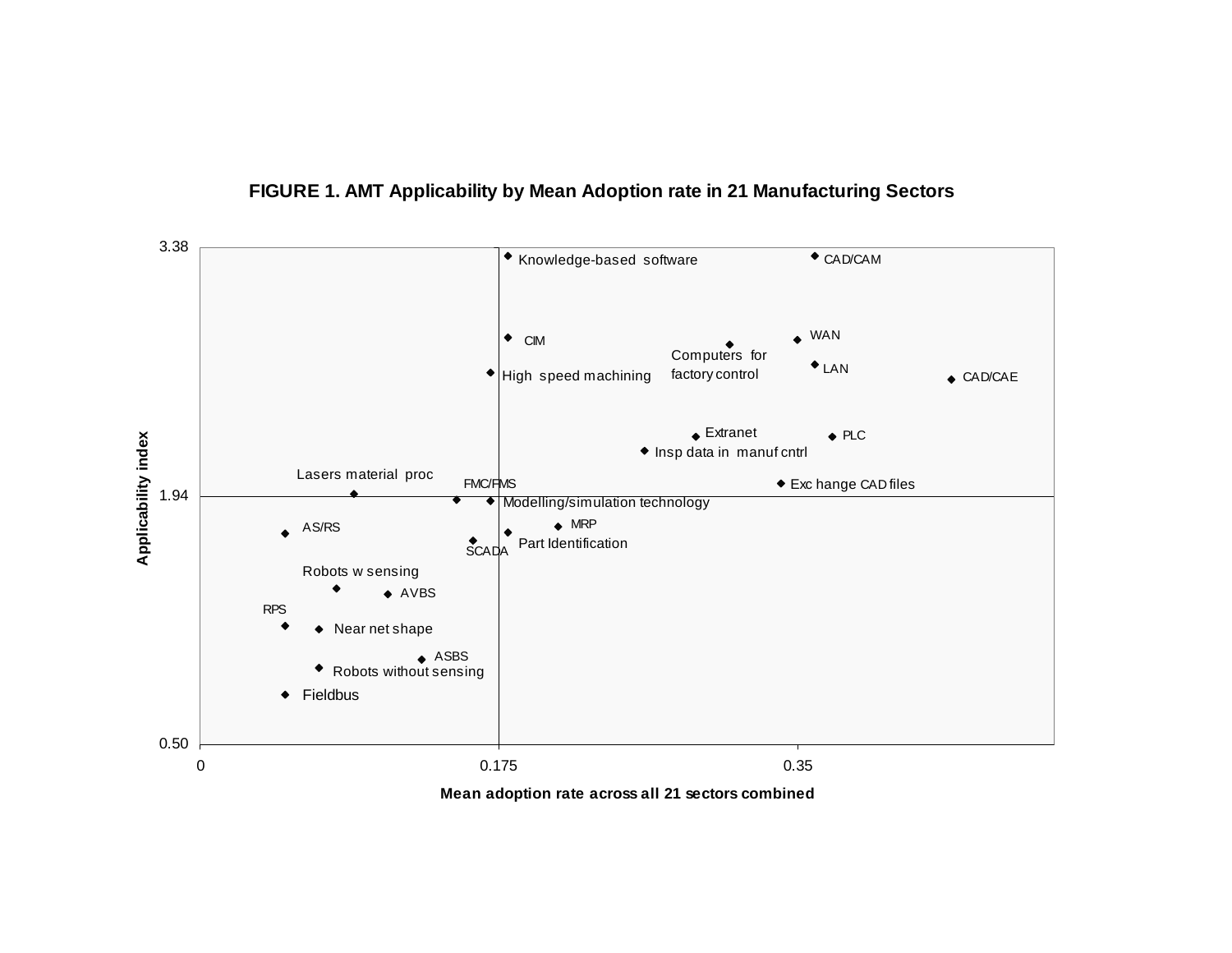<span id="page-22-0"></span>A striking result is that almost all of the AMTs lie in either quadrant 2 or quadrant 3; they are either high applicability and high penetration AMTs (mature) or low applicability and low penetration AMTs. This suggests that AMT penetration rates are strongly influenced by applicability. AMTs with a wide range of applications across manufacturing sectors will be in wider use than AMTs with a limited number of applications. This is a logical result, but also highlights the arbitrary nature of many of the widely used indicators for AMT use. One possibility is that low observed penetration rates for AMTs in specific firm size and sector combinations could simply be due to a lack of applicable AMTs.

The few AMTs that fall outside of these two quadrants lie very close to the median boundaries. Only two AMTs fall in the low penetration/high applicability quadrant: high-speed machining and lasers for material processing, although knowledge-based software and computer-integrated manufacturing are very close to the median boundary for the penetration rate and lie a long way away from the other AMTs in this quadrant. For the purposes of this study, these two AMTs are not defined as quadrant 2 AMTs. Two AMTs, manufacturing resource planning (MRP) and automated parts identification devices, lie in the low applicability/high penetration portion of the graph (quadrant 4).

For simplicity, we refer to the nine AMTs that fall clearly in quadrant 2 (high penetration and high applicability) as "mature". This excludes knowledge-based software and CIM. All other AMTs are defined as "developing" AMTs. It is important to note that the maturity index is not a measure of the number of years that an AMT has been available on the market, although the median decade of commercialization for the nine mature AMTs is the 1960s, compared to the 1970s for the 17 developing AMTs.

The distribution of AMTs in Figure 1 suggests a new basic indicator of AMT use. This is the percentage of firms that *only* use a mature AMT from the upper right quadrant. We would expect that these AMTs pose the fewest difficulties for adoption, particularly for smaller firms with limited access to highly specialized skills.

#### 4.2 Industry and Production System

Previous surveys have observed industry variations in the level of technology use and the mix of particular technologies in use (Northcott and Vickery, 1993; Fortier et al., 1993). However, industry classifications based on product categories, such as the Canadian and the U.S. Standard Industrial Code (SIC) classification systems, do not readily explain AMT adoption (Young, 1993; Shapira and Rephann, 1996). The exception is the high incidence of AMT use in the electronics industry, which is attributed to greater familiarity with microelectronics-based technologies. By contrast, researchers have found specific patterns of AMT use for different types of production systems (Shapira and Rephann, 1996; Luria, 1997).

While it is generally agreed that the usefulness of specific technologies differs by industry, there is no commonly used framework for analyzing these differences. Industry classifications based on the type of production system give different answers than sector-based classification systems. For example, manufacturers of discrete parts in both the plastics and automobile sectors use similar production processes, even though they are assigned to different sectors. Moreover, sector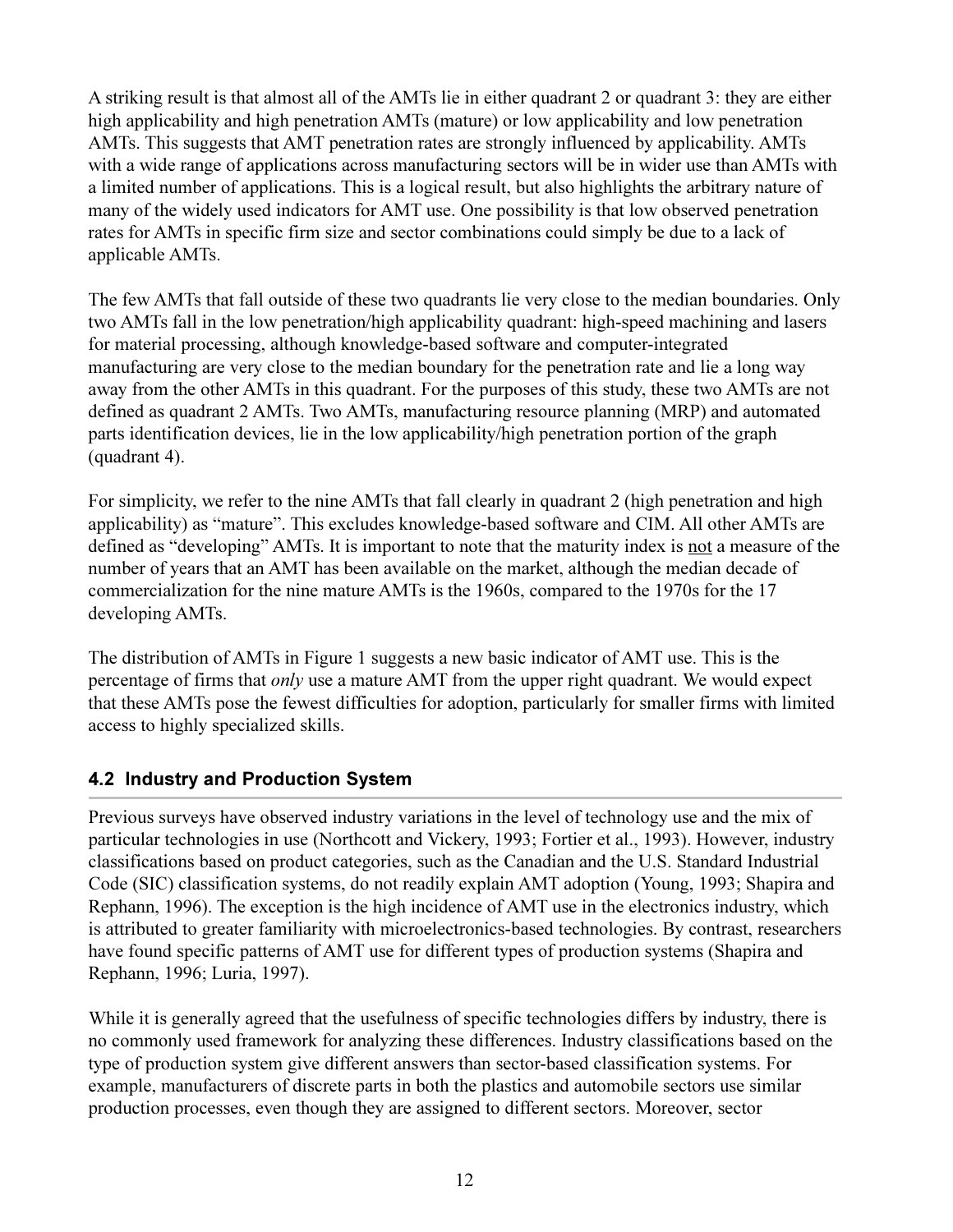<span id="page-23-0"></span>classification systems combine sub-sectors that use very different manufacturing processes. For example, the plastics industry includes both sub-sectors that use continuous process technology (e.g. resin suppliers) and sub-sectors that use discrete products technology (e.g. bucket manufacturers). One solution to this problem is to survey industries that use similar production processes (U.S. Bureau of the Census, 1994; Swamidass and Kotha, 1998), or to recombine sectors after the survey on the basis of their dominant production systems. Many of these types of surveys report significant differences in AMT use. For example, among small metal-working shops, non-AMT users are more likely to have a repetitive production process than AMT users (Rishel and Burns, 1997).

The association between different production systems and AMT use suggests that the nature of the production processes used in an industry, as described by its production system, influences the opportunity for applying AMTs. Simply put, functional use matters. For example, automatic storage and retrieval systems (AS/RS) increase the productivity of inventory handling and are therefore suited to large volume industries with long production runs. As a result, the adoption of AS/RS systems may proceed more slowly in firms that have smaller national markets, as is the case in Canada. Historically, Canada's small markets have been considered an obstacle to capturing economies of scale (Britton, 1991).

Also, many AMTs were developed to replace conventional machine tools. Consequently, these AMTs have wider applicability in discrete products industries than in continuous production systems. In contrast, continuous process industries are excellent candidates for the application of integration technologies. For example, wide-scale application of distributed control systems (DCS) in oil refining goes back to the 1970s.

#### 4.2.1 Production System Indicator

The production system indicator developed here is based on whether an industry predominantly uses either a "continuous process" or a "discrete parts" production system.<sup>8</sup> The latter group is further divided into "high value-added/low volume" industries and "low value-added/high volume" industries. This corresponds roughly to dividing discrete parts manufacturers into "engineering industries" and "other" discrete parts industries.

The 1998 AMT survey only contains information on each plant's sector at the two-digit level. The use of two-digit sectors to assign each plant to a production system introduces some noise because many sectors at the two-digit level include both discrete parts and continuous flow systems. A few sectors can not be classified by a dominant production mode because both continuous and discrete parts manufacturing are widely used. To overcome this problem, a fourth production system category, labeled "mixed", includes industries with no dominant production system. Table 4.1 summarizes the classification of manufacturing sectors by production system.

<sup>&</sup>lt;sup>8</sup> This classification is consistent with the engineering literature, which divides industrial plants into two basic categories: continuous process industries and discrete parts manufacturing. Continuous process industries involve continuous production of product. Discrete parts production involves production of individual items and is further sub-divided into mass, batch and job shopping.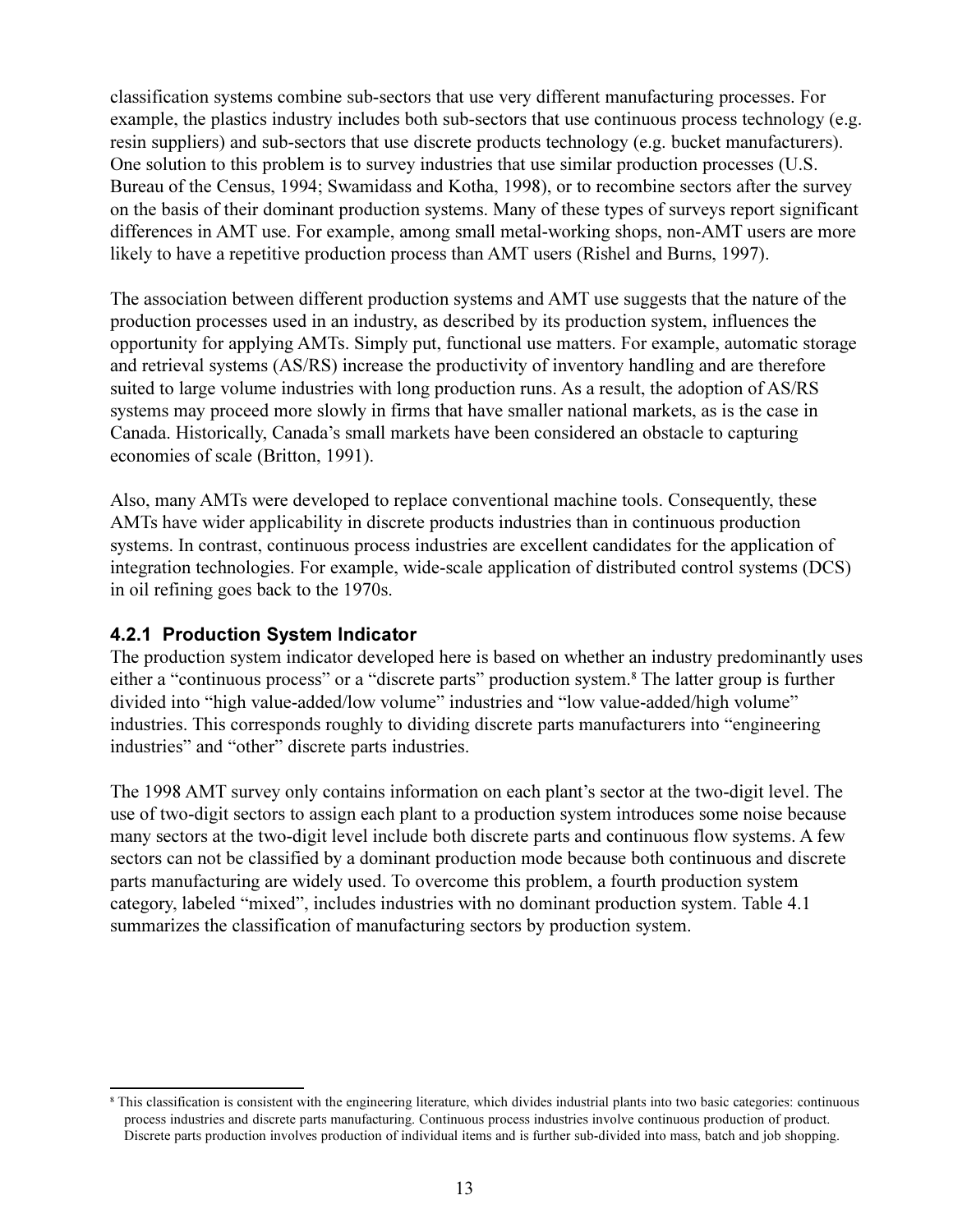| <b>Discrete Non-Engineering</b> | <b>Discrete Engineering</b> | <b>Continuous Flow</b> | <b>Mixed</b>            |  |
|---------------------------------|-----------------------------|------------------------|-------------------------|--|
| Leather goods                   | Machinery                   | <b>Beverages</b>       | Tobacco products        |  |
| Textile products                | Transport equipment         | Primary textiles       | Paper products          |  |
| Clothing                        | Electrical equipment        | Primary metals         | Printing $&$ publishing |  |
| Wood products                   | <b>Fabricated metals</b>    | Non-metallic minerals  | Other manufacturing     |  |
| Furniture                       |                             | Petroleum refining     |                         |  |
| Plastic products                |                             | Chemicals              |                         |  |
| Rubber products                 |                             |                        |                         |  |

<span id="page-24-0"></span>Table 4.1 Classification of Two-Digit Sectors<sup>1</sup> by Production System Type

1. Food processing establishments were not included in the 1998 AMT Survey.

#### 4.2.2 AMT Use by Production System Type

Table 4.2 gives AMT use rates by production system. The highest use rates are for plants from the discrete parts engineering industries, where 85% of plants use one or more AMTs, compared to 67% of discrete non-engineering plants. Many AMTs, such as NC/CNC and FMS, were designed to replace the conventional machine tools used in these industries. The high value-added content of products from these industries could explain the relatively high AMT use rates since firms in these industries are able to capitalize on AMT economies of scope.

|                                             | <b>Production System</b>  |                              |                                |              |  |  |  |
|---------------------------------------------|---------------------------|------------------------------|--------------------------------|--------------|--|--|--|
|                                             | <b>Continuous</b><br>flow | Discrete non-<br>engineering | <b>Discrete</b><br>engineering | <b>Mixed</b> |  |  |  |
| Percent of plants using system <sup>1</sup> | 12.4%                     | 30.2%                        | 37.9%                          | 19.4%        |  |  |  |
| Use one or more AMTs                        | 75%                       | 67%                          | 85%                            | 75%          |  |  |  |
| Use 5 or more AMTs                          | 48%                       | 34%                          | 57%                            | 40%          |  |  |  |
| Only use mature AMTs                        | 14%                       | 18%                          | 15%                            | 19%          |  |  |  |
| AMT invest $> 25\%$                         | 19%                       | 21%                          | 33%                            | 30%          |  |  |  |
| Mean number of AMTs in use                  | 5.5                       | 4.0                          | 6.3                            | 4.6          |  |  |  |

#### Table 4.2 AMT Use Rates by Production System

1: The percentages for this row total 100%, accounting for all plants in the survey.

By several measures, AMT use is second highest among plants in continuous flow sectors, even though many of these sectors are traditionally viewed as 'low technology'. This could be due to the opportunities for economies of scale, which permit the recovery of high AMT investment costs through large production runs. Furthermore, continuous flow production requires automatic control of the manufacturing process and is therefore ideally suited for the application of microelectronics to control functions. The lowest rates of AMT use are in the discrete non-engineering industries. While the applicability of AMTs to these industries is high, the low value-added of products from these industries may be a significant obstacle to adoption.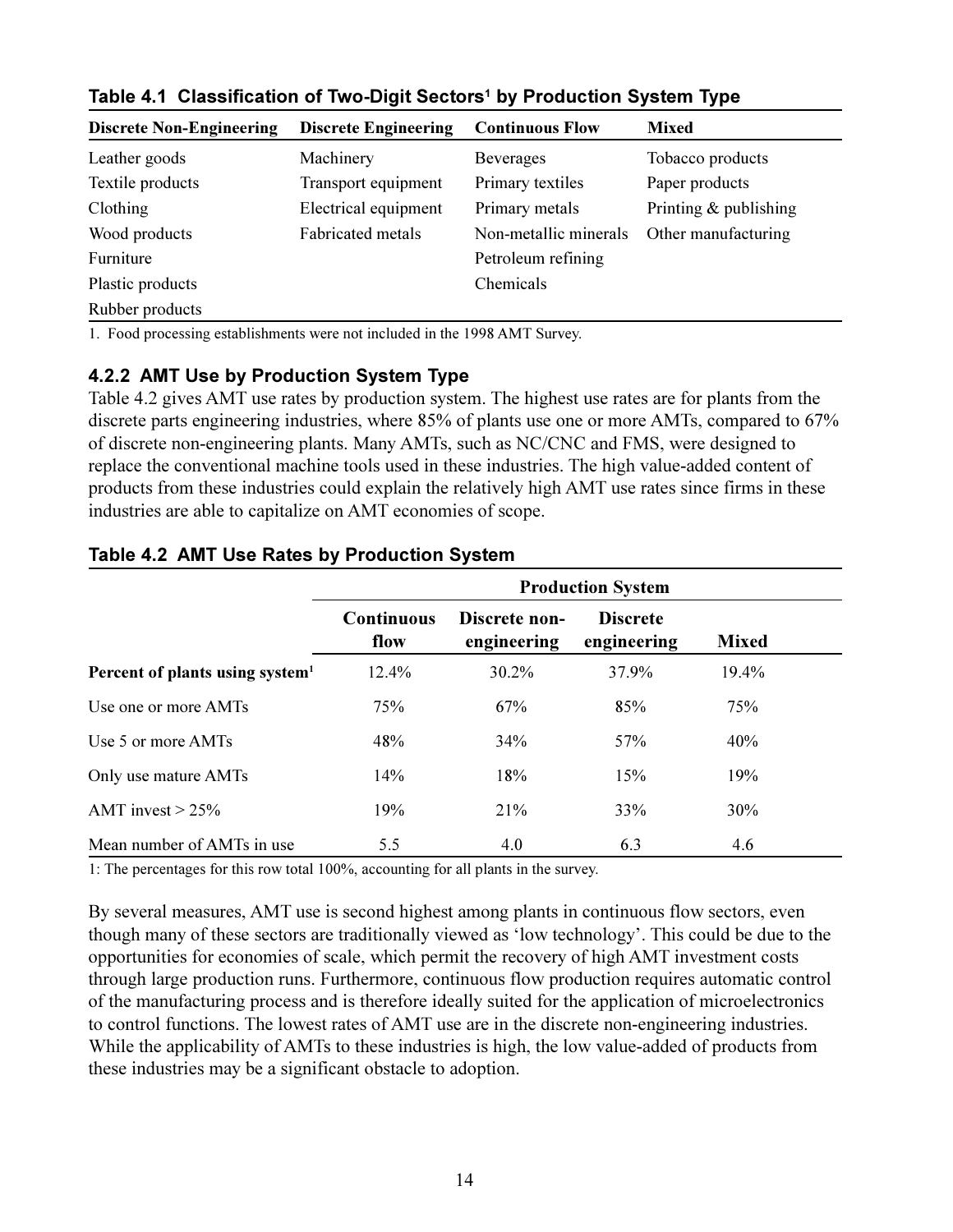<span id="page-25-0"></span>Table 4.3 provides planned adoption rates by production system. Although differences among current AMT users are slight, the highest planned adoption rates for both current users and nonusers are in the discrete engineering industries, where 80% of AMT users plan to adopt an additional type of AMT. This is also the production system with the highest current AMT use rates. The high planned adoption rates probably reflect both the high number of AMTs with applications in these industries and competitive pressures.

| Table 4.3 Percentage of Current and Non AMT Users by Production System that |
|-----------------------------------------------------------------------------|
| Plan to Adopt a New Type of AMT Within Two Years                            |

| <b>Production system</b> | <b>Current AMT user</b> | <b>Non AMT user</b> |  |
|--------------------------|-------------------------|---------------------|--|
| Continuous flow          | 70%                     | 45%                 |  |
| Discrete non-engineering | 72%                     | 34%                 |  |
| Discrete engineering     | $80\%$                  | 48%                 |  |
| Mixed                    | 61%                     | 39%                 |  |

#### **4.3 Conclusions**

The main findings on AMT use patterns by AMT maturity and production system are as follows:

- $\bullet$ Nine AMTs can be characterized as 'mature', with comparatively high adoption rates across most industries. 11 AMTs have low adoption rates and are only applicable in a few sectors.
- AMT use rates are strongly influenced by the applicability of the technology across all sectors.  $\bullet$ AMTs with a wide range of applications generally have higher penetration rates than those with a limited number of applications.
- AMT use rates vary by the dominant production system in use in a sector. The highest AMT use  $\bullet$ rates are in industries with high value-added discrete parts production, followed by industries with continuous flow production systems. AMT use rates are lowest in industries with low value-added discrete parts production.
- The highest planned adoption rates for both current users and non-users are in the high value- $\bullet$ added discrete parts industries.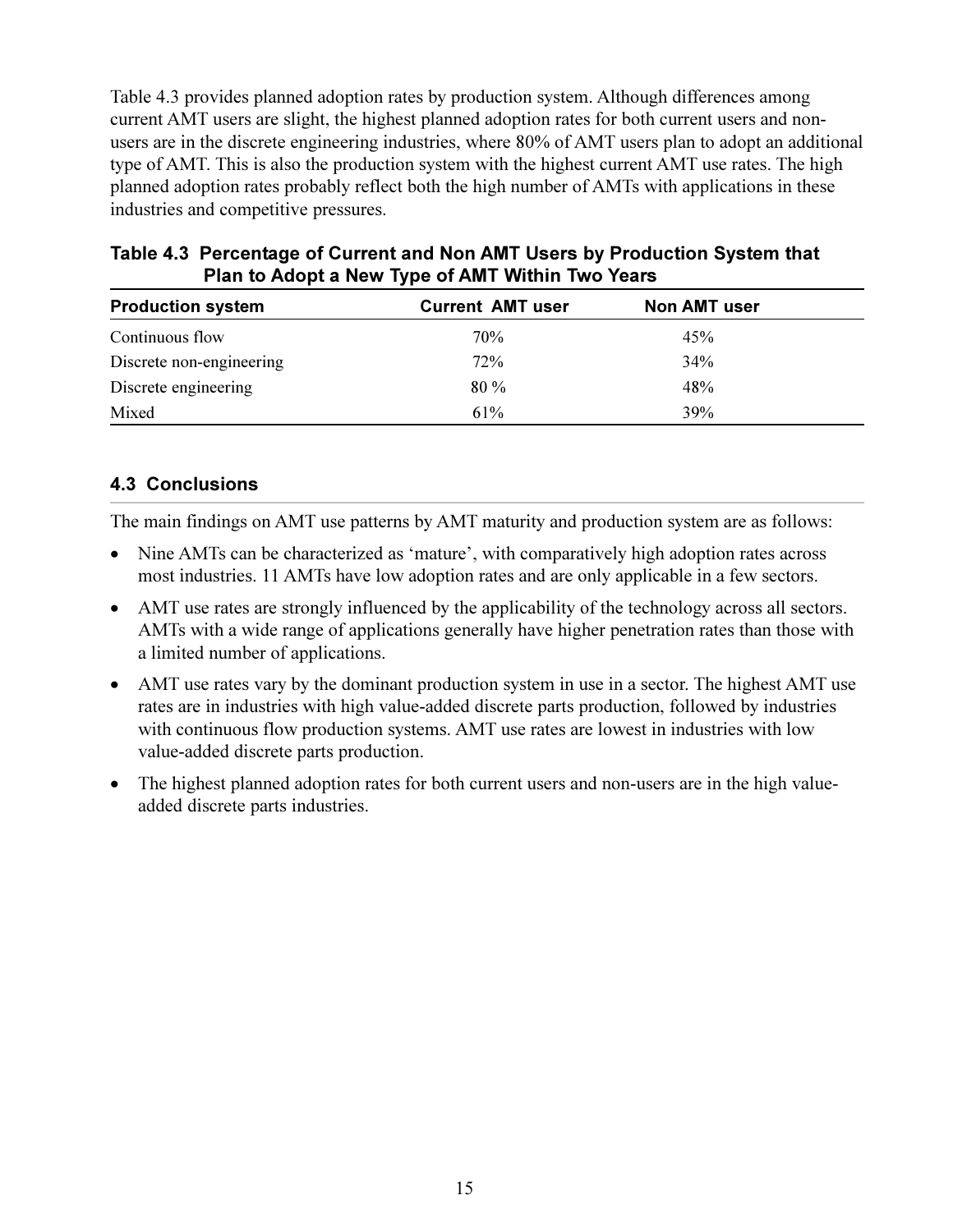## <span id="page-26-0"></span>**5 Plant-Level Factors**

This chapter analyzes patterns of AMT use by several plant characteristics: plant size, ownership status and export status. No information was available for the 1998 AMT Survey for two additional plant-level factors, plant age and plant growth.

#### 5.1 Plant Size

In previous empirical studies, plant size, as measured by the number of employees, has consistently figured as a major determinant of technology use.<sup>9</sup> Plant size was the most powerful indicator of technology use in the 1989 Canadian survey results (Baldwin and Diverty, 1995). Plant size is also a factor in differences in the rates of use for particular technologies (Swamidass and Kotha, 1998).

The adoption lag between large and small plants or firms is generally attributed to the greater financial and technical resources of larger plants. Smaller plants face greater risks in adopting a new technology since the investment is a larger proportional share of their budgets and other resource commitments (Mansfield, 1993). New technology implementations are more likely to interrupt operations or have an adverse effect on workflow in smaller plants as well. Many of the advanced technology systems, such as CIM, are highly capital intensive, which explains their near absence in smaller firms (Swamidass and Kotha, 1998). Larger plants or firms have the scale advantage of being able to spread the risk and fixed costs of adoption over more output (Kelley and Helper, 1997). Researchers have also suggested that because of a greater number of products and processes in large plants, there is a wider potential scope for advanced technology applications (Baldwin and Diverty, 1995; Swamidass and Kotha, 1998). A greater amount of internal technical resources, particularly technical specialists, are thought to be associated with a better awareness of new technology and its benefits (Northcott and Vickery, 1993). Because large plants are more likely than small plants to have the necessary expertise in-house, they are able to more effectively exploit the benefits of advanced technologies.

#### 5.1.1 AMT Use by Plant Size

Table 5.1 gives results for four plant size categories. With one exception, AMT use increases monotonically with the number of employees. The exception is a decline with plant size in the percentage of firms that only use mature AMTs. However, this result fits the general pattern, since it shows that small plants have greater difficulties in adopting more complex AMTs.

The 1998 AMT Survey data corroborates the significance of a lack of resources among smaller plants as a contributing factor in their lower AMT use rates. Of ten obstacles to AMT use listed in the 1998 AMT Survey, the three obstacles which show a statistically significant difference by plant size relate to the issue of the level of resources required for adoption. The full results are provided in Section 8.2 on obstacles to AMT use.

<sup>&</sup>lt;sup>9</sup> See Fortier et al., 1993; Northcott and Vickery, 1993; Shapira and Rephann, 1996; Kelley and Helper, 1997; Baldwin and Sabourin, 1999.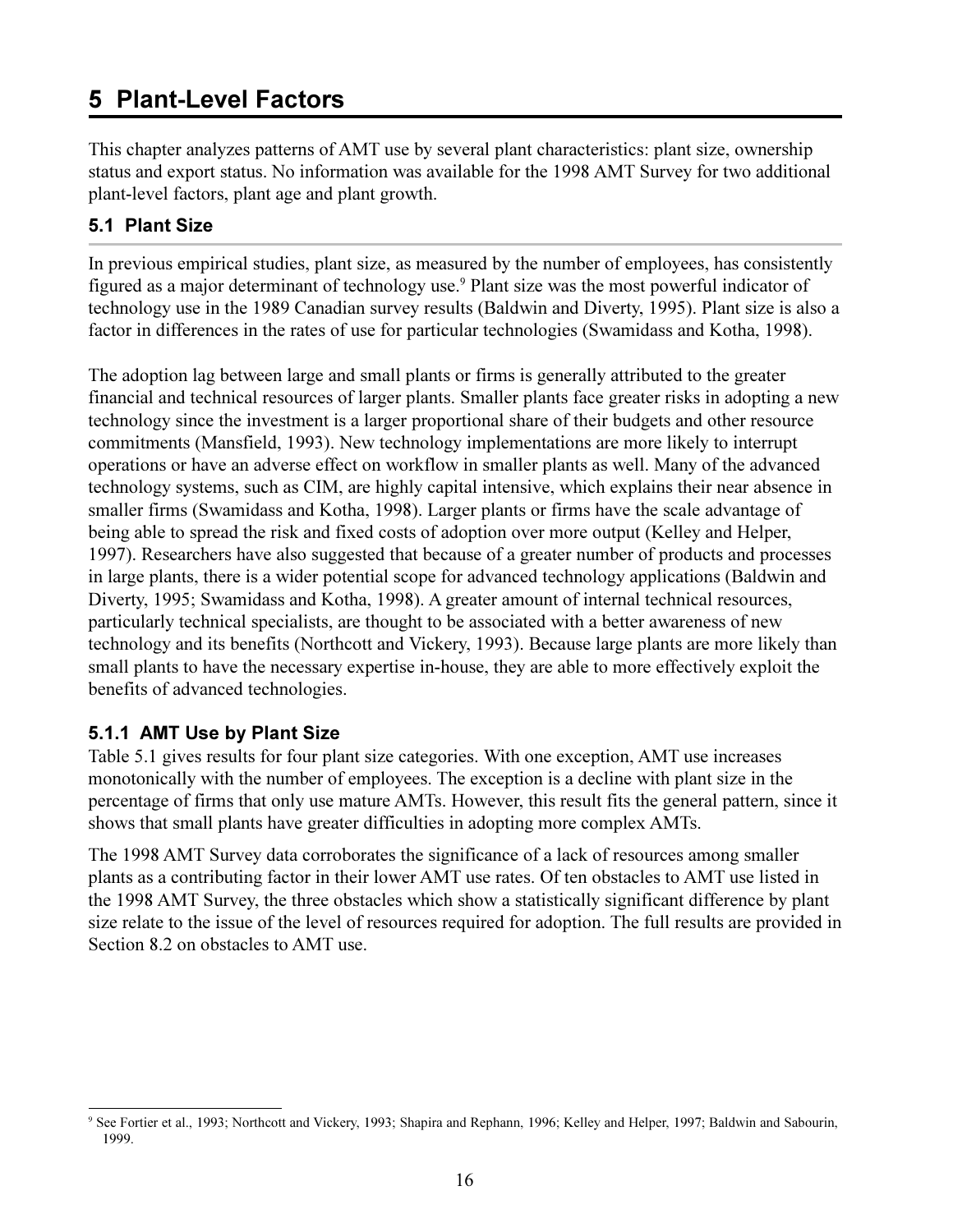|                                                   | <b>Number of employees</b> |           |             |       |  |
|---------------------------------------------------|----------------------------|-----------|-------------|-------|--|
|                                                   | $10 - 49$                  | $50 - 99$ | $100 - 249$ | > 250 |  |
| Percent of all plants in size class <sup>1</sup>  | 68.3%                      | $14.7\%$  | $11.3\%$    | 5.7%  |  |
| Use one or more AMTs                              | 69%                        | 89%       | 95%         | 99%   |  |
| Use 5 or more AMTs                                | 34%                        | 59%       | 77%         | 96%   |  |
| Only use mature AMTs                              | 19%                        | 15%       | $11\%$      | $2\%$ |  |
| AMT investment $> 25\%$ of total plant investment | 23%                        | 33%       | 35%         | 49%   |  |
| Mean number of AMTs in use                        | 3.8                        | 6.1       | 8.6         | 12.8  |  |

#### <span id="page-27-0"></span>Table 5.1 1998 AMT Use Rates by Plant Size

1: The percentages for this row total 100%, accounting for all plants in the survey.

#### 5.1.2 Planned Adoption

Table 5.2 gives planned adoption rates by plant size for plants that currently use at least one AMT and for plants that currently do not use any AMTs.

| <b>Employees</b> | <b>Current AMT</b> users | <b>Non-AMT</b> users |  |
|------------------|--------------------------|----------------------|--|
| $10 - 49$        | 69%                      | 39%                  |  |
| 50 to 99         | 79%                      | 46%                  |  |
| 100 to 249       | 80%                      | 48%                  |  |
| $250+$           | 81%                      | ۰                    |  |
| All plants       | 73%                      | 40%                  |  |

Table 5.2 Planned AMT Adoption Rates in Two Years by Plant Size

The lowest planned adoption rates for both AMT users and non-users are among plants with less than 50 employees. At the same time, 89% of all potential adopters among current non-users have less than 50 employees, which is linked to the fact that 90% of current non-users are in this size class. Most of the expected growth in AMT use is by plants that already use AMTs.

#### 5.2 Ownership Status

Previous research in Canada and the United States shows that AMT use is higher among foreignowned plants compared to domestically-owned plants and among plants owned by multi-plant firms compared to stand-alone plants (Baldwin and Diverty, 1995). The latter is explained by the potential of multi-plant enterprises to spread the costs of adoption over a number of plants. Also, multi-plant firms employ a larger number of AMT technologies that integrate operations between establishments, such as communications technologies (Shapira and Rephann, 1996; Gate, 1997).

As shown in Table 5.3, AMT use rates are higher among foreign-owned plants. Part of the difference in AMT use rates between foreign- and Canadian-owned plants is due to differences in their size distribution. Foreign-owned plants have consistently higher use rates for at least one AMT, for five or more AMTs, and for the mean number of AMTs, but the differences are not as great as the average for all plants combined. Furthermore, a higher percentage of small Canadian-owned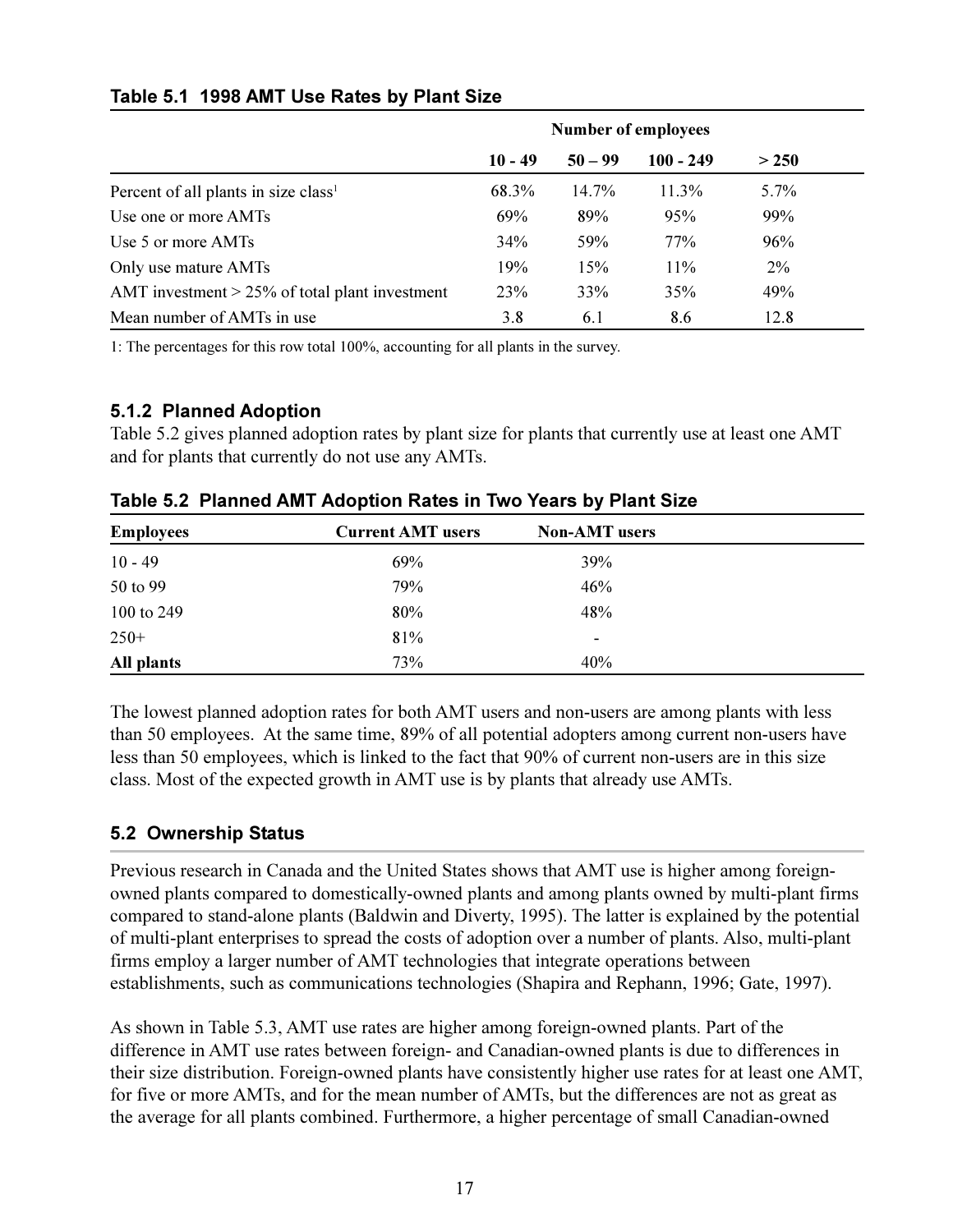than foreign-owned plants invested more than 25% of their total equipment and machinery investment in AMTs, and slightly fewer Canadian-owned small plants only used mature AMTs.

|                            | All plants |         | $< 100$ Employees |         | $100 +$ Employees |         |
|----------------------------|------------|---------|-------------------|---------|-------------------|---------|
|                            | Canada     | Foreign | Canada            | Foreign | Canada            | Foreign |
| Use one or more AMTs       | 75%        | 88%     | 72%               | 78%     | 95%               | 98%     |
| Use 5 or more AMTs         | 43%        | 67%     | 38%               | 46%     | 80%               | 92%     |
| Only using mature AMTs     | 24%        | 16%     | 18%               | 21%     | 9%                | 5%      |
| AMT investment $> 25\%$    | $*27\%$    | 29%     | 25%               | 15%     | 37%               | 44%     |
| Mean number of AMTs in use | 4.9        | 7.9     | 4.1               | 5.3     | 9.6               | 11.1    |

|  |  |  |  |  | Table 5.3 1998 AMT Use Rates by Geographic Region of Head Office |
|--|--|--|--|--|------------------------------------------------------------------|
|--|--|--|--|--|------------------------------------------------------------------|

All differences between Canadian and foreign plants are statistically significant ( $p < 0.05$ ), except where marked with a  $***$ 

One explanation for why foreign-owned firms use more AMTs is that they are more likely to be part of a multi-plant firm. The 1998 AMT survey does not contain a direct question on multi-plant status, but it does ask plants that use at least one AMT if "related plants...play an important role in providing ideas for the adoption of advanced technology in your plant". Three response categories are provided: yes, no, and not applicable. We assume that a 'yes' or 'no' response indicates whether the plant is part of a multi-plant firm, while a 'not applicable' response indicates that the plant is a stand-alone plant. The analyses are limited to plants with less than 100 employees because of a lack of sufficient responses for large, stand-alone plants.

The mean number of AMTs in use and the percentage of plants that only use mature AMTs are given in Table 5.4 for Canadian and foreign-owned plants by plant status. Foreign-owned plants use a higher average number of AMTs in all four comparisons, although the difference is only statistically significant in one—for stand-alone plants with 10 to 49 employees. The direction of the result for the percentage of plants that only use mature AMTs is mixed, although only one comparison is statistically significant. Fewer Canadian  $(27%)$  than foreign  $(41%)$  plants with 10 - 49 employees only use mature AMTs.

#### Table 5.4 Measures of AMT Use by Canadian- and Foreign-Owned Plants for Plants **Owned by Multi-Plant Firms and Stand-Alone Plants**

|                                   | $10 - 49$ employees |         |             | $50 - 99$ Employees |         |     |
|-----------------------------------|---------------------|---------|-------------|---------------------|---------|-----|
|                                   | Canadian            | Foreign | ${\bf P}^1$ | Canadian            | Foreign |     |
| Mean number of AMTs in use        |                     |         |             |                     |         |     |
| Plants owned by multi-plant firms | 5.4                 | 5.7     | .70         | 6.6                 | 7.4     | .24 |
| Stand-alone plants                | 5.1                 | 6.7     | .01         | 6.9                 | 8.2     | .19 |
| Percent only using mature AMTs    |                     |         |             |                     |         |     |
| Plants owned by multi-plant firms | 27%                 | 41%     | .01         | 20%                 | 7%      | .06 |
| Stand-alone plants                | 31%                 | 27%     | .62         | 10%                 | 23%     | .17 |

1: P value for the difference between Canadian and foreign-owned plants.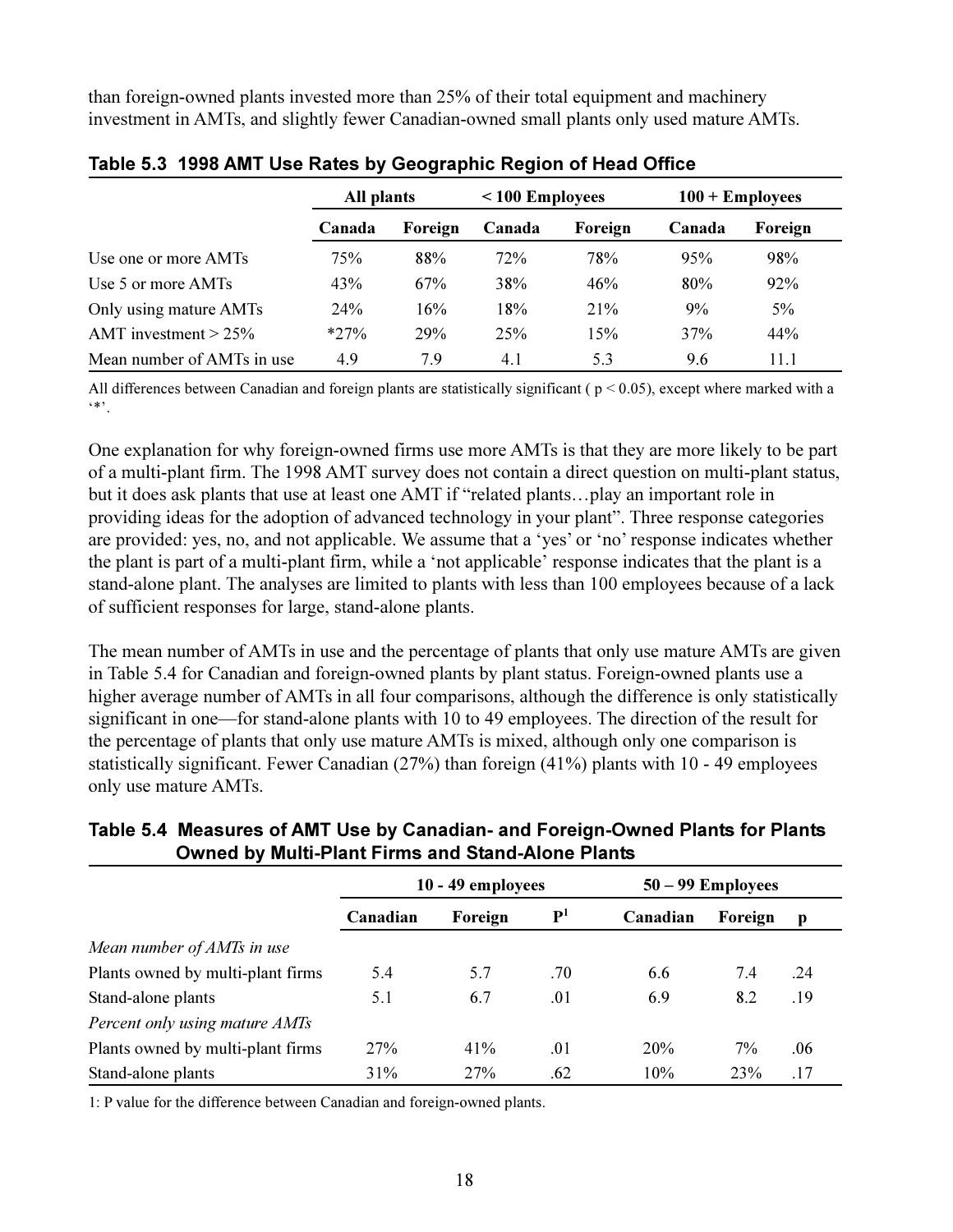#### <span id="page-29-0"></span>**5.3 Export Status**

Studies of AMT use in the U.S. report higher rates of AMT use among plants that export compared to plants that only produce for the domestic market (U.S. Bureau of the Census, 1994; Shapira and Rephann, 1996).

Table 5.5 gives AMT use rates for plants that export some of their output and for plants that only sell their output in the domestic market. All AMT indicators show that plants with some exports score higher on AMT use. For example, 84% of exporting plants with less than 100 employees use one or more AMTs compared to 66% of plants with no exports.

|                            |            | $\leq 100$ Employees |            | $100 +$ Employees |
|----------------------------|------------|----------------------|------------|-------------------|
|                            | No exports | Some exports         | No exports | Some exports      |
| Use one or more AMTs       | 66%        | 84%                  | 95%        | 97%               |
| Use 5 or more AMTs         | 31%        | 51%                  | 68%        | 89%               |
| Only use mature AMTs       | 19%        | 17%                  | 18%        | 4%                |
| AMT investment $> 25\%$    | 22%        | 29%                  | 30%        | 43%               |
| Mean number of AMTs in use | 3.5        | 5.4                  | 7.8        | 10.9              |

#### Table 5.5 AMT Use Rates by Export Status

All differences between non export and export plants are statistically significant ( $p < 0.05$ )

#### **5.4 Conclusions**

The following conclusions on AMT use by basic characteristics of the plant can be drawn from the 1998 AMT Survey results:

- AMT use rates increase monotonically by plant size, as measured by the number of employees. The percentage of plants that only use mature AMTs declines with plant size.
- The percentage of plants that plan to adopt a new type of AMT within two years increases by plant size for both current AMT users and non-users. Planned adoption rates are higher among plants that currently use at least one AMT.
- Most of the expected growth in AMT use over the next two years is due to the adoption of new types of AMTs by plants that currently use AMTs. Very little growth in AMT use is expected from the adoption of AMTs by non-AMT user plants.
- AMT use rates are higher among foreign-owned plants than among Canadian-owned plants. Foreign-owned plants use an average of 7.9 AMTs compared to 4.9 among Canadian-owned plants. Part of the difference in AMT use rates between foreign- and Canadian-owned plants declines after controlling for differences in the number of employees and whether or not the plant is part of a multi-plant firm.
- Plants that export have higher AMT use rates than plants that do not export.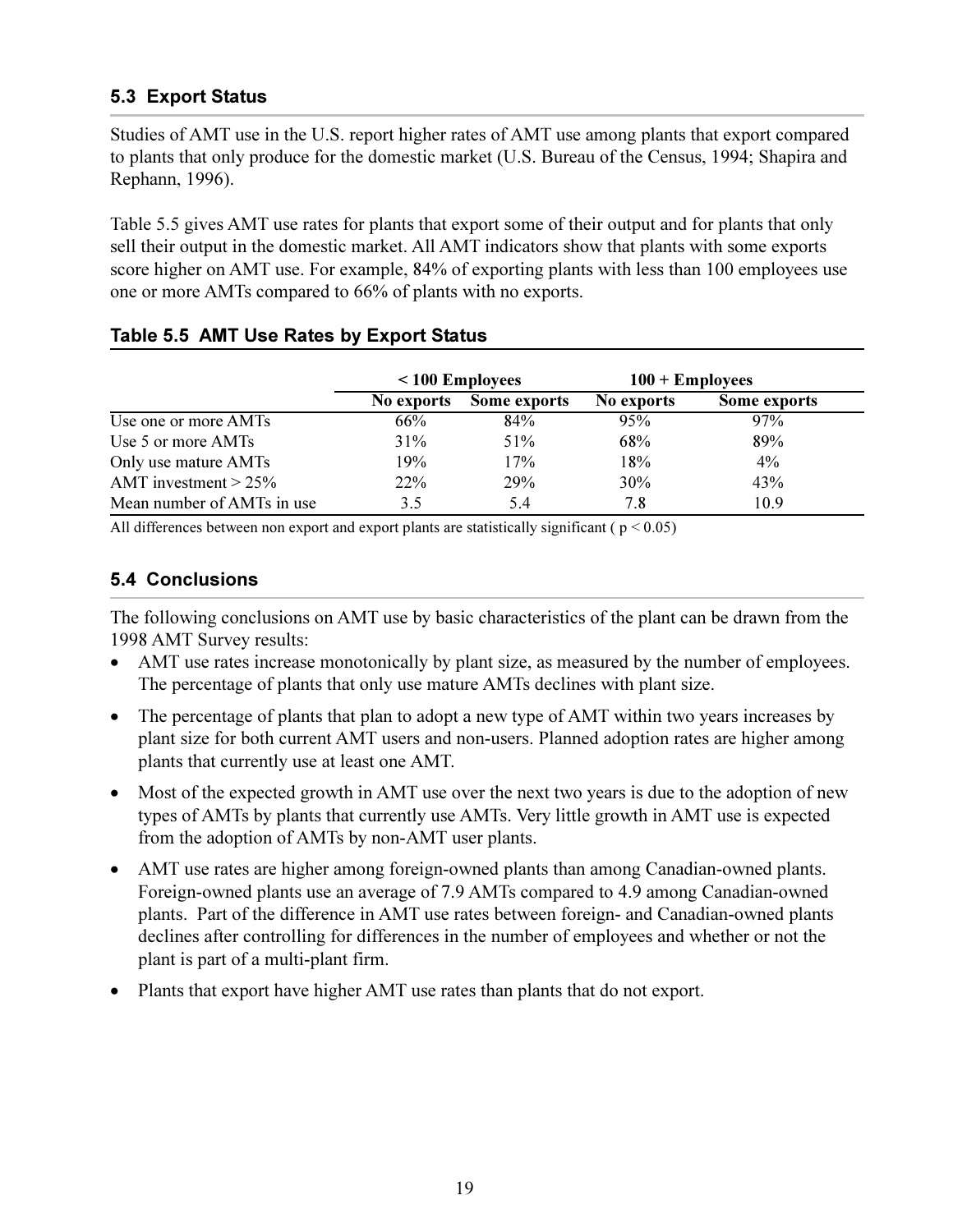## <span id="page-30-0"></span>**6 Management-Related Factors**

Management choices about how to organize manufacturing and support operations, and how much to invest in their development, are major factors in both technology adoption and the successful use of new technology. This section evaluates the relationship between AMT use and several management-related factors: the extent of external networks, the diversity of internal resources, the presence of training programs, the firm's R&D capabilities, business strategies, and the methods used by the firm to introduce AMTs.

#### 6.1 External and Internal Information Sources

Evidence from past research indicates that the establishment of external linkages has a positive effect on technology adoption.<sup>10</sup> Technology suppliers and consultants, in particular, are critical sources of information. More generally, participation in external networks could be an indicator for the capacity to absorb new technologies.

All firms, to some degree, rely on external organizations to supply the information and resources that they need to innovate. According to communication and transaction cost theories, information market failures are a principal cause of slow technology diffusion (Britton, 1991; Hottenstein et al., 1999). Kelly and Helper (1997) argue that the more information sources a potential user has, the higher the incidence of information exchange, and the greater the likelihood of technology adoption. They found that the development of external networks has a greater effect on the likelihood of adoption in small plants.

However, the type of external information sources could play a more critical role in adoption than the number of information sources. Also, the impact of different sources of information on adoption is known to vary with firm size. A common problem among small firms is the lack of resources to evaluate the claims of technology consultants and suppliers. In implementing AMTs, small firms benefit from the technical assistance of their major industrial customers (Shapira and Rephann, 1996). Customer requirements for suppliers to use specific AMTs have substantially increased their adoption (Britton, 1991).<sup>11</sup>

The development of internal resources that complement the efficient operation of AMTs promote the successful integration of these technologies into existing plant. Much of the process of developing this capability takes place through learning-by-using and learning-by-doing, that is, firms build their technological capabilities through cumulative experience with the technologies. This affects AMT use rates as firms that profit from the introduction of AMTs have a greater propensity to adopt additional AMTs (Kelly and Helper, 1997; Hottenstein et al., 1999).

Production-related staff are the most common internal source of ideas for AMT adoption (Baldwin and Sabourin, 1995, Millen and Sohal, 1998). The participation of manufacturing managers in formulating corporate strategy has also been found to enhance AMT use (Tracey et al., 1999).

<sup>&</sup>lt;sup>10</sup> See Britton, 1991; Baldwin and Sabourin, 1995; Kelley and Helper, 1997; Hottenstein et al., 1999.

<sup>&</sup>lt;sup>11</sup> Most surveys of AMT adoption have not included this factor in their evaluation, but many manufacturing extension practitioners consider a change in customer requirements to be the main force behind AMT adoption.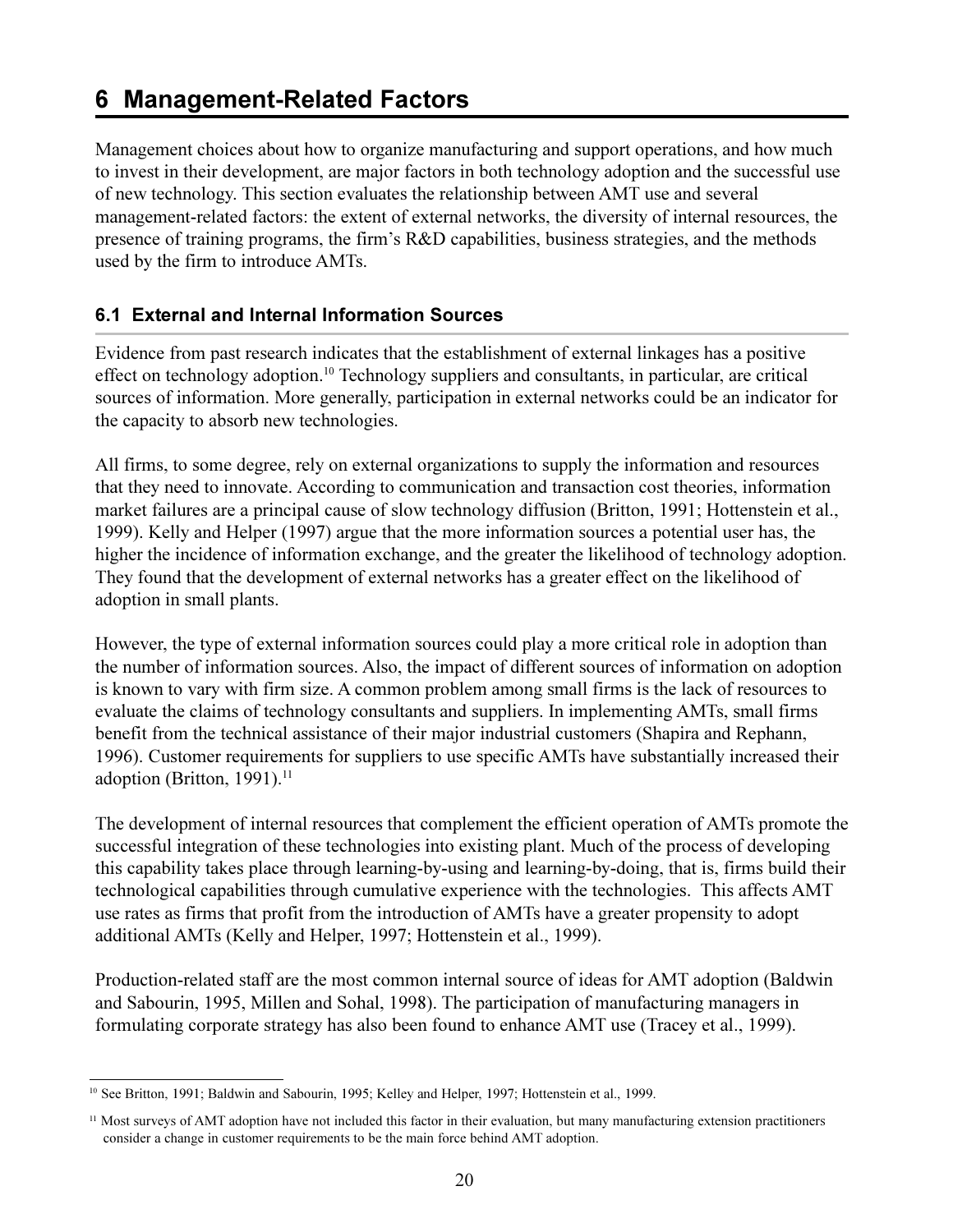<span id="page-31-0"></span>Process engineering capability could also increase AMT adoption rates. However, the presence of in-house manufacturing engineering staff was not a significant predictor of AMT use in one study (Shapira and Rephann, 1996). The level of internal resources that can be committed to implementing change also positively affects the adoption of new technologies. Larger firms have an advantage in this regard.

Other internal sources of technological expertise, such as manufacturing executives and in-house technology centres, do not seem to influence the rate of adoption (Hottenstein et al., 1999). This suggests that it is not the presence of internal resources, but the linkages between these resources, that is critical to increasing AMT use. The practice of concurrent engineering, which involves the integration of product and process design, and the use of cross-functional design teams, can serve as proxy measures for these internal linkages. Both are evaluated in Section 6.6.

#### 6.1.1 AMT Use Rates by External Information Sources

The 1998 AMT Survey asks respondents from plants that use at least one AMT if nine external sources "play an important role in providing ideas for the adoption of advanced technology in your plant". Each question is asked on a yes or no basis.<sup>12</sup> Basic results by plant size are provided in Table 6.1, listed in descending order of the frequency with which each source is cited by all plants.

With the exception of customers, the percentage of plants that cite a source increases with the number of employees. The result is that the average number of cited external sources also increases with plant size, from 3.5 for plants with less than 50 employees to 5.2 for plants with 250 or more employees.

|                                        | <b>Number of employees</b> | All       |             |         |               |
|----------------------------------------|----------------------------|-----------|-------------|---------|---------------|
| <b>External Sources</b>                | $10 - 49$                  | $50 - 99$ | $100 - 249$ | $250 +$ | <b>Plants</b> |
| Trade fairs, conferences, publications | 71%                        | 85%       | 79%         | 87%     | 76%           |
| <b>Suppliers</b>                       | 66%                        | 73%       | 75%         | 86%     | 70%           |
| Customers*                             | 65%                        | 66%       | 69%         | 65%     | 66%           |
| Other producers in your industry       | 41%                        | 49%       | 46%         | 56%     | 44%           |
| Consultants                            | 35%                        | 48%       | 52%         | 66%     | 42%           |
| <b>Related firms</b>                   | 35%                        | 37%       | 49%         | 66%     | 39%           |
| Governments/institutes/associations    | 16%                        | 23%       | 21%         | 32%     | 19%           |
| Universities                           | 11%                        | 15%       | 22%         | 33%     | 15%           |
| Patents                                | 11%                        | 17%       | 18%         | 29%     | 14%           |

#### Table 6.1 Percent of AMT Users that Cite External Sources for Providing Ideas for **AMT Adoption, by Plant Size**

\* No statistically significant differences from the average. For all other external sources, there are statistically significant differences from the average frequency of use.

<sup>&</sup>lt;sup>12</sup>The question also includes a 'not applicable' category. Plants that checked this response category are included in the 'no' response group.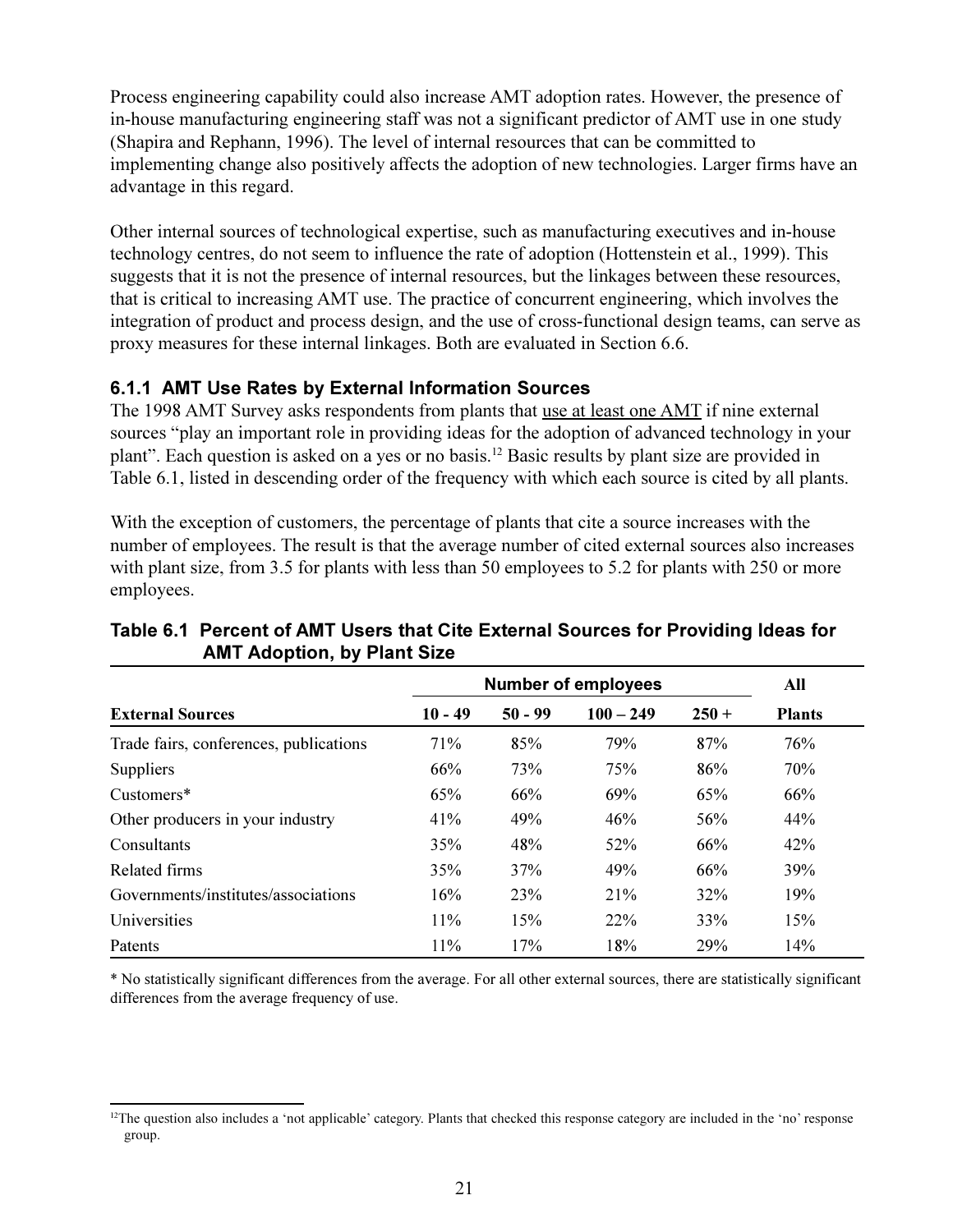<span id="page-32-0"></span>Although a higher percentage of large than small plants cite each external information source, Table 6.1 shows that rankings are similar for all plant size classes. For instance, the most commonly cited external source for all size classes is trade fairs, conferences  $\&$  publications, followed in second place by suppliers. If "related plants", which are only available to multi-establishment firms are excluded, the rankings are closely correlated across all size classes.

Customers are the third most important external source for all plants except for those with more than 250 employees, where related firms are in third place, although the number of large plants citing customers is very close to those citing related firms. The high percentage of plants that find customers to be an important source of ideas for AMT adoption provides indirect support for case studies that find customer requirements to be a major reason for AMT adoption.

The two sources with the greatest difference in citation rates by plant size are consultants and related firms, with a 31% difference between the smallest and largest plants in both cases. The large difference for consultants substantiates previous research that finds consultants more likely to target larger firms for their services. The results for related plants is probably due to the fact that large plants simply have more related plants, R&D facilities, or other intra-firm units that can serve as an information source.

It is important to note that rankings do not necessarily reflect perceptions of the quality of different sources. A high frequency rating should be interpreted conservatively with regard to the value of the source. For example, trade magazines report on a wide range of technologies, but a consultant will be of more assistance in evaluating a particular AMT for a specific plant.

#### 6.1.2 AMT Use Rates by Internal Information Sources

The survey question on internal information sources is identical in structure to the question on external sources. Nine internal sources are queried. Table 6.2 gives the results by plant size, listed in descending order of the frequency with which each source is cited by all plants.

|                          | <b>Number of employees</b> | All       |             |         |               |
|--------------------------|----------------------------|-----------|-------------|---------|---------------|
| <b>Internal Source</b>   | $10 - 49$                  | $50 - 99$ | $100 - 249$ | $250 +$ | <b>Plants</b> |
| Production staff         | 64%                        | 76%       | 76%         | 83%     | 69%           |
| Design staff             | 54%                        | 63%       | 62%         | 73%     | 58%           |
| Production engineering   | 47%                        | 64%       | 67%         | 82%     | 55%           |
| Sales and marketing*     | 54%                        | 60%       | 55%         | 59%     | 56%           |
| Research                 | 50%                        | 55%       | 58%         | 64%     | 47%           |
| Experimental development | 42%                        | 51%       | 52%         | 60%     | 46%           |
| Corporate head office    | 36%                        | 49%       | 56%         | 64%     | 43%           |
| Related plants           | 20%                        | 34%       | 51%         | 66%     | 30%           |
| Technology watch program | 22%                        | 25%       | 20%         | 37%     | 23%           |

#### Table 6.2 Percent of AMT Users that Cite Internal Sources for Providing Ideas for **AMT Adoption, by Plant Size**

\* No statistically significant differences from the average. For all other internal sources, there are statistically significant differences from the average frequency of use.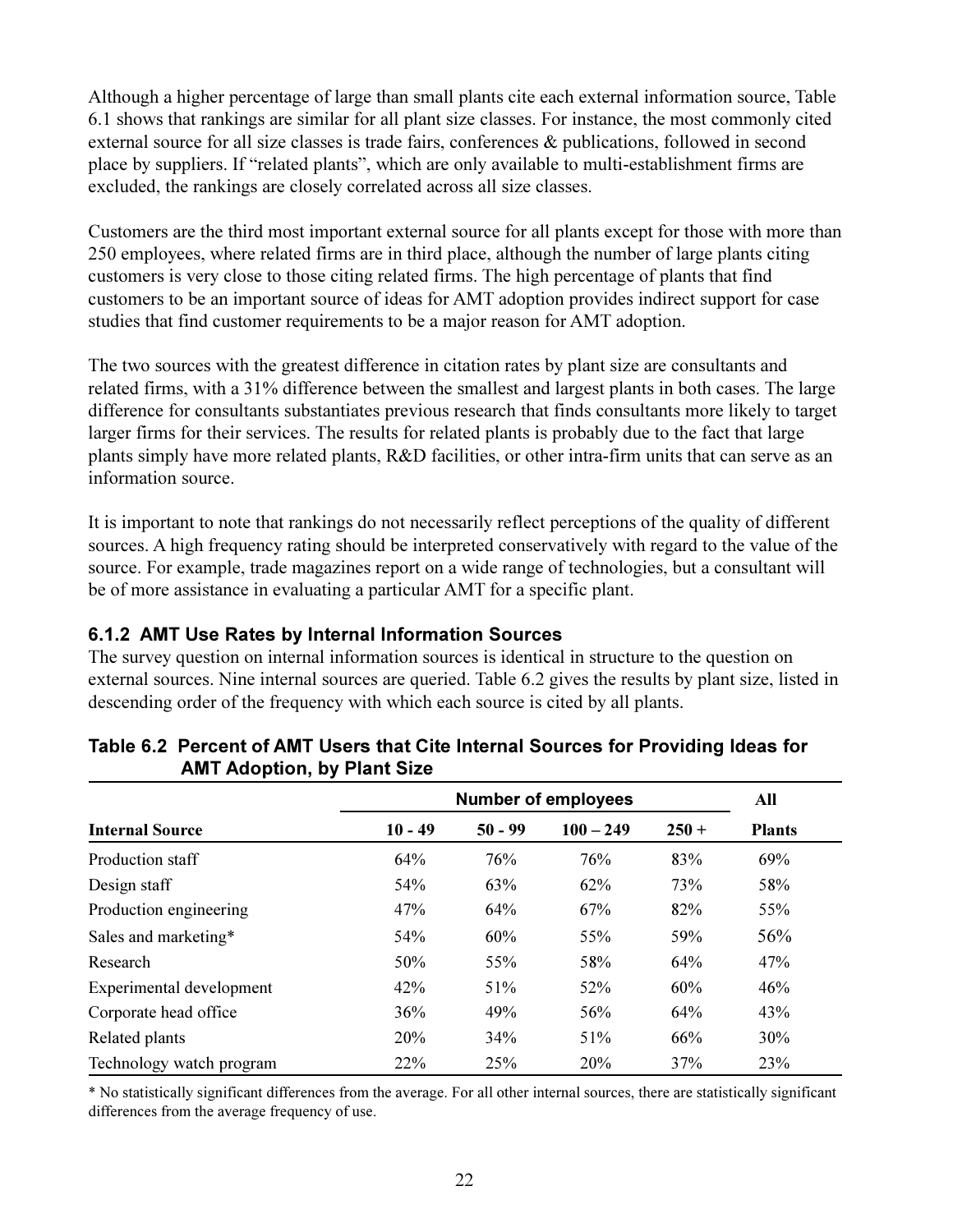<span id="page-33-0"></span>Production staff is the most frequently cited source by all size classes. The next most commonly cited sources are production engineering and design staff, with the exception of the ranking for production engineering by plants with less than 50 employees. One explanation is that many smaller plants are less likely to employ production (process) engineers.

As with external sources, the rank order of internal sources is similar across plant size categories. The most striking differences between the smallest and largest size class are for sales  $\&$  marketing and production engineering. The ranking for sales and marketing declines from third place for the smallest plants to sixth place for the largest plants, while the ranking for production engineering increases with plant size from fifth place for the smallest plants to second place for all other size classes. The difference by plant size in the importance of production engineering highlights the comparative lack of resources in smaller plants.

#### 6.1.3 AMT Use by the Number of Information Sources

How are internal and external information sources related to AMT use? Specifically, we are interested in the following three questions.

- 1. Does an information network, that is, a diversity of sources, play a role in AMT use? In other words, is there a correlation between the average number of sources cited and the number of AMTs that have been adopted?
- 2. Do the use patterns for specific sources vary by the intensity of AMT use? For instance, do plants that only use a few AMTs access different sources than plants that use a large number of AMTs? The answer to this question is particularly relevant to external sources, where policy could assist plants to learn more about potentially beneficial AMTs.
- 3. Do external information sources provide an adequate substitute for internal sources?

Table 6.3 provides some answers to the first question on the effects of information networks.

|                              | <b>Number of employees</b>              |      |                                         |      |                                         |      |                                         |         |
|------------------------------|-----------------------------------------|------|-----------------------------------------|------|-----------------------------------------|------|-----------------------------------------|---------|
|                              | $10 - 49$                               |      | $50 - 99$                               |      | $100 - 249$                             |      |                                         | $250 +$ |
| <b>Information source</b>    | Average<br>number<br>cited <sup>1</sup> | Cf.  | Average<br>number<br>cited <sup>1</sup> | Cf.  | Average<br>number<br>cited <sup>1</sup> | Cf.  | Average<br>number<br>cited <sup>1</sup> | Cf.     |
| Internal & external combined | 7.4                                     | .321 | 8.9                                     | .330 | 9.3                                     | .389 | 11.1                                    | .330    |
| Internal only                | 3.9                                     | .336 | 4.8                                     | .332 | 5.0                                     | .409 | 5.9                                     | .322    |
| External only                | 3.5                                     | .220 | 4.1                                     | .243 | 4.3                                     | .254 | 5.2                                     | .258    |

#### Table 6.3 Correlation Coefficients (Cf) between the Number of AMTs in Use and the Number of Internal and External Information Sources Cited

All coefficients are statistically significant with  $p < .000$ .

1: Average number of information sources cited per size class.

For all four firm size classes, there is a significant and positive correlation between the number of information sources cited and the number of AMTs in use. In general, the correlation coefficients are higher for internal sources, indicating that they have a stronger relationship with the number of AMTs in use than external sources.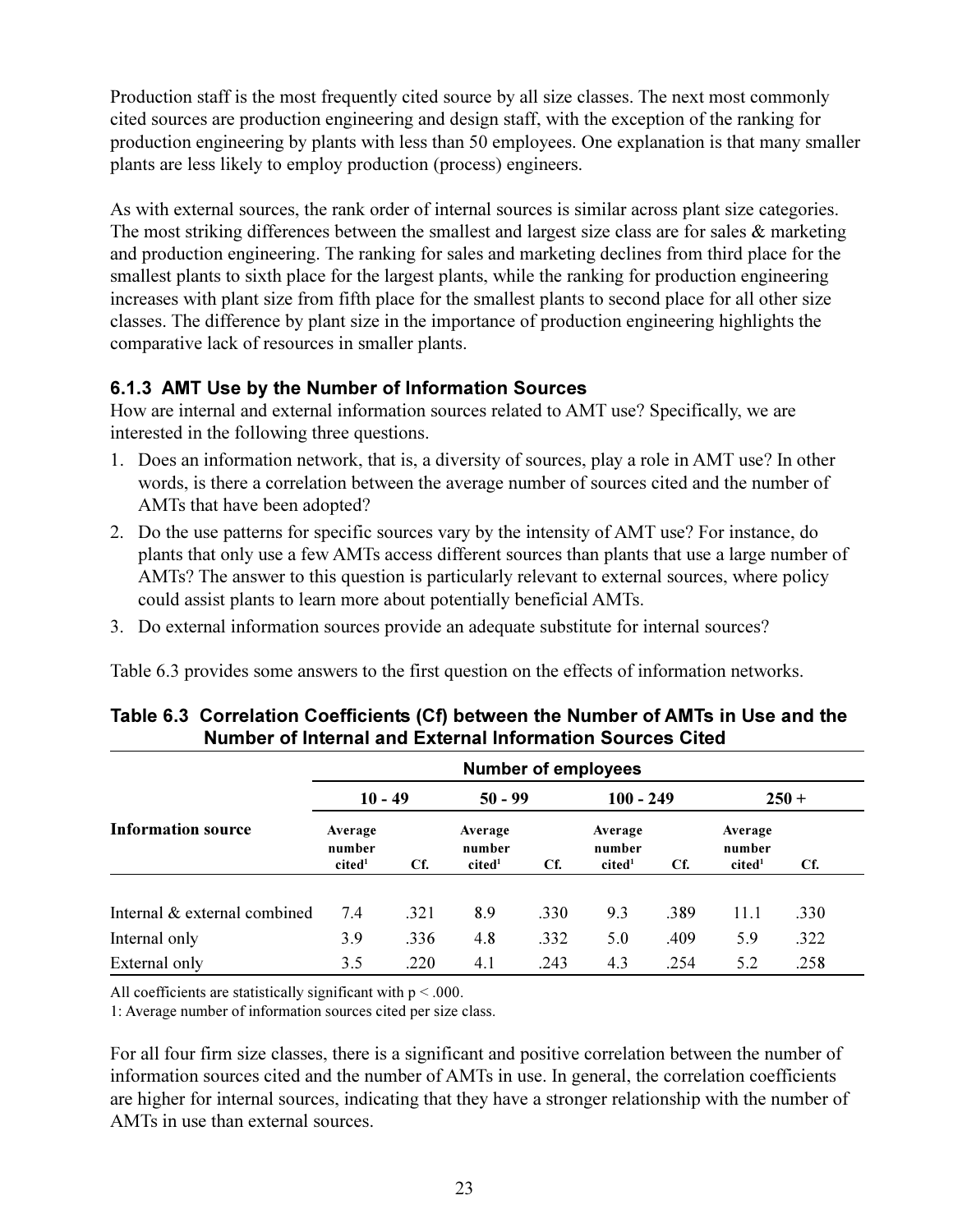Table 6.4 provides relevant results for the second question - are there differences in the types of external sources that are used by plants with different patterns of AMT use? The comparison is between plants that only use mature AMTs versus plants that use other types of AMTs and between plants that use five or more AMTs compared to plants that use less than five AMTs. The results given in Table 6.4 are limited to plants with less than 100 employees and are given in descending order for plants that only use mature AMTs. The results for large firms (not shown) are similar.

A smaller percentage of plants that only use mature AMTs, or which use less than 5 AMTs, cite each external information source. For example, 67% of plants that only use mature AMTs cite trade fairs compared to 77% of other plants. Second, the rank order for each external source is identical with one minor exception: the ranking for suppliers and customers is reversed in the comparison of the use of five or more AMTs. The similarity of the rankings indicates that plants that are less intensive users of AMTs do not use different external information sources. They are simply less likely to cite each of them

|                                     |                | <b>Uses Mature AMTs only</b> | <b>Uses 5 or more AMTs</b> |            |  |
|-------------------------------------|----------------|------------------------------|----------------------------|------------|--|
| <b>External Source</b>              | N <sub>0</sub> | <b>Yes</b>                   | N <sub>0</sub>             | <b>Yes</b> |  |
| Trade fairs, confs., publications   | 77%            | 67%                          | 73%                        | $*76%$     |  |
| <b>Suppliers</b>                    | 71%            | 57%                          | 61%                        | 72%        |  |
| Customers                           | 70%            | 53%                          | 55%                        | 75%        |  |
| Other producers in industry         | 46%            | 33%                          | 38%                        | 47%        |  |
| Consultants                         | 41%            | 30%                          | 34%                        | 42%        |  |
| Related firms                       | 39%            | 25%                          | 29%                        | 40%        |  |
| Governments/institutes/associations | 19%            | 12%                          | 15%                        | 20%        |  |
| Patents                             | 15%            | 5%                           | 9%                         | 16%        |  |
| Universities                        | 14%            | 5%                           | 8%                         | 15%        |  |

#### Table 6.4 Percentage of Plants by AMT Use that Cite an External Information Source

\* Difference is not statistically significant. All other differences are statistically significant with  $p < 0.05$ .

The third question is if external sources can substitute for internal sources. This is a difficult question to answer because it concerns not only the existence of internal sources, but internal capabilities in general.

A simple method of evaluating this question, presented here, is to determine the average number of external sources that are cited by plants that cite zero, one, two, and up to nine internal sources. We would expect that plants that cite very few internal sources would, on average, cite more external than internal sources. This contrasts with the general pattern in which plants cite more internal than external source.

The results support this expectation, with a change in the citation pattern between plants that cite three or fewer internal sources compared to plants that cite four or more. Plants that cite three or fewer internal sources cite, on average, 1.8 internal sources and 2.7 external sources. The reverse pattern occurs for plants citing four or more internal sources, with an average citation of 5.8 internal and 4.5 external sources. These results suggest that plants with very few internal sources turn to external information sources.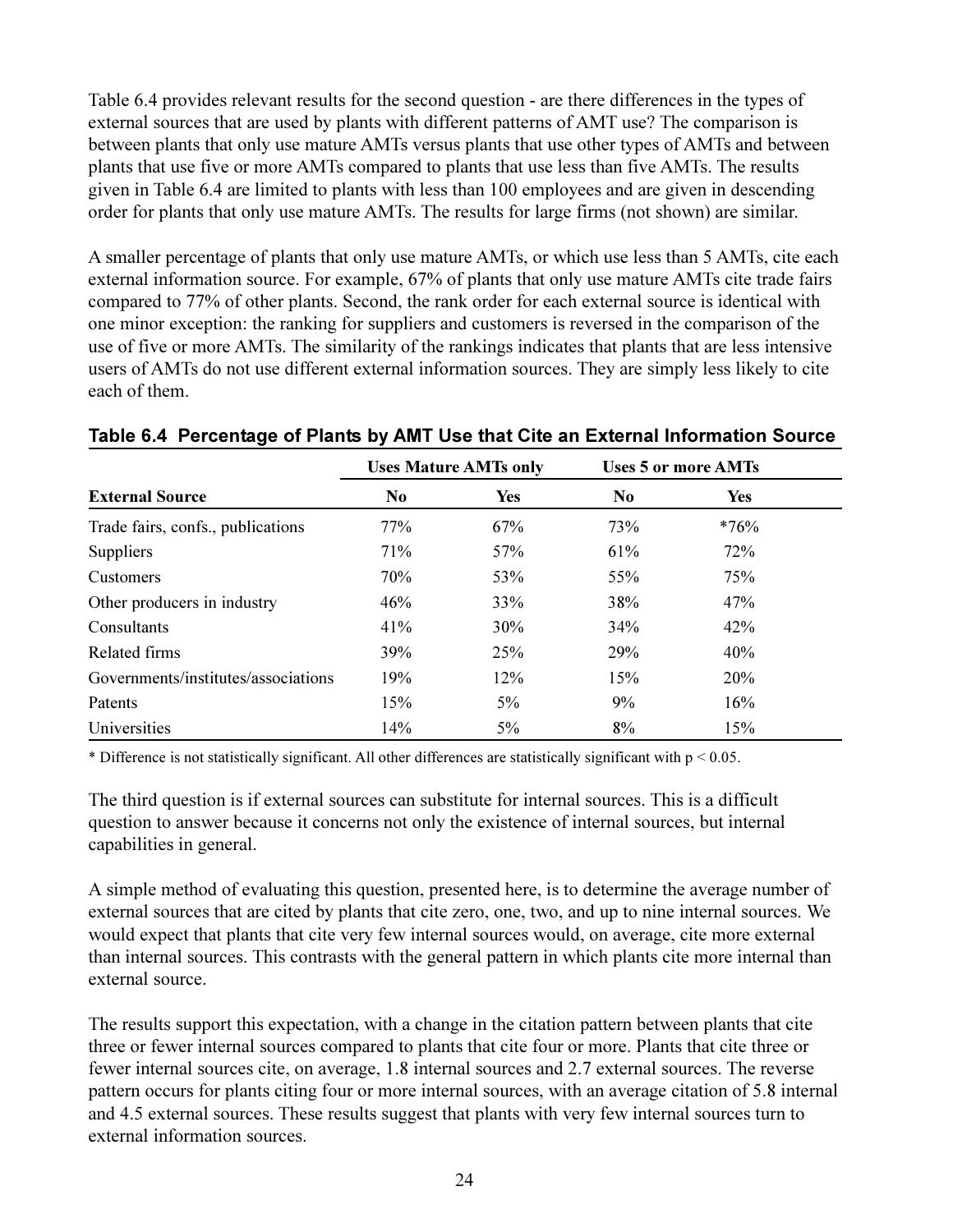#### <span id="page-35-0"></span>6.2 Training

AMT use requires a complementary skill base. Efforts to meet this need increase the chances of successful AMT use, leading to the adoption of additional AMTs. Thus, higher use rates are expected in companies with formal skills training programs. Other research has found a positive association between training and AMT adoption (Shapira and Rephann, 1997) and with the probability of successful AMT implementation (Hottenstein et al., 1999).

The 1998 AMT Survey asked the respondents from AMT user plants if they provided five different types of training "pertaining to the adoption of advanced technology in the last three years": basic literacy, computer literacy, technical skills, quality control skills, and safety skills. The percentage of plants that provide any staff training and each of the five types of training increases with plant size. Relevant results are given in Table 6.5.

|                         |                   | 10 - 99 employees  | 100+ employees    |                    |  |
|-------------------------|-------------------|--------------------|-------------------|--------------------|--|
| <b>Type of training</b> | <b>Other AMTs</b> | <b>Only mature</b> | <b>Other AMTs</b> | <b>Only mature</b> |  |
| Basic literacy/numeracy | 20%               | 13%                | $41\%*$           | $27\%*$            |  |
| Computer literacy       | 64%               | 41%                | 81%               | 68%                |  |
| Technical skills        | 66%               | 44%                | 83%               | 64%                |  |
| Quality control skills  | 60%               | 37%                | 80%               | 47%                |  |
| Safety skills           | 61%               | 44%                | 82%               | 61%                |  |
|                         | Plan to adopt     | No plans           | Plan to adopt     | No plans           |  |
| Basic literacy/numeracy | $19\%*$           | $18\%*$            | 39%*              | $40\%*$            |  |
| Computer literacy       | 63%               | 46%                | $80\% *$          | $82\% *$           |  |
| Technical skills        | 65%               | 50%                | $81\%*$           | $84\% *$           |  |
| Quality control skills  | 59%               | 42%                | $77\%*$           | $80\% *$           |  |
| Safety skills           | 61%               | 45%                | $80\% *$          | 83%*               |  |

#### Table 6.5 Percentage of Plants that Provide Training by Use of Mature AMTs and **Plans to Adopt Additional AMTs in the Future**

\* Difference is not statistically significant. All other differences are statistically significant with  $p < 0.05$ .

Generally, a relatively high prevalence of training is associated with AMT use. With the exception of basic literacy, each type of training is provided by over 50% of plants in each size class. However, a significantly lower percentage of firms that only use mature AMTs provide training. Differences in training by plans to adopt additional AMTs is limited to plants with less than 100 employees. A higher percentage of small firms that plan to adopt provide training, with the exception of training in basic literacy.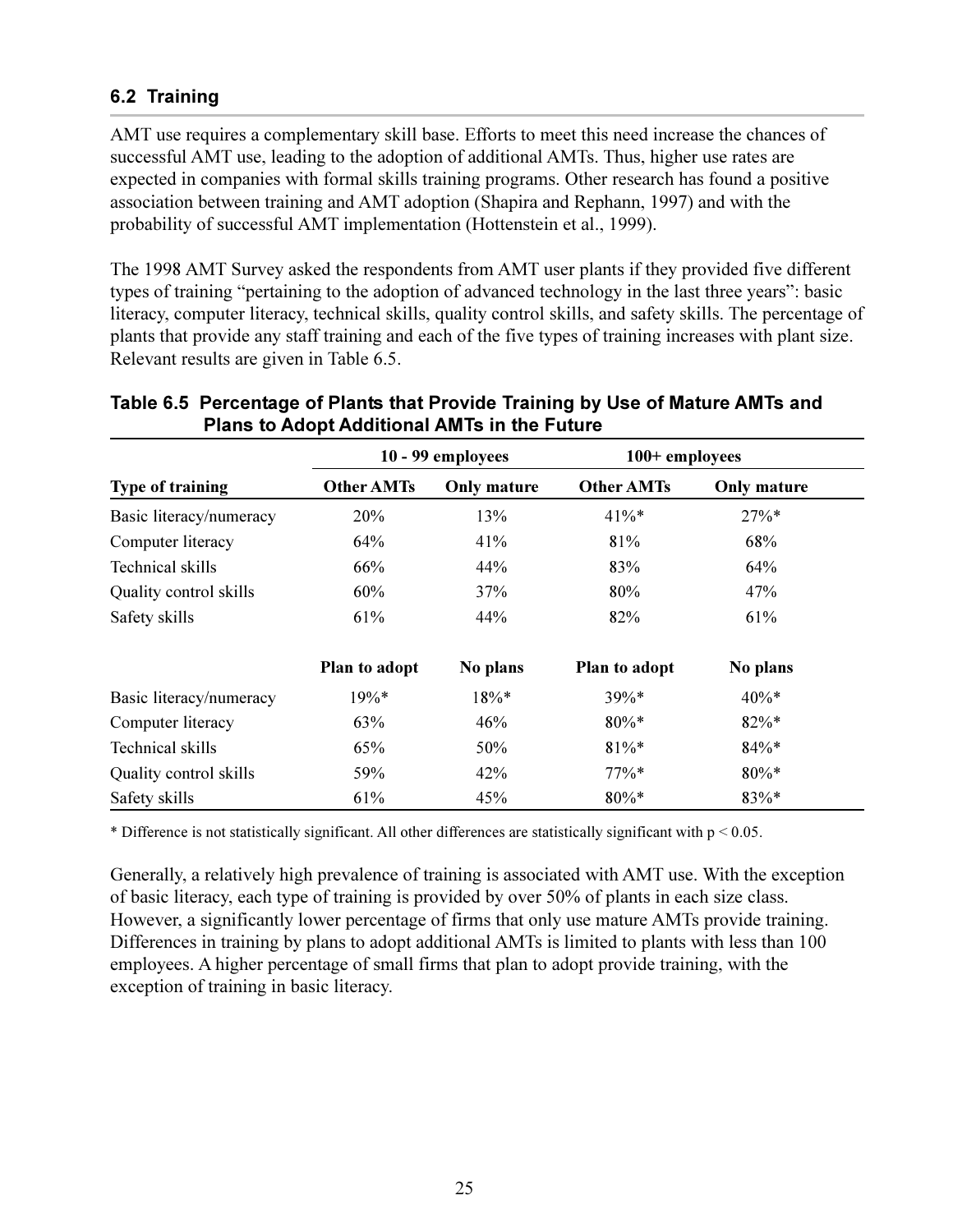### **6.3 R&D Capabilities**

R&D can improve a firm's ability to employ technical knowledge and thereby enhance its absorptive capacity (Papaconstantinou et al., 1996). In the 1989 survey of Canadian manufacturers, whether or not a plant conducted R&D strongly influenced the use of technology (Baldwin and Diverty, 1995). Plants that performed their own R&D were also more likely to use AMTs than plants that contracted out R&D.

The 1998 Canadian AMT survey contains questions on the R&D capabilities of either the plant or the firm to which it belongs and the methods that the plant uses to adopt AMTs. Some of these questions were not included in the two previous Canadian AMT surveys and therefore deserve extra attention. In addition, these questions are relevant to recent theories of innovation, such as the role of absorptive capacity in innovation and the need for formal R&D versus other internal capabilities in order to innovate.

Table 6.6 gives AMT use rates by three categories of the R&D activity of the firm that owns the plant: the firm conducts no  $R&D$ , the firm performs  $R&D$  on an occasional and/or contract basis only, and the firm conducts R&D on an ongoing basis in-house. The latter category also includes some firms that conduct occasional or contract R&D in addition to continuous in-house R&D. By all measures of AMT use, plants from firms that perform R&D on an ongoing basis have the highest AMT use rates. $13$ 

|                                                   | N <sub>0</sub><br>R&D | Occasional and/or<br>contract R&D | Ongoing, in-<br>house R&D |
|---------------------------------------------------|-----------------------|-----------------------------------|---------------------------|
| Percent of plants by category <sup>1</sup>        | 45.1                  | $22.5*$                           | 32.4                      |
| Use one or more AMTs                              | 63%                   | 82%                               | 91%                       |
| Use 5 or more AMTs                                | 30%                   | 50%                               | 65%                       |
| Only use mature AMTs                              | 18%                   | 18%                               | 14%                       |
| AMT investment $> 25\%$ of total plant investment | <b>22%</b>            | 28%                               | 33%                       |
| Mean number of AMTs in use                        | 3.3                   | 5.7                               | 7.4                       |

### Table 6.6 AMT Use by the R&D Activity of the Controlling Firm

There are statistically significant differences ( $p < 0.05$ ) from the average for all measures of AMT use.

\* Slightly more occasional R&D performers (30.2%) use contract R&D than ongoing R&D performers (24.6%).

1: The percentages total 100% across this row, accounting for all surveyed plants.

Table 6.7 gives the basic indicators for AMT use rates among R&D performing firms by the responsibility of the R&D department. Respondents from firms that performed any type of R&D were asked whether the R&D department was responsible for each of four activities: to create original products, to introduce off-the-shelf equipment or process technology, to substantially adapt technology acquired from others, and to create original production equipment or new process technology. The number of AMTs in use is highest among plants that can create original production equipment. Plants with R&D departments that only develop product innovations consistently have the lowest use rate for AMTs. Firms that adapt production technology acquired from other firms have the highest use of at least one AMT.

<sup>&</sup>lt;sup>13</sup> The results are similar when determined separately for small  $($  < 100 employees) and large (100 + employees) plants.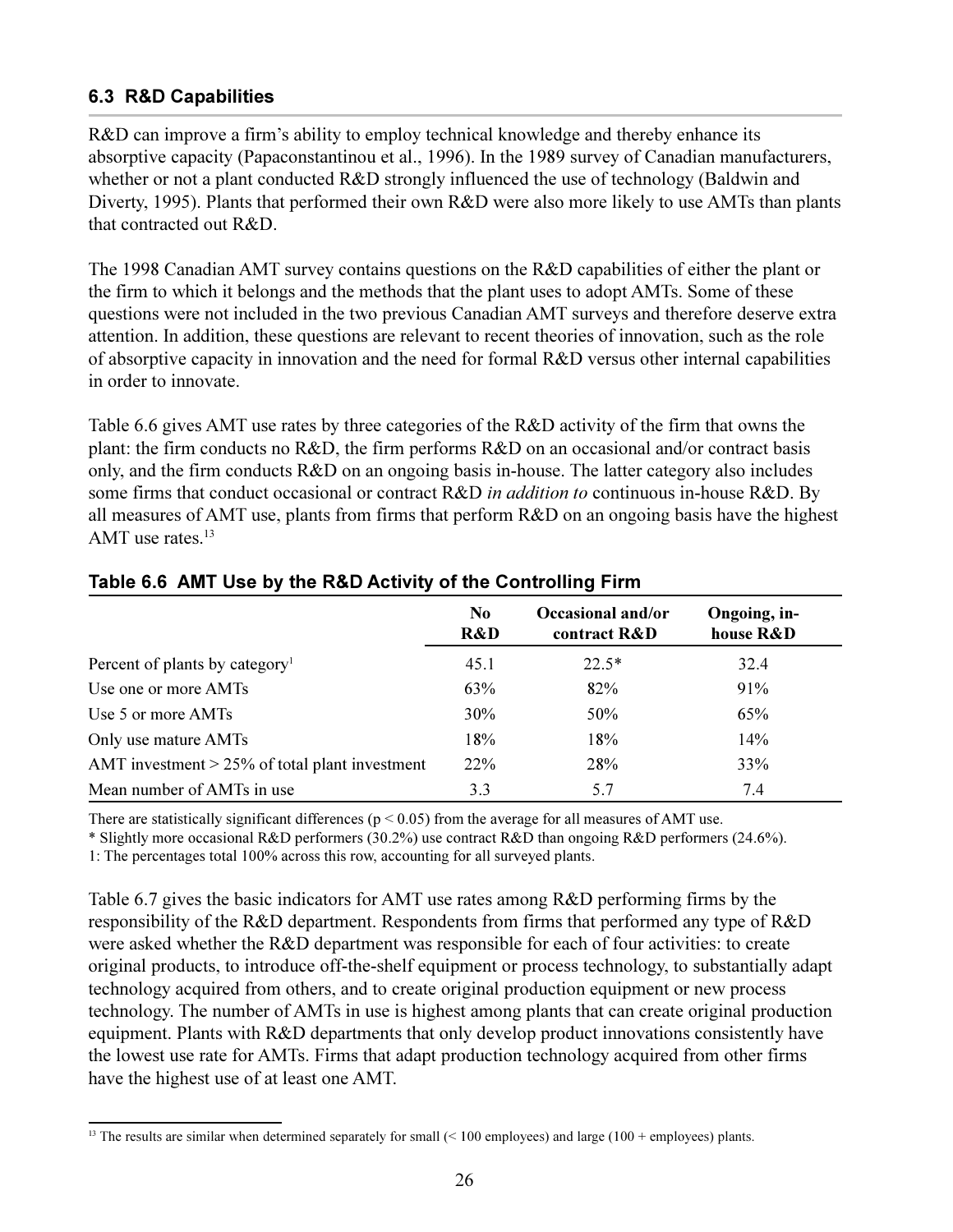In sum, AMT use rates are higher among plants that perform  $R&D$  or use external  $R&D$  resources than in firms with no R&D capabilities. However, there are significant differences in AMT use rates among R&D performing firms by the type of R&D that they perform. AMT use rates are highest among firms that can adapt or develop new production technology. Having process R&D capability increases the use of AMTs compared to plants with product R&D capability alone.

|                                              | Firm R&D activities <sup>1</sup> |                              |                                 |                                        |  |
|----------------------------------------------|----------------------------------|------------------------------|---------------------------------|----------------------------------------|--|
|                                              | Only<br>product<br>R&D           | Off-the-<br>shelf<br>process | <b>Technology</b><br>adaptation | <b>New</b><br>production<br>technology |  |
| % R&D performing firms in class <sup>2</sup> | 14.4                             | 6.1                          | 21.0                            | 58.5                                   |  |
| Use one or more AMTs                         | 84%                              | 87%                          | 94%                             | 89%                                    |  |
| Use 5 or more AMTs                           | 49%                              | 56%                          | 62%                             | 62%                                    |  |
| Only use mature AMTs*                        | 14%                              | 18%                          | 19%                             | 15%                                    |  |
| AMT invest $> 25\%$ *                        | 25%                              | 35%                          | 33%                             | 32%                                    |  |
| Mean number of AMTs in use                   | 5.2                              | 5.6                          | 6.5                             | 7.4                                    |  |

# Table 6.7 AMT Use by the R&D Activity of the Controlling Firm (Results for R&D performing firms only)

\* Differences are not statistically significant from the average. Otherwise, statistically significant differences ( $p < 0.05$ ) from the average for all other measures of AMT use.

1: Responsibility for the four activities as reported in the table is cumulative from left to right. For example, firms with responsibility for introducing "off-the-shelf equipment or process technology", can also perform product R&D, but firms that perform only product R&D do not perform any of the other three activities. Firms that create 'original production equipment or new process technology', can have any of the other three R&D responsibilities.

2: The percentages total 100% across this row, accounting for all surveyed plants.

### 6.4 Method of AMT Introduction

The amount of effort it takes to successfully introduce a new manufacturing technology into existing plant is often underestimated by manufacturers, leading to a high rate of AMT implementation failures (Montgomery and Levine, 1996). Process engineering capabilities may substantially reduce these risks.

The 1998 AMT Survey asks if the firm used each of four methods of introducing AMTs: "by purchasing off-the-shelf equipment", "by licensing new technology", "by customizing or significantly modifying existing technology", and "by developing brand new advanced technologies (either alone or in conjunction with others)". There is a clear trend in the internal capabilities required by the plant to use each method, ranging from minimal for purchasing off-the-shelf equipment to extensive for developing brand new advanced technology. In order to simplify the analysis, two methods, off-the-shelf purchases and licensing, are combined. All plants that responded to this question are then assigned to one of three classes depending on their most advanced method of introducing an AMT. For example, a firm that uses both in-house customization and which develops brand new AMTs is classified in the latter category.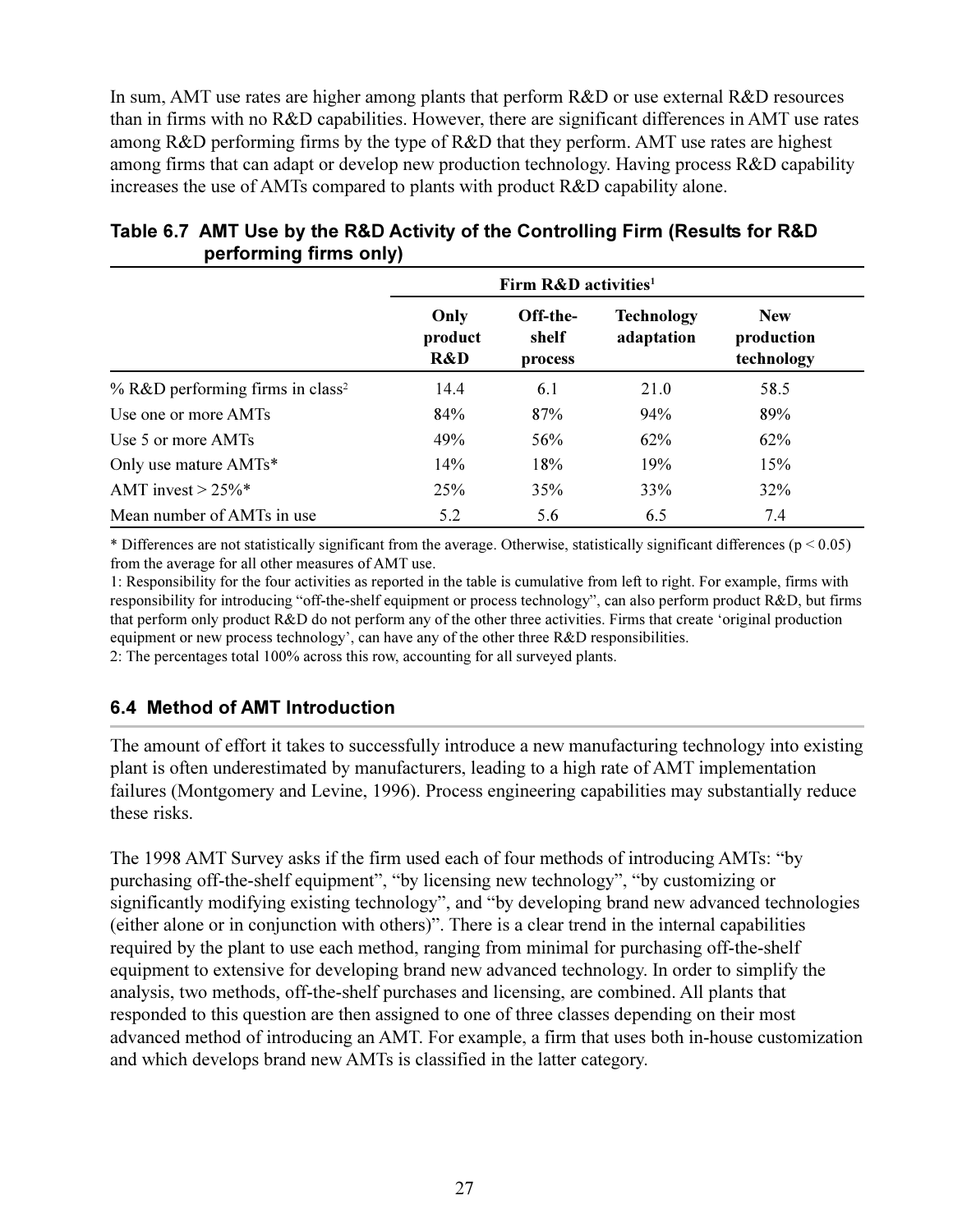The method used to introduce AMTs varies by plant size: 53% of plants with 10 to 49 employees only acquire AMTs off-the-shelf, compared to 23% of plants with over 250 employees. The percentages are reversed for the ability to develop new AMTs in-house, which is present in 23% of plants with 10 to 49 employees compared to 48% of the largest plants.

Table 6.8 gives AMT use rates by the method used to introduce advanced technologies into the plant. The results are limited to firms that have adopted at least one AMT. AMT use clearly increases with the ability of the plant to adapt AMTs to its own needs, with much lower AMT use rates among plants that only purchase off-the-shelf equipment or license new technology.<sup>14</sup>

|                                        | <b>Only purchase</b><br><b>AMTs off-shelf</b><br>or license | In-house<br>customization | Develop new<br><b>AMTs</b><br>in-house |
|----------------------------------------|-------------------------------------------------------------|---------------------------|----------------------------------------|
| $%$ AMT users in category <sup>1</sup> | 46.1                                                        | 25.7                      | 28.2                                   |
| Use 5 or more AMTs                     | 47%                                                         | 61%                       | 76%                                    |
| Only use mature AMTs                   | 30%                                                         | 19%                       | 11%                                    |
| AMT investment $> 25\%$                | 30%                                                         | 33%                       | 40%                                    |
| Mean number of AMTs in use             | 5.2                                                         | 7.0                       | 8.8                                    |

Statistically significant differences ( $p \le 0.05$ ) from the average for all measures of AMT use.

1: The percentages total 100% across this row, accounting for all surveyed plants

Table 6.9 looks at the effect of R&D capability on the method of introducing new technology. As expected, plants that are owned by firms that do not perform R&D are the most likely to rely on offthe-shelf purchases or licensing  $(61\%)$ , while plants that perform ongoing R&D in-house are most likely to develop AMTs in-house (42%).

|                                  | Method used at the plant level to introduce AMTs<br>(Limited to plants that use AMTs) |                                |                         |         |  |  |  |
|----------------------------------|---------------------------------------------------------------------------------------|--------------------------------|-------------------------|---------|--|--|--|
| <b>Firm's R&amp;D Activities</b> | Only off-the-shelf<br>or license                                                      | Customization/<br>modification | In-house<br>development |         |  |  |  |
| No R&D                           | 61%                                                                                   | 24%                            | 16%                     | $100\%$ |  |  |  |
| Occasional/contracted            | 43%                                                                                   | 31%                            | 26%                     | $100\%$ |  |  |  |
| <b>Ongoing, in-house</b>         | 34%                                                                                   | 24%                            | 42%                     | 100%    |  |  |  |

|  |  |  |  |  |  | Table 6.9 Methods Used to Adopt AMTs by the Firm's R&D Activities |  |
|--|--|--|--|--|--|-------------------------------------------------------------------|--|
|--|--|--|--|--|--|-------------------------------------------------------------------|--|

 $14$  The results are similar when determined separately for small (< 100 employees) and large (100+) plants.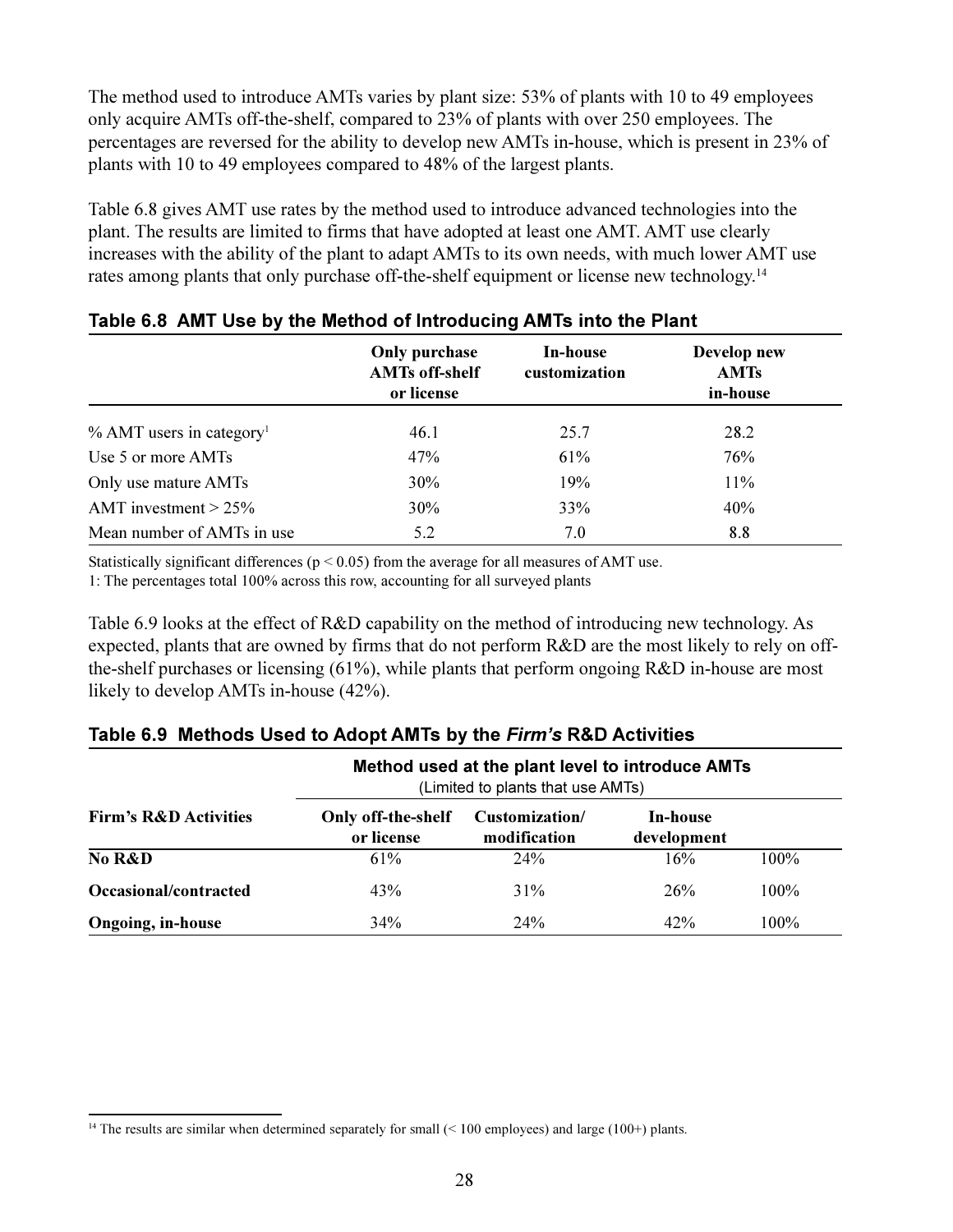A notable percentage of plants without R&D capabilities customize AMTs (24%) or develop them in-house (16%), while plants with in-house R&D capabilities also acquire AMTs off-the-shelf (34%). These results show that the process engineering capability, as defined by the ability to either develop or customize AMTs, overlaps with R&D capability, but is not synonymous with R&D capability. Some plants with no access to formal R&D can develop AMTs in house or adapt them to their own needs.

The distinction between process engineering and "generic" R&D capability is further highlighted by examining the relationship between R&D responsibilities and the method of introducing AMTs. We would expect plants that are owned by firms that only perform product R&D, or which do not create or adapt production equipment, to be more likely to acquire AMTs off-the-shelf. This is what happens, as shown in Table 6.10.

Plants from firms with R&D departments that only develop new products have the highest off-theshelf AMT adoption rate  $(56\%)$  and the lowest rate of in-house development of AMTs  $(17\%)$ . In contrast, plants that belong to firms with R&D departments that create "original production" equipment or new process technology" have the lowest rate of off-the-shelf adoption (29%) and the highest rate of in-house AMT development (46%).

|                                              | <b>AMT</b> adoption method of <i>plant</i><br>(Limited to R&D performing firms that use AMTs) |                                         |                         |         |
|----------------------------------------------|-----------------------------------------------------------------------------------------------|-----------------------------------------|-------------------------|---------|
| <b>R&amp;D</b> responsibility of <i>firm</i> | Only off-shelf<br>or licensing                                                                | <b>Customization</b><br>or modification | In-house<br>development |         |
| Only product R&D                             | 56%                                                                                           | 27%                                     | 17%                     | 100%    |
| Off-the-shelf process introduction           | 51%                                                                                           | 24%                                     | 25%                     | 100%    |
| <b>Technology adaptation</b>                 | 46%                                                                                           | 29%                                     | 25%                     | $100\%$ |
| <b>Process creation</b>                      | 29%                                                                                           | 25%                                     | 46%                     | 100%    |

#### Table 6.10 Method of Adopting AMTs by the R&D Department's Responsibility

1: Responsibility for the four activities as reported in the table is cumulative reading down the table.

Chart 6.1 provides AMT mean use rate indexes<sup>15</sup> by two measures of the plants' capabilities: the method of introduction and the responsibilities of the R&D department. The AMT mean use rate indexes again demonstrate that process engineering capability is an important factor in AMT adoption. For instance, the AMT mean use rate index for developing new AMTs in-house (124) is greater than the use rate index for firms with R&D process creation responsibilities  $(116)$ . Similarly, the use rate index for in-house customization is greater than that of firms whose R&D departments are responsible for technology adaptation. These differences indicate that the contribution of other departments to the technology implementation process has an effect on AMT adoption. Referring back to the results for the importance of various internal resources as sources of information on AMT adoption (Section 6.1), we would assume these to be the production and engineering staff.

<sup>&</sup>lt;sup>5</sup> The index is equal to the average number of technologies used by firms in a specific category divided by the mean number of technologies used in the population times 100.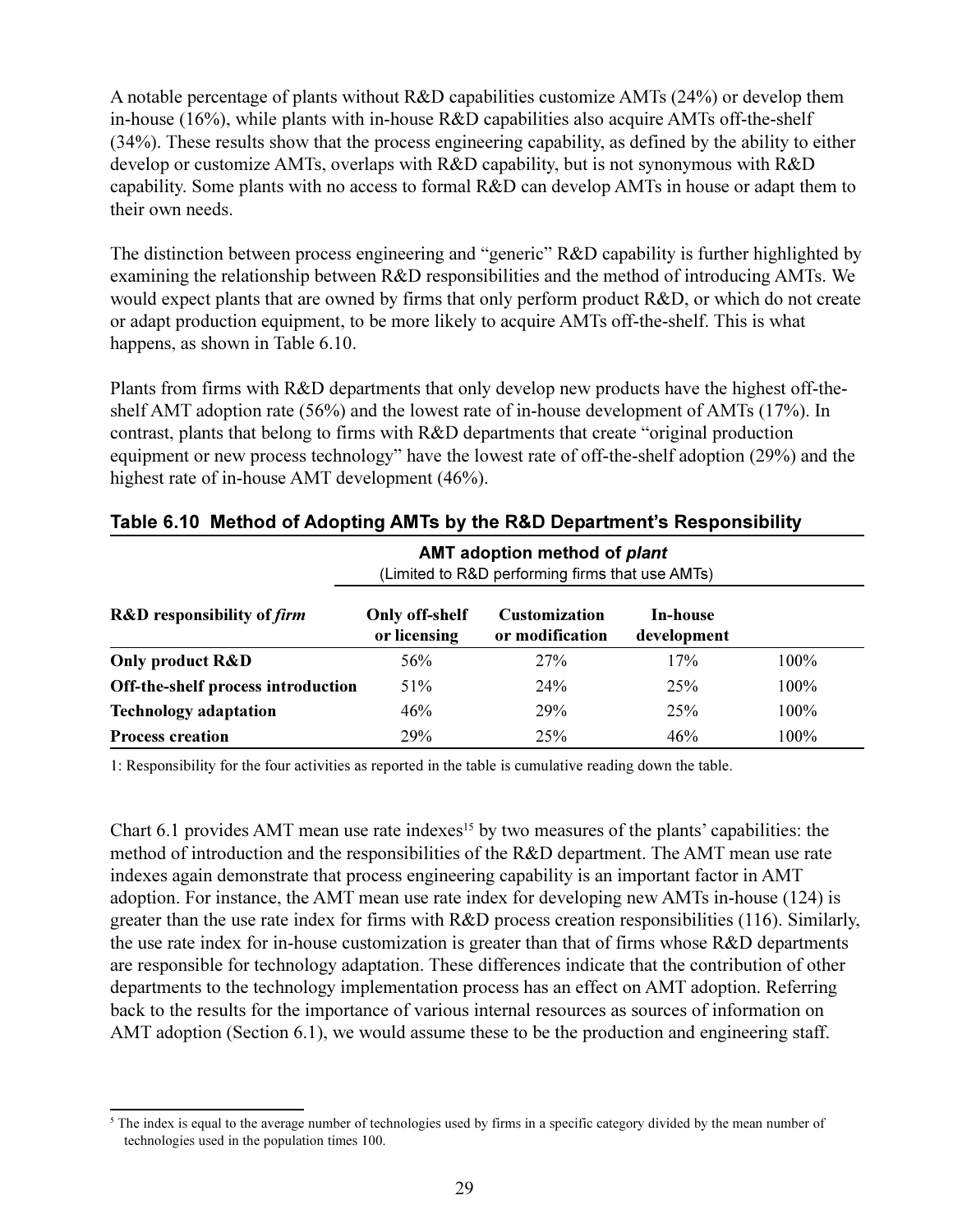In conclusion, the results suggest that product R&D and process engineering capabilities are distinct and that process engineering capabilities have a greater effect on AMT adoption than "generic" R&D capabilities. While R&D capabilities lead to increased technology use, the type of R&D performed by the firm plays a crucial role. Product R&D and process engineering capabilities are distinct, with the latter having a greater effect on AMT adoption.



# **Chart 6.1 R&D and Process Engineering Capabilities Mean Use Rate Indexes**

# **6.5 Business Strategies**

AMTs offer firms the technological capability to compete in new ways. Business strategies that build on these capabilities should then be positively correlated with greater AMT use.

Among the many different business strategy models, Michael Porter's (1980) is widely referenced since its elements can be readily linked to operational characteristics. Porter's 1980 model featured three generic strategies—cost leadership, product differentiation, and focus—representing alternative strategic positions in an industry. These three strategies encompass two dimensions: product differentiation and market focus (or scope). Focus represents the choice of where to compete in the market (e.g., in which product segments), while a product differentiation strategy emphasizes competing on product characteristics, such as cost or quality.

While cost reduction is an important business strategy, product differentiation strategies in today's markets are equally critical. Primary among these are superior quality, faster time-to-market, and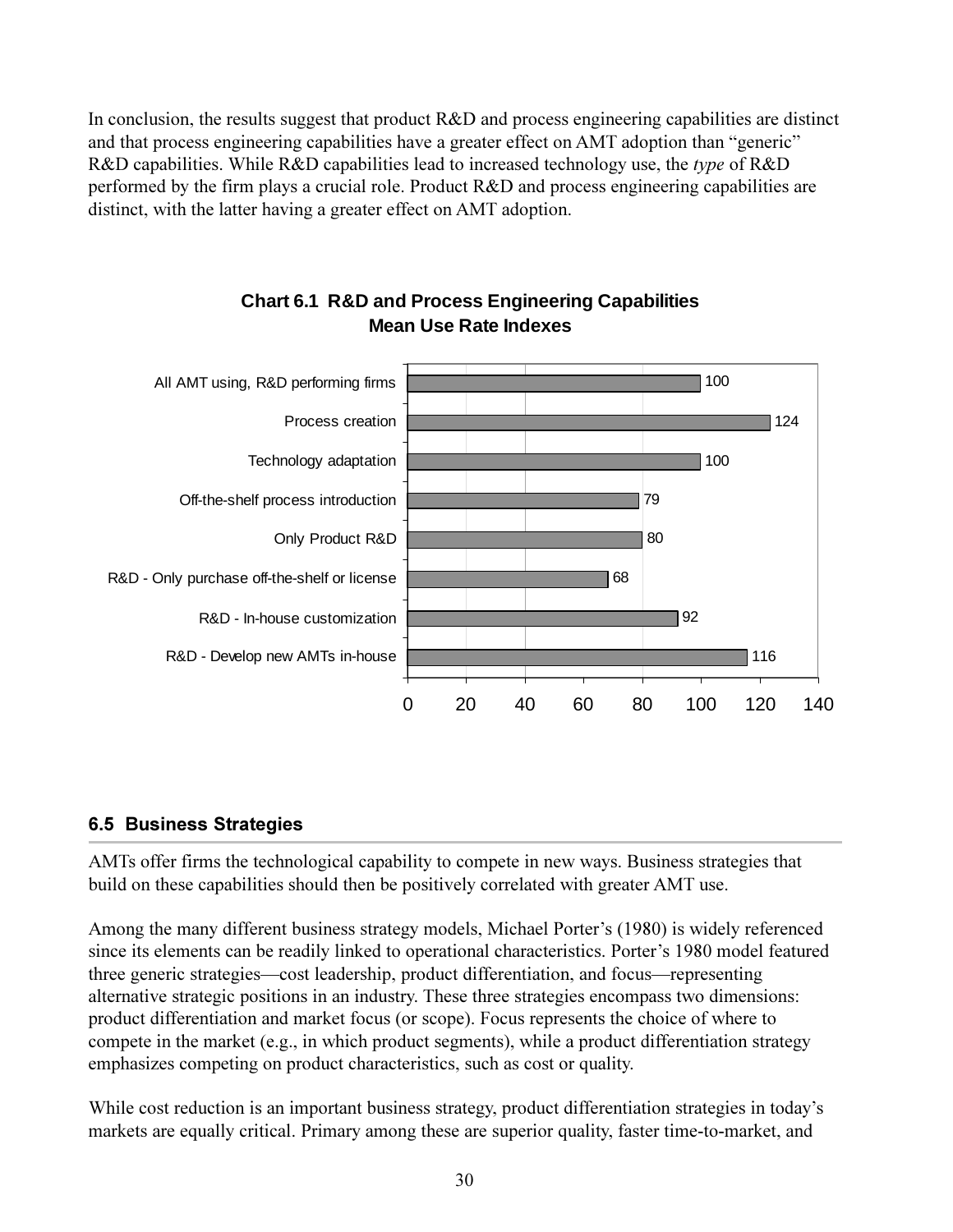product customization. Within Porter's schematic, researchers have pointed to product differentiation as the dimension pertaining most directly to technological capabilities (Kim and Lee, 1993; Swink and Hegarty, 1998). In this regard, we would expect business strategies that emphasize product differentiation to lead to greater use of AMTs.

While researchers have not specifically studied business strategies as a determinant of AMT use. there is a significant body of work that relates the technical advantages of AMTs to competitive strategy. Small (1998) examined whether AMT users ascribed different levels of importance to these benefits when making the decision to adopt an AMT. His findings indicate that improving product quality and reducing manufacturing lead times (both means of product differentiation) were the most important objectives. Less important were more general business objectives, such as gaining market share.

The 1998 AMT survey asks respondents about the importance to their firm of seven business strategies. The data presented below are based on the most important score (the percentage of respondents in a given class that give their highest rating to each business strategy).<sup>16</sup>

Table 6.11 presents AMT use rates for firms that give their most important rating (high) or any other rating (low) to each business strategy. The percentage of plants using 5 or more AMTs and the mean number of AMTs in use appear to be the best measures of differences in AMT use by strategy. Using these two indicators, four of the seven strategies are strongly linked to AMT use: developing new products, developing new manufacturing technology, using teams, and ongoing technical training. The strongest relationship between business strategies and AMT use is for cross-functional teams and ongoing technical training. Both are strategies to build up the firm's internal capabilities.

<sup>&</sup>lt;sup>16</sup> For example, assume that the highest score given by a respondent is 4, and that this score is given to 'develop new products' and to 'use teams'. This respondent has given their 'most important' score to these two strategies and a 'low' score to the other five strategies.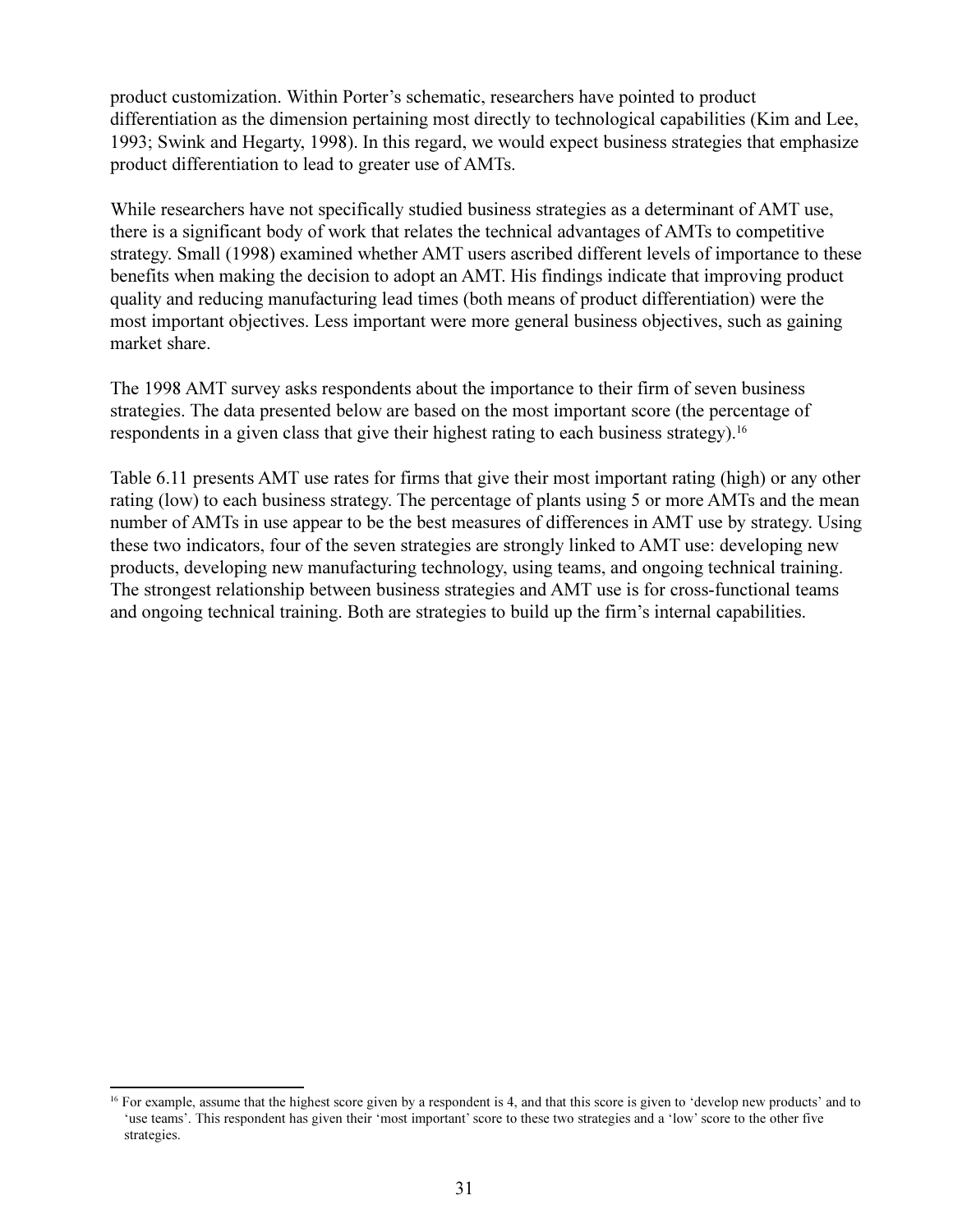|                                            | <b>AMT use indicator</b>                           |             |             |                    |                   |                    |  |  |
|--------------------------------------------|----------------------------------------------------|-------------|-------------|--------------------|-------------------|--------------------|--|--|
|                                            | (percent of plants in each strategy class or mean) |             |             |                    |                   |                    |  |  |
| <b>Business strategy</b>                   | <b>Strategy</b>                                    | $1 +$       | $5+$        | <b>Mature AMTs</b> | <b>AMT invest</b> | Mean no.           |  |  |
|                                            | rating                                             | <b>AMTs</b> | <b>AMTs</b> | Only               | > 25%             | <b>AMTs in use</b> |  |  |
| Develop new products                       | Low                                                | 75          | 42          | 18                 | 27                | 4.8                |  |  |
|                                            | High                                               | 79          | 50          | 14                 | 27                | 5.8                |  |  |
| Enter new markets                          | Low                                                | 78          | 46          | 18                 | 27                | 5.3                |  |  |
|                                            | High                                               | 74          | 45          | 16                 | 26                | 5.0                |  |  |
| Reduce manuf. costs                        | Low                                                | 75          | 43          | 18                 | 23                | 4.7                |  |  |
|                                            | High                                               | 77          | 47          | 16                 | 28                | 5.3                |  |  |
| Develop new<br>manufacturing<br>technology | Low<br>High                                        | 76<br>76    | 43<br>50    | 18<br>15           | 22<br>36          | 4.8<br>5.8         |  |  |
| Use new materials                          | Low                                                | 79          | 48          | 17                 | 27                | 5.3                |  |  |
|                                            | High                                               | 70          | 39          | 16                 | 27                | 4.8                |  |  |
| Use teams                                  | Low                                                | 76          | 43          | 19                 | 25                | 4.7                |  |  |
|                                            | High                                               | 77          | 51          | 12                 | 30                | 6.1                |  |  |
| Ongoing tech training                      | Low                                                | 76          | 43          | 18                 | 24                | 4.8                |  |  |
|                                            | High                                               | 77          | 50          | 14                 | 32                | 6.0                |  |  |

#### Table 6.11 AMT Use by Business Strategy

Statistically significant differences ( $p < .05$ ) in AMT use between firms that give each strategy a 'low' and a 'high' importance rating are marked in bold type.

Table 6.12 gives the percentage of plants in each size class that give their most important rating to each business strategy. More respondents from large than from small plants are concerned with reducing costs and using teams. However, the differences by plant size are relatively minor. Of note, reducing costs is the most important strategy across all plant size classes.

|                                       | <b>Number of Employees</b> |           |             |        |  |
|---------------------------------------|----------------------------|-----------|-------------|--------|--|
|                                       | $10 - 49$                  | $50 - 99$ | $100 - 249$ | $250+$ |  |
| Develop new products                  | 38                         | 43        | 43          | 42     |  |
| Enter new markets*                    | 44                         | 47        | 41          | 41     |  |
| Reduce manufacturing costs            | 73                         | 75        | 80          | 81     |  |
| Develop new manufacturing technology* | 38                         | 39        | 32          | 35     |  |
| Use new materials                     | 30                         | 21        | 19          | 17     |  |
| Use teams                             | 33                         | 34        | 33          | 43     |  |
| Ongoing technical training*           | 34                         | 32        | 30          | 38     |  |

#### Table 6.12 Percentage of Respondents by Plant Size that Give a 'Most Important' **Rating to a Business Strategy**

\* No statistically significant differences from the average for all plants combined.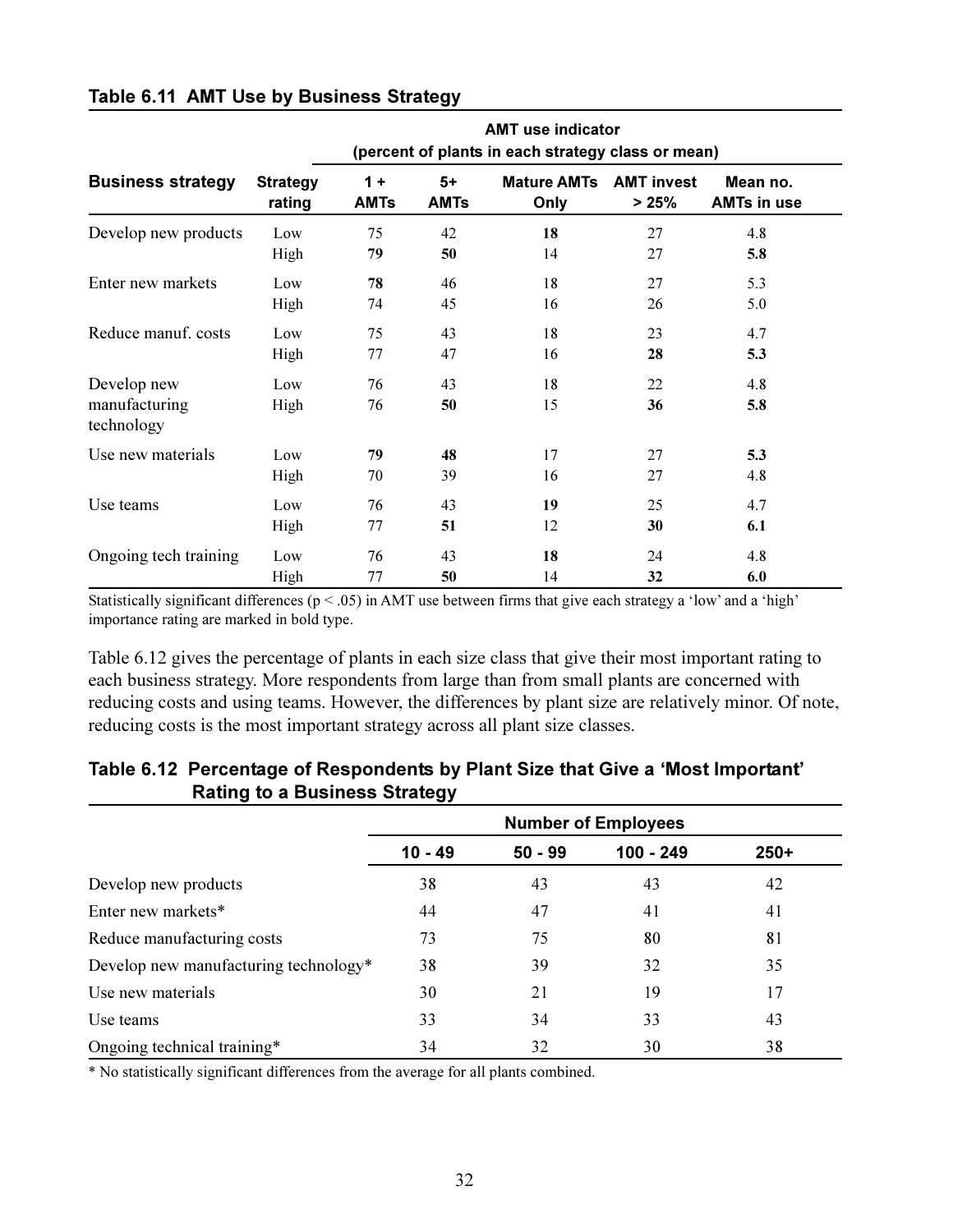#### **6.6 Advanced Practices**

It is widely recognized that firms must undergo extensive changes in their organizational structures and management practices (advanced practices) in order to successfully integrate AMTs into existing operations.<sup>17</sup> The firm can make these changes before or after AMT use commences, but their implementation is likely to require considerable investment.

The degree of integration between business and manufacturing functions affects the quantity and type of benefits from AMT use. There is a strong association between AMT use and cross-functional teams and concurrent engineering, which suggests a complementary relationship (Hottenstein et al, 1999). Concurrent engineering and cross-functional teams support the use of the firm's knowledge bases. The use of advanced organizational practices aimed at systematizing knowledge and resources increases the firm's manufacturing capabilities. Gate (1997) found differences in the implementation rates of practices for large versus small plants and for plants that are part of multiplant enterprises versus stand-alone plants.

The AMT questionnaire asks respondents whether they regularly use each of 12 advanced practices related to manufacturing.<sup>18</sup> Three response categories are given: yes, no, or 'not applicable'. We assume that a 'not applicable' response indicates that the plant does not use the practice. The results by plant size are given in Table 6.13.

The use of each practice increases monotonically by plant size for every business practice. The mean number of practices in regular use increases from 2.7 for the smallest to 7.2 for the largest size class. The strong association of advanced practices with plant size could indicate both a need for more systematic practices with increasing size as well as a greater awareness of these techniques among larger plants.

<sup>&</sup>lt;sup>17</sup> See OECD, 1997; Millen and Sohal, 1998; Hottenstein et al., 1999; Tracey et al., 1998.

<sup>&</sup>lt;sup>18</sup> Although the term "business practices" is used in the 1998 Survey, we use "organizational and management practices" as a more accurate description of them.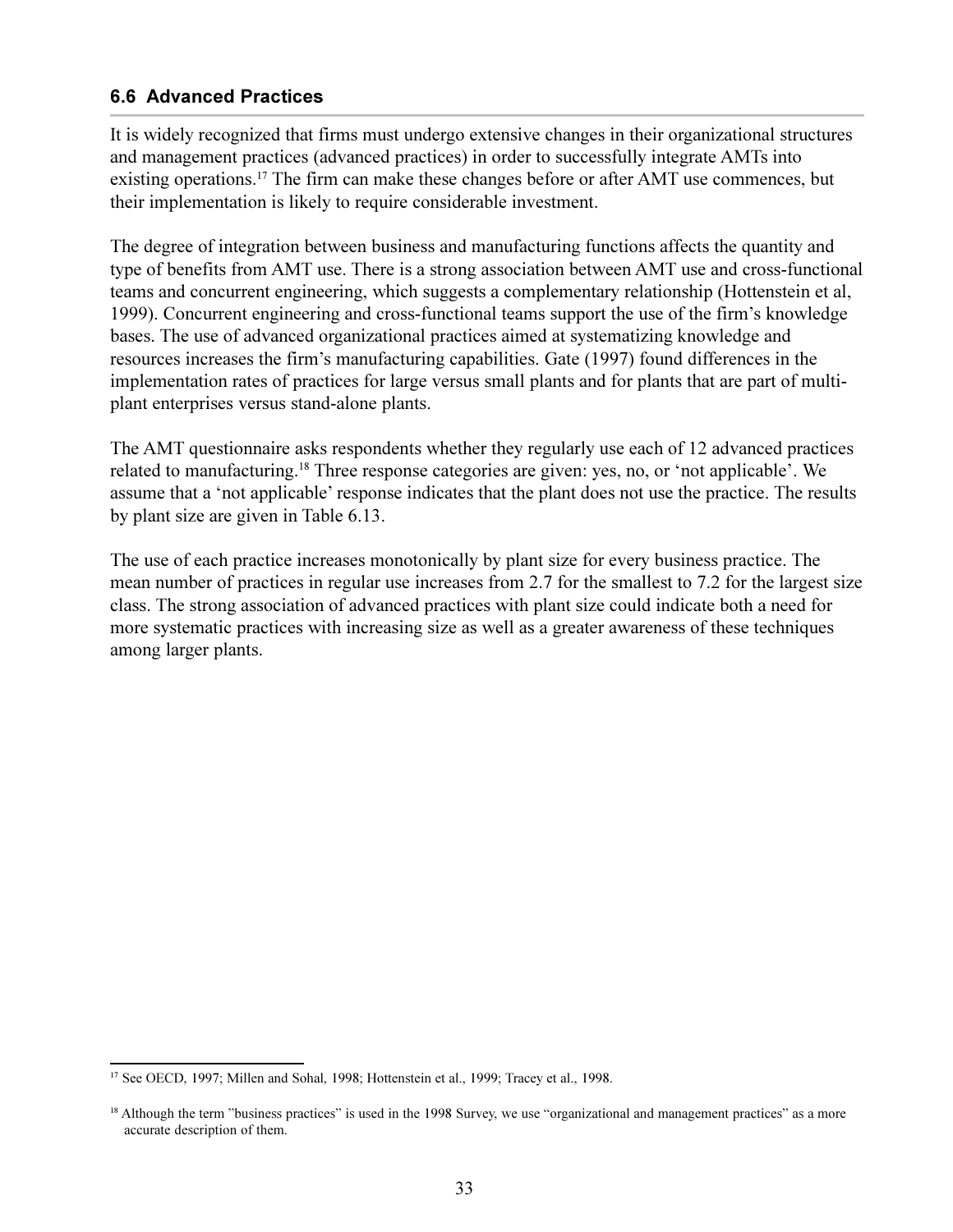|                                          | <b>Number of employees</b> |           |             |        | All    |
|------------------------------------------|----------------------------|-----------|-------------|--------|--------|
| <b>Advanced Practice</b>                 | $10 - 49$                  | $50 - 99$ | $100 - 249$ | $250+$ | plants |
| Continuous improvement                   | 40                         | 55        | 72          | 84     | 49     |
| Just-in-time inventory control           | 36                         | 42        | 50          | 60     | 40     |
| Supplier certification                   | 28                         | 45        | 55          | 70     | 36     |
| Benchmarking                             | 27                         | 39        | 60          | 75     | 35     |
| Plant certification                      | 24                         | 49        | 60          | 74     | 34     |
| Electronic work order management         | 23                         | 31        | 49          | 64     | 29     |
| Cross-functional design teams            | 23                         | 29        | 50          | 68     | 29     |
| Concurrent engineering                   | 24                         | 33        | 40          | 59     | 29     |
| <b>Statistical Process Control (SPC)</b> | 14                         | 29        | 41          | 68     | 23     |
| Quality function deployment (QDP)        | 18                         | 24        | 34          | 46     | 22     |
| Process simulation                       |                            | 11        | 16          | 31     | 10     |
| Distribution resource planning (DRP)     | 8                          | 9         | 20          | 23     | 10     |
| Mean number of practices in use          | 2.7                        | 4.0       | 5.5         | 7.2    | 3.5    |

### Table 6.13 Percentage of Plants by Employment Category Reporting the Use of an **Advanced Practice**

Each practice contains significant differences by plant size from the average for all plants ( $p < 0.000$ ).

Table 6.14 gives the prevalence of each advanced practice by production system. The highest rates for nine of the 12 practices are for plants in continuous flow production sectors. The larger average size of continuous flow plants is not the cause, since the prevalence rates among small continuous flow plants are highest for ten of the 12 business practices (results not shown). This suggests that advanced practices may be used in plants where there is a greater need for systematization. This need is characteristic of continuous flow production systems in comparison to discrete parts production.

| <b>Advanced Practice</b>                 | Discrete non-<br>engineering | <b>Discrete</b><br>engineering | Continuous<br>flow | <b>Mixed</b> |
|------------------------------------------|------------------------------|--------------------------------|--------------------|--------------|
| Continuous improvement                   | 42                           | 52                             | 59                 | 45           |
| Just-in-time inventory control           | 36                           | 43                             | 44                 | 36           |
| Supplier certification                   | 26                           | 45                             | 48                 | 26           |
| Benchmarking                             | 31                           | 37                             | 47                 | 32           |
| Plant certification                      | 24                           | 44                             | 46                 | 25           |
| Electronic work order management         | 22                           | 34                             | 33                 | 31           |
| Cross-functional design teams            | 21                           | 36                             | 33                 | 26           |
| Concurrent engineering                   | 23                           | 40                             | 27                 | 19           |
| <b>Statistical Process Control (SPC)</b> | 17                           | 25                             | 37                 | 18           |
| Quality function deployment (QDP)        | 20                           | 23                             | 27                 | 20           |
| Process simulation                       |                              | 12                             | 17                 | 8            |
| Distribution resource planning (DRP)     | 9                            | 11                             | 17                 | 7            |
| Mean number of practices in use          | 2.8                          | 4.0                            | 4.3                | 2.9          |

Table 6.14 Percentage of Plants by Production System that Use an Advanced **Practice** 

Results in **bold** mark the highest prevalence.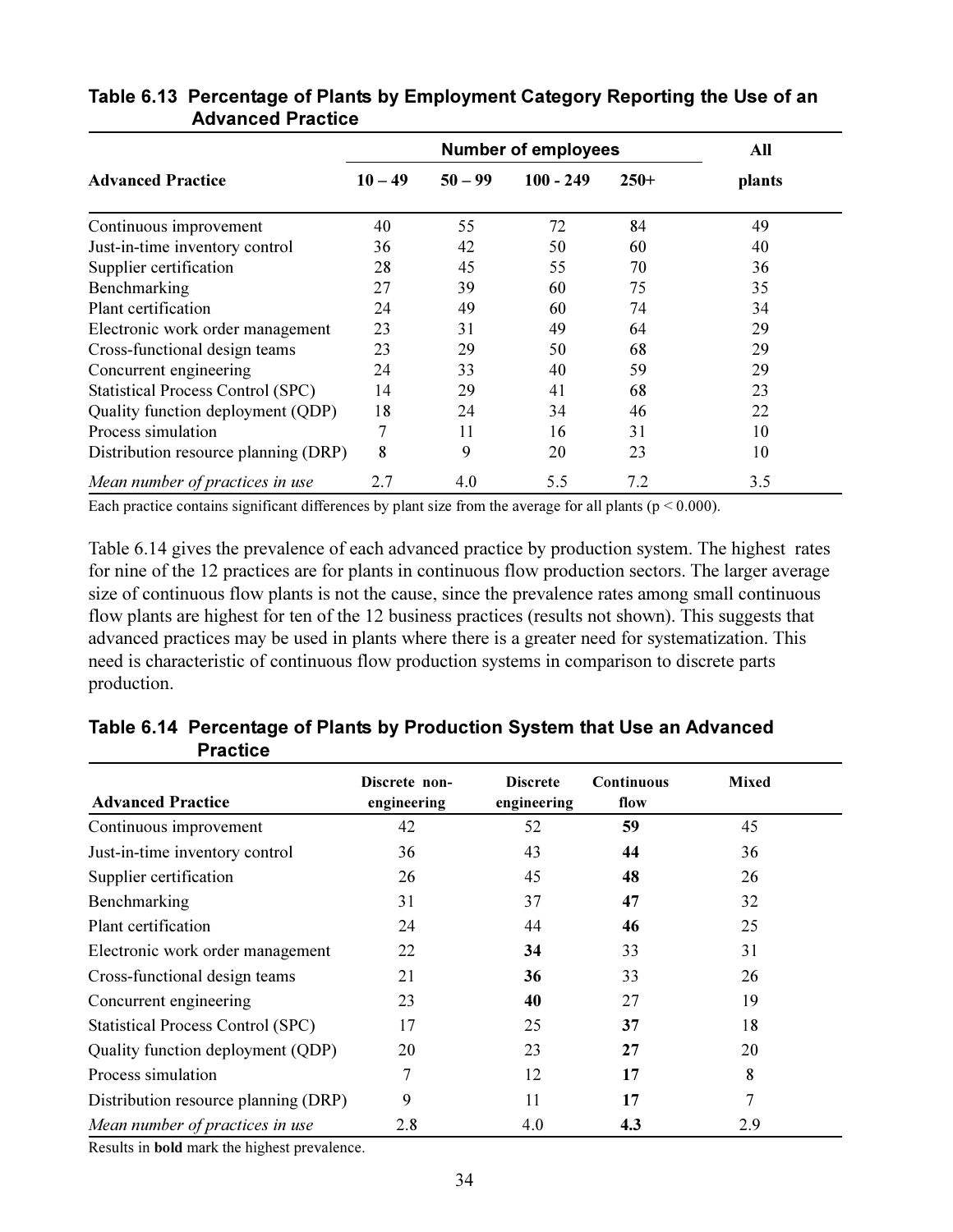The use of cross-functional teams and concurrent engineering practices is highest in discrete parts manufacturing where AMT use is also highest. This result indicates that practices that promote functional integration and the use of knowledge bases complement AMT use.

# 6.6.1 AMT Use by Advanced Practice

The percentage of firms that use specific organizational practices also increases with AMT use, as shown in Table 6.15. Only 20% of plants that do not use AMTs regularly use continuous improvement, compared to 41% of plants that only use mature AMTs and 71% of plants that use five or more AMTs.

| <b>Advanced practice</b>                 | No AMT<br>use | Only use<br>mature AMTs | Use 5 or more<br><b>AMTs</b> | All<br><b>Plants</b> |  |
|------------------------------------------|---------------|-------------------------|------------------------------|----------------------|--|
| Continuous improvement                   | 20            | 41                      | 71                           | 49                   |  |
| Just-in-time inventory control           | 23            | 27                      | 52                           | 40                   |  |
| Supplier certification                   | 13            | 29                      | 54                           | 36                   |  |
| Benchmarking                             | 12            | 21                      | 55                           | 35                   |  |
| Plant certification                      | 10            | 27                      | 52                           | 34                   |  |
| Electronic work order management         | 5             | 19                      | 49                           | 29                   |  |
| Cross-functional design teams            | 8             | 19                      | 48                           | 29                   |  |
| Concurrent engineering                   |               | 19                      | 47                           | 29                   |  |
| <b>Statistical Process Control (SPC)</b> | 5             | 12                      | 39                           | 23                   |  |
| Quality function deployment (QDP)        | 7             | 13                      | 35                           | 22                   |  |
| Process simulation                       |               | 5                       | 18                           | 10                   |  |
| Distribution resource planning (DRP)     | 2             | 4                       | 18                           | 10                   |  |

# Table 6.15 Percentage of Plants by Selected AMT Use Indicators that Use an **Advanced Practice**

# **6.7 Conclusions**

Several different indicators of manufacturing resources are covered in the 1998 AMT Survey: the use of internal and external information sources, staff training programs, R&D capabilities, and the method of introducing AMTs, which varies from off-the-shelf purchases to in-house development. The main findings are as follows:

- There is a significant and positive correlation between the number of information sources cited  $\bullet$ and AMT use, suggesting that a diversity of information sources plays an important role in the adoption of AMTs.
- The use of both internal and external information sources varies by plant size, but the relative frequency of use of the different sources is similar for all size classes. Small plants do not use different information sources – they are simply less likely to cite as many of them.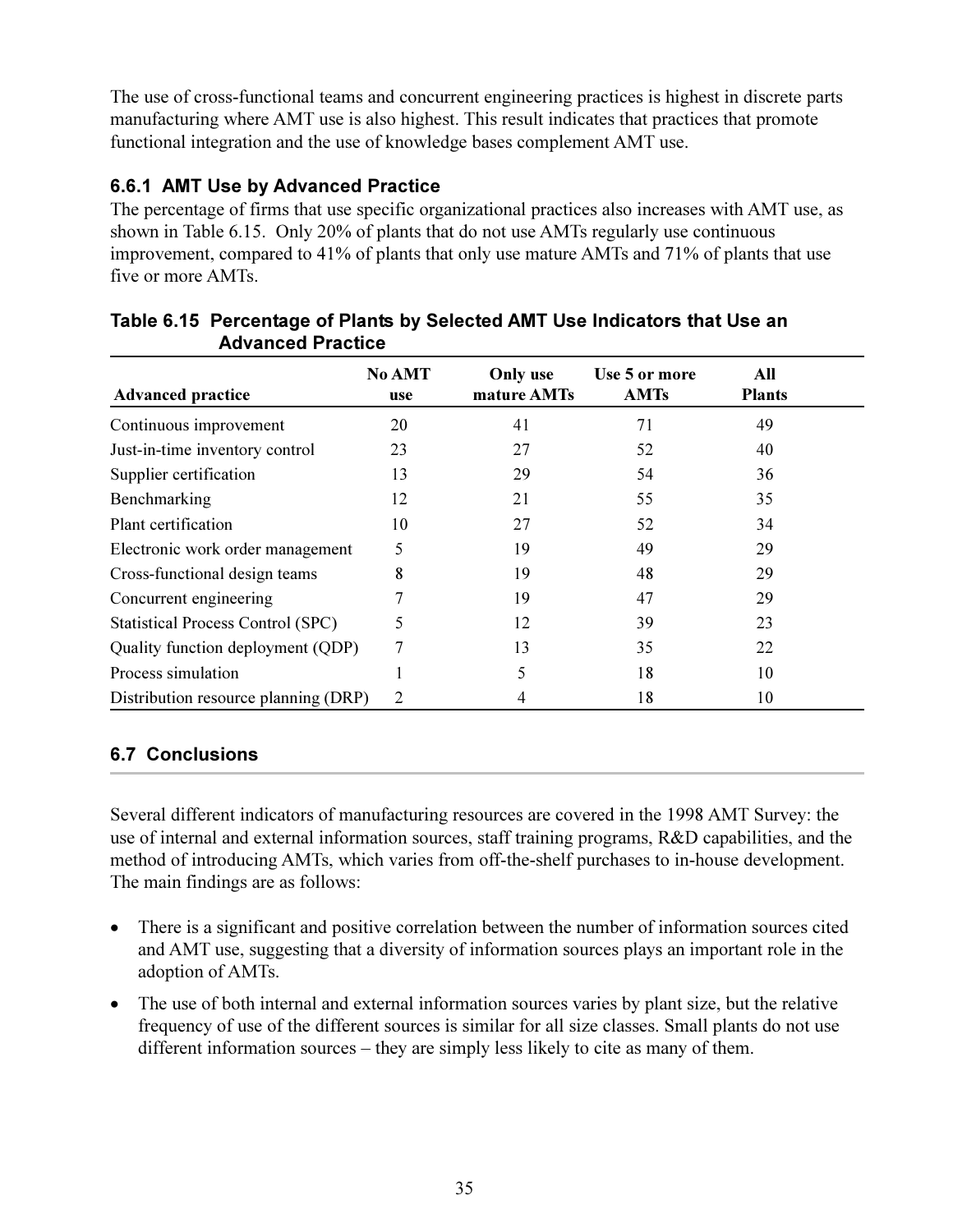- There is a significant and positive correlation between the number of AMTs in use and the number of cited information sources. The effect is strongest for internal sources.
- $\bullet$ The average number of cited external sources increases from 3.5 sources (out of 9) for plants with less than 50 employees to 5.2 for plants with 250 or more employees. Trade fairs, conferences & publications is the most commonly cited source, followed by suppliers. Consultants are cited far more frequently by large than by small plants.
- The most frequently cited internal source of ideas for AMT adoption is production staff. The  $\bullet$ greatest differences by size are for sales and marketing and for production engineering. The ranking for production engineering increases with plant size from fifth place for the smallest plants to second place for all other size classes.
- Plants that have access to very few internal information sources are able to make up partly for  $\bullet$ this lack by using external sources.
- Internal information sources have a greater effect on AMT use than external sources.
- Staff training programs are positively correlated with AMT use. These include: basic literacy, computer literacy, technical skills, quality control skills, and safety skills. With the exception of basic literacy, each type of training is provided by over 50% of plants in each size class.
- A significantly lower percentage of plants that only use mature AMTs provide staff training  $\bullet$ compared to plants that use one or more advanced AMTs. Training only influences future adoption plans among plants with less than 100 employees. Among these plants, planned adoption rates are higher among plants that provide training than among plants that do not.
- AMT adoption rates increase with the R&D capabilities of the controlling firm. Plants that perform R&D on an ongoing basis have the highest AMT use rates. Firms that only perform product R&D adopt fewer AMTs than firms with process R&D capability.
- Process engineering capabilities have a strong effect on the rate of AMT adoption. AMT adoption rates are lower among plants that can only purchase AMTs off-the-shelf or license AMTs than plants that are capable of customizing or developing AMTs. Almost three times as many plants that only obtain AMTs off-the-shelf or via licensing only use mature AMTs.
- R&D capabilities are not a prerequisite for the ability to develop AMTs. 40% of plants that lack access to R&D capabilities customize or develop new AMTs.
- Plants controlled by firms that stress four business strategies—developing new products, manufacturing technology, using teams, and ongoing technical training—have higher AMT use rates than plants that find these strategies of less importance.
- Two business strategies, 'on-going technical training' and 'using teams', can build up internal  $\bullet$ technical capabilities.
- The use of advanced organizational and management practices increases monotonically by plant size.
- The use of cross-functional teams and concurrent engineering practices is highest in engineered discrete parts industries. This result supports the hypothesis that practices that promote functional integration for the utilization of knowledge bases complement AMT use. Nine of the other ten practices are most prevalent in the continuous flow production industries.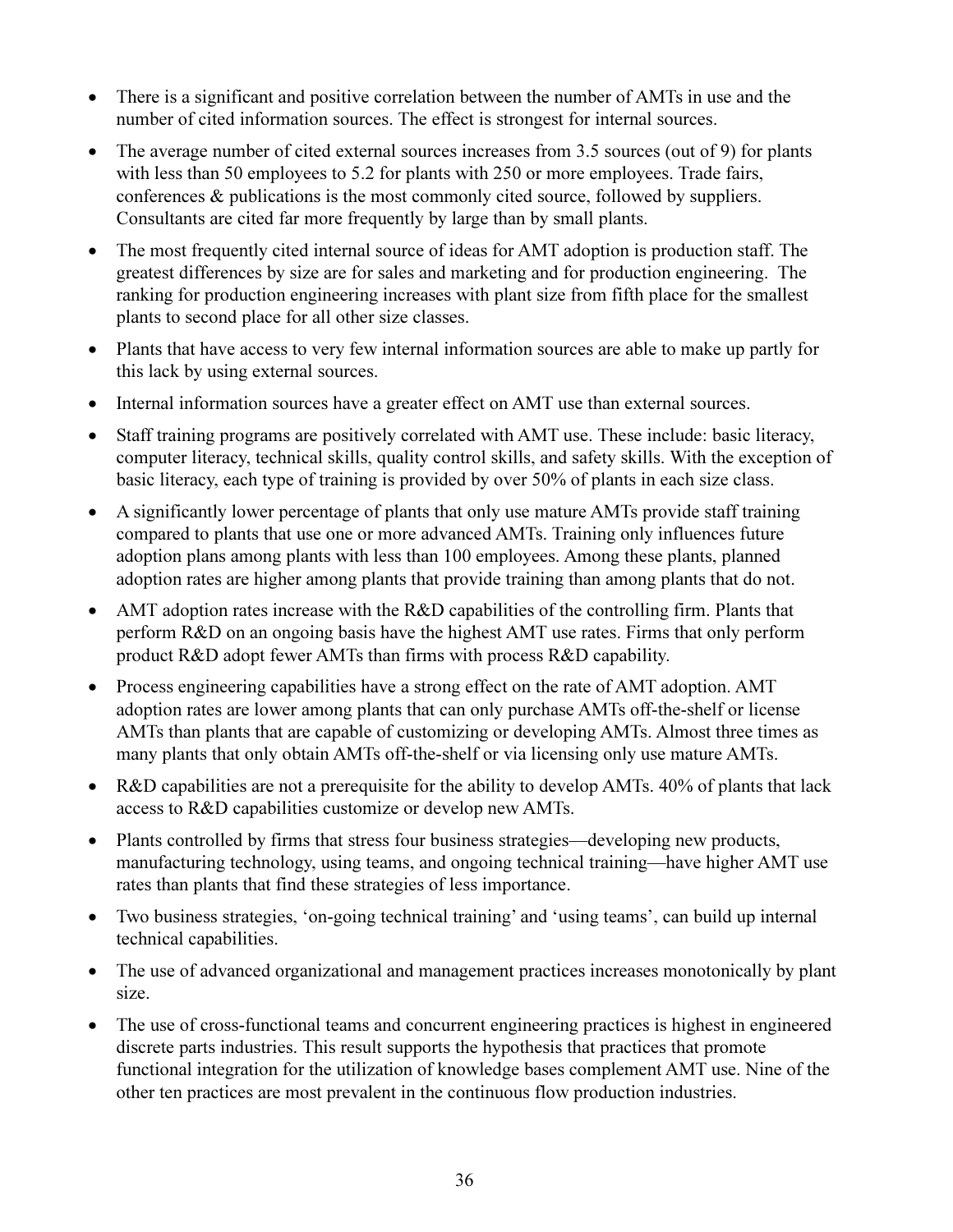# **7 Environmental Factors**

The 1998 AMT Survey contains questions on three environmental, or external, factors that shape the decision to adopt AMTs. These questions apply to the availability of skilled workers, external obstacles to the adoption of AMTs, and the number of competitors.

# 7.1 Shortages of Skilled Workers

Public investment in developing curricula and training programs to increase the supply of skilled workers is a key policy issue related to advanced technology use. AMTs, by definition, require skills related to computer usage that are not necessary to operating conventional production technologies. Several studies have found a lack of skilled workers is a major barrier for AMT adoption (Northcott and Vickery, 1993).

The inferred relationship between AMT use and skills shortages should be treated cautiously. Non-AMT users could experience skills shortages as well if there is a general shortage of qualified workers (Texeira, 1998). In surveys during the 1980s, no apparent difference in skill shortages could be found between AMT users and non-users, or between plants that used simple, stand-alone AMTs or complex, integrated systems (Northcott and Vickery, 1993). Acquiring skilled workers is possibly more a cost than an obstacle to adoption.

The 1998 AMT survey asks AMT users about plant-level shortages of 20 skilled occupations, within four occupational groups, within the previous year. The four occupational groups include: professionals with university degrees (six types), management personnel (three types), technicians (seven types), and skilled trades (four types). The results are limited to the four groups of skilled personnel. Plants that reported a shortage of any of the job types within each group are classified as reporting a shortage for that group. The results are shown in Table 7.1.

|                             | <b>Number of employees</b> |           |           |        |                   |  |  |  |
|-----------------------------|----------------------------|-----------|-----------|--------|-------------------|--|--|--|
|                             | $10 - 49$                  | $50 - 99$ | 100 - 249 | $250+$ | <b>All Plants</b> |  |  |  |
| Professionals <sup>1</sup>  | 36%                        | 44%       | 50%       | 67%    | 42%               |  |  |  |
| Skilled trades <sup>2</sup> | 42%                        | 40%       | 33%       | 41%    | 40%               |  |  |  |
| Technicians <sup>3</sup>    | 32%                        | 38%       | 39%       | 62%    | 36%               |  |  |  |
| $M$ anagement <sup>4</sup>  | 27%                        | 34%       | 34%       | 44%    | 31%               |  |  |  |
| $Mean$ # shortages          | 2.3                        | 2.8       | 2.9       | 4.4    | 2.6               |  |  |  |

# Table 7.1 Percentage of Plants that Report Shortages of Skilled Personnel by Four **Occupational Groups**

All occupational groups show statistically significant differences from the average by plant size ( $p < 0.000$ ).

1: With a university degree in mechanical/aerospace, electronic/computer, chemical/chemical process, industrial/ manufacturing process, science professionals, or computer scientists.

2: Machinists, machine operator, electrical equipment operator, process plant operator.

3: Electronics/computer hardware, science, engineering science, computer programmers, communication network administrators, computer aided design, and instrumentation.

4: Production, design, and human resource managers.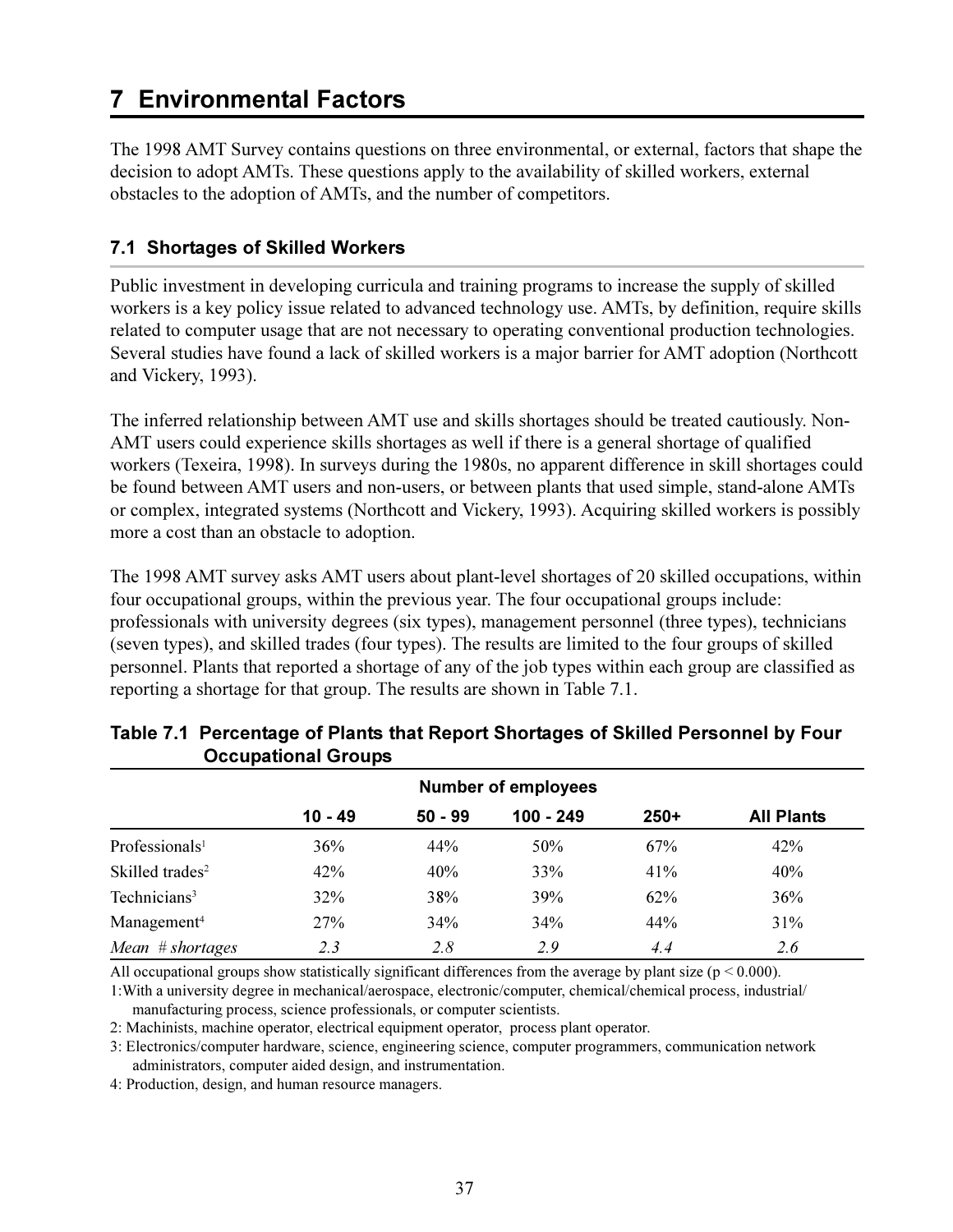For three occupational groups, the percentage of plants reporting shortages increases with plant size. The exception is skilled trades, where there is no trend by plant size. Except for plants with 10 to 49 employees, the most frequently cited shortages are for professional personnel.

Table 7.2 gives the prevalence of personnel shortages for plants that only use mature AMTs and for plants that use developing AMTs, plus data on the percentage of plants that find all shortages in an occupational group to be 'not applicable'. Compared to plants that use developing AMTs, a higher percentage of plants that only use mature AMTs report that shortages within the occupational group are 'not applicable' and a lower percentage report skill shortages. An exception is for plants with 10 to 99 employees, where there is no difference for technicians.

Plants that report shortages of skilled personnel also use more AMTs than plants that do not report shortages (results not shown). These results, combined with the results given in Table 7.2, show that the prevalence of shortages increases with both the number and technical complexity of the AMTs in use.

|                |                        | 10 - 99 employees |                                   |           | 100+ employees         |           |                 |             |
|----------------|------------------------|-------------------|-----------------------------------|-----------|------------------------|-----------|-----------------|-------------|
| Occupational   | <b>Developing AMTs</b> |                   | <b>Only mature</b><br><b>AMTs</b> |           | <b>Developing AMTs</b> |           | Only mature     | <b>AMTs</b> |
| $Group1$       | <b>Shortage</b>        | <b>NA</b>         | <b>Shortage</b>                   | <b>NA</b> | <b>Shortage</b>        | <b>NA</b> | <b>Shortage</b> | <b>NA</b>   |
| Professionals  | 39%                    | 17%               | 33%                               | 27%       | 57%                    | 7%        | 40%             | 21%         |
| Skilled trades | 43%                    | 7%                | 36%                               | 15%       | 37%                    | 5%        | 21%             | 13%         |
| Technicians    | 34%                    | 13%               | 32%                               | 17%       | 49%                    | 5%        | 25%             | 8%          |
| Management     | 31%                    | 8%                | 24%                               | 11%       | 40%                    | 4%        | 19%             | 6%          |

# Table 7.2 Percentage of Plants that Report Shortages of Skilled Personnel by Use of **Mature versus Developing AMTs**

1: See Table 7.1a for a description of each occupational group.

# 7.2 Obstacles to AMT Use

The 1998 AMT Survey lists ten obstacles to AMT adoption and asks respondents to rate their importance on a five-point scale. Three of them: 'worker resistance, 'inability to evaluate new technology', and 'management resistance' are wholly or partially under management control. Four are cost-related: high equipment costs, integration costs, capital costs, and software development costs. The other three are small market size, skill shortages, and a lack of technical support from vendors.

Baldwin and Sabourin (1995) and Baldwin and Lin (1999) found cost-related obstacles to be the most prevalent in Canada. Capital turnover rates have an obvious relation to the diffusion of new technologies. However, capital costs may not be a factor in selecting AMTs over conventional equipment. In a study of small metal working shops, the difference in capital equipment investment between AMT users and non-users was not statistically significant (Rischel et al., 1997).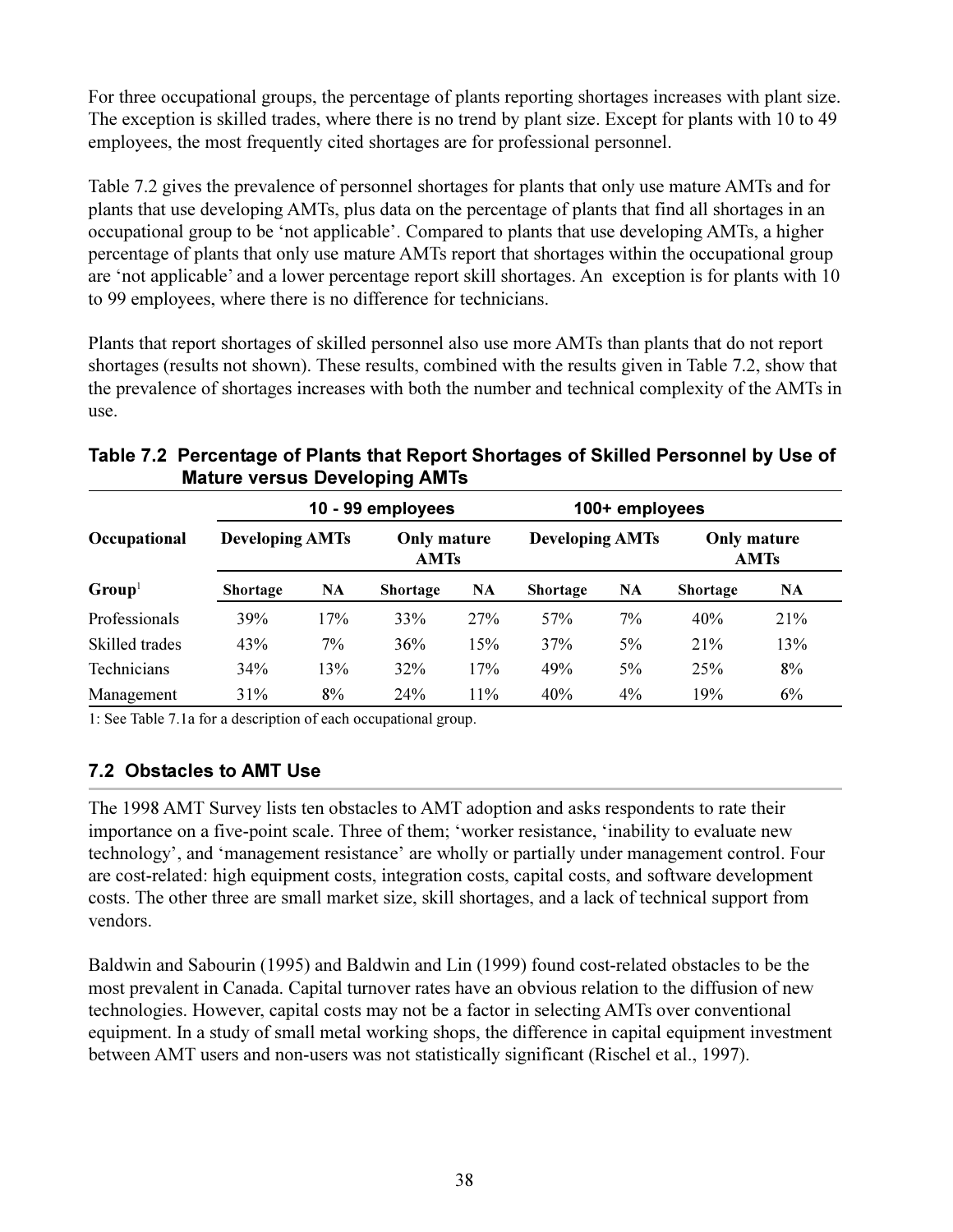In addition to the cost of AMT equipment, there are two ancillary costs to adoption identified in the 1998 AMT Survey—software costs and technology integration costs. Costs that increase the initial investment cost, as opposed to the life cycle cost of the equipment, tend to depress investment. This is because cash flow considerations often weigh heavily in investment decisions, particularly in smaller firms.

Worker resistance has not been found to slow technology adoption (Northcott and Vickery, 1993; Shapira and Rephann, 1996). There is evidence to suggest that workers welcome the increased autonomy and job responsibilities that are associated with AMT production (Northcott and Vickery, 1993). Management resistance to change could be more of a problem (Millen and Sohal, 1998).

The inability to evaluate new technology has both technical and financial dimensions. Several studies found that conventional financial assessment procedures underestimate AMT potential (Lefley and Sarkis, 1997; Small and Chen, 1997).

The importance that firms give to obstacles generally *increases* with measures of AMT use or innovativeness (Baldwin and Lin, 1999; Arundel, 1997), possibly because experience with AMTs leads to a greater understanding of the problems. However, most surveys, including the 1998 AMT survey, ask about obstacles to *adoption* rather than with daily use. This creates problems in interpreting AMT survey results. This problem is of policy significance because the types of policies that are needed to encourage adoption could differ from the types of policies to promote successful use.

Table 7.3 gives the percentage of AMT users by plant size that find each obstacle of high importance (a score of 4 or 5 out of the five point importance scale). The results given here are limited to AMT users because the majority of plants, accounting for over 90% of production, use at least one AMT. For AMT users, the questions on obstacles refer to the adoption of past or future AMTs. The most frequently cited obstacles are cost-related, while the three obstacles influenced by management control are cited least often.

More small than large plants report that small markets, high equipment costs, and skill shortages are an important obstacle to AMT use, although the rank order of the obstacles is very similar among all size classes. Capital cost is also more frequently cited by small plants, but this result is less robust. There are no statistically significant differences by plant size for the remaining obstacles. Although statistically significant, there is only a very weak negative correlation between the number of AMTs in use and a sum of scores across the ten obstacles.

Two of the obstacles cited by more small than large firms, high equipment costs and skill shortages, concern the level of resources required for AMT adoption. The third statistically significant barrier, small market size, could also create a size-related obstacle to adoption: larger plants can use economies of scale to spread the costs and risks of adopting AMTs.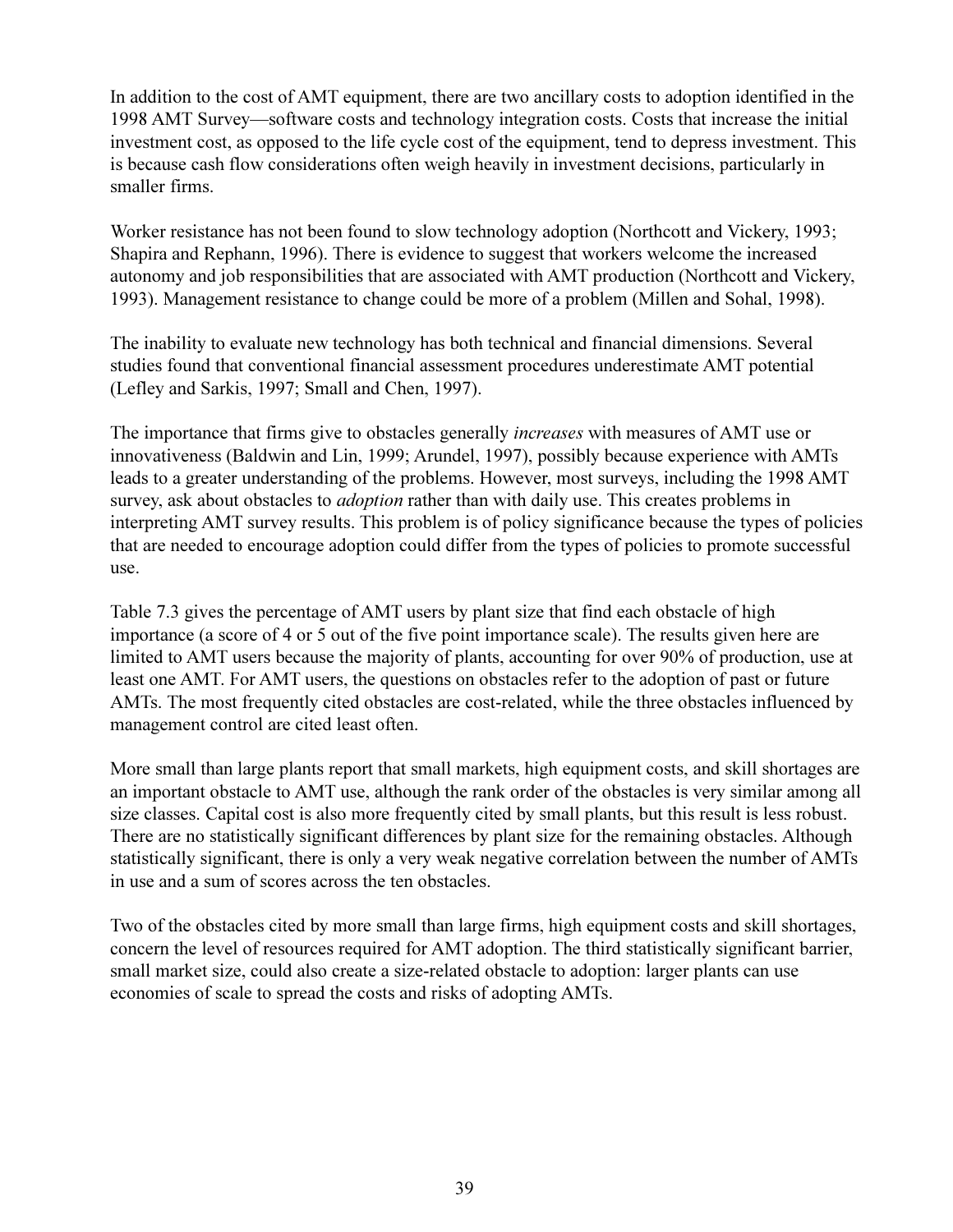|                                               | <b>Number of employees</b> |           |             |        |     |
|-----------------------------------------------|----------------------------|-----------|-------------|--------|-----|
|                                               | $10 - 49$                  | $50 - 99$ | $100 - 249$ | $250+$ | All |
| High equipment cost <sup>1</sup>              | 64                         | 67        | 53          | 57     | 63  |
| Capital costs <sup>2</sup>                    | 53                         | 51        | 44          | 45     | 51  |
| Technology integration costs                  | 43                         | 45        | 35          | 39     | 42  |
| Skill shortage <sup>1</sup>                   | 41                         | 37        | 27          | 33     | 38  |
| Software development costs                    | 36                         | 39        | 32          | 33     | 36  |
| Small market size <sup>1</sup>                | 35                         | 30        | 25          | 18     | 32  |
| Lack of tech support from vendors/consultants | 19                         | 18        | 17          | 19     | 19  |
| Worker resistance <sup>1</sup>                | 17                         | 25        | 19          | 19     | 19  |
| Inability to evaluate new technology          | 17                         | 22        | 17          | 17     | 18  |
| Management resistance                         | 13                         | 19        | 14          | 15     | 14  |

# Table 7.3 Percentage of AMT User Plants by Size that Find Each Obstacle of **Importance (Score of 4 or 5)**

1: Differences from the average are statistically significant in four comparisons: extreme scores including and excluding same-score respondents and most important scores excluding and including same-score respondents.

2: Statistically significant differences in at least two of the four analyses.

Table 7.4 gives results by production system. In the group of market and cost-related obstacles, only the differences by market size are robust, where a higher percentage of plants in the mixed production-system sector report 'small market size' as an obstacle. A comparatively high percentage of plants in discrete engineering industries report three obstacles as significant: skill shortages, an inability to evaluate new technology, and a lack of technical support from vendors.

| (4 or 5) to an Obstacle                           |                              |                                |                           |              |  |  |  |  |
|---------------------------------------------------|------------------------------|--------------------------------|---------------------------|--------------|--|--|--|--|
|                                                   |                              | <b>Production System</b>       |                           |              |  |  |  |  |
|                                                   | Discrete non-<br>engineering | <b>Discrete</b><br>engineering | <b>Continuous</b><br>flow | <b>Mixed</b> |  |  |  |  |
| Small market size <sup>1</sup>                    | 31                           | 30                             | 34                        | 37           |  |  |  |  |
| High equipment cost                               | 59                           | 66                             | 61                        | 61           |  |  |  |  |
| Capital costs                                     | 48                           | 54                             | 50                        | 51           |  |  |  |  |
| Software development costs                        | 36                           | 38                             | 34                        | 33           |  |  |  |  |
| Technology integration costs                      | 41                           | 44                             | 43                        | 41           |  |  |  |  |
| Skill shortage <sup>1</sup>                       | 36                           | 44                             | 24                        | 33           |  |  |  |  |
| Worker resistance                                 | 19                           | 19                             | 18                        | 19           |  |  |  |  |
| Management resistance <sup>1</sup>                | 16                           | 15                             | 10                        | 13           |  |  |  |  |
| Inability to evaluate new technology <sup>1</sup> | 16                           | 23                             | 13                        | 12           |  |  |  |  |
| Lack of technical support <sup>1</sup>            | 16                           | 22                             | 15                        | 19           |  |  |  |  |

# Table 7.4 Percentage of AMT Users by Production System that Give a High Score  $(4 \text{ or } E)$  to an Obatasla

1. Highest percentage for significant differences (in four methods of analysis) in bold.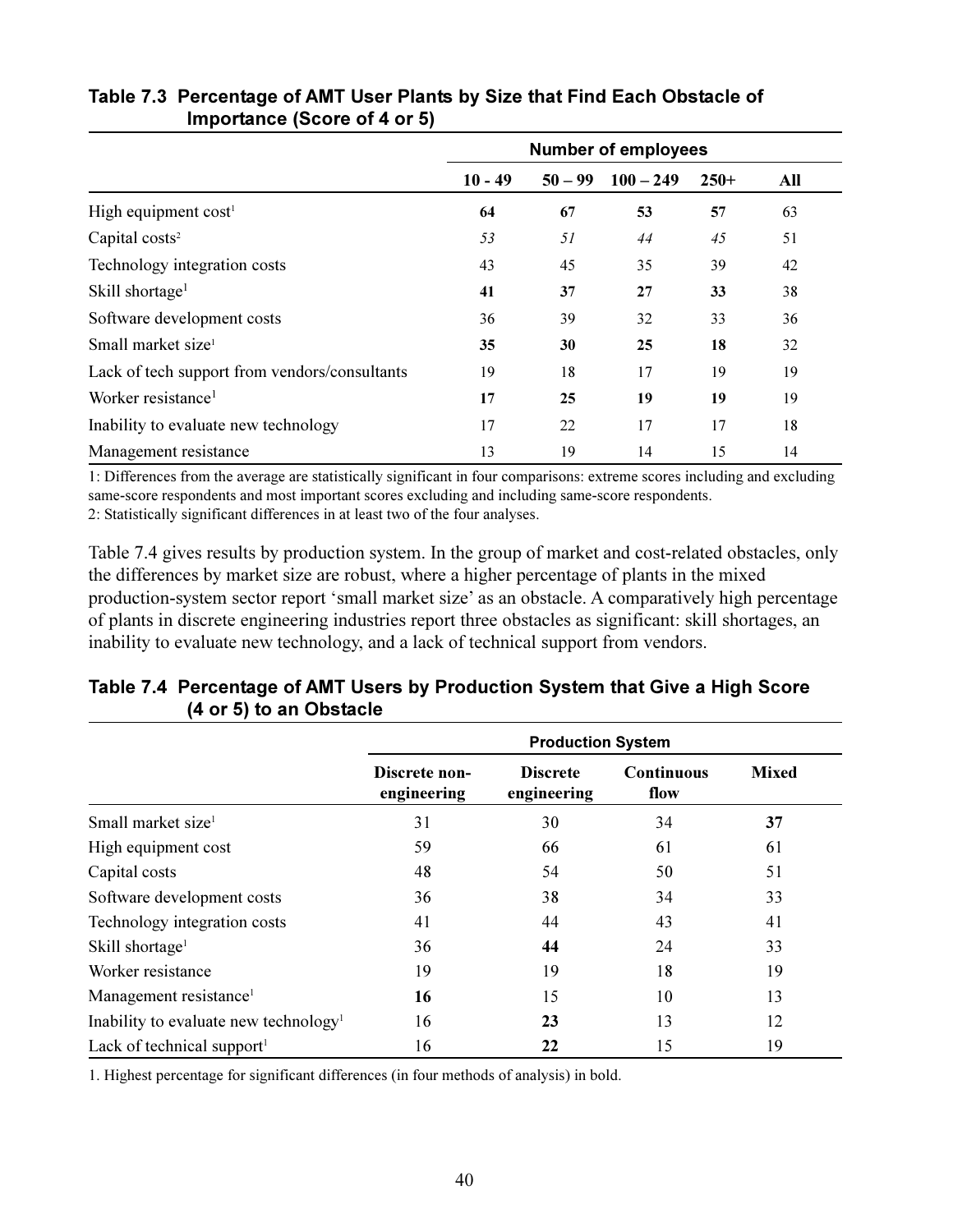### 7.3 Degree of Competition

AMT adoption is widely thought to be necessary for competitive performance in today's markets. It might then be argues that more competition leads to higher AMT use rates. However, too many competitors could reduce AMT adoption, particularly among small supplier firms. This is because small supplier firms in highly competitive and volatile cost environments will seek to avoid large fixed costs. (Luria, 1997)

These effects could differ by industry. For example, firms in commodity markets compete on price. These firms invest heavily in AMTs suited to long production runs, even though they are often in highly consolidated industries. In highly fragmented industries, such as some discrete parts sectors, market failures associated with low returns from marketing AMTs to a diffuse group of small manufacturers could cause low diffusion rates (Guile, 1987).

These results suggest two alternative hypotheses for the relationship between competition and AMT use. The main hypothesis is that competition should drive firms to adopt AMTs. The alternative hypothesis suggests that the relationship between AMT use and the degree of competition will vary by sector and firm size, with competition reducing AMT use among small supplier plants in highly competitive markets and increasing AMT use in commodity markets with long production runs, such as found in the continuous flow industries.

The 1998 AMT survey asks respondents to estimate the number of competitors producing "products" directly competing with your plant's primary product". Four options were provided: zero, 1 to 5, 6 to 20, and over 20. Very few large plants reported zero competitors. For this reason, some analyses combine the zero and 1 to 5 groups. Basic results are given in Table 7.5.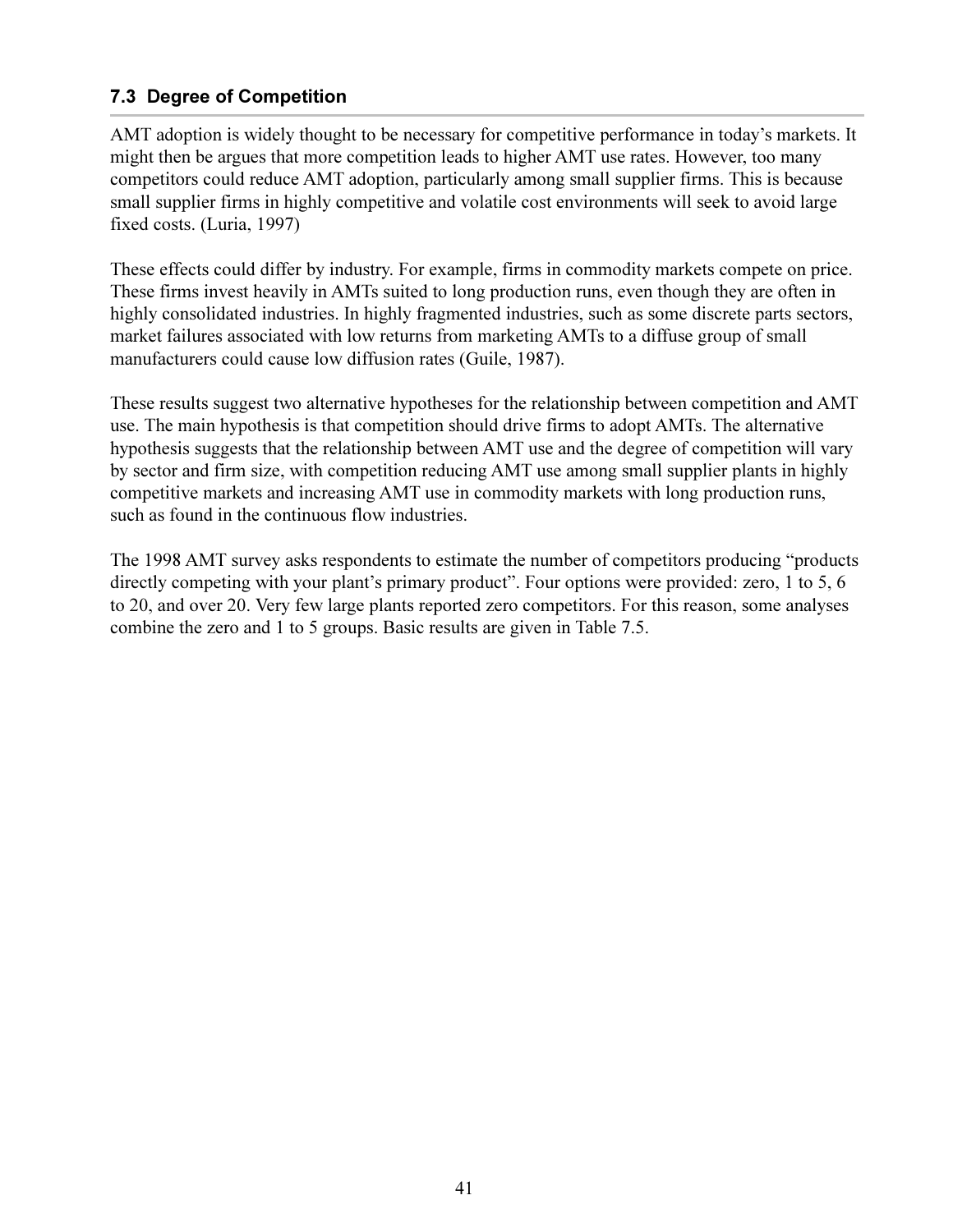|                                                   | <b>Number of competitors</b> |         |            |       |  |
|---------------------------------------------------|------------------------------|---------|------------|-------|--|
|                                                   | 0                            | $1 - 5$ | $6 - 20$   | $>20$ |  |
| $\leq 100$ employees                              |                              |         |            |       |  |
| Use one or more AMTs                              | 58%                          | 77%     | 73%        | 73%   |  |
| Use 5 or more AMTs                                | 37%                          | 36%     | 36%        | 40%   |  |
| Only using mature AMTs                            | 13%                          | 25%     | <b>20%</b> | 16%   |  |
| AMT investment $> 25\%$ of total plant investment | 18%                          | 17%     | 22%        | 30%   |  |
| Mean number of AMTs in use                        | 4.0                          | 4.0     | 4.1        | 4.3   |  |
| $100 +$ employees                                 |                              |         |            |       |  |
| Use one or more AMTs                              | $\mathbf{I}$                 | 97%     | 97%        | 96%   |  |
| Use 5 or more AMTs                                |                              | 83%     | 90%        | 78%   |  |
| Only using mature AMTs                            |                              | 12%     | 6%         | 9%    |  |
| AMT investment $> 25\%$ of total plant investment |                              | 35%     | 38%        | 41%   |  |
| Mean number of AMTs in use                        |                              | 9.9     | 10.6       | 9.6   |  |

#### **Table 7.5 AMT Use by Number of Competitors**

In all comparisons for small plants there are statistically significant differences by the number of competitors from the expected frequency or overall mean.

1: There are too few unweighted observations of large plants with zero competitors for meaningful analysis.

Table 7.5 shows that AMT use tends to be higher among plants with a large number of competitors than among plants with fewer competitors, but the relationship is not straightforward. For instance, a higher percentage of large plants with 6 to 20 competitors use five or more AMTs than those with more than 20 competitors.

Table 7.6 provides the mean number of AMTs in use by type of production system, number of competitors, and plant size. The type of production system decreases AMT use by the number of competitors only among small plants in the discrete non-engineering sectors and for discrete engineering plants with 100 to 249 employees. AMT use increases with the number of competitors for larger plants in the discrete non-engineering sector, for mixed plants with 50 to 99 employees, and for continuous flow plants with 50 to 99 employees. The most common result, however, is no relationship between AMT use and the number of competitors, which holds for nine of the 16 comparisons.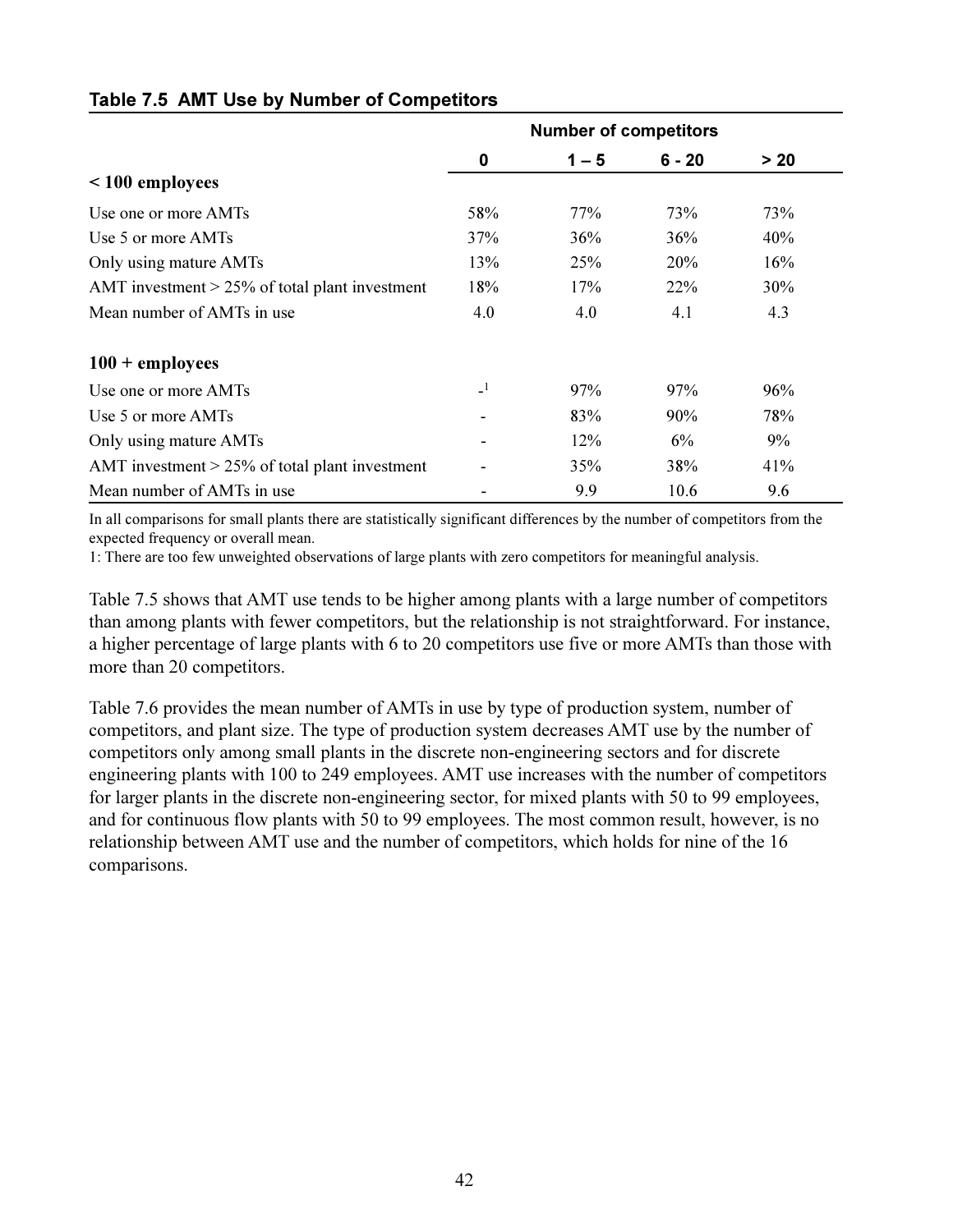| <b>Production system</b> | Number of<br>competitors | <b>Number of employees</b> |           |             |        |
|--------------------------|--------------------------|----------------------------|-----------|-------------|--------|
|                          |                          | $10 - 49$                  | $50 - 99$ | $100 - 249$ | $250+$ |
| Discrete non-engineering | < 5                      | 2.8                        | 5.4       | 7.3         | 8.8    |
|                          | $5 - 20$                 | 2.3                        | 5.3       | 8.2         | 12.0   |
|                          | >20                      | 2.2                        | 5.1       | 8.5         | 12.1   |
| Discrete engineering     | < 5                      | 4.9                        | 5.7       | 10.2        | 14.7   |
|                          | $5 - 20$                 | 4.2                        | 7.6       | 9.9         | 14.1   |
|                          | >20                      | 5.6                        | 7.3       | 8.4         | 15.0   |
| Continuous flow          | < 5                      | 3.2                        | 6.6       | 8.4         | 12.1   |
|                          | $5 - 20$                 | 3.7                        | 6.9       | 10.0        | 12.8   |
|                          | >20                      | 3.5                        | 8.4       | 8.3         | 12.2   |
| Mixed                    | < 5                      | 3.5                        | 4.7       | 6.7         | 12.2   |
|                          | $5 - 20$                 | 3.7                        | 5.1       | 7.5         | 10.7   |
|                          | >20                      | 3.7                        | 5.5       | 7.0         | 11.6   |

### Table 7.6 Mean number of AMTs in Use by Production System, Number of **Competitors, and Plant Size**

The interaction between the production system, plant size and competition may also influence the use of developing versus mature AMTs. Several mature AMTs, such as LAN, are relatively inexpensive, which should reduce obstacles to their adoption. Table 7.7 provides relevant results for small plants that only use mature AMTs. No results are given for larger plants because very few of them only use mature AMTs.

For plants with  $50 - 99$  employees, the percentage of plants that only use mature AMTs declines with the number of competitors, with the exception of discrete non-engineering plants, where the relationship is "U" shaped. The decline for the other three production systems suggests that competition compels plants to adopt more advanced technology. The results are mixed for plants with between 10 and 49 employees.

These analyses show that the relationship between AMT use and the number of competitors is complex, with only four monotonic increases after controlling for plant size effects and a decline in the use of only mature AMTs in three out of eight analyses. There is only weak evidence to support a mediating effect by the production system on the relationship between AMT use and competition. This could be due to a lack of accuracy in the classification of firms by production system. The effect of competition on AMT use is explored further in Section 9 using multivariate regression.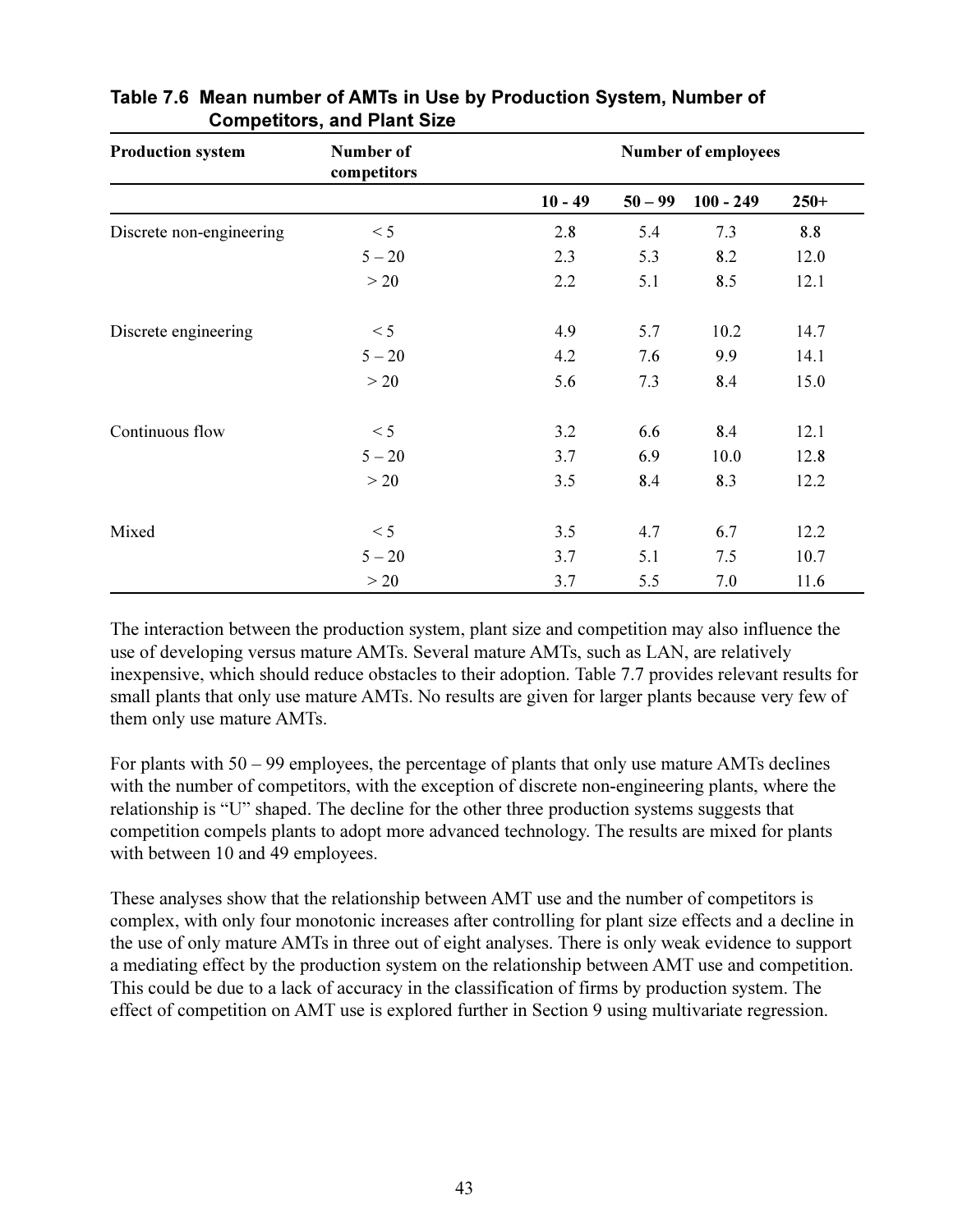| <b>Production system</b> | Number of<br>competitors | <b>Number of employees</b> |           |  |
|--------------------------|--------------------------|----------------------------|-----------|--|
|                          |                          | $10 - 49$                  | $50 - 99$ |  |
| Discrete non-engineering | < 5                      | 21                         | 14        |  |
|                          | $5 - 20$                 | 20                         |           |  |
|                          | >20                      | 16                         | 13        |  |
| Discrete engineering     | < 5                      | 17                         | 45        |  |
|                          | $5 - 20$                 | 27                         | 10        |  |
|                          | >20                      | 17                         |           |  |
| Continuous flow          | < 5                      | 12                         | 22        |  |
|                          | $5 - 20$                 | 23                         | 11        |  |
|                          | >20                      | 15                         |           |  |
| Mixed                    | < 5                      | 28                         | 32        |  |
|                          | $5 - 20$                 | 12                         | 10        |  |
|                          | >20                      | 21                         | 10        |  |

### Table 7.7 Percentage of Small Plants that Only Use Mature AMTs by Production **System, Number of Competitors, and Plant Size**

# **7.4 Conclusions**

The major findings on the patterns of AMT use in relation to environmental influences are as follows:

- The prevalence of skills shortages increases with plant size, the use of developing AMTs, and by the number of AMTs in use.
- Of four occupational categories—professionals with university degrees, management personnel, technicians, and skilled trades—the percentage of plants reporting shortages increases with plant size, with the exception of skilled trades, where there is no trend. Shortages of each occupational type are greatest among discrete parts manufacturers.
- The most frequently reported shortages, except for the smallest plants (10 to 49 employees), are for professional personnel. Shortages of machine operators is highest among smaller firms.
- A higher percentage of plants that only use mature AMTs report that skills shortages are not applicable and a lower percentage report difficulty in finding employees with the appropriate skills, which suggests that the skills requirements for mature AMTs are not as great as for developing AMTs.
- The four more prevalent obstacles to AMT use among non-users are cost related.
- Of the ten obstacles listed in the 1998 AMT Survey, three show statistically robust differences by plant size. More small plants than large plants report that small markets, high equipment costs, and skills shortages are obstacles to AMT use.
- The mean number of AMTs in use does not increase with the number of competitors after controlling for production system and plant size except in four of 16 comparisons: two groups of discrete non-engineering plants with more than 100 employees, and plants with 50 to 99 employees who use either continuous flow technology or are in industries with a mix of production system types. The number of competitors does appear to encourage plants with 50 to 99 employees to adopt developing AMTs.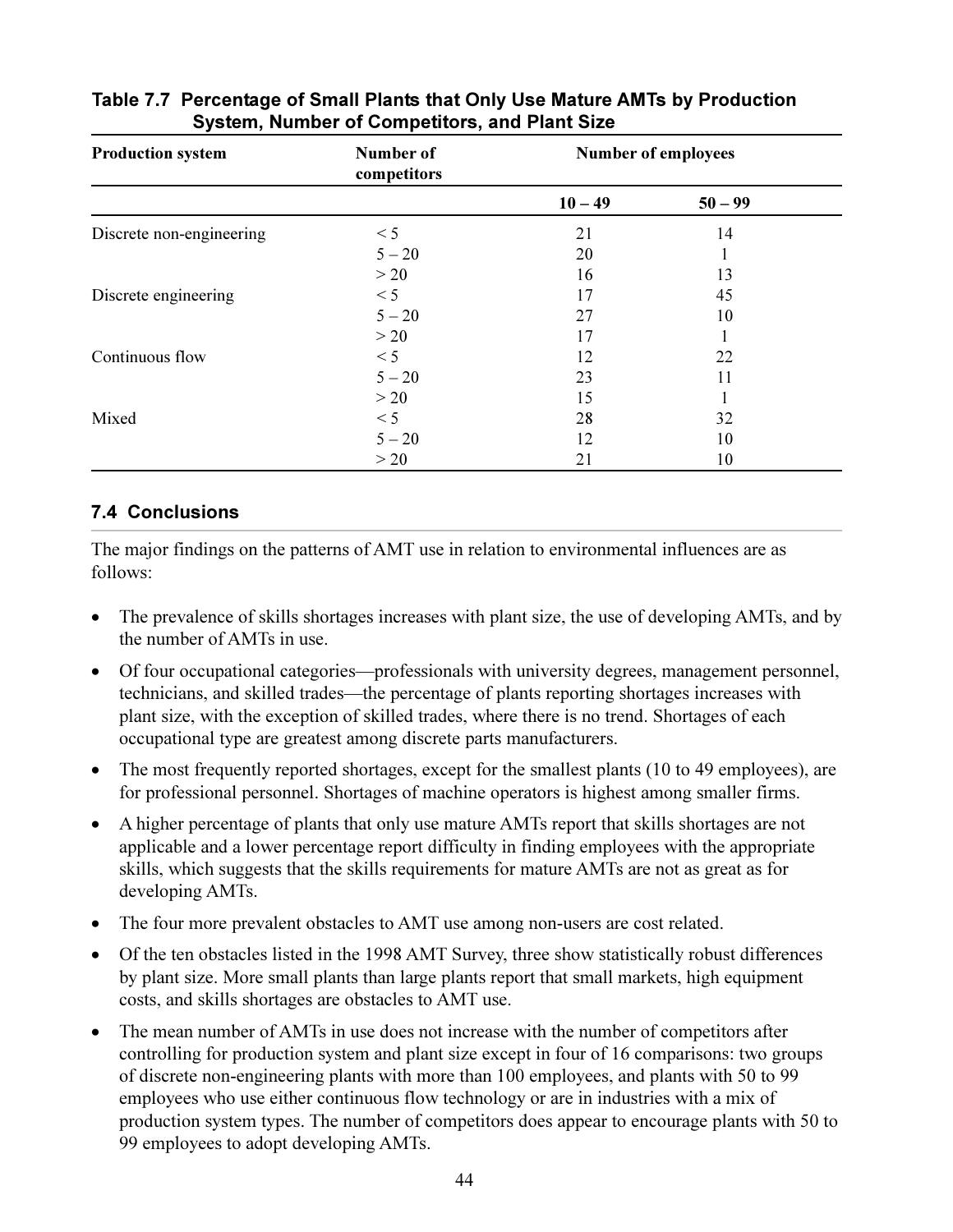# 8 Results of AMT Use

Firms adopt AMTs with the expectation that they can convert their technical advantages into improved business performance. A previous analysis of AMT use by Canadian firms concluded that AMT use improved relative market share and labour productivity (Baldwin, Diverty, and Sabourin 1995). Other studies have found no relationship between technology use and indicators of economic performance or, at best, a weak one.<sup>19</sup>

These mixed findings suggest that positive performance outcomes are dependent on other factors in addition to the adoption of the AMT, that is, the introduction of AMTs creates the possibility of performance improvement, but does not necessarily lead to improvement. In fact, there can be a notable reduction in performance following AMT adoption as firms struggle to adapt their operational practices to the new technology (Millen and Sohal, 1998). Financial benefits also lag behind the introduction of a new technology. Typically, it can take several years of AMT use before economic performance improves.

# 8.1 Self-Reported Competitiveness of Production Technology

The 1998 AMT survey asks respondents to "compare your plant's production technology with that of your most significant competitors" in Canada and the United States. Table 8.1 provides AMT use rates, for small and large firms, by the self-reported perception of the state of the plant's production technology compared to that of its Canadian competitors.<sup>20</sup> All measures of AMT use increase with the competitiveness of the plant's production technology.

|                            | 10 - 99 employees       |       |                         | 100 + employees         |       |                         |
|----------------------------|-------------------------|-------|-------------------------|-------------------------|-------|-------------------------|
|                            | <b>Less</b><br>advanced | Equal | <b>More</b><br>advanced | <b>Less</b><br>advanced | Equal | <b>More</b><br>advanced |
| Percent of plants in group | 18.1                    | 48.9  | 33.0                    | 9.8                     | 38.9  | 51.3                    |
| Use any AMT                | 66%                     | 70%   | 89%                     | 95%                     | 95%   | 99%                     |
| Use 5 or more AMTs         | 25%                     | 33%   | 57%                     | 63%                     | 79%   | 91%                     |
| Only use mature AMTs       | 26%                     | 19%   | 16%                     | 25%                     | 10%   | 4%                      |
| AMT invest $> 25\%$        | 15%                     | 20%   | 42%                     | 25%                     | 32%   | 48%                     |
| Mean number of AMTs in use | 2.8                     | 3.8   | 6.1                     | 7.3                     | 9.0   | 11.4                    |

### Table 8.1 AMT Use Rates by Self-Reported Competitiveness of Production **Technology Compared to Canadian Competitors**

Note: Excludes 434 plants that either responded 'NA' to this question or with no competitors.

Statistically significantly differences from the average ( $p < .05$ ) for all comparisons by competitiveness of production technology.

<sup>&</sup>lt;sup>19</sup> See Beaumont and Scroder, 1997; Rishel and Burns, 1997; Swamdiss and Kotha, 1998.

<sup>&</sup>lt;sup>20</sup> The comparison is made with Canadian rather than American competitors because there are notably fewer 'not applicable' responses to the former question.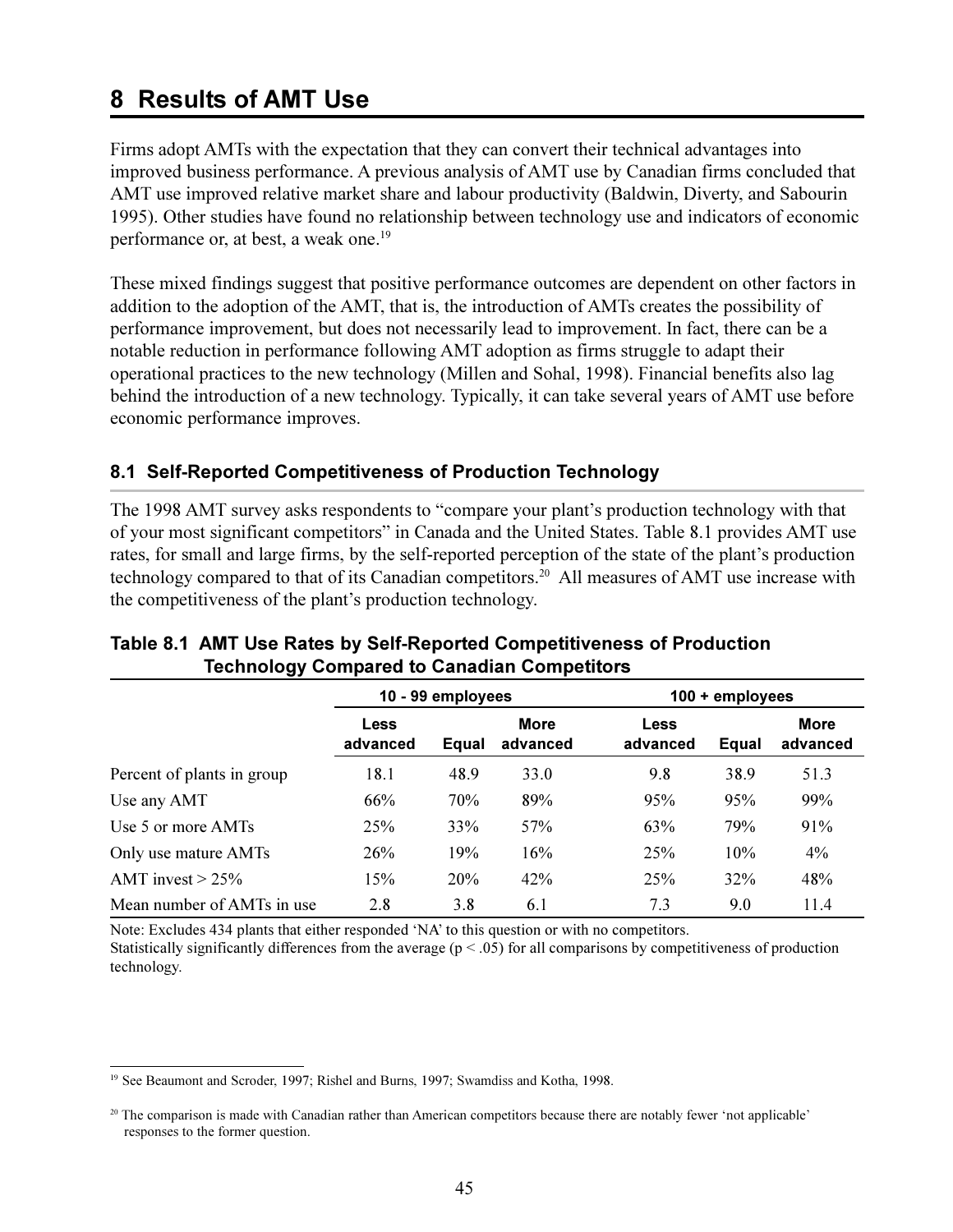These results suggest that AMT use increases the respondents' perception of the competitiveness of their plant. However, self-assessments of competitiveness are problematical because the plant managers may not have an adequate idea of what their competitors are using and their assessment could be influenced by the desire to perform well. As shown in Table 8.1, only 9.8% of large plants report that their production technology is *less* advanced than that of their main competitors, while 51.3% report that their technology is more advanced.

# 8.2 AMT Use and Performance Outcomes

The 1998 AMT Survey asks AMT users to rate, using a five-point importance scale, "the importance" of [13] effects related to the adoption of advanced technology by your plant". Five of the results listed concern productivity improvements, three product improvements, two plant organizational changes, one plant efficiency, and two are on market performance.

There are three problems with the design of this question. First, the wording invites two interpretations: it could refer to the benefits plants expected before they acquired the AMT or to the actual results of AMT use. Second, smaller plants gave lower ratings than large plants to the importance of all outcomes of AMT use. And, third, 5.7% of respondents gave identical scores to all 13 outcomes. Since an important research question is to identify the benefits of AMT use to plants that use few AMTs and to smaller plants, all of the descriptive analyses reported here exclude samescore responses and use the most important measure. The former technique excludes biases from same-score responses while the latter reduces differences between large and small plants. There is no solution to the first problem.

Table 8.2 provides the percentage of plants by size that give a most important rating to each result. The most frequently cited result is an increase in profitability, followed by a reduced rejection rate and increased production flexibility. A "reduced capital requirement' ranks last, probably because most AMT use increases capital investment.

Larger plants are more likely than small plants to report an improvement in product quality and a reduction in rejection rates, labour needs, and material needs per unit of output. A higher percentage of smaller plants (50 to 99 employees) report reduced time to market.

The fact that 57% of all plants gave their highest rating to "increased profitability" is problematical. This result contrasts with the findings of other studies, which have rarely found AMT use to increase profitability. It suggests that many plants in the 1998 survey gave answers for their preadoption expectations.

There is greater variation in the results of AMT use by production system than by plant size. Table 8.3 shows that the greatest beneficiaries of AMT use by type of production system used are in the discrete engineering and continuous flow production sectors. This is expected since these sectors have the highest use rates for AMTs.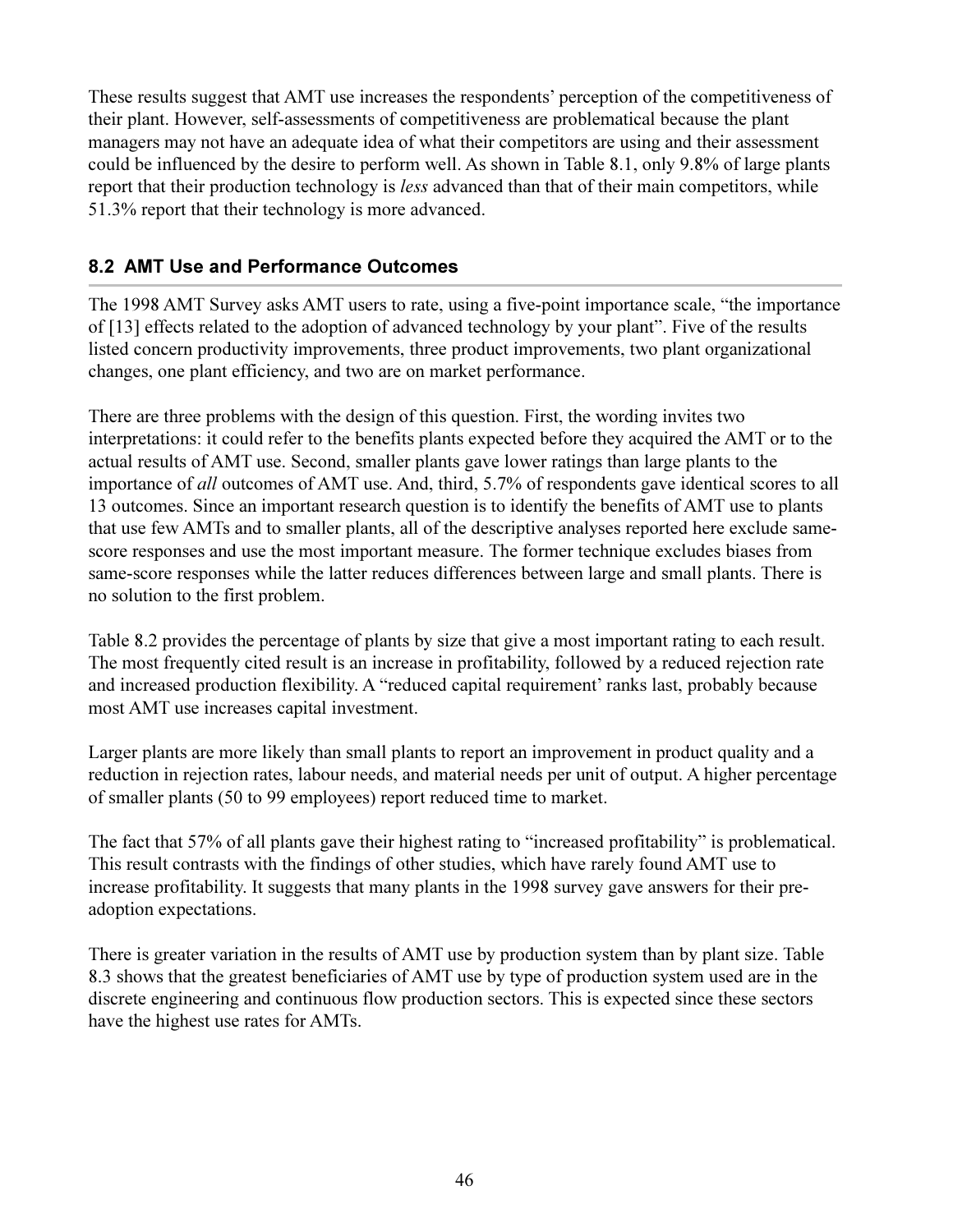|                                      | $50$ | $50 - 99$ | $100 - 249$ | $250 +$ | <b>All Plants</b> |
|--------------------------------------|------|-----------|-------------|---------|-------------------|
| Increased profitability              | 55   | 58        | 60          | 55      | 57                |
| Reduced rejection rate               | 47   | 54        | 49          | 55      | 49                |
| Increased production flexibility     | 40   | 44        | 40          | 43      | 41                |
| Reduced labour per unit              | 36   | 43        | 43          | 49      | 39                |
| Reduced set-up time                  | 37   | 41        | 35          | 37      | 37                |
| Increased equip use rate             | 36   | 33        | 35          | 42      | 36                |
| Reduced time to market               | 33   | 40        | 30          | 30      | 33                |
| Increased market share               | 40   | 43        | 36          | 33      | 33                |
| Improved product quality             | 28   | 35        | 32          | 44      | 31                |
| Increased skill needs                | 27   | 25        | 22          | 28      | 28                |
| New product features                 | 26   | 28        | 28          | 24      | 27                |
| Reduced material use per unit        | 21   | 32        | 38          | 42      | 27                |
| Reduced capital requirement per unit | 24   | 22        | 20          | 22      | 23                |

### Table 8.2 Percentage of Plants, by Employment Class, that Give a Most Important **Score to Each Result of AMT Use**

1. Results exclude plants that gave the same score to all thirteen outcomes of AMT use.

2. Bold type identifies the highest citation rate for results with statistically significant differences by plant size.

|                                  | Discrete non-<br>engineering | <b>Discrete</b><br>engineering | <b>Continuous</b><br>flow | <b>Mixed</b> |
|----------------------------------|------------------------------|--------------------------------|---------------------------|--------------|
| Increased profitability          | 54                           | 58                             | 58                        | 57           |
| Reduced rejection rate           | 49                           | 52                             | 47                        | 45           |
| Increased production flexibility | 41                           | 42                             | 44                        | 39           |
| Reduced labour per unit          | 35                           | 41                             | 43                        | 36           |
| Reduced set-up time              | 35                           | 40                             | 32                        | 39           |
| Increased equip use rate         | 34                           | 38                             | 40                        | 30           |
| Reduced time to market           | 33                           | 36                             | 27                        | 33           |
| Increased market share           | 36                           | 41                             | 38                        | 40           |
| Improved product quality         | 28                           | 32                             | 39                        | 29           |
| Increased skill needs            | 23                           | 29                             | 27                        | 23           |
| New product features             | 25                           | 26                             | 21                        | 34           |
| Reduced material use per unit    | 33                           | 23                             | 35                        | 22           |
| Reduced capital needs per unit   | 20                           | 26                             | 22                        | 21           |

### Table 8.3 Percentage of Plants, by Production System, that Give a Most Important Score to Each Result of AMT Use

Results exclude plants that gave the same score to all thirteen outcomes of AMT use. Highest percentage for outcomes that differ between sectors ( $p < 0.05$ ) are marked in **bold**.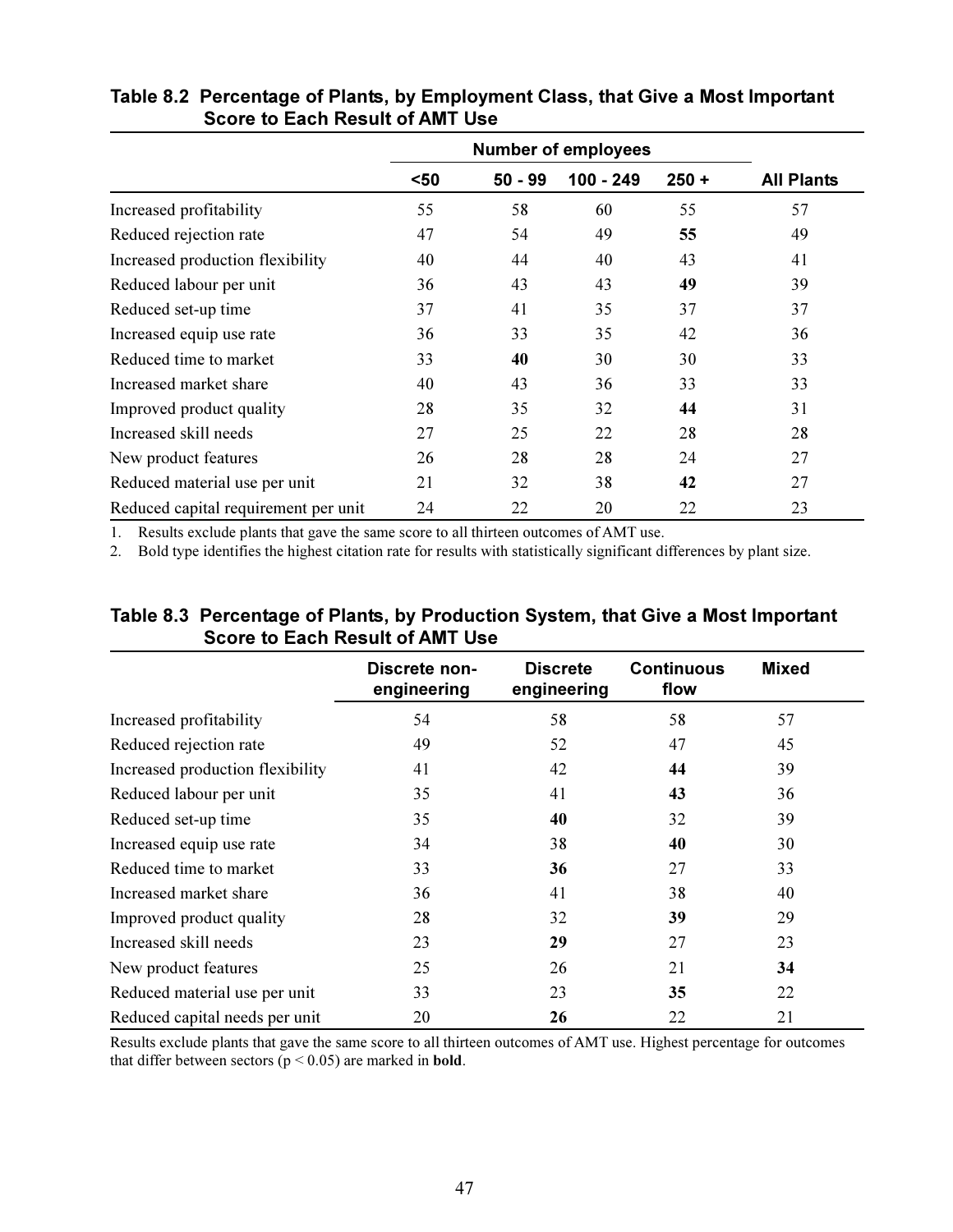### **8.3 Conclusions**

This chapter examines the relationship between the results of AMT use and several characteristics of the plant, including its focus on specific types of AMTs. The main findings are:

- AMT use is higher among plants that rate their production systems as being more advanced than  $\bullet$ that of their competitors.
- Plants rank an increase in profitability as the most important result from the adoption of AMTs. However, this result is not corroborated in other studies. One possible explanation is that respondents reported their pre-adoption expectations instead of the actual outcomes of AMT use.
- Plants in the engineered discrete parts industries rate reduced set-up time and reduced time to  $\bullet$ market as more important outcomes than plants in other industries.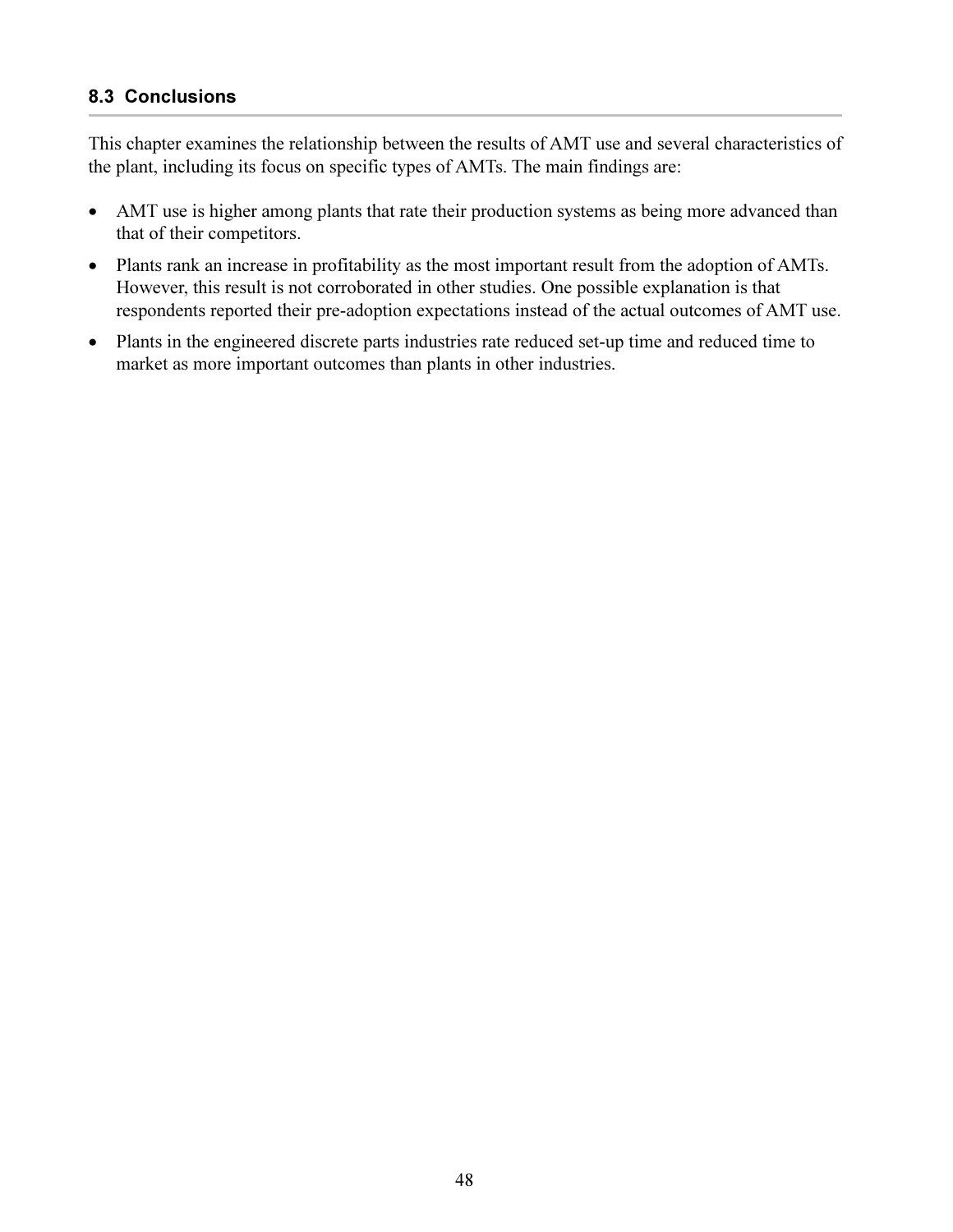# 9 Planned Use and AMT Investment

The preceding sections establish that current AMT use rates are related to a variety of plant or firm characteristics, management practices, and environmental conditions. One limitation in the interpretation of many of the preceding analyses of AMT use is that there is no information in the 1998 AMT Survey on *when* the AMTs were adopted. This means that it is not possible to draw conclusions about the determinants of AMT adoption because many AMTs could have been adopted under very different conditions. For example, a plant with current employment of more than 250 employees could have adopted many of its AMTs a decade earlier when it had less than 100 employees.

Two questions in the 1998 AMT survey provide information on the timing of AMT adoption: investment shares in AMTs over the previous three years and planned adoption, within two years, of a type of AMT that is currently not in use in the plant. Both questions permit the use of multivariate regressions to explore the determinants of AMT use.<sup>21</sup>

### 9.1 Regression Analyses of AMT Investment and Planned Use

This section discusses the regression models used to perform the analyses and the model variables.

### 9.1.1 Regression Models

The effect of different factors on planned use is explored using logistic regression. The dependent variable pa (planned adoption) is equal to 1 if the plant plans to adopt at least one new AMT and zero if there are no adoption plans for any AMT. The reduced form of the model is:

(1) 
$$
Prob[pa = 1] = \frac{e^{B'x}}{1 + e^{B'x}}
$$

where  $B'$ **x** equals the vector of dependent variables plus the error term:

(2) = Constant + B<sub>1</sub>(Size) + B<sub>2</sub>(Foreign) + B<sub>3</sub>(Production system) + B<sub>4</sub>(Invest) + B<sub>5</sub>(Internal  
capabilities) + B<sub>6</sub>(Obstacles) + B<sub>7</sub>(Competition) + B<sub>8</sub>(Strategies) + B<sub>9</sub>(Results) + 
$$
\varepsilon
$$
.

Regression models are given for all current AMT user plants, current AMT users with less than 100 employees, and current non-user plants. A separate model is provided for small AMT user plants to find out if there are differences in the determinants by plant size.<sup>22</sup>

The 1998 AMT Survey asks respondents to estimate the amount of their total investment in equipment and machinery over the previous three years that was accounted for by AMTs. Five response options are provided: zero, 1% to 24%, 26% to 50%, 51% - 75%, and 76% to 100%.

<sup>&</sup>lt;sup>21</sup> The regressions for investment share assume that the independent variables, such as the use of specific information sources or the number of employees, remained relatively stable over the three year investment period.

<sup>&</sup>lt;sup>22</sup> No results are given for large plants because of poor results.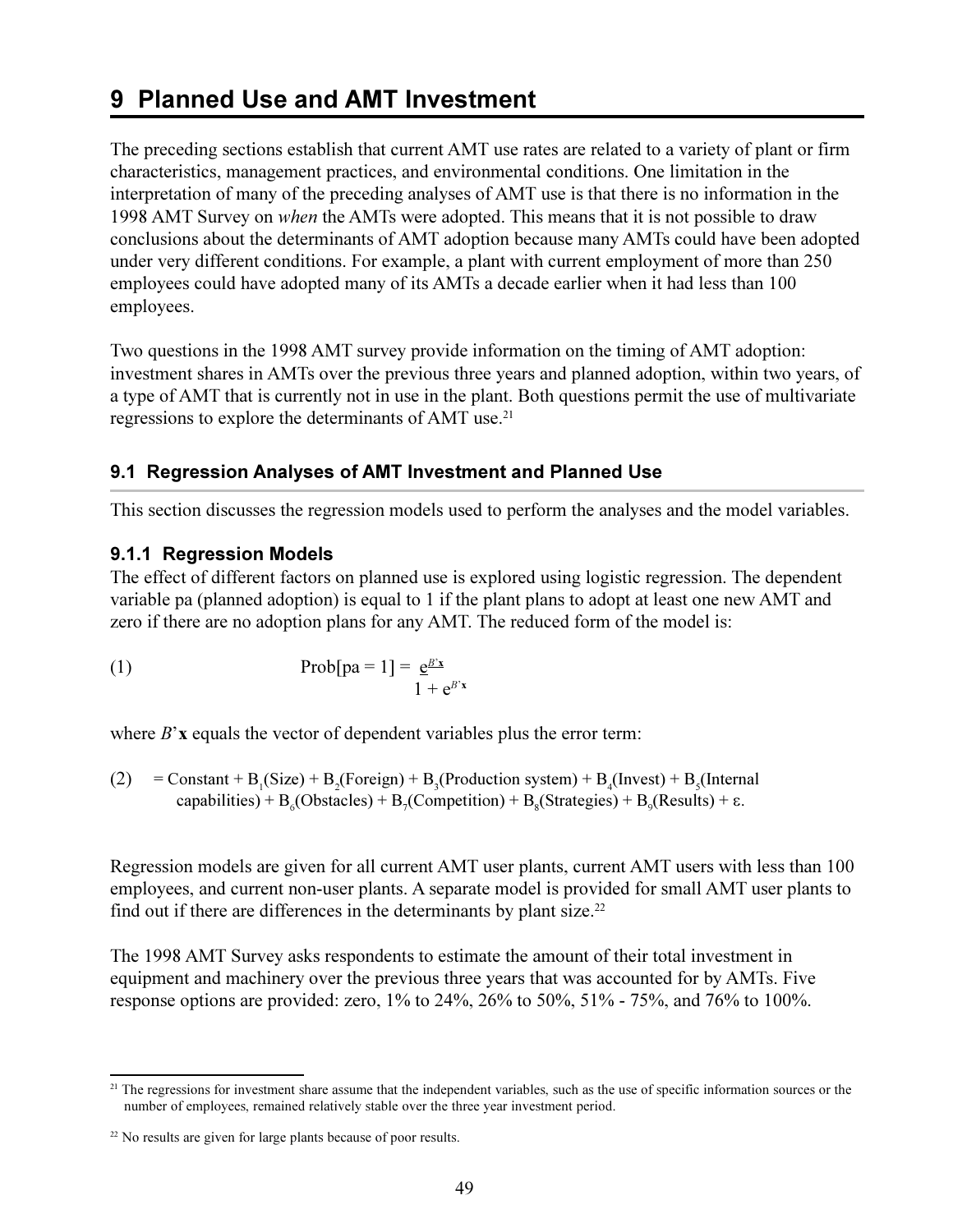The influence of the same factors as above on the share of investment due to AMTs is investigated using two regression models, an ordered logit model and a logistic regression model. The results provide an estimate of the effect of these factors on the plant's focus on AMTs as a share of its total capital investment. Both regression analyses are limited to plants that use at least one AMT.<sup>23</sup>

The first regression model is an ordered logit that maximizes the information contained in the five categories of AMT investment.<sup>24</sup> The ordered logit model can be used to examine the impact of a range of exogeneous variables on a dependent variable which takes a finite set of ordered values  $(1,2...n)$ . The method of estimation is maximum likelihood. The model assumes that the dependent variable y is generated by a continuous latent variable y\* whose values are unobserved and that there are a set of ordered values  $(r1, r2, ...$  rn-1) and a variable  $y^*$  such that:

 $y = 1$  if  $y^* < r1$  $(3)$  $y = k$  if  $rk-1 < y^* < rk$  for  $1 < k < n$  $y = n$  if  $rn-1 < y^*$ 

The unobserved variable  $y^*$  is modelled as a linear function of the  $(N,k)$  vector of exogeneous variables X:

(4) 
$$
y_{i}^{*} = \beta X_{i} + \varepsilon_{i}
$$
  $i = 1,...N$ 

where  $\varepsilon$  has a distribution function f derived from the logistic cumulative distribution function:

(5) 
$$
F(x) = 1/(1 + e^{-x})
$$

Given the characteristics  $X_i$  of plant i, the probability that  $y_i$  is found in category  $k$  is:

Prob (Y<sub>i</sub> = 1/Xi) = F(r1-βX<sub>i</sub>)  $(6)$ Prob (Y<sub>i</sub> = k/Xi) = F(rk-βX<sub>i</sub>) - F((rk-1) -βX<sub>i</sub>) Prob (Y = n/Xi) = 1 - F((rn-1) -βX)

The ordered logit uses four categories, with the two highest categories of AMT investment  $(51\% - 75\%$  and 76% - 100%) combined to increase the number of observations in each category. Although this model provides the most accurate and unbiased measure of the influence of several variables on investment, it is difficult to interpret the coefficients for an ordered logit model, except for their direction (positive or negative) and whether or not they are statistically significant. Furthermore, there is no reliable method of calculating an  $\mathbb{R}^2$  value for an ordered logit model.

<sup>&</sup>lt;sup>23</sup> Plants that do not use AMTs were included in several exploratory regressions. All of these plants have zero investments in AMTs in the previous three years. However, none of these regressions gave good results. In addition, including non AMT users requires excluding several variables that are only available for plants that use AMTs, such as the method of introduction and information sources. The interpretation of the obstacle variables also differs between users and non-users, which bars their inclusion in a regression that includes both types of plants. Given these problems, we only present regression results for AMT user plants.

<sup>&</sup>lt;sup>24</sup> For a discussion of ordered logit models, see Green (1993) and Liao (1994).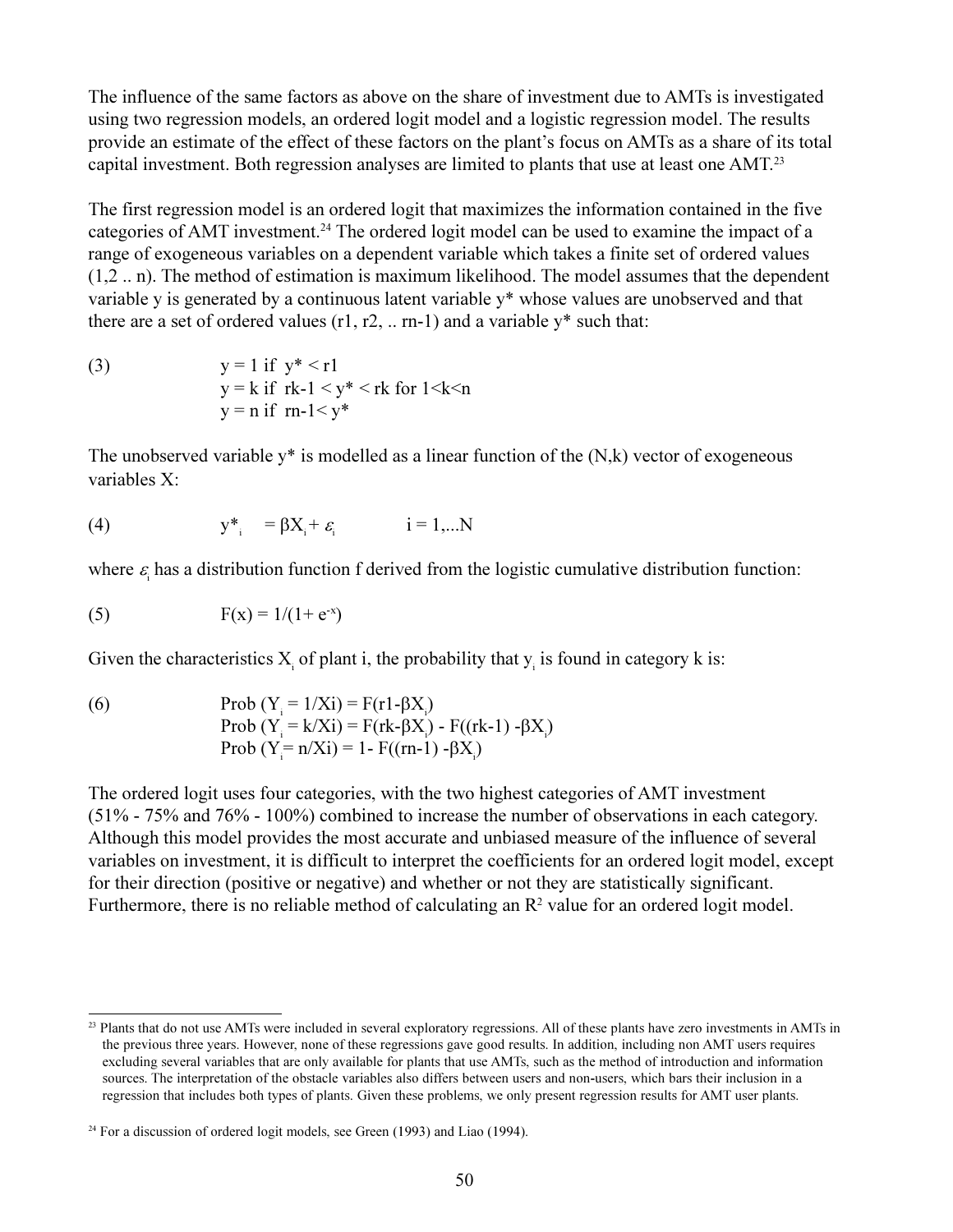The second model uses logistic regression, following the same form as given in equations 1 and 2. A dichotomous dependent variable is created by combining the five investment categories into two categories: below 25% (coded as zero) and above 25% (coded as 1). The logistic regression model determines the probability that AMTs accounted for over 25% of investment. The model provides the odds ratios for the logistic regression results. For dichotomous variables, the odds ratio equals the number of times that the presence of the variable, compared to its absence, increases the probability that the plant will spend more than 25% of its investment on AMTs.

In the ordered logit model, a positive coefficient indicates that the variable increases the probability of a higher share for AMT investment. The equivalent in the logistic regression is an odds ratio above 1.0. Conversely, a negative coefficient in the ordered logit is equivalent to an odds ratio of less than 1.0 in the logistic regression. In both cases the coefficient indicates that the variable reduces AMT investment.

The ordered logit and logistic regression models produce similar results. Where there are differences, the ordered logit is assumed to provide more accurate results. Most of the differences between the two models are limited to minor increases in statistical significance, with no change in the direction of the effect. For example, the business strategy of developing new products reduces investment in the ordered logit, but the level of reduction is not significant in the logistic regression model. The discussion of the results (Section 9.3) is based on the logistic regression models, unless the ordered logit regressions provide a different interpretation.

# 9.1.2 Independent Variables

With two exceptions, all of the independent variables are defined in previous chapters. At least one variable is drawn from each of five groups: internal capabilities, obstacles to adoption, competition, results of AMT use, and business practices and strategies.

The two exceptions are a control variable and a measure of past experience.

First, the number of AMTs that can potentially be adopted in the future declines with the number of AMTs already used in the plant. To control for this effect, the regression for planned use includes a variable for the number of different AMTs that are not in use and therefore available for adoption.

Second, previous experience with related technologies makes it easier to manage new technology implementation, thus lowering the costs and increasing the likelihood of adoption (Kelley and Helper, 1997). Learning-by-doing and learning-by-using help to build the firm's internal capabilities. The role of past experience suggests that the probability of adopting additional AMTs should increase with the number of AMTs in current use. In the regression on planned use, AMT investment share in the previous three years is used as a proxy for previous experience. No suitable measure is available to represent past experience for the regressions on AMT investment.

The variables included in the regressions for planned adoption are similar to those included in the analyses of AMT investment shares, with a few exceptions.

- Only the regressions for planned adoption include variables for the results of AMT use.
- There are minor differences in the types of business practices and information sources that are included. These differences are due to problems with fitting the data to the model.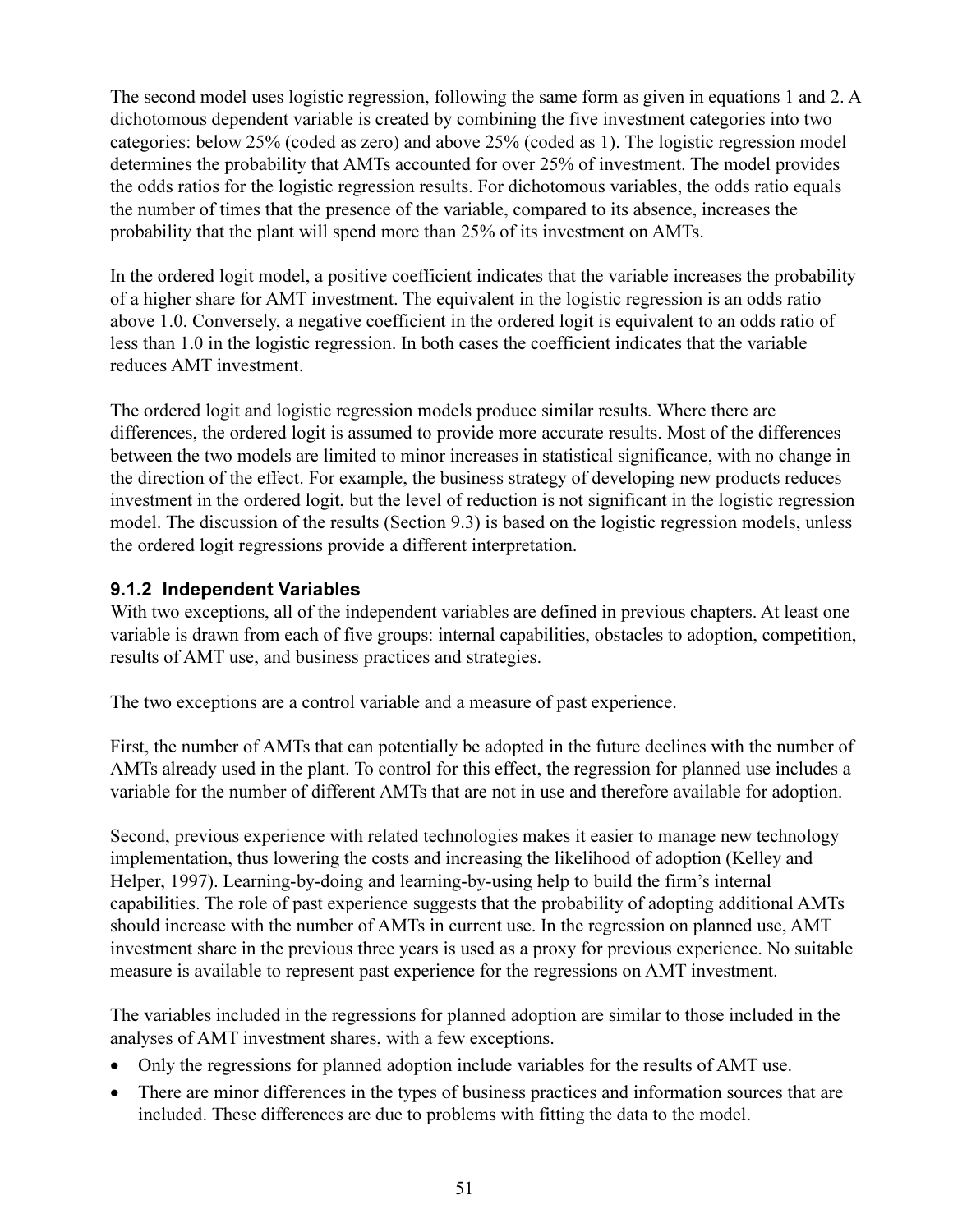The regressions for planned adoption do not include the variable for the relative competitiveness of the plant's production technology as this variable had no effect in any of the preliminary regressions or in the final models for planned adoption. However, the models for the planned adoption of a capital intensive AMT do include this variable.

The AMT investment models include the variable for the relative competitiveness of the plant's production technology compared to its most significant competitors in Canada. Including this variable results in the loss of up to 217 plants that replied 'don't know' to this question. This could create a small distortion in the weightings to produce a representative sample for all Canadian manufacturing firms. However, analyses that exclude this variable (and, thereby, include all respondent AMT user plants) produce similar results for all other variables. This indicates that the model results are reasonably robust to the inclusion or exclusion of the 217 plants.

### 9.1.3 Model and Variable Limitations

The 1998 AMT Survey questions on business strategies, information sources, results of AMT use, and obstacles to adoption contain lists of sub-questions, some of which are closely related. For example, the question on obstacles to adoption has a series of four questions on costs. The responses to similar and adjacent questions tend to be highly correlated which creates problems of collinearity in regression analyses. To overcome this problem, preliminary analyses were conducted to identify those factors that have a significant effect on AMT investment or planned use and that do not introduce collinearity problems.<sup>25</sup> These variables are then included in the final models. It is important to note that the exclusion of a variable from the list of information sources, obstacles, or results does not necessarily mean that the variable had no significant effect on investment or planned adoption.

A second limitation only applies to the regressions for AMT investment. The problem here is that there is no measure of the absolute amount of new capital investment in the preceding three years. A plant that spends 5% of a total investment of 100 million on AMTs will invest five times more in AMTs than a plant that spends 100% of a total investment of 1 million on AMTs. This means that the dependent variable is an imperfect measure of the plant's focus on AMT investment, since this will be linked to its total investment possibilities. Including plant size (number of employees) and the production system in the model will partly control for this problem, since the size of the total investment will be constrained by both of these factors. Plants with less than 50 employees are less likely, for instance, to invest 100 million in the last three years than plants with over 250 employees, unless they are in capital intensive sectors such as petroleum refining. Possible sectoral effects of this type are partly controlled for by including a variable for the production system in the regressions.

<sup>&</sup>lt;sup>25</sup> Based on the contribution to the model chi-square, an evaluation of the goodness-of-fit, and the robustness of the results across a range of preliminary regressions.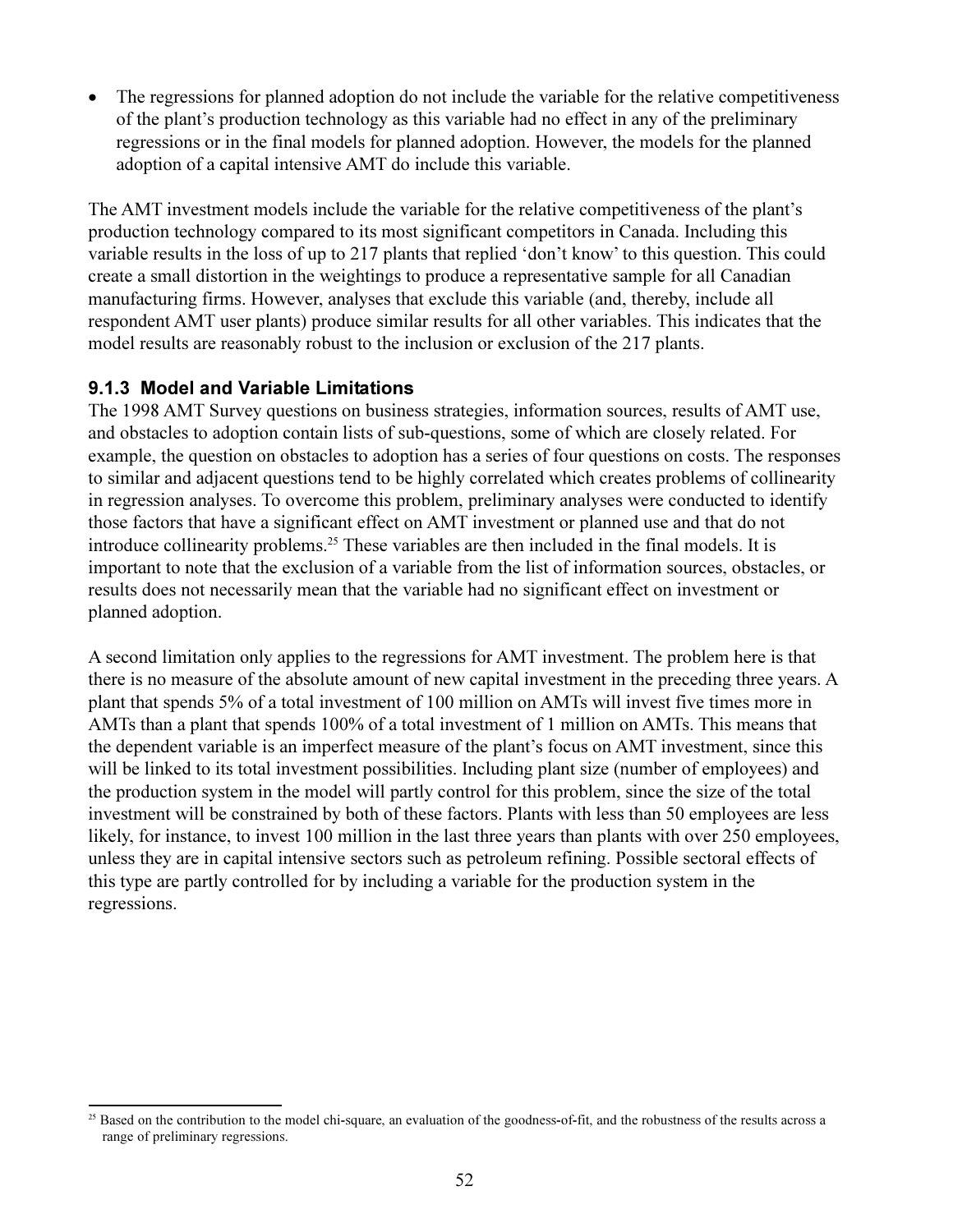### 9.2 AMT Investment

Table 9.1 provides the ordered logit results for AMT investment while Table 9.2 provides the logistic regression results.

All regressions include three variables for the basic characteristics of the plant: employment, production system, and foreign versus domestic ownership. The share of total investment in machinery and equipment that was spent on AMTs increases with plant employment. This suggests that the results are not biased by larger investments in larger plants, since this would result in a decline in the odds ratio with plant size.

The investment share is highest for plants in engineered discrete parts industries. Foreign ownership does not influence AMT investment in the analyses of all plants, but it reduces the AMT investment share of the smaller plants.

Four variables address internal capabilities: the extent of R&D, the introduction method, the use of various information sources, and the presence of training programs.<sup>26</sup> R&D does not influence AMT investment in the logistic regression presented in Table 9.2, but it is significant in the ordered logit given in Table 9.1, where plants from firms that perform R&D on a contract or occasional basis invest more in AMTs than the reference category of plants that perform no R&D. Plants from firms that perform R&D in-house on a continuous basis are less likely than plants with no R&D to have large AMT investment shares. The method used to introduce AMTs is not significant in the analyses for all AMT user plants. But, smaller plants that can develop AMTs in-house are less likely to have high AMT investment shares.

The lower AMT investment levels among firms that perform continuous R&D and among smaller plants with the capacity to develop new AMTs at the plant level are unexpected. One possible explanation is that these firms have above average investment levels in new machinery and equipment, reducing the share of AMTs in this total.

Plants that obtain ideas on AMT use from both of the information sources included in the models, internal technology watch programs and external suppliers, have higher AMT investment shares than plants that do not use these two information sources. Ongoing technical training increases AMT investment shares in all analyses. The effect is largest for small plants, where this strategy increases, by 81%, the probability that the investment share exceeds 25%.

Obstacles to AMT use can both increase and decrease AMT investment shares. Plants facing a small market size have lower AMT investment shares, possibly because the cost of AMTs cannot be justified for a small market. This result is contrary to the theory that AMTs should reduce the costs of low volume production through economies of scope. However, the overall throughput requirements of these AMTs remains large. They reduce the cost of increasing the mix of products, not the costs of producing single products in small lots. Thus, these AMTs may be more suitable for customizing products in large scale markets than for small-scale establishments.

<sup>&</sup>lt;sup>26</sup> The data for this variable is taken from the question on business strategies to avoid collinearity problems.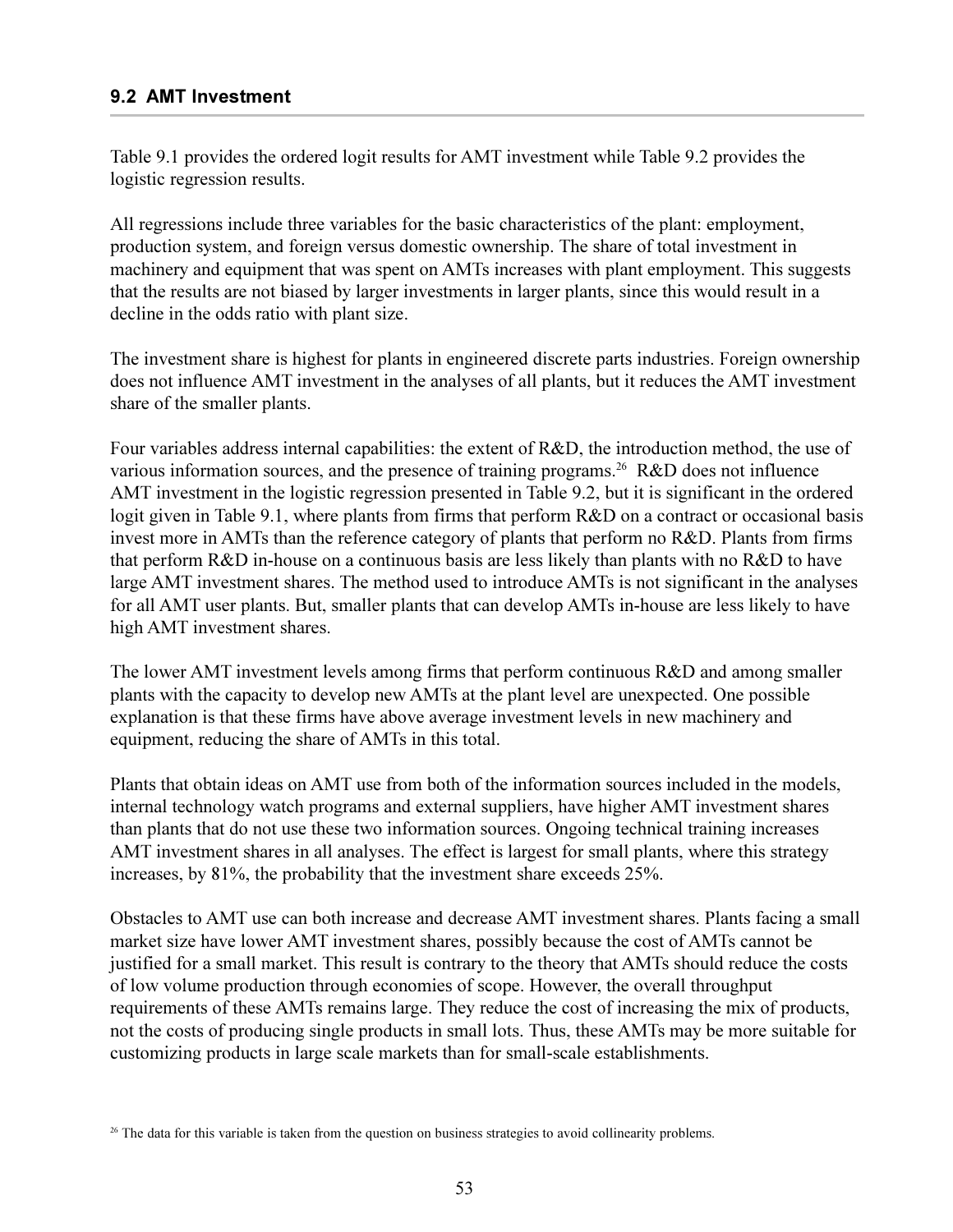|                                                  |        | <b>All AMT</b> user<br>plants | <b>AMT</b> user plants with<br>$10 - 99$ employees |      |
|--------------------------------------------------|--------|-------------------------------|----------------------------------------------------|------|
| Variable                                         | B      | p                             | B                                                  | р    |
| <b>Plant level variables</b>                     |        |                               |                                                    |      |
| Number of Employees                              |        |                               |                                                    |      |
| $250+$                                           | .41    | .01                           |                                                    |      |
| $100 - 249$                                      | .29    | .00                           |                                                    |      |
| $50 - 99$                                        | .10    | .11                           |                                                    |      |
| Foreign-owned                                    | $-.08$ | .36                           | $-.36$                                             | .04  |
| Production system<br>Mixed                       | .41    | .00                           | .58                                                | .00  |
| Continuous flow                                  | .02    | .87                           | .13                                                | .54  |
| Engineered discrete parts                        | .45    | .00                           | .43                                                | .00  |
| <b>Internal capabilities</b>                     |        |                               |                                                    |      |
| Extent of R&D<br>Continuous in-house-            | .17    | .00.                          | $-.16$                                             | .08  |
| Occasional/contract                              | .15    | .01                           | .30                                                | .00  |
| Introduction method In house development         | .04    | .51                           | $-.22$                                             | .01  |
| Customization                                    | .09    | .11                           | .09                                                | .32  |
| Internal info. source<br>Tech watch program      | .38    | .00                           | .43                                                | .00  |
| External info source<br>Suppliers                | .48    | .00                           | .44                                                | .00  |
| Ongoing tech training                            | .39    | .00                           | .59                                                | .00  |
| <b>Obstacles to AMT Use</b><br>Small market size | $-.26$ | .00                           | $-.37$                                             | .00  |
| High capital costs                               | $-.09$ | .03                           | .01                                                | .88  |
| Skill shortages                                  | .40    | .00                           | .45                                                | .00  |
| Inability to evaluate new technology             | $-.11$ | .06                           | $-12$                                              | .20  |
| Lack of technical support from vendors           | .29    | .00                           | .35                                                | .00  |
| <b>Competition variables</b>                     |        |                               |                                                    |      |
| Competitiveness of production technology         |        |                               |                                                    |      |
| More advanced                                    | .91    | .00                           | .90                                                | .00  |
| Equal                                            | .11    | .06                           | .05                                                | .61  |
| Over 20<br>Number of competitors                 | .68    | .00                           | .76                                                | .00. |
| $6 - 20$                                         | .38    | .00                           | .49                                                | .00  |
| Business strategies Develop new products         | $-.09$ | .04                           | $-.19$                                             | .01  |
| Reduce manufacturing costs                       | .53    | .00                           | .53                                                | .00  |
| Constant                                         | $-.16$ | .07                           | $-0.33$                                            | .02  |
| N (unweighted number of plants)                  |        | 2901                          |                                                    | 1438 |

### Table 9.1 Ordered Logit Results for Investment in AMTs Above 25% of Total **Investment in Machinery and Equipment**

Notes: The reference categories for the categorical variables are as follows: Employees, 10 - 49; number of competitors, 0 - 5; production system, discrete non-engineering; extent of R&D, none; method of AMT introduction, off-the-shelf only; competitiveness of production technology, less advanced. The reference categories for business practices and obstacles consist of a score of 'low importance' (1 to 3 on a five-point importance scale). For information sources, the reference category is a 'no' response to the question "did the following source play an important role in providing ideas for the adoption of advanced technology in your plant?'.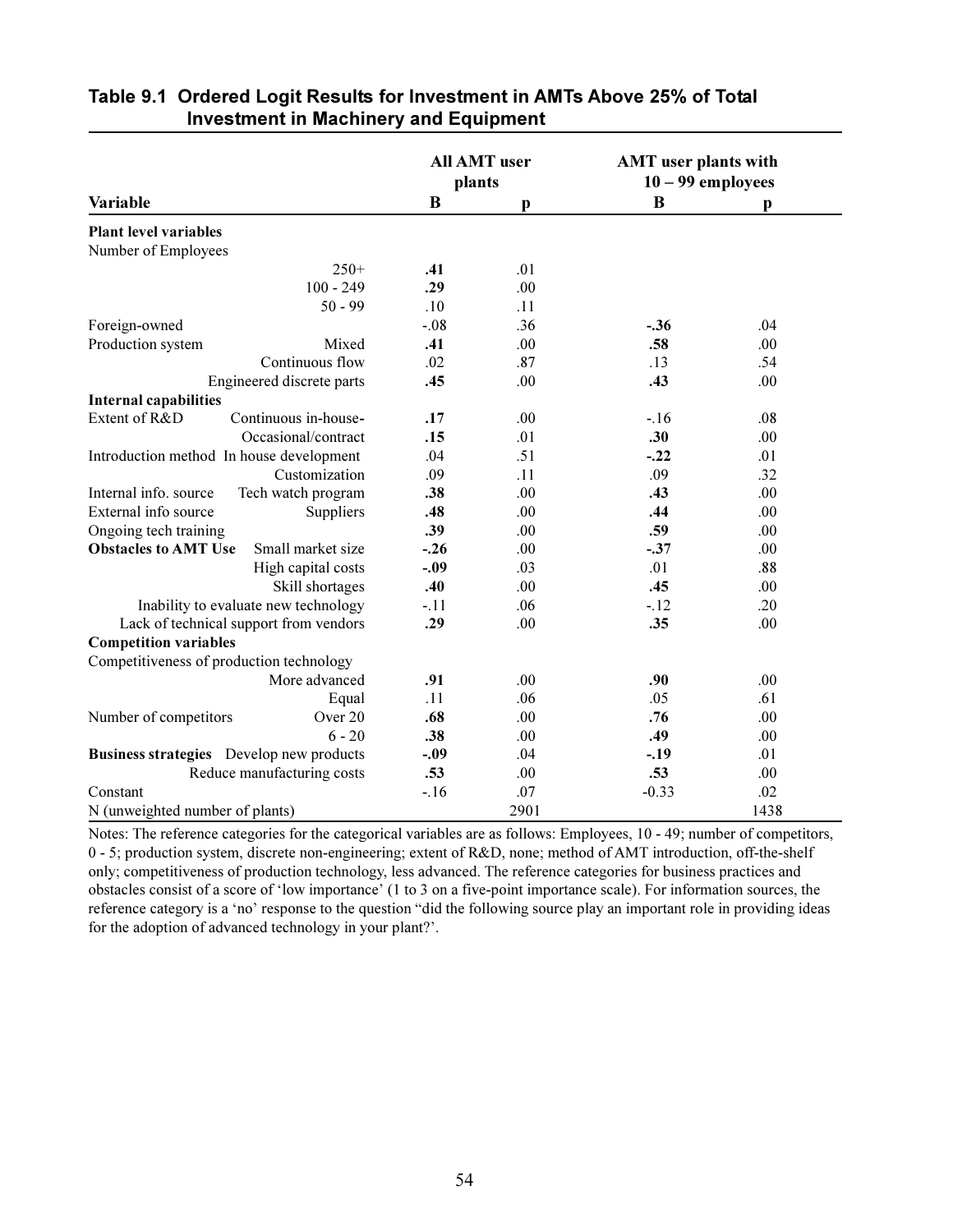|                                                  | <b>All AMT user</b><br>plants |      | <b>AMT user plants with</b><br>$10 - 99$ employees |      |
|--------------------------------------------------|-------------------------------|------|----------------------------------------------------|------|
| <b>Variable</b>                                  | в                             | p    | В                                                  | p    |
| <b>Plant-level variables</b>                     |                               |      |                                                    |      |
| Number of Employees                              |                               | .018 |                                                    |      |
| $250+$                                           | 1.67                          | .003 |                                                    |      |
| $100 - 249$                                      | 1.25                          | .098 |                                                    |      |
| $50 - 99$                                        | 1.21                          | .127 | 1.22                                               | .10  |
| Foreign-owned                                    | .95                           | .750 | .69                                                | .108 |
| Production system                                |                               |      |                                                    |      |
| Mixed                                            | 1.50                          | .002 | 1.90                                               | .000 |
| Continuous flow                                  | .84                           | .285 | 1.01                                               | .923 |
| Engineered discrete parts                        | 1.63                          | .000 | 1.65                                               | .067 |
| <b>Internal capabilities</b>                     |                               |      |                                                    |      |
| Extent of R&D                                    |                               | .787 |                                                    | .653 |
| Continuous in-house                              | .92                           | .492 | .98                                                | .865 |
| Occasional/contract                              | .97                           | .789 | 1.10                                               | .469 |
| Method of AMT introduction                       |                               | .714 |                                                    | .068 |
| In house development                             | 1.03                          | .794 | .73                                                | .020 |
| Customization                                    | .94                           | .550 | .90                                                | .396 |
| Internal info. source<br>Tech watch program      | 1.62                          | .000 | 1.84                                               | .000 |
| External info source<br>Suppliers                | 1.48                          | .000 | 1.43                                               | .002 |
| Ongoing tech training                            | 1.42                          | .000 | 1.81                                               | .000 |
| <b>Obstacles to AMT use</b><br>Small market size | .75                           | .004 | .63                                                | .000 |
| Capital costs                                    | .82                           | .037 | .93                                                | .534 |
| Skill shortages                                  | 1.39                          | .000 | 1.50                                               | .000 |
| Inability to evaluate new technology             | 1.09                          | .494 | 1.07                                               | .622 |
| Lack of technical support from vendors           | 1.47                          | .001 | 1.71                                               | .000 |
| <b>Competition variables</b>                     |                               |      |                                                    |      |
| Competitiveness of production technology         |                               | .000 |                                                    | .000 |
| More advanced                                    | 2.39                          | .000 | 2.49                                               | .000 |
| Equal                                            | 1.15                          | .356 | 1.09                                               | .599 |
| Number of competitors                            |                               | .000 |                                                    | .000 |
| Over 20                                          | 2.30                          | .000 | 2.87                                               | .000 |
| $6 - 20$                                         | 1.67                          | .000 | 2.16                                               | .000 |
| Business strategies Develop new products         | .98                           | .803 | .90                                                | .340 |
| Reduce manufacturing costs                       | 1.31                          | .038 | 1.28                                               | .088 |
| N (unweighted number of plants)                  | 2901                          |      | 1438                                               |      |
| $-2LL$                                           | 3085.1                        |      | 2450.0                                             |      |
| % correctly classified                           | 69.4                          |      | 74.1                                               |      |
| Goodness of fit (p value)                        | .009                          |      | .0000                                              |      |
| Nagelkerke estimated of R <sup>2</sup>           | .12                           |      | .16                                                |      |

# Table 9.2 Odds Ratios for a Logistic Regression of AMT Investment above 25% of **Total Investment in Machinery and Equipment**

Notes: For a description of the reference categories, see the notes to Table 10.3a.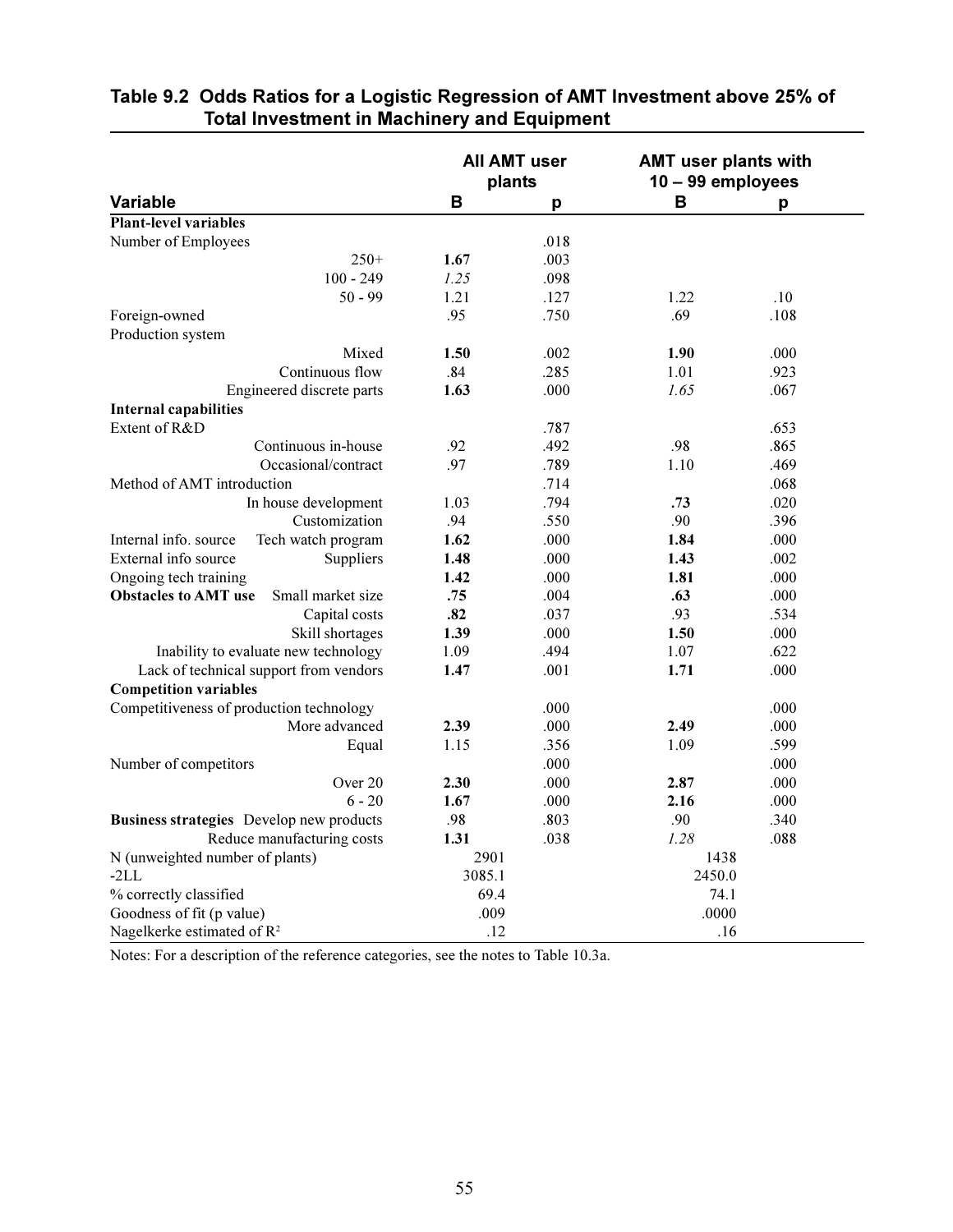High capital costs also reduce AMT investment shares for all plants, although it has no effect for smaller plants. The remaining three obstacles, skill shortages, an inability to evaluate new technology, and a lack of technical support from vendors, could increase AMT investment shares by increasing the cost of implementing AMTs relative to other investment. This expectation is met for both skill shortages and a lack of technical support. In contrast, the results for an inability to evaluate new technology are much weaker and only significant at the 10% level in the ordered logit model for all plants, where plants that give a high importance to this obstacle are less likely to have high AMT investment shares. One possible explanation is that this obstacle directly reduces the probability of acquiring AMTs, while skill shortages and a lack of technical support increase the cost of implementation but do not prevent or reduce their acquisition.

Competition consistently increases the AMT investment share in all models. For example, the probability that the AMT investment shares exceeds 25% is 67% higher for all plants with 6 to 20 competitors compared to the reference category of zero to 5 competitors and more than doubles for plants with more than 20 competitors. Plants with comparatively advanced production technology have a higher AMT investment share than plants with less advanced or equal production technology to that of their main competitors. This suggests either that plants with less advanced production technology are not investing in AMTs in order to catch up or that leading plants continuously invest greater amounts to maintain their competitive edge.

Plants that give a high importance to the business strategy of reducing costs have significantly higher AMT investment shares than plants that give a lower rating to this strategy. This indicates that AMT use is an important component of cost reduction strategies. Conversely, a strategy of developing new products reduces AMT investment shares. As for a small market share, this result is unexpected, since many AMTs are designed either to reduce product development time or for low volume production. However, this result is consistent with the results showing that an emphasis on product R&D is not associated with high AMT use.

# 9.3 Planned Use of AMTs within Two Years

Table 9.3 presents the logistic regression results for the planned adoption, within two years, of any of the 26 AMTs listed in the survey. The interpretation of the results differs between users and nonusers. The effects of business strategies and obstacles for AMT users will be influenced by their past experience with AMTs, whereas non-users, by definition, cannot be influenced by past AMT use. In general, the results for small plants that currently use AMTs are similar to the results for all AMT users.

Investment in the previous three years has the most pronounced influence of all variables on planned use by current AMT users. Plants with high levels of investment are over five times more likely to adopt another AMT than plants that have zero investment in AMTs. This result indicates the importance of learning-by-using and learning-by-doing in developing internal capabilities to adopt, implement, and manage AMTs. Another explanation is that investment programs in the previous three years could be continuing into the future two years.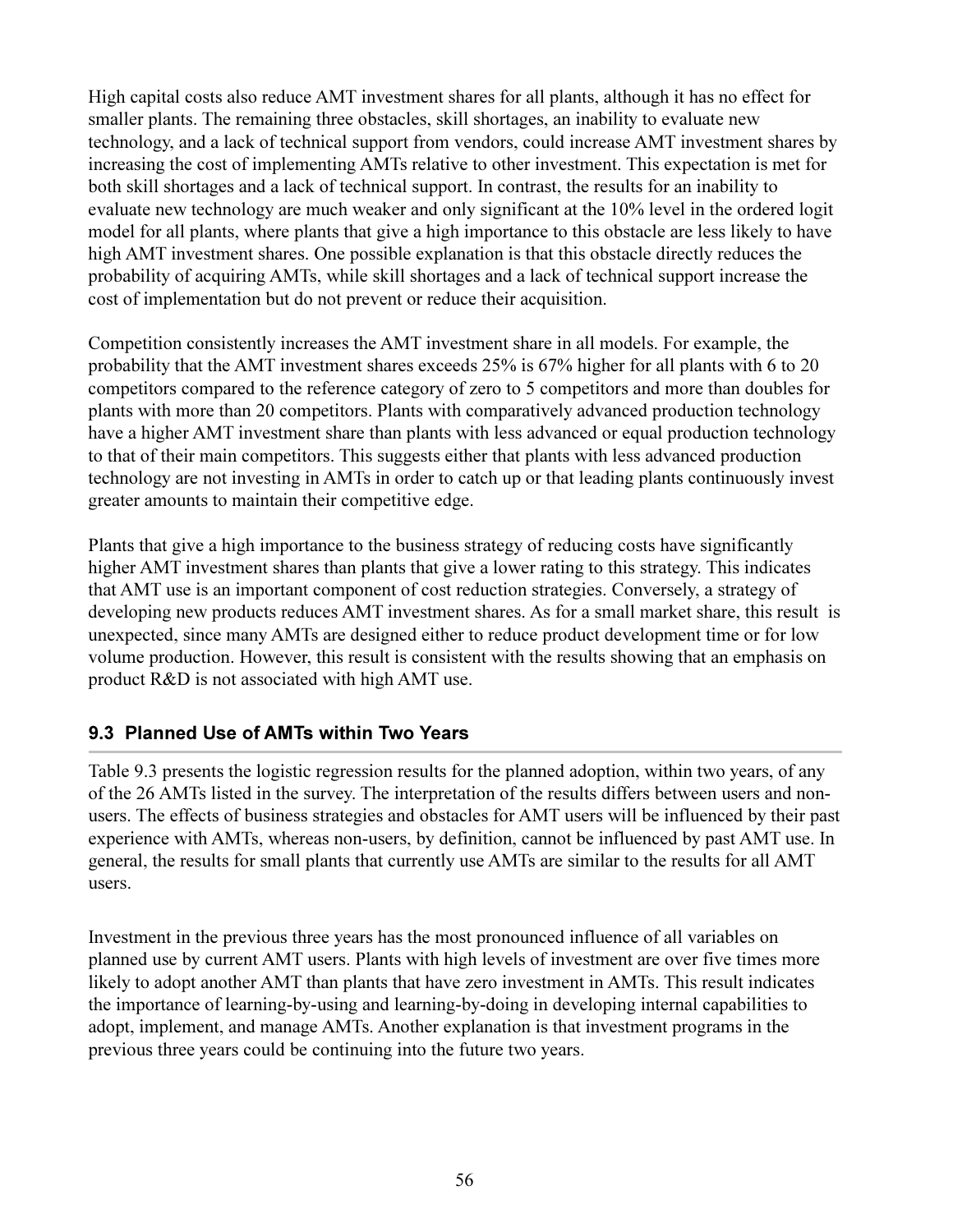|                                         |                  |      |                   | <b>Current AMT users</b> |                | <b>All current</b> |
|-----------------------------------------|------------------|------|-------------------|--------------------------|----------------|--------------------|
| <b>Variable</b>                         | <b>All users</b> |      | 10 - 99 Employees |                          |                | <b>Non-users</b>   |
|                                         | B <sup>1</sup>   | P    | B <sup>1</sup>    | P                        | B <sup>1</sup> | P                  |
| Number of AMTs available to adopt       | 1.07             | .000 | 1.05              | .002                     |                |                    |
| Plant-level variables                   |                  |      |                   |                          |                |                    |
| Number of employees                     |                  | .022 |                   |                          |                | .192               |
| $250+$                                  | 1.20             | .423 |                   |                          | .29            | .601               |
| $100 - 249$                             | 1.48             | .015 |                   |                          | 1.32           | .572               |
| $50 - 99$                               | 1.40             | .016 | 1.44              | .04                      | 1.85           | .039               |
| Foreign-ownership                       | 1.43             | .037 | 1.94              | .005                     | .68            | .296               |
| Production system type                  |                  | .000 |                   | .000                     |                | .049               |
| mixed                                   | .58              | .000 | .58               | .000                     | .91            | .675               |
| continuous flow                         | .74              | .068 | .72               | .08                      | 1.49           | .111               |
| engineered discrete parts               | 1.46             | .003 | 1.69              | .000                     | 1.58           | .030               |
| Investment in AMTs previous three yrs   |                  | .000 |                   | .000                     |                |                    |
| high ( $> 50\%$ )                       | 5.35             | .000 | 6.44              | .000                     |                |                    |
| medium (26 - 50%)                       | 3.82             | .000 | 4.21              | .000                     |                |                    |
| low $(1 - 25\%)$                        | 2.45             | .000 | 2.51              | .000                     |                |                    |
| <b>Internal capabilities</b>            |                  |      |                   |                          |                |                    |
| Extent of R&D                           |                  | .000 |                   |                          |                | .000               |
| continuous in-house                     | 2.13             | .000 |                   |                          | 2.74           | .000               |
| occasional/contract                     | 1.74             | .000 |                   |                          | 1.69           | .021               |
| Method of AMT introduction              |                  | .027 |                   | .003                     |                |                    |
| in-house development                    | 1.42             | .008 | 1.85              | .001                     |                |                    |
| customization                           | 1.19             | .141 | 1.29              | .065                     |                |                    |
| <b>Information Sources</b>              |                  |      |                   |                          |                |                    |
| sales & marketing                       | 1.53             | .001 | 1.68              | .000                     |                |                    |
| production engineering                  | 1.30             | .030 | 1.13              | .387                     |                |                    |
| suppliers                               | 1.60             | .000 | 1.39              | .021                     |                |                    |
| customers                               | .79              | .054 | .73               | .022                     |                |                    |
| Number of different information sources | .96              | .045 | .98               | .452                     |                |                    |
| Technical training                      | $.88\,$          | .295 | .83               | .151                     | 3.55           | .000               |
| Cross-functional design teams           | 1.47             | .001 | 1.38              | .029                     | 5.11           | .000               |
| Concurrent engineering                  |                  |      | 2.13              | .000                     | .41            | .000               |
| <b>Obstacles to AMT use</b>             |                  |      |                   |                          |                |                    |
| small market                            | .79              | .024 | .83               | .117                     | .41            | .003               |
| high capital costs                      | 1.16             | .142 | 1.30              | .023                     | 2.57           | .000               |
| skill shortages                         | 1.66             | .000 | 1.66              | .000                     | 1.82           | .001               |
| inability to evaluate new technology    | 1.27             | .100 | 1.25              | .156                     | 1.14           | .615               |
| lack of tech support from suppliers     | .79              | .081 | .61               | .001                     | .64            | .112               |
| Number of competitors                   |                  | .012 |                   | .000                     |                | .009               |
| $>20\,$                                 | .75              | .016 | .62               | $.000\,$                 | 1.84           | $.002\,$           |
| $6 - 20$                                | 1.01             | .934 | 1.09              | .590                     | 1.93           | $.004\,$           |

# Table 9.3 Odds Ratios for the Planned Use of a New AMT within 2 Years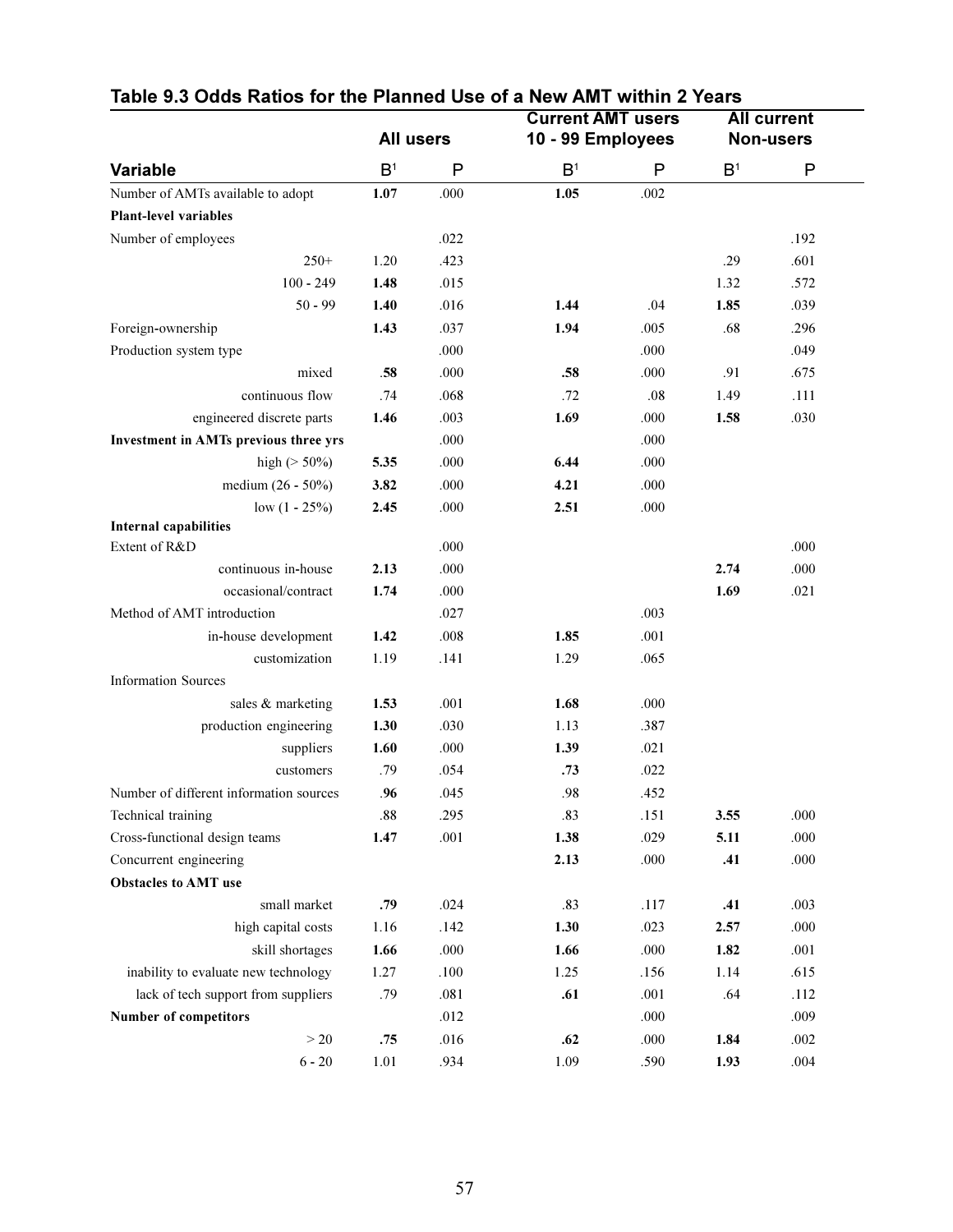#### **Results of AMT use**

| reduced labour                        | 1.61 | .000   | 1.81 | .000   |       |
|---------------------------------------|------|--------|------|--------|-------|
| reduced capital/unit output           | .77  | .023   | .78  | .061   |       |
| reduced rejection rate                | 1.54 | .000   | 1.49 | .002   |       |
| increased equipment use rate          | 1.48 | .000   | 1.53 | .001   |       |
| N (unweighted)                        |      | 3118   |      | 1552   | 584   |
| $-2LL$                                |      | 2739.5 |      | 2184.2 | 902.8 |
| % correctly classified                |      | 78.1%  |      | 76.6%  | 73.5  |
| Model chi-square p value              |      | .0000  |      | .0000  | .0000 |
| Nagelkerke estimate of $\mathbb{R}^2$ |      | 0.17   |      | .21    | .27   |

1: Notes: For a description of the reference categories, see Table 9.3a.

As expected, the variables for plant capabilities have highly significant effects on planned use among current users. The two variables that measure plant R&D and process engineering capabilities—the extent of R&D and the AMT introduction method— are highly significant, with higher planned adoption among firms that can customize AMTs for their own needs or develop their own processes compared to firms that rely on off-the-shelf acquisitions (the reference category). The extent of  $R&D$  is also a significant factor in non-users' plans to adopt.

The questions on information sources were only asked of AMT users. A surprising result is that small plants that obtain information from customers are less likely to adopt than plants that did not use customers. The variable for the number of different types of information sources used to provide ideas for the adoption of AMTs decreases the probability of AMT adoption for all AMT users. A diversity of sources could indicate a lack of focused in-house expertise.

Technical training has no effect on the probability of AMT adoption by current AMT users, but it increases the likelihood of AMT adoption by non-users. Non-user plants that attribute a high importance to training are over three times more likely to adopt an AMT than plants that attribute less importance to training. The presence of cross-functional design teams or concurrent engineering is strongly related to planned adoption among both AMT users and non-users.

Of the plant-level variables, plant size and foreign ownership increases the probability of future adoption among current users. The results for current AMT users show large differences in planned use by the type of production system, with a lower probability among plants in continuous flow industries compared to the reference category of non-engineering discrete parts industries, and a higher probability in the engineered discrete parts industries. The lower probability for plants with continuous flow production systems could be due to the low applicability of many AMTs to continuous flow production.

The results for the number of competitors differ sharply between AMT users and non-users. For users, plants with more than 20 competitors are less likely to adopt than plants with zero to 5 competitors. There is no difference for plants with 6 to 20 competitors. These results suggest that too much competition hinders the adoption of additional AMTs. In contrast, competition among non-AMT users increases the probability of adoption by over 70%.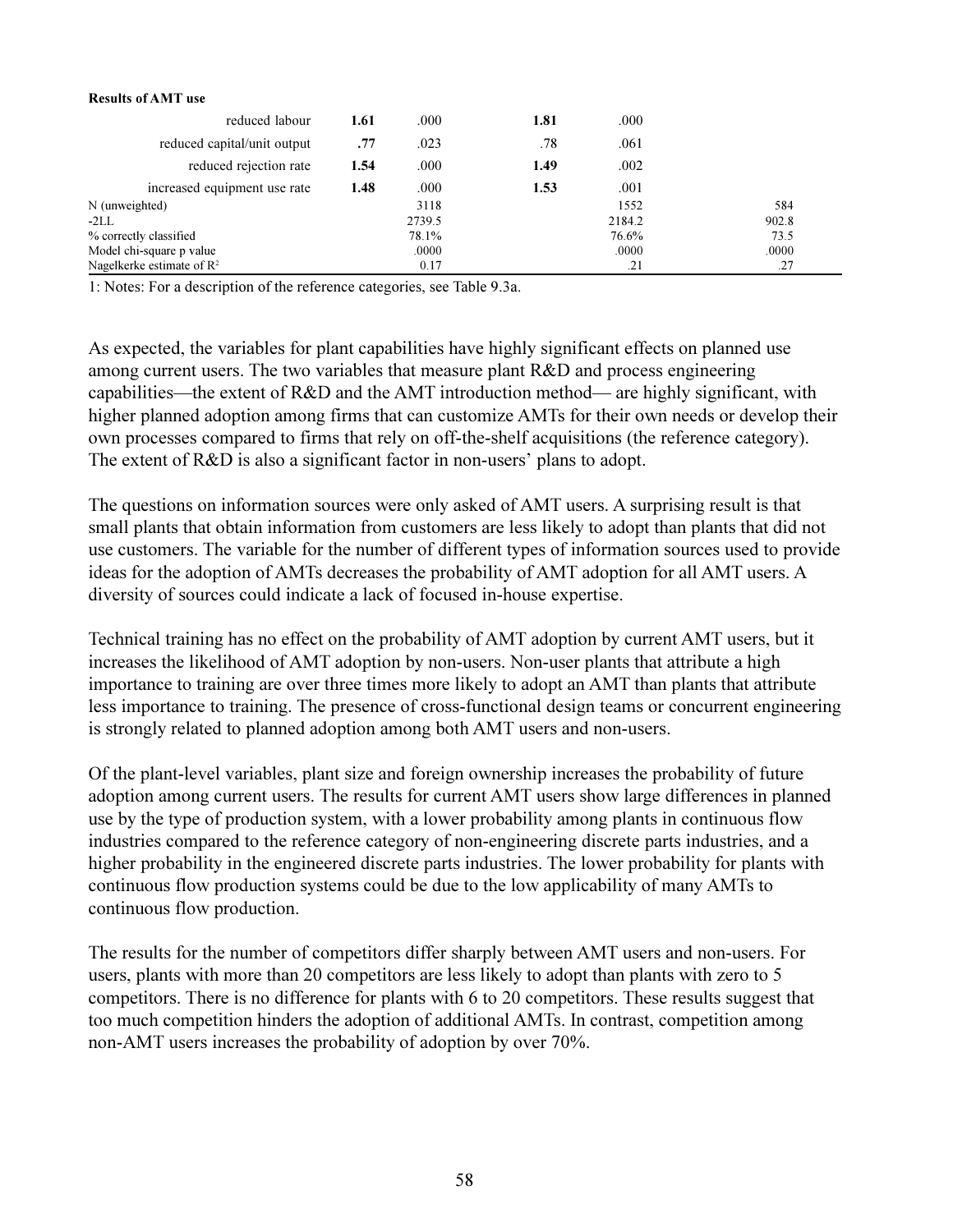The list of obstacles includes a range of factors. Both AMT users and non-users with small markets are less likely to adopt. Several results run in the opposite direction from expectations, probably because planning to adopt leads to greater awareness of what is required. For instance, non-users that report high capital costs as an important obstacle to AMT use are more likely to adopt, and the perception of skill shortages increases the probability of planned use among both AMT users and non-users.

Not all variables for the results of AMT use can be included in a logistic regression due to collinearity problems. The effect of the different results variables was explored in a series of preliminary analyses. Variables for product improvement, such as new product features and improved quality, had no significant effect on adoption plans. Only three variables have a robust and positive effect on AMT use: reduced labour requirements per unit of output, an increased equipment utilization rate, and a reduced rejection rate. Not surprisingly, plants that report positive benefits from AMT use such as reduced labour needs and rejection rates are more likely to adopt. In contrast, plants that report "reduced capital requirements per unit of output" are less likely to adopt within two years.<sup>27</sup>

# 9.4 Conclusions

- Both the probability of a high AMT investment share and the probability of adopting a new type of AMT are highest among plants in discrete engineering production industries.
- Compared to firms with no R&D capabilities, in-house R&D capabilities at the level of the firm decreases AMT investment shares while the use of contract or occasional R&D increases investment shares. Similarly, for small plants, in-house development capabilities at the plant level decreases investment shares. One explanation is that in-house capabilities reduce costs, thereby decreasing the share of investment in AMTs.
- An emphasis on technical training as an important business strategy increases AMT investment shares.
- Skill shortages increase AMT investment shares and the probability of adopting a new type of  $\bullet$ AMT. This suggests that skill shortages increase costs, but they do not prevent plants from acquiring new AMTs. A lack of technical support from vendors decreases the probability that a plant will adopt a new AMT and it increases investment shares. This implies that this is a more serious obstacle than skill shortages.
- The regression analyses for planned AMT adoption show that several factors that correlate with both the incidence and intensity of AMT use are also determinants of future AMT adoption. These factors include plant size, production system, and foreign ownership.
- Indicators of internal capabilities, such as R&D performance at the firm level, and the ability at the plant level to develop AMTs, all increase the probability of planned adoption.
- Investment in the previous three years has the most pronounced influence of all variables on  $\bullet$ planned use by current AMT users. This result points to the importance of developing internal capabilities to adopt, implement, and manage AMTs through experiential learning.

<sup>&</sup>lt;sup>27</sup> This result could be an artifact of the way the question was phrased. Respondents may not have interpreted "reduced capital" requirements" to mean lower costs.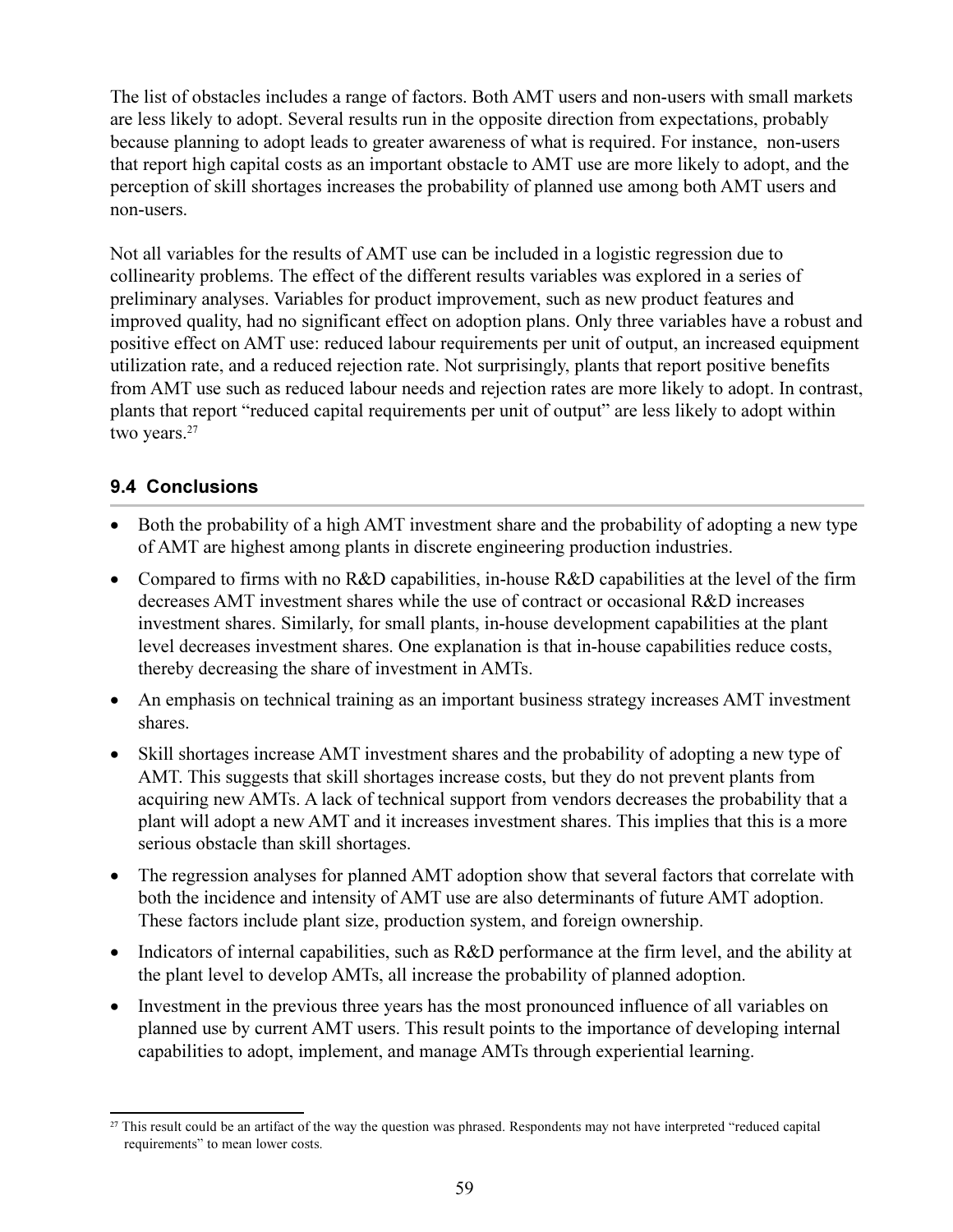- The role of competition is more complex. Competition consistently increases AMT investment  $\bullet$ shares, but too much competition decreases the probability of future adoption for current users of AMTs, although it increases the probability that non-users will adopt.
- Plants that experience cost-reducing results from past AMT use are more likely to adopt an additional AMT.
- There is very little difference between small plants and all plants in the factors that affect the  $\bullet$ probability of adopting a new AMT.
- Plants with production technology that is less advanced or equal to that of their competitors, compared to plants with more advanced production technology, are more likely to rely on internal or external information sources that require less internal capabilities. This highlights the importance of advanced internal capabilities to both AMT use and competitive production technology.
- Small plants that find customers to be an important information source are less likely to plan to adopt a new AMT. This result provides some support for the hypothesis that volatile customer orders discourage small plants from adopting capital intensive AMTs, with the exception of AMTs that reduce costs.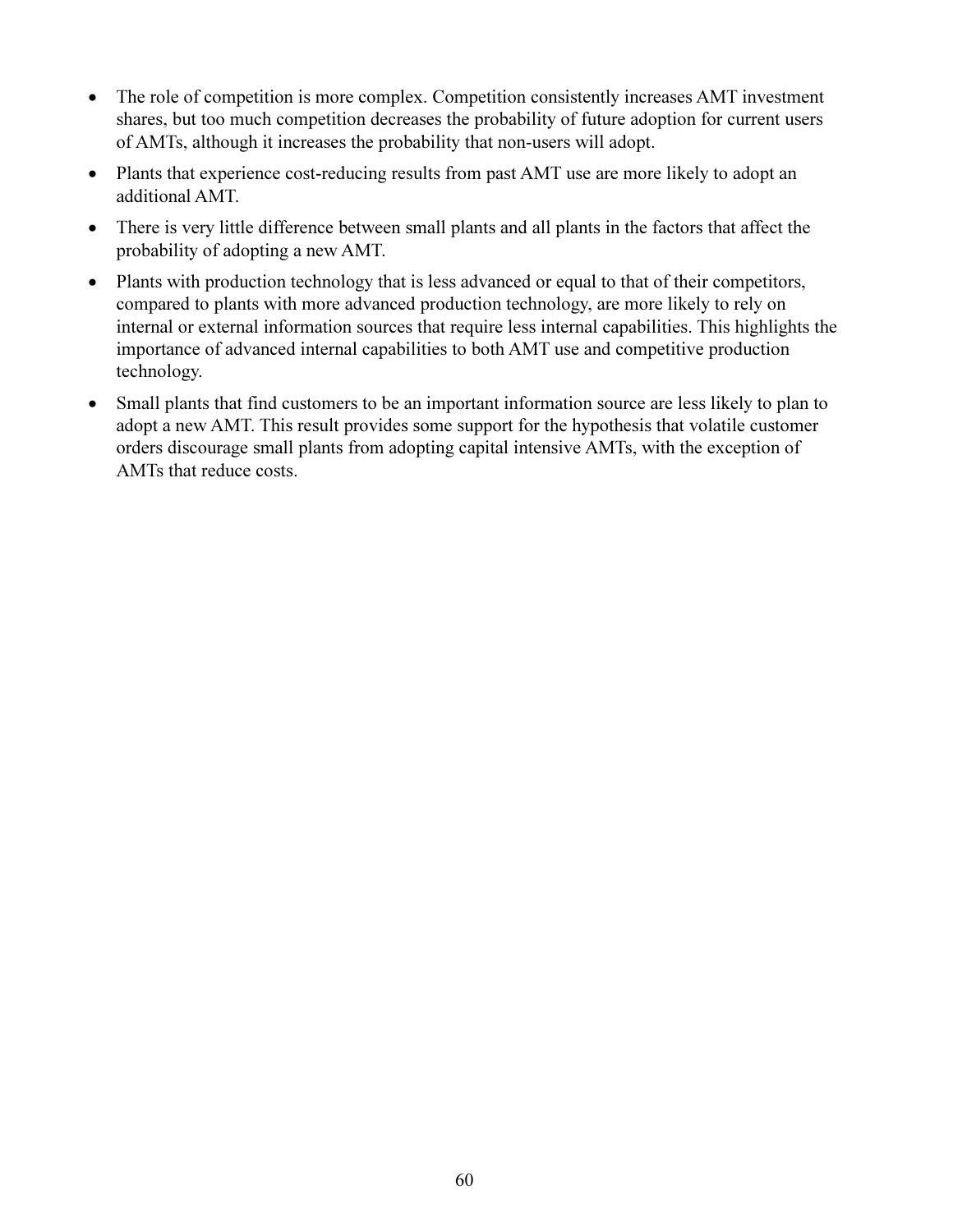# **10 Conclusions**

In 1998, 74% of manufacturing plants in Canada reported using at least one AMT. This is a considerable increase in the incidence of AMT use since 1993, when only one-third of Canadian manufacturing plants reported AMT use. The use of multiple AMTs has also grown, with the percentage of plants using five or more AMTs increasing from 14% in 1989 to 46% in 1998. The 1998 AMT Survey results indicate that AMT use rates will continue to grow rapidly. Forty percent of plants that do not currently use an AMT plan to adopt one within two years while 73% of plants that currently use at least one AMT plan to adopt a new type in this time period.

This major shift in the population of Canadian manufacturers—from conventional production technologies to AMT use—has important implications for designing industrial modernization policies. Factors influencing first time adoption of an AMT may differ from those influencing more intensive use. Furthermore, the high use rate for at least one AMT in Canadian manufacturing means that simple statistics on the incidence of use of one or more AMTs are rapidly decreasing in value. Instead, future AMT surveys and analyses should focus on the development of indicators to describe the intensity of use and to explore the factors that influence firms to use multiple AMTs. The 1998 AMT Survey takes important steps in this direction by asking current AMT users several questions about factors that influence their AMT use, such as which methods they use to introduce advanced technology and which sources of ideas for AMT adoption are important to them.

# 10.1 Significant Factors Affecting AMT Use

The analyses described in this report confirm the results of previous studies on the importance of various influences on AMT use, notably plant size, the type of production system, ownership status, export status, and past use.

Plant size, measured by the number of employees, is a major determinant of AMT use in Canada. The average number of different types of AMTs in use is over three times higher in plants with more than 250 employees  $(12.8)$  compared to plants with between 10 and 49 employees  $(3.8)$ . One of the principle factors underlying this effect is that larger plants have greater financial and technical resources than smaller plants. For example, plant size is positively correlated with the number of information sources that are cited as providing ideas on AMT adoption. Plant size also affects the extent of R&D activity. The percentage of plants owned by firms with in-house R&D activity nearly doubles from 33% of plants with 10 to 49 employees to 61% of plants with more than 250 employees. And, of the ten barriers to adoption listed in the 1998 survey, three show statistically robust differences by plant size, with smaller plants finding these barriers to be of greater importance than large plants. Two of these are resource-related: high equipment costs and skills shortages.

The type of production system that the plant uses also appears to have a significant influence on not only the number of AMTs adopted, but also which AMTs are adopted, and the subsequent results of adoption. Plants in discrete parts manufacturing industries producing higher value-added products use more AMTs on average than do plants in continuous flow industries and those in lower valueadded discrete parts manufacturing industries. Also, a higher percentage of plants in the engineered discrete parts industries have plans to adopt additional AMTs in the next two years.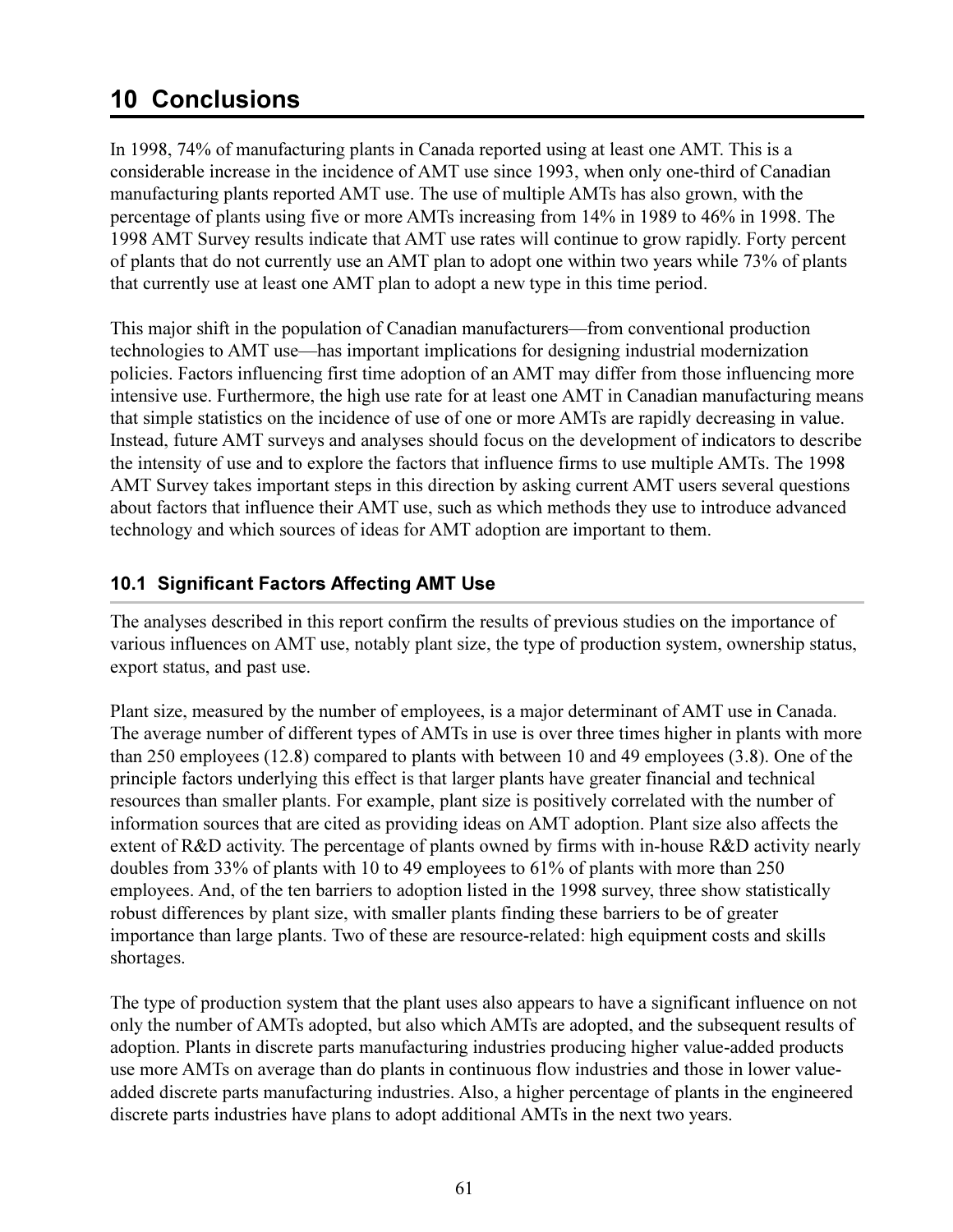AMT adoption rates also vary in relation to the maturity of the AMT. Also, the use patterns for mature AMTs differ from that of 'developing' AMTs. Plants that only use mature AMTs provide training less frequently, cite fewer information sources, and are smaller than plants that use developing AMTs. A smaller percentage of plants that only use mature technologies report skill shortages as a barrier to adoption. Generally, the adoption of mature AMTs appears to pose few problems for plants and does not require specialized skills or advanced internal capabilities.

Perhaps the greatest influence on the growing use of AMTs is past experience with AMTs. This conclusion is supported by a number of the analyses. The group of plants by production system type with the greatest current use—plants in the engineered discrete parts industries—are the most likely to have plans to adopt additional AMTs. And, in the regression on planned use of AMTs, plants that invested heavily in AMTs in the past three years (over 50% share of investment in AMTs) are over five times as likely to have plans to adopt additional AMTs as plants that have not invested in the past three years. This effect of past use on the overall diffusion of AMTs is probably linked to the development of internal capabilities via learning-by-doing and learning-by-using.

The plant's internal capabilities are among the most significant influences on AMT use. The survey includes several measures of internal capabilities: the extent of R&D activity by the firm that owns the plant; the methods used, at the plant level, to introduce AMTs; the number and types of information sources on AMTs that the plant uses, the presence of training programs, and the presence of two advanced management practices that can build up internal competencies: concurrent engineering and cross-functional design teams.

The extent of R&D activity greatly influences AMT adoption. Plants that perform R&D on a continuous basis use more than twice the number of AMTs, on average, than plants that do not perform R&D. Another aspect of the plant's R&D capabilities, the type of R&D performed, also affects AMT use. AMT use rates are highest among firms whose R&D department is responsible for adapting or developing new process technology and lowest among firms that perform product R&D only. Similarly, AMT use increases with the ability of the plant to adapt AMTs to its own needs, with a much lower use rate among plants that only purchase off-the-shelf equipment or license technology compared to plants that customize AMTs or develop new ones in-house.

R&D capabilities also appear to be interrelated with the methods plants use to introduce AMTs. Plants that are owned by firms that only perform product R&D, or which do not create or adapt production equipment, use more off-the-shelf technology than plants associated with firms whose R&D departments are responsible for adapting or creating process technology. However, the results on the influence of R&D capabilities and on the method of AMT introduction indicate that there are additional influences on the ability of plants to adopt new technologies successfully. A notable percentage of plants that are owned by firms *without* R&D capabilities either customize AMTs  $(24%)$  or develop them in-house  $(16%).$ 

We surmise that the importance of internal capabilities is related to process engineering capabilities. One reason for this conclusion is that the two most important internal sources of ideas for AMT adoption are production-related. The other reason is the heavy influence of past experience on AMT use. It is likely that that the responsibility for AMT implementation lies with the production engineering staff. This conclusion is also indirectly supported by the influence of plant size on the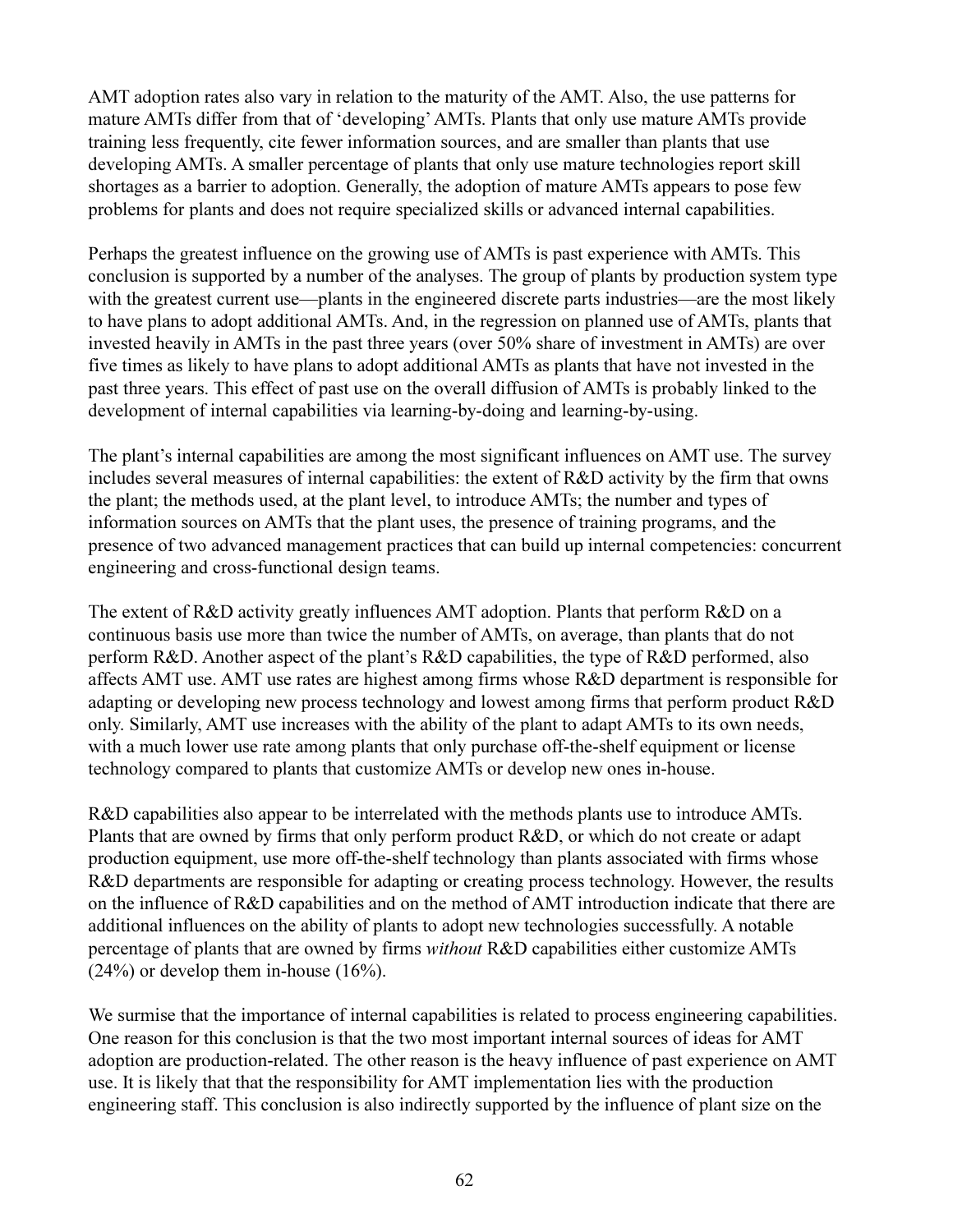types of information sources cited. The ranking for production engineering as an important internal source of information increases with plant size from fifth place (out of nine possibilities) for the smallest plants (less than 50 employees) to second place for all other size classes.

The most important business strategy in respect to AMT use is ongoing technical training. Plants that adopt this strategy are consistently more likely to use any AMT, to use AMTs more intensively, and to plan to adopt AMTs within two years. This highlights the importance of skills, and possibly the need to continually upgrade skills, in order to use AMTs. It might also indicate that plants that invest in human resources expect a greater return through the concurrent adoption of AMTs.

Business strategies to reduce costs have a significant positive effect on current AMT investment. Several cost-related outcomes of past AMT use, such as reduced labour requirements per unit of output and an increase in the equipment utilization rate, also increase the probability of plans to adopt a new type of AMT within two years.

Environmental factors such as several obstacles to AMT use, shortages of skilled labour, and the number of competitors, appear to play less of a role in AMT adoption than those discussed above, or they have a mixed effect. An important environmental factor is a small market size, which depresses AMT use, as shown by the regressions on planned use and AMT investment. Another environmental factor is the cost of AMTs, which includes the four most commonly reported obstacles to AMT use among plants that do not currently use AMTs. However, other results for obstacles to AMT use, particularly for skill shortages, pose some questions. Skill shortages, as an obstacle to AMT adoption, consistently *increase* the probability of AMT use. The percentage of plants that report shortages of specific types of personnel in the last year also increases with plant employment, except for skilled trades, where there is no trend by plant size. This could be because smaller plants use more mature technologies and therefore have less of a need for skilled labour, or smaller plants might not be competing for skilled workers. The number of competitors appears to have two opposing effects on AMT use rates. On the one hand, moderate competition leads to higher adoption; on the other hand, too much competition could act to suppress adoption. Both the descriptive analyses and the regression on planned use provide evidence of this latter effect.

## **10.2 Final Remarks**

The past decade has seen a major technological transition in Canadian manufacturing, from conventional production to computer- and microelectronics-based manufacturing. This study has found that many of the factors correlated with AMTs are similar to those reported in other studies. Yet, some of the results suggest that the relative importance of some factors could be changing over time. As AMT adoption becomes more prevalent, plant size could be a less important determinant of use. Skills shortages also seem to figure less prominently than in earlier surveys. On the other hand, the plant's internal capabilities to adopt, implement and manage AMTs could be playing an increasingly pivotal role as the use of multiple AMTs becomes more prevalent.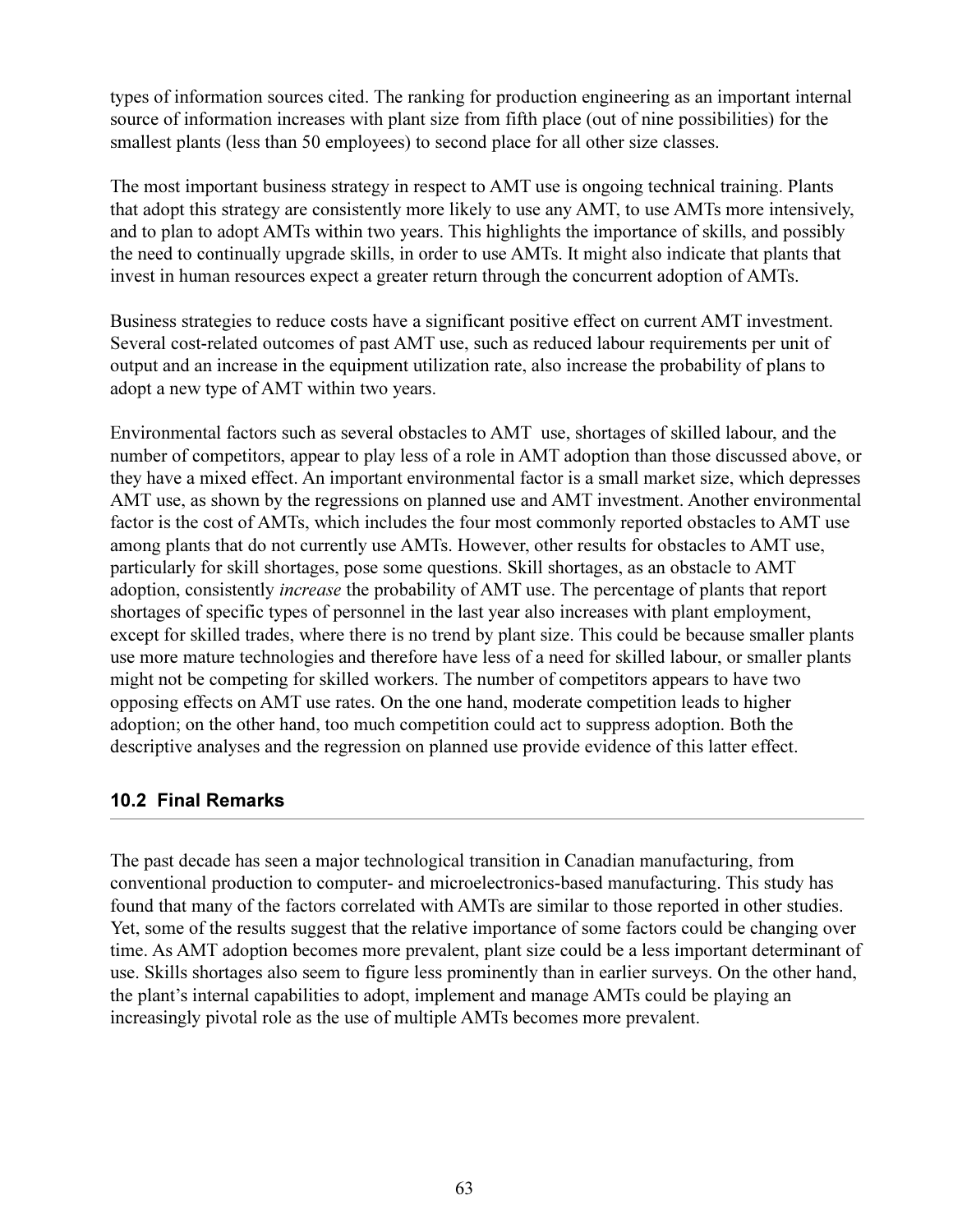# 11 References

Alcorta, Ludovico, et al. 1997. Flexible Automation, Scale and Scope and Developing Countries. Institute for New Technologies, United Nations University.

Arundel, A. 1997. "Enterprise Strategies and Barriers to Innovation". In *Innovation Measurement and* Policies. Arundel, A. and R. Garrelfs (eds.). European Commission, EIMS publication 50, 101-108.

Baldwin, John R. and Brent Diverty. 1995. Advanced Technology Use in Canadian Manufacturing. Report on 1989 Survey of Manufacturing Technology. Ottawa: Statistics Canada Division, Micro-Economic Analysis Division.

Baldwin, John and David Sabourin. 1995. Technology Adoption in Canadian Manufacturing: Survey of Innovation and Advanced Technology 1993. Ottawa: Statistics Canada Division, Micro-Economic Analysis Division. Catalogue 88-512.

Baldwin, John R., Brent Diverty, and David Sabourin. 1995. "Technology Use and Industrial Transformation: Empirical Perspective". In T. Courchene (Ed.), *Technology, Information and Public Policy*. John Deutsch Institute for the Study of Economic Policy. The Bell Canada Papers on Economic and Public Policy 3. Kingston, Ontario. 95-130.

Baldwin, John R., David Sabourin, and Mohammed Rafiquzzaman. 1996. Benefits and Problems Associated with Technology Adoption in Canadian Manufacturing 1993. Report. Micro-Economic Analysis Division, **Statistics Canada.** 

Baldwin, John R. and David J. Sabourin. 1999. Technology Adoption in Canadian Manufacturing: A Comparison across Plant Sizes. Paper. Micro-Economic Analysis Division, Statistics Canada.

Baldwin, John R. and Zhengxi Lin. 1999. "Impediments to Advanced Technology Adoption for Canadian Manufacturers" Paper. Micro-Economic Analysis Division, Statistics Canada.

Beaumont, N.B. and R.M. Schroder. 1997. "Technology, Manufacturing Performance and Business Performance amongst Australian Manufacturers". Technovation 17(6), 297-307.

Bolden, Richard, Patrick Waterson, Peter Warr, Chris Clegg, and Toby Wall. 1997. "A New Taxonomy of Manufacturing Practices". International Journal of Operations and Production Management 17(11), 1112-1130.

Britton, J.N.H. 1991. "Reconsidering Innovation Policy for Small and Medium Sized Enterprises: the Canadian Case" Environment and Planning C: Government and Policy 9, 189-206.

Edquist, Charles and Steffan Jacobsson. 1988. Flexible Automation: The Global Diffusion of New Technology in the Engineering Industry. Basil Blackwell, Oxford.

Fortier, Y., L.M. Ducharme and F.Gault. 1993. "A Comparison of the Use of Advanced manufacturing Technologies in Canada and the United States". STI Review 12, 81-100.

Foss, Nicholai J. 1997. "The Classical Theory of Production and the Capabilities View of the Firm". Journal of Economic Studies 24(5), 307-323.

Gate, H. Frederick. 1997. Is There a Rural-Urban Technology Gap? Results of the ERS Rural Manufacturing Survey. Report by Economic Research Service, U.S. Department of Agriculture. Agricultural Information Bulletin 736-01.

Greenberg, Elizabeth and Richard J. Reeder. 1998. Who Benefits from Business Assistance Programs? Results of the ERS Rural Manufacturing Survey. Report by Economic Research Service, U.S. Department of Agriculture. Agricultural Information Bulletin 736-04.

Greene, W.H. 1993. *Econometric Analysis*: Second Edition. MacMillan, New York.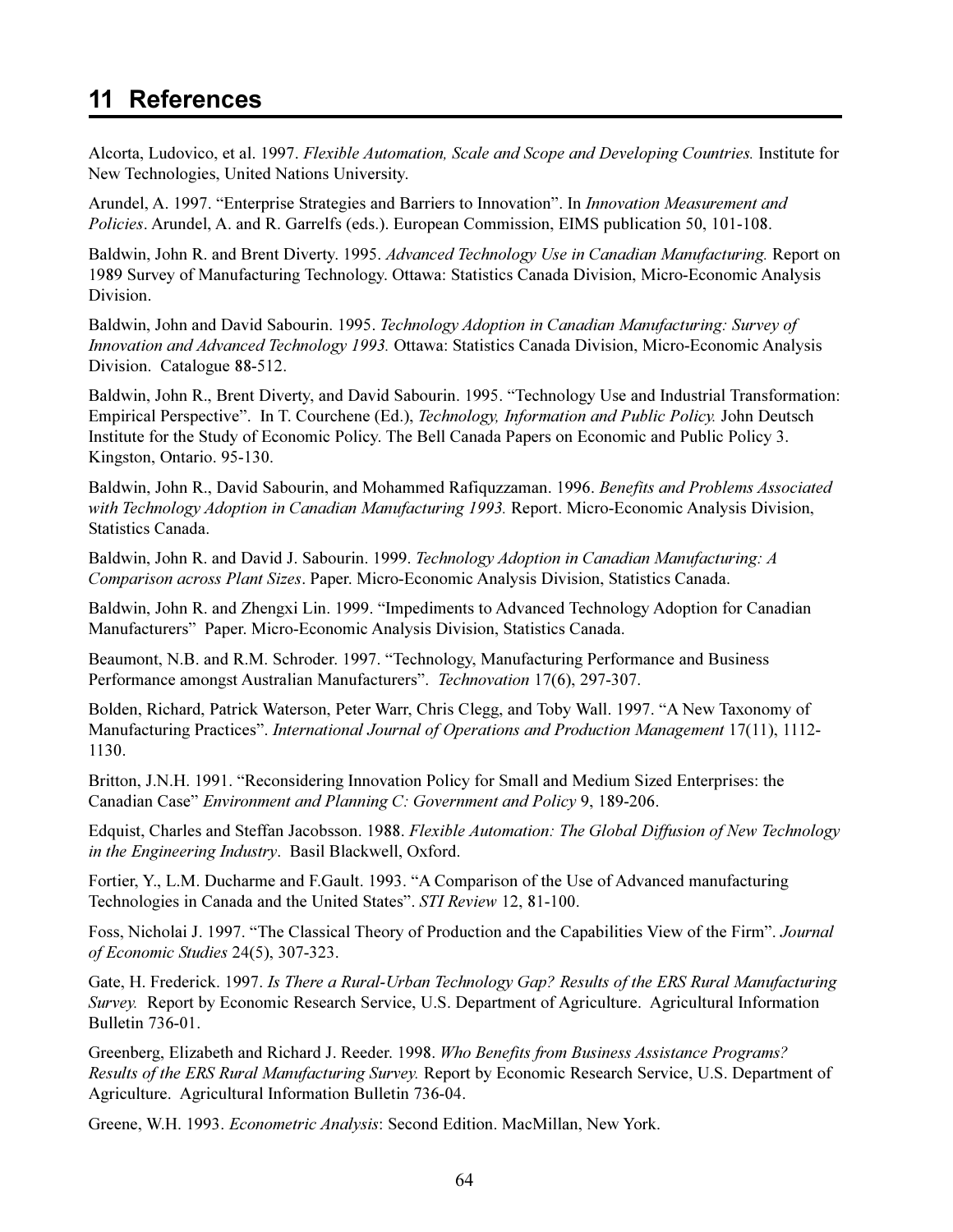Guile, Bruce R. 1987. Using Technology Transfer Transaction Costs to Target Federal Support of Commercial Innovation. Ph.D. dissertation.

Hayes, Robert H. and Gary P. Pisano. 1996. "Manufacturing Strategy at the Intersection of Two Paradigm Shifts". Production and Operations Management 5(1), 25-41.

Hottenstein, Michael P., Michael S. Casey, and Steven C. Dunn. 1999. "The Diffusion of Advanced Manufacturing Technology in Multiplant, Multidivisional Corporations". Journal of Engineering and Technology Management 16, 129-146.

Kakati, M. 1997. "Strategic Evaluation of Advanced Manufacturing Technology". International Journal of Production Economics 53, 141-156

Kathuria, Ravi and Magid Igbaria. 1997. "Aligning IT Applications with Manufacturing Strategy: An Integrated Framework". International Journal of Operations and Production Management 17(6), 611-629.

Kelley, Maryellen R. and Susan Helper. 1997. "Firm Size and Capabilities, Regional Agglomeration, and the Adoption of New Technology". In Economics of Innovation and New Technology.

Kim, Yearnmin and Jinjoo Lee. 1993. "Manufacturing Strategy and Production Systems: An Integrated Framework" Journal of Operations Management 11, 3-15.

Lefley and Sarkis. 1997. "Short-Termism and the Appraisal of AMT Capital Projects in the US and the UK". International Journal of Production Research 35(2), 341-368.

Liao, T.F. 1994. Interpreting Probability Models: Logit, Probit, and Other Generalized Linear Models. Sage Publications, London

Luria, Daniel. 1997. "Toward Lean or Rich? What Performance Benchmarking Tells Us about SME Performance". In Manufacturing Modernization: Learning from Evaluation Practices and Results. Shapira, P and J. Youtie (eds.). 99-114.

MacNabb, Richard R. 1993. Manufacturing Technologies in U.S. Industry - A MAPI Survey on the Use of Advanced Manufacturing Technologies and R&D in Manufacturing. Report for MAPI.

Mansfield, Edwin. 1993. "The Diffusion of Flexible Manufacturing Systems in Japan, Europe, and the United States". Management Science 39(2), 149-158.

McGranahan, David A. 1998. Local Problems Facing Manufacturers. Results of the ERS Manufacturing Survey. Report by Economic Research Service, U.S. Department of Agriculture. Agricultural Information Bulletin 736-03.

Millen, Robert and Amrik S. Sohal. 1998. "Planning Processes for Advanced Manufacturing Technology by Large American Manufacturers". Technovation 18(12), 741-750.

Montgomery, J.C. and Levine, L.O. (eds.). 1996. The Transition to Agile Manufacturing. Montgomery, J.C. ASQC Quality Press, Milwaukee, Wisconsin.

Nelson, Richard R. and Sidney G. Winter. 1982. An Evolutionary Theory of Economic Change. The Belknap Press, Cambridge, Massachusetts.

Northcott, J. and G. Vickery. 1993. "Surveys of the Diffusion of Microelectronics and Advanced Manufacturing Technology". STI Review 12, 7-35.

Organization for Economic Co-operation and Development (OECD). 1997. Diffusing Technology to Industry: Government Policy and Programmes. OECD.

Papaconstantinou, George, Norihisa Sakurai, Andrew W. Wyckoff, Jan Fagerberg, and Evangelos Ionnidis. 1996. Technology Diffusion, Productivity and International Competitiveness: An Empirical Analysis. Report for the European Commission. EIMS Publication No.13.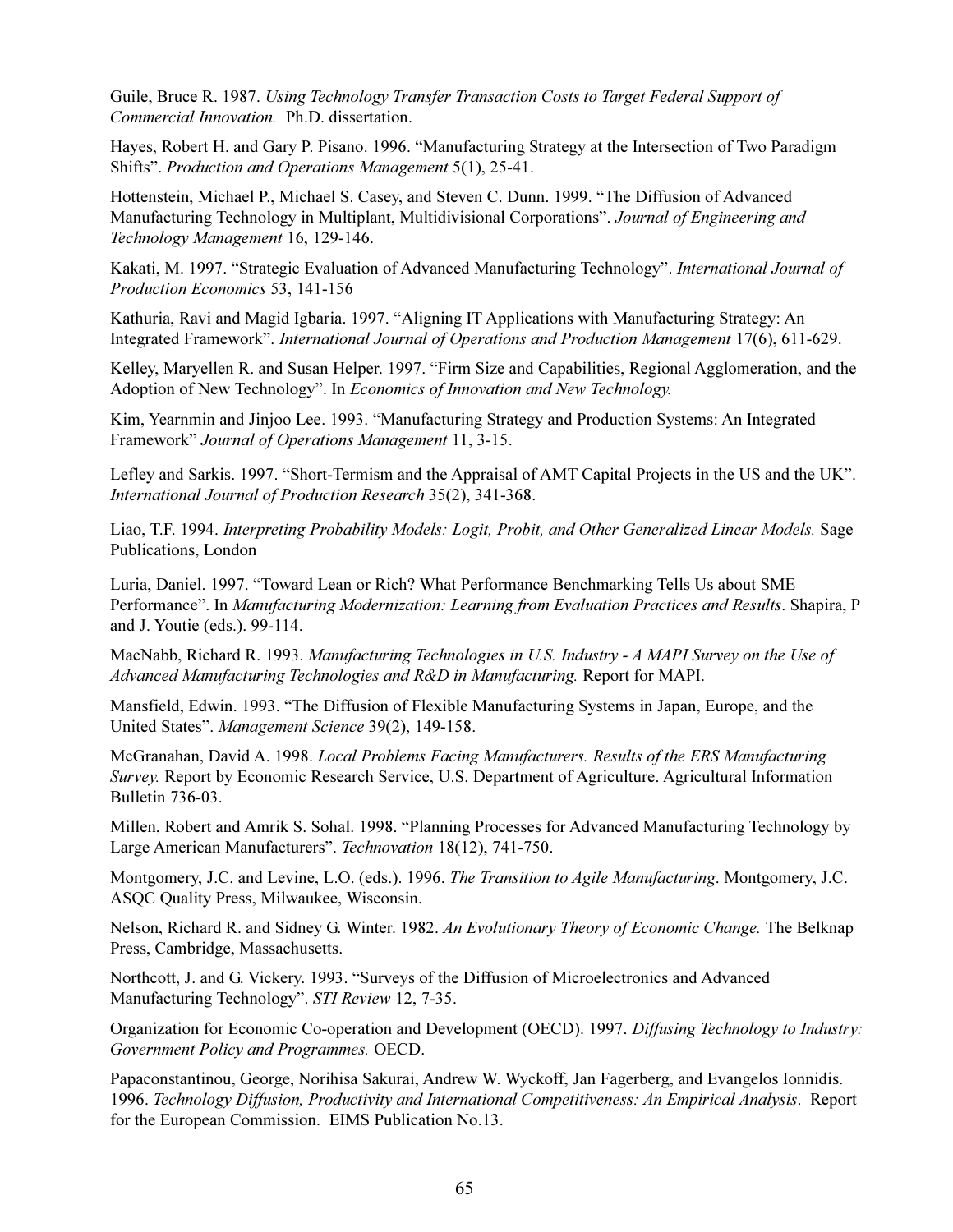Platts, K.W., J.F. Mills, M.C. Bourne, A.D. Neely, A.H. Richards, and M.J. Gregory. "Testing Manufacturing Strategy Formulation Processes". International Journal of Production Economics 56-57, 517-523.

Piore, Michael J. and Charles F. Sabel. 1984. The Second Industrial Divide: Possibilities for Prosperity. Basic Books, Inc., New York.

Porter, Michael. 1980. Competitive Strategy. The Free Press, New York.

Porter, Michael. 1996. "What is Strategy?". Harvard Business Review 74(6), 61-78.

Rischel, Tracy D. and O. Maxie Burns. 1997. "The Impact of Technology on Small Manufacturing Firms". Journal of Small Business Management 35(1), 2-10.

Robson, M., J. Townsend and K. Pavitt. 1988. "Sectoral Patterns of Production and Use in Innovations in the UK: 1945-1983". Research Policy 17, 1-14.

Rosenberg, Nathan. 1982. *Inside the Black Box: Technology and Economics*. Cambridge University Press, Cambridge.

Sabourin, David and Desmond Beckstead. 1999. Technology Adoption in Canadian Manufacturing. Ottawa: Statistics Canada Division, Micro-Economic Analysis Division.

Sahal, Davendra. 1985. "Technological Guideposts and Innovation Avenues" Research Policy 14, 61-82.

Shapira, Philip and Terance Rephann. 1996. "New Technology Adoption in West Virginia: Implications for Manufacturing Modernization Policies. "Environment and Planning C - Government and Policy 14, 431-450.

Shapira, Philip and Jan Youtie (eds.). 1997. Manufacturing Modernization: Learning from Evaluation Practices and Results. Atlanta, Georgia.

Small, Michael H. 1998. "Objectives for Adopting Advanced Manufacturing Systems: Promise and Performance". Industrial Management and Data Systems 98/3, 129-137.

Spina, Gianluca. 1998. "Manufacturing Paradigms Versus Strategic Approaches: A Misleading Contrast". International Journal of Operations and Production Management 18(8), 684-709.

Spina, Gianluca, Emilio Bartezzaghi, Andrea Bert, Raffaella Cagliano, Domien Draaijer, and Harry Boer. 1996. "Strategically Flexible Production: The Multi-Focused Manufacturing Paradigm". International Journal of Operations and Production Management 16(11), 20-41.

Swamidass, Paul M. and Suresh Kotha. 1998. "Explaining Manufacturing Technology Use, Firm Size and Performance Using a Multidimensional View of Technology". Journal of Operations Management 17, 23-37.

Swink, Morgan and W. Harvey Hegarty. 1998. "Core Manufacturing Capabilities and Their Links to Product Differentiation". International Journal of Operations and Production Management 18(4), 374-396.

Teixeira, Ruy. 1998. Rural and Urban Manufacturing Workers: Similar Problems, Similar Challenges. Results of the ERS Manufacturing Survey. Report by Economic Research Service, U.S. Department of Agriculture. Agricultural Information Bulletin 736-02.

Tracey, Michael, Mark A. Vonderrembse, and Jeen-Su Lim. 1999. "Manufacturing Technology and Strategy Formulation: Keys to Enhancing Competitiveness and Improving Performance". Journal of Operations Management 17, 411-428.

Whybark, D. Clay and Gyula Vastag (Eds.). 1993. Global Manufacturing Practices: A Worldwide Survey of Practices in Production Planning and Control. Elsevier, Amsterdam.

U.S. Bureau of the Census, Economics and Statistics Administration, U.S. Department of Commerce. 1994. Manufacturing Technology: Prevalence and Plans for Use, 1993. Current Industrial Reports, U.S. Department of Commerce.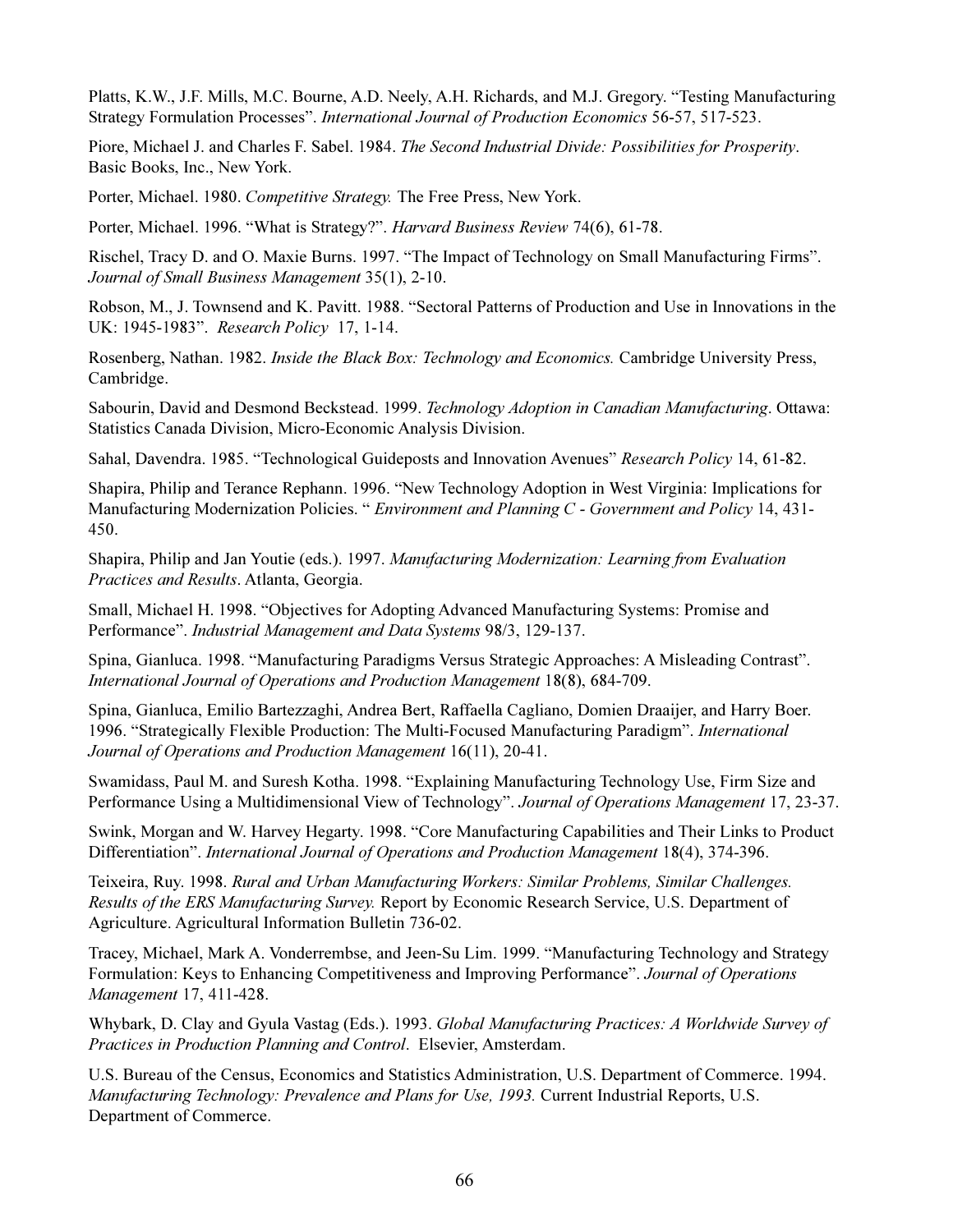Young, Ruth C., Joe D. Francis, and Christopher H. Young. 1993. "Innovation, High-Technology Use, and Flexibility in Small Manufacturing Firms". Growth and Change 24, 67-86.

Youtie, Jan and Philip Shapira. 1997. "Manufacturing Needs, Practices, and Performance in Georgia, 1994 to 1998." GMEA Evaluation Working Paper: E9703.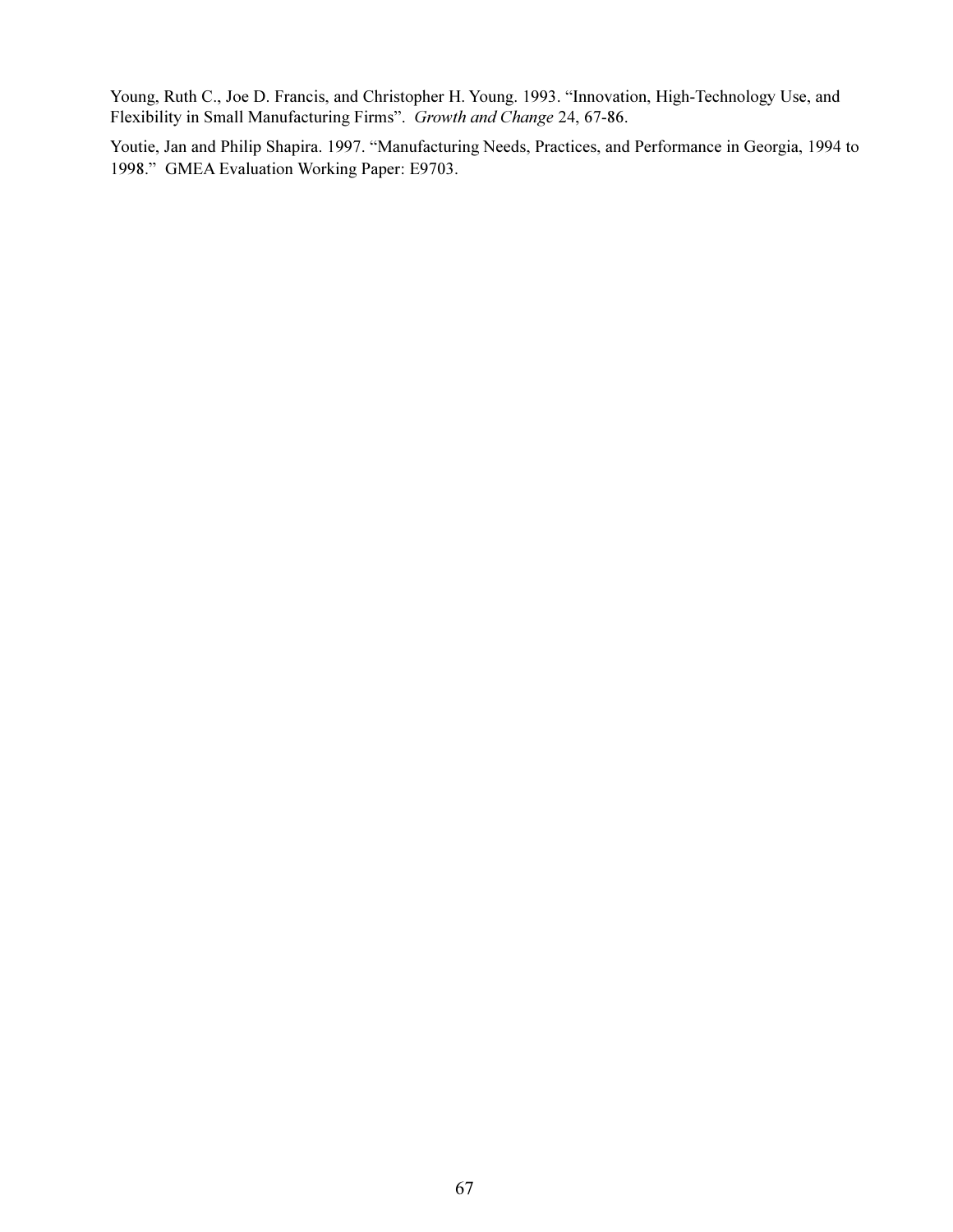#### **How to Order Catalogued Publications**

These and other Statistics Canada publications may be purchased from local authorized agents and other community bookstores, through the local Statistics Canada offices, or by mail order to:

Statistics Canada Dissemination Division Circulation Management 120 Parkdale Avenue Ottawa, Ontario K1A 0T6

Telephone: 1(613)951-7277 National toll free order line: 1-800-700-1033 Fax number: 1-(613)951-1584 or 1-800-889-9734 Toronto Credit Card only (416)973-8018 Internet: order@statcan.ca

### **CATALOGUED PUBLICATIONS**

#### **Statistical Publication**

- 88-202-XPB Industrial Research and Development, 2001 Intentions (with 2000 preliminary estimates and 1999 actual expenditures)
- 88-204-XIB Federal Scientific Activities, 2000-2001<sup>e</sup> (annual)
- 88-001-XIB Science Statistics (monthly)

#### Volume 24

- No. 1 Federal Government Personnel Engaged in Scientific and Technological (S&T) Activities, 1990- 1991 to 1999-2000<sup>e</sup>
- No. 2 Biotechnology Research and Development (R&D) in Canadian Industry, 1997
- No. 3 Industrial Research and Development, 1996 to 2000
- No. 4 The Provincial Research Organizations, 1998
- No. 5 Federal Government Expenditures on Scientific Activities, 2000-2001<sup>e</sup>
- No. 6 Total Spending on Research and Development in Canada, 1989 to 2000<sup>e</sup>, and Provinces, 1989 to 1998
- No. 7 Estimation of Research and Development Expenditures in the Higher Education Sector, 1998-99
- No. 8 Research and Development (R&D) Expenditures of Private Non-Profit (PNP) Organizations, 1999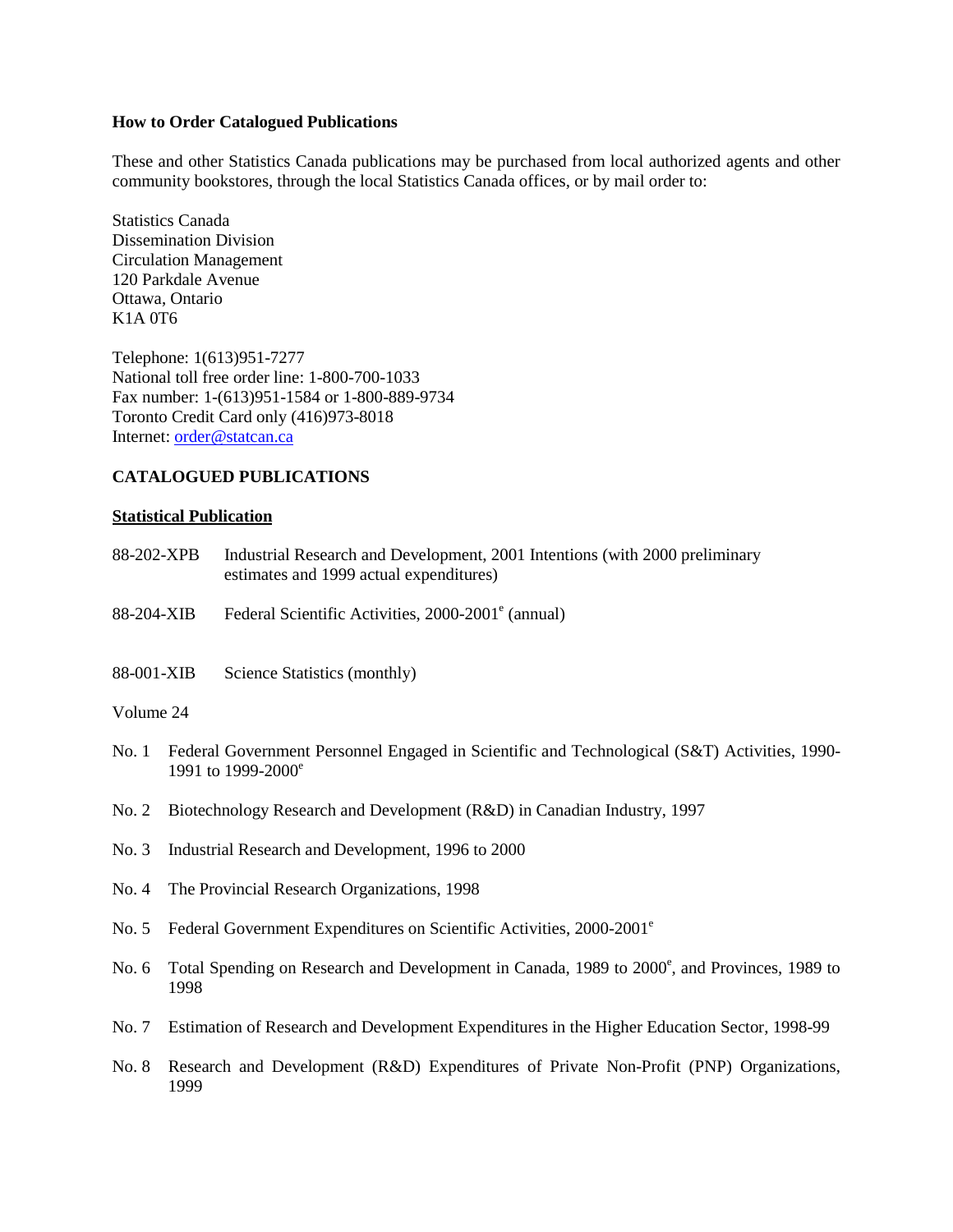Volume 25

- No. 1 Distribution of Federal Expenditures on Science and Technology, by Province and Territories, 1998-99
- No. 2 Estimates of Total Spending on Research and Development in the Health Field in Canada, 1988 to  $2000^\circ$
- No. 3 Biotechnology Scientific Activities in Selected Federal Government Departments and Agencies, 1999-2000
- No. 4 Biotechnology Research and Development (R&D) in Canadian Industry, 1998
- No. 5 Research and Development (R&D) Personnel in Canada, 1990 to 1999<sup>e</sup>
- No. 6 Industrial Research and Development, 1997 to 2001
- No. 7 Estimation of Research and Development Expenditures in the Higher Education Sector, 1999- 2000
- No. 8 Total Spending on Research and Development in Canada, 1990 to 2001<sup>e</sup>, and provinces, 1990 to 1999

#### **WORKING PAPERS - 1998**

These working papers are available from the Science and Innovation Surveys Section of Statistics Canada, please contact:

Science and Innovation Surveys Section Science, Innovation and Electronic Information Division Statistics Canada Ottawa, Ontario K1A 0T6 Internet: http://www.statcan.ca/english/research/scilist.htm Tel: (613) 951-6309

| ST-98-01 | A Compendium of Science and Technology Statistics, February 1998                                                      |
|----------|-----------------------------------------------------------------------------------------------------------------------|
| ST-98-02 | Exports and Related Employment in Canadian Industries, February 1998                                                  |
| ST-98-03 | Job Creation, Job Destruction and Job Reallocation in the Canadian Economy, February<br>1998                          |
| ST-98-04 | A Dynamic Analysis of the Flows of Canadian Science and Technology Graduates into<br>the Labour Market, February 1998 |
| ST-98-05 | Biotechnology Use by Canadian Industry – 1996, March 1998                                                             |
| ST-98-06 | An Overview of Statistical Indicators of Regional Innovation in Canada:<br>A Provincial Comparison, March 1998        |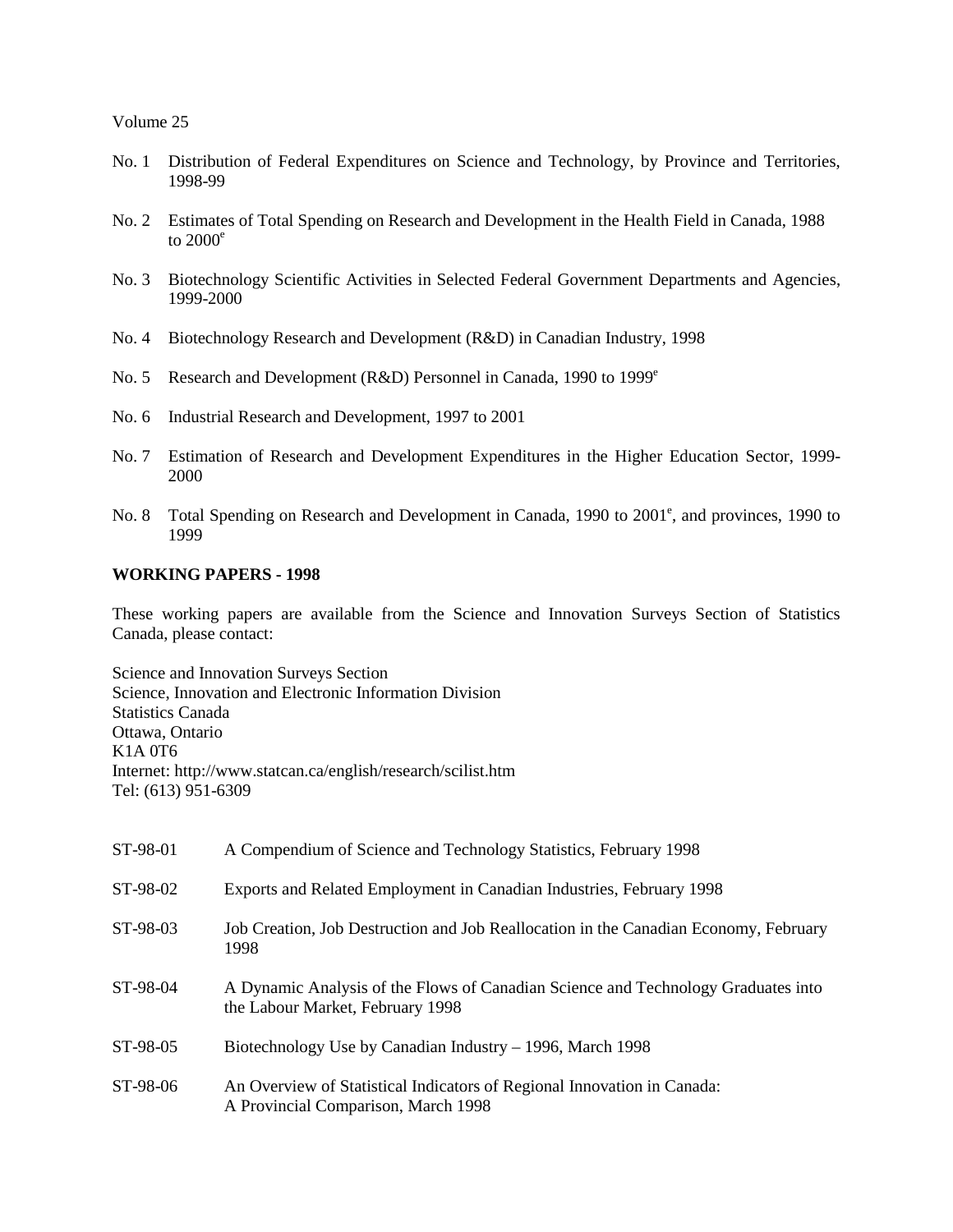| ST-98-07 | Federal Government Payments to Industry 1992-93, 1994-95 and 1995-96, September<br>1998                                                               |
|----------|-------------------------------------------------------------------------------------------------------------------------------------------------------|
| ST-98-08 | Bibliometric Analysis of Scientific and Technological Research: A User's Guide to the<br>Methodology, September 1998                                  |
| ST-98-09 | Federal Government Expenditures and Personnel on Activities in the Natural and Social<br>Sciences, 1989-90 to 1998-99 $^{\circ}$ , September 1998     |
| ST-98-10 | Knowledge Flows in Canada as Measured by Bibliometrics, October 1998                                                                                  |
| ST-98-11 | Estimates of Canadian Research and Development Expenditures (GERD), Canada, 1987<br>to 1998 <sup>e</sup> , and by Province 1987 to 1996, October 1998 |
| ST-98-12 | Estimation of Research and Development Expenditures in the Higher Education Sector,<br>1996-97, November 1998                                         |

## **WORKING PAPERS - 1999**

| ST-99-01 | Survey of Intellectual Property Commercialization in the Higher Education Sector, 1998,<br>February 1999                                                |
|----------|---------------------------------------------------------------------------------------------------------------------------------------------------------|
| ST-99-02 | Provincial Distribution of Federal Expenditures and Personnel on Science and<br>Technology, 1988-89 to 1996-97, June 1999                               |
| ST-99-03 | An Analysis of Science and Technology Workers: Deployment in the Canadian<br>Economy, June 1999                                                         |
| ST-99-04 | Estimates of Gross Expenditures on Research and Development in the Health Field in<br>Canada, 1970 to 1998 <sup>e</sup> , July 1999                     |
| ST-99-05 | Technology Adoption in Canadian Manufacturing, 1998, August 1999                                                                                        |
| ST-99-06 | A Reality Check to Defining E-Commerce, 1999, August 1999                                                                                               |
| ST-99-07 | Scientific and Technological Activities of Provincial Governments, 1990-1991 to 1998-<br>1999 <sup>e</sup> , August 1999                                |
| ST-99-08 | Estimates of Canadian Research and Development Expenditures (GERD), Canada, 1988<br>to 1999 <sup>e</sup> , and by Province, 1988 to 1997, November 1999 |
| ST-99-09 | Estimation of Research and Development Expenditures in the Higher Education Sector,<br>1997-98                                                          |
| ST-99-10 | Measuring the Attractiveness of R&D Tax Incentives: Canada and Major Industrial<br>Countries, December 1999                                             |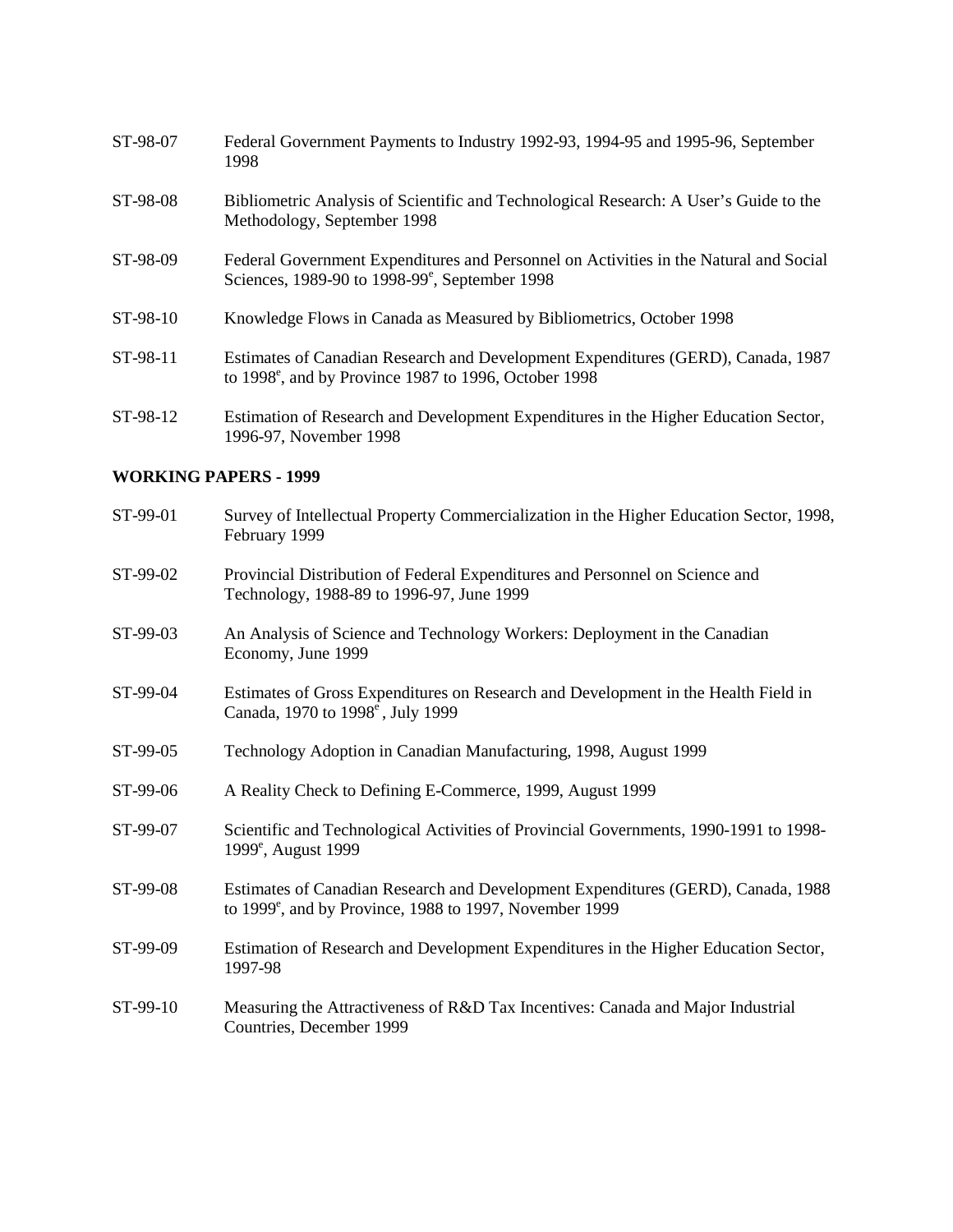## **WORKING PAPERS - 2000**

| ST-00-01   | Survey of Intellectual Property Commercialization in the Higher Education Sector, 1999<br>April 2000                               |
|------------|------------------------------------------------------------------------------------------------------------------------------------|
| ST-00-02   | Federal Government Expenditures and Personnel in the Natural and Social Sciences,<br>1990-91 to 1999-2000 <sup>e</sup> , July 2000 |
| $ST-00-03$ | A Framework for Enhanced Estimations of Higher Education and Health R&D<br>Expenditures, by Mireille Brochu, July 2000             |
| ST-00-04   | Information and Communications Technologies and Electronic Commerce in Canadian                                                    |

#### **WORKING PAPERS - 2001**

Industry, 1999, November 2000

| ST-01-01 | Estimates of Canadian Research and Development Expenditures (GERD), Canada, 1989<br>to 2000°, and by Province 1989 to 1998, January 2001  |
|----------|-------------------------------------------------------------------------------------------------------------------------------------------|
| ST-01-02 | Estimation of Research and Development Expenditures in the Higher Education Sector,<br>1998-99, January 2001                              |
| ST-01-03 | Innovation, Advanced Technologies and Practices in the Construction and Related<br>Industries: Provincial Estimates, 1999, January 2001   |
| ST-01-04 | Innovation, Advanced Technologies and Practices in the Construction and Related<br>Industries: National Estimates, 1999, February 2001    |
| ST-01-05 | Provincial Distribution of Federal Expenditures and Personnel on Science and<br>Technology 1990-91 to 1998-99, February 2001              |
| ST-01-06 | Estimates of Total Expenditures on Research and Development in the Health Field in<br>Canada, 1988 to 2000°, March 2001                   |
| ST-01-07 | Biotechnology Use and Development, 1999, March 2001                                                                                       |
| ST-01-08 | Federal Government Expenditures and Personnel in the Natural and Social Sciences,<br>1991-92 to 2000-2001 <sup>e</sup> , April 2001       |
| ST-01-09 | Estimates of Research and Development Personnel in Canada, 1979 to 1999 <sup>e</sup> , June 2001                                          |
| ST-01-10 | Innovation in Canadian Manufacturing: National Estimates, 1999, June 2001                                                                 |
| ST-01-11 | Practices and Activities of Canadian Biotechnology Firms: Results from the<br>Biotechnology Use & Development Survey -- 1999, August 2001 |
| ST-01-12 | Canadian Biotechnology Industrial Activities: Features from the 1997 Biotechnology<br>Survey, September 2001                              |
| ST-01-13 | Innovation in Canadian Manufacturing: Provincial Estimates, 1999, September 2001                                                          |